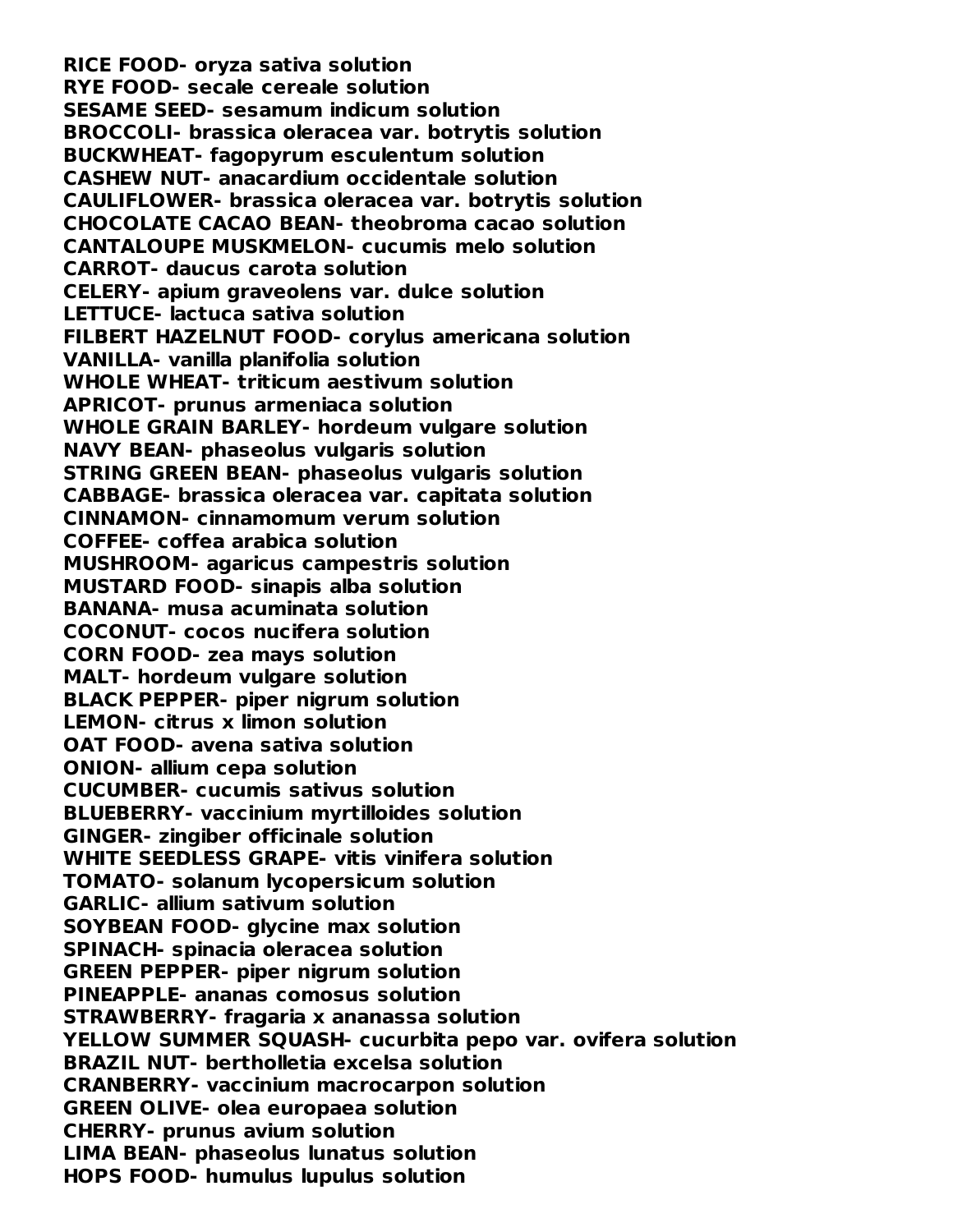**NUTMEG- myristica fragrans solution PECAN FOOD- carya illinoinensis solution SWEET POTATO- ipomoea batatas solution WHITE POTATO- solanum tuberosum solution RED RASPBERRY- rubus idaeus solution ORANGE- citrus x sinensis solution BLACK WALNUT FOOD- juglans nigra solution WATERMELON- citrullus lanatus solution GRAPEFRUIT- citrus x paradisi solution PEACH- prunus persica solution PEANUT- arachis hypogaea solution GREEN ENGLISH PEA- pisum sativum solution PEAR- pyrus communis solution BEEF- bos taurus solution CHICKEN MEAT- gallus gallus solution CHICKEN EGG WHITE- gallus gallus solution CHICKEN EGG YOLK- gallus gallus solution CHICKEN EGG WHOLE- gallus gallus solution LAMB- ovis aries solution PORK- sus scrofa solution TURKEY MEAT- meleagris gallopavo solution COW MILK- bos taurus solution BLACK BASS- centropristis striata solution CATFISH- ictalurus punctatus solution CLAM- mercenaria mercenaria solution ATLANTIC COD- gadus morhua solution CRAB- callinectes sapidus solution FISH MIX- gadus morhua, paralichthys lethostigma, hippoglossus hippoglossus, scomber scombrus and thunnus albacares solution SHELLFISH MIX- mercenaria mercenaria, callinectes sapidus, crassostrea virginica, placopecten magellanicus and farfantepenaeus aztecus solution FLOUNDER- paralichthys lethostigma solution MAINE LOBSTER- homarus americanus solution MACKEREL- scomber scombrus solution OYSTER- crassostrea virginica solution OCEAN PERCH- sebastes alutus solution SALMON- salmo salar solution SCALLOPS- placopecten magellanicus solution SHRIMP- farfantepenaeus aztecus solution LAKE TROUT- oncorhynchus mykiss solution TUNA- thunnus albacares solution ALMOND FOOD- prunus dulcis solution APPLE- malus pumila solution ENGLISH WALNUT- juglans regia solution Greer Laboratories, Inc.**

----------

**Non Standardized Allergenic Extracts Pollens, Molds, Epidermals, Insects, Dusts, Foods, and Miscellaneous Inhalants**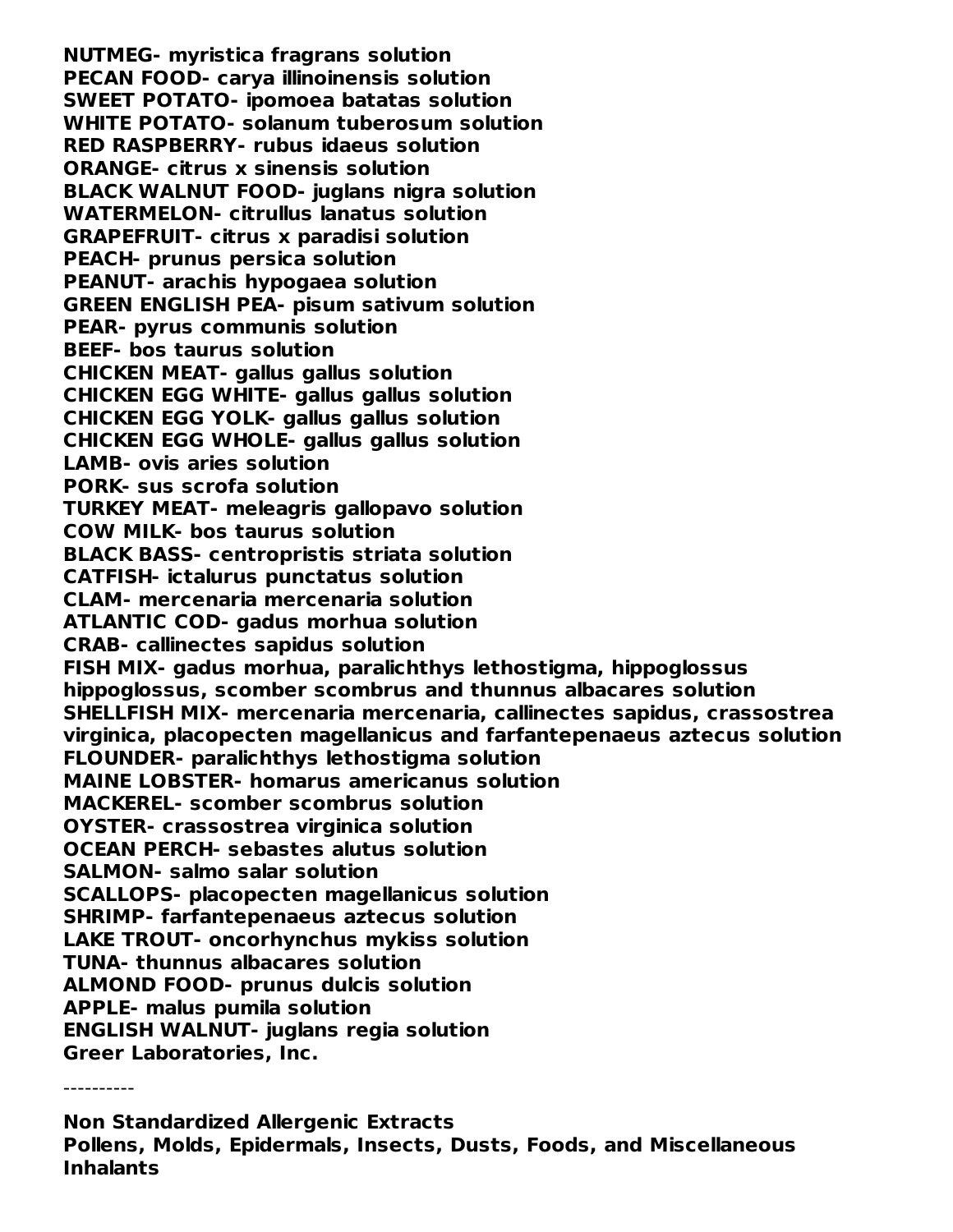#### **HIGHLIGHTS OF PRESCRIBING INFORMATION**

**These highlights do not include all the information needed to use Non-Standardized Allergenic Extracts (Pollens, Molds, Epidermals, Insects, Foods and Miscellaneous Inhalants) safely and effectively. See full prescribing information for Non-Standardized Allergenic Extracts.**

**Non-Standardized Allergenic Extracts (Pollens, Molds, Epidermals, Insects, Foods, and Miscellaneous Inhalants)**

**Solutions for percutaneous, intradermal or subcutaneous administration.**

**Initial U.S. Approval: 1968**

#### **WARNING: SEVERE ALLERGIC REACTIONS**

**See full prescribing information for complete boxed warning.**

- **Non-Standardized Allergenic Extracts can cause severe life-threatening systemic reactions, including anaphylaxis. (5.1)**
- **Do not administer these products to patients with severe, unstable or uncontrolled asthma. (4)**
- **Observe patients in the office for at least 30 minutes following treatment.Emergency measures and personnel trained in their use must be available immediately in the event of a life-threatening reaction. (5.1)**
- **Patients with extreme sensitivity to these products, on an accelerated immunotherapy build-up, switching to another lot, receiving high doses of these products, and patients exposed to similar allergens may be at increased risk of a severe allergic reaction. (5.1)**
- **These products may not be suitable for patients with certain underlying medical conditions that may reduce their ability to survive a systemic allergic reaction, and for patients receiving medications such as betablockers that may make them unresponsive to epinephrine or inhaled bronchodilators. (5.1, 5.2)**

#### **INDICATIONS AND USAGE**

Non-Standardized Allergenic Extracts are indicated for:

- Skin test diagnosis of patients with a clinical history of allergies to one or more of the specific allergens. (1)
- Immunotherapy for reduction of allergen-induced allergic symptoms confirmed by appropriate positive skin tests or in vitro testing for allergen-specific IgE antibodies. (1)

Food extracts have not been proven safe or effective in allergen immunotherapy.

## **DOSAGE AND ADMINISTRATION**

#### **For percutaneous, intradermal or subcutaneous use only.**

The extracts are diluted with sterile diluents when used for intradermal testing or subcutaneous immunotherapy. For percutaneous testing, the extracts are diluted with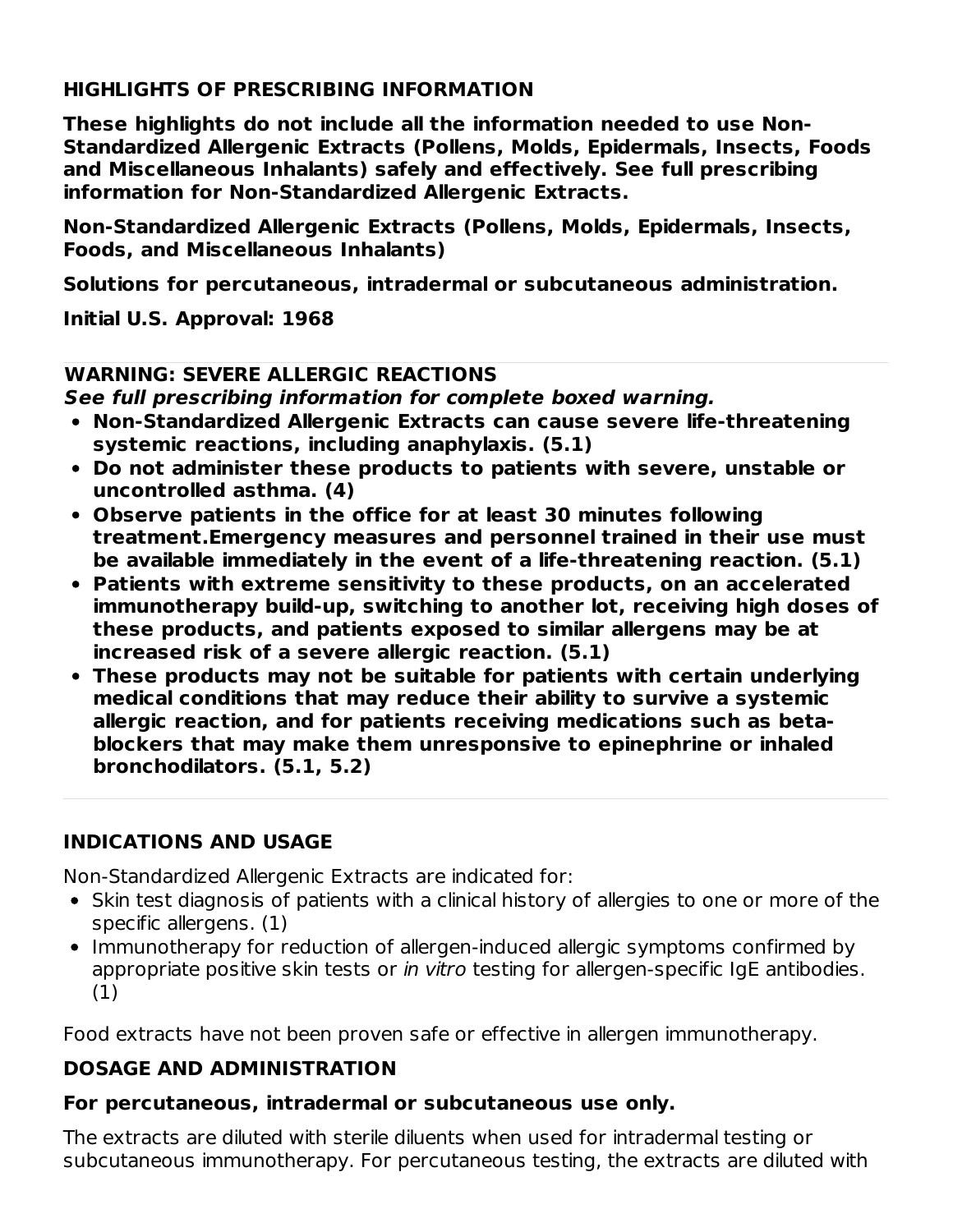sterile diluents in patients expected to be at greater risk for systemic allergic reaction. Dosages vary by mode of administration and by individual response. See full prescribing information for instructions on preparation, administration, and adjustments of dose. (2.1)

# **DOSAGE FORMS AND STRENGTHS**

Non-Standardized Allergenic Extracts are labeled in weight/volume and/or protein nitrogen units (PNU)/milliliter (a measure of total protein), and are supplied as sterile aqueous stock concentrates at up to 1:10 weight/volume or 40,000 PNU/milliliter, or 50% glycerin stock concentrates at up to 1:20 weight/volume. (3)

# **CONTRAINDICATIONS**

- Severe, unstable or uncontrolled asthma. (4)
- History of any severe systemic or local allergic reaction to an allergen extract. (4)

# **WARNINGS AND PRECAUTIONS**

Severe allergic reactions have occurred following the administration of other allergenic extracts and may occur in individuals following the administration of Non-Standardized Allergenic Extracts in the following situations:

- Extreme sensitivity to Non-Standardized Allergenic Extracts, receipt of high doses of Non-Standardized Allergenic Extracts, or concomitant exposure to similar environmental allergens. (5.1)
- Receiving an accelerated immunotherapy build-up schedule (e.g., "rush" immunotherapy), or changing from one allergenic lot to another. (5.1)

# **ADVERSE REACTIONS**

The most common adverse reactions, occurring in 26 to 82% of all patients who receive subcutaneous immunotherapy, are local adverse reactions at the injection site (e.g., erythema, itching, swelling, tenderness, pain). (6)

Systemic adverse reactions, occurring in  $\leq$  7% of patients who receive subcutaneous immunotherapy, include generalized skin erythema, urticaria, pruritus, angioedema, rhinitis, wheezing, laryngeal edema, and hypotension.

These can be fatal. (6)

#### **To report SUSPECTED ADVERSE REACTIONS, contact GREER Laboratories, Inc. at 1-855-274-1322 or FDA at 1-800-FDA-1088 or www.fda.gov/medwatch.**

# **DRUG INTERACTIONS**

Antihistamines and other medications that suppress histamine, including topical corticosteroids, topical anesthetics and tricyclic antidepressants can interfere with skin test results. (7)

# **See 17 for PATIENT COUNSELING INFORMATION**

## **FULL PRESCRIBING INFORMATION: CONTENTS\***

**WARNING: SEVERE ALLERGIC REACTIONS 1 INDICATIONS AND USAGE**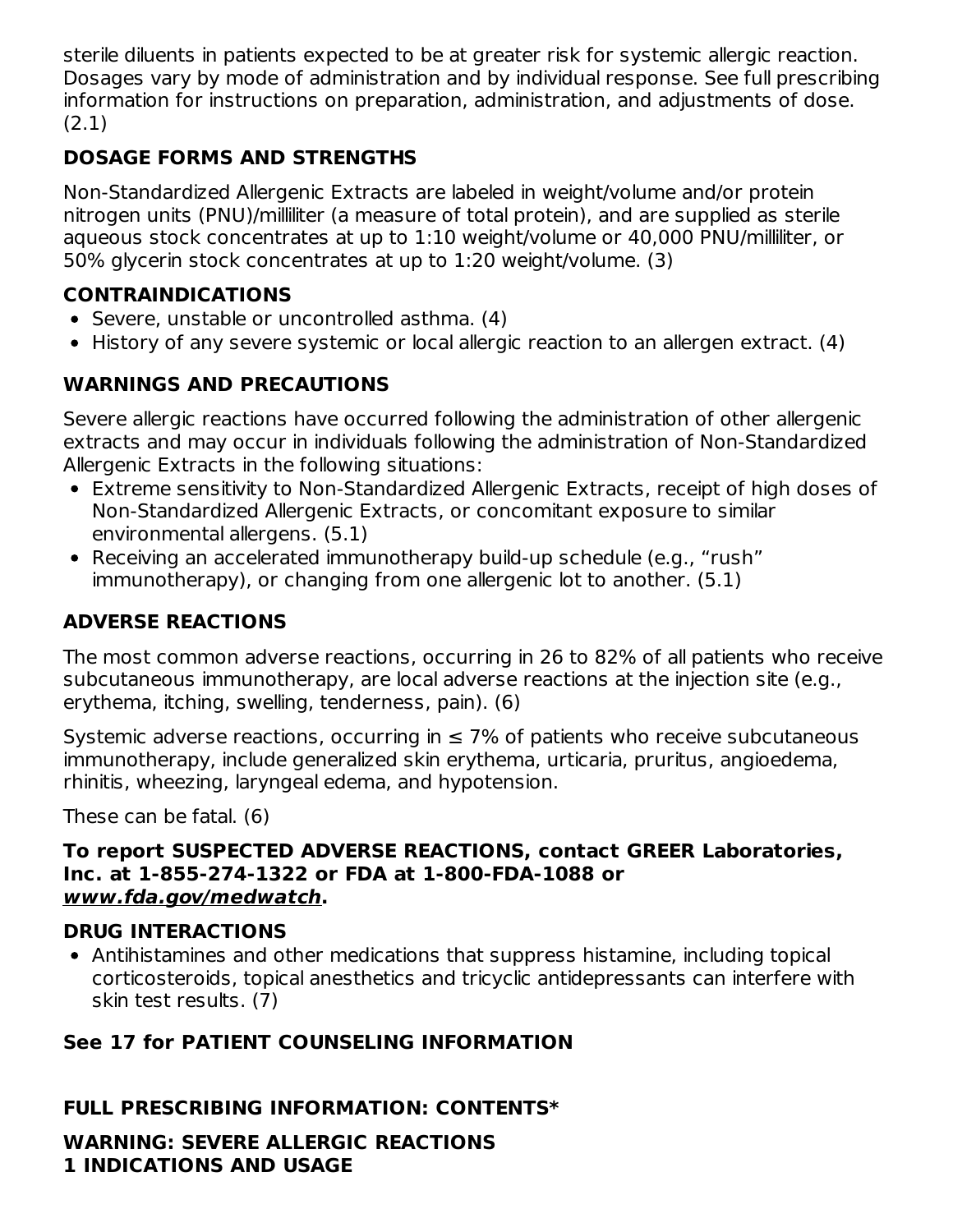#### **2 DOSAGE AND ADMINISTRATION**

- 2.1 Preparation for Administration
- 2.2 Diagnostic Testing
- 2.3 Immunotherapy

#### **3 DOSAGE FORMS AND STRENGTHS**

## **4 CONTRAINDICATIONS**

#### **5 WARNINGS AND PRECAUTIONS**

- 5.1 Serious Systemic Adverse Reactions
- 5.2 Epinephrine
- 5.3 Cross-Reactions and Dose Sensitivity

## **6 ADVERSE REACTIONS**

#### **7 DRUG INTERACTIONS**

- 7.1 Antihistamines
- 7.2 Topical Corticosteroids and Topical Anesthetics
- 7.3 Tricyclic Antidepressants

## **8 USE IN SPECIFIC POPULATIONS**

- 8.1 Pregnancy
- 8.2 Lactation
- 8.4 Pediatric Use
- 8.5 Geriatric Use
- **11 DESCRIPTION**

## **12 CLINICAL PHARMACOLOGY**

12.1 Mechanism of Action

#### **14 CLINICAL STUDIES**

#### **15 REFERENCES**

## **16 HOW SUPPLIED/STORAGE AND HANDLING**

16.1 How Supplied

16.2 Storage and Handling

#### **17 PATIENT COUNSELING INFORMATION**

\*Sections or subsections omitted from the Full Prescribing Information are not listed.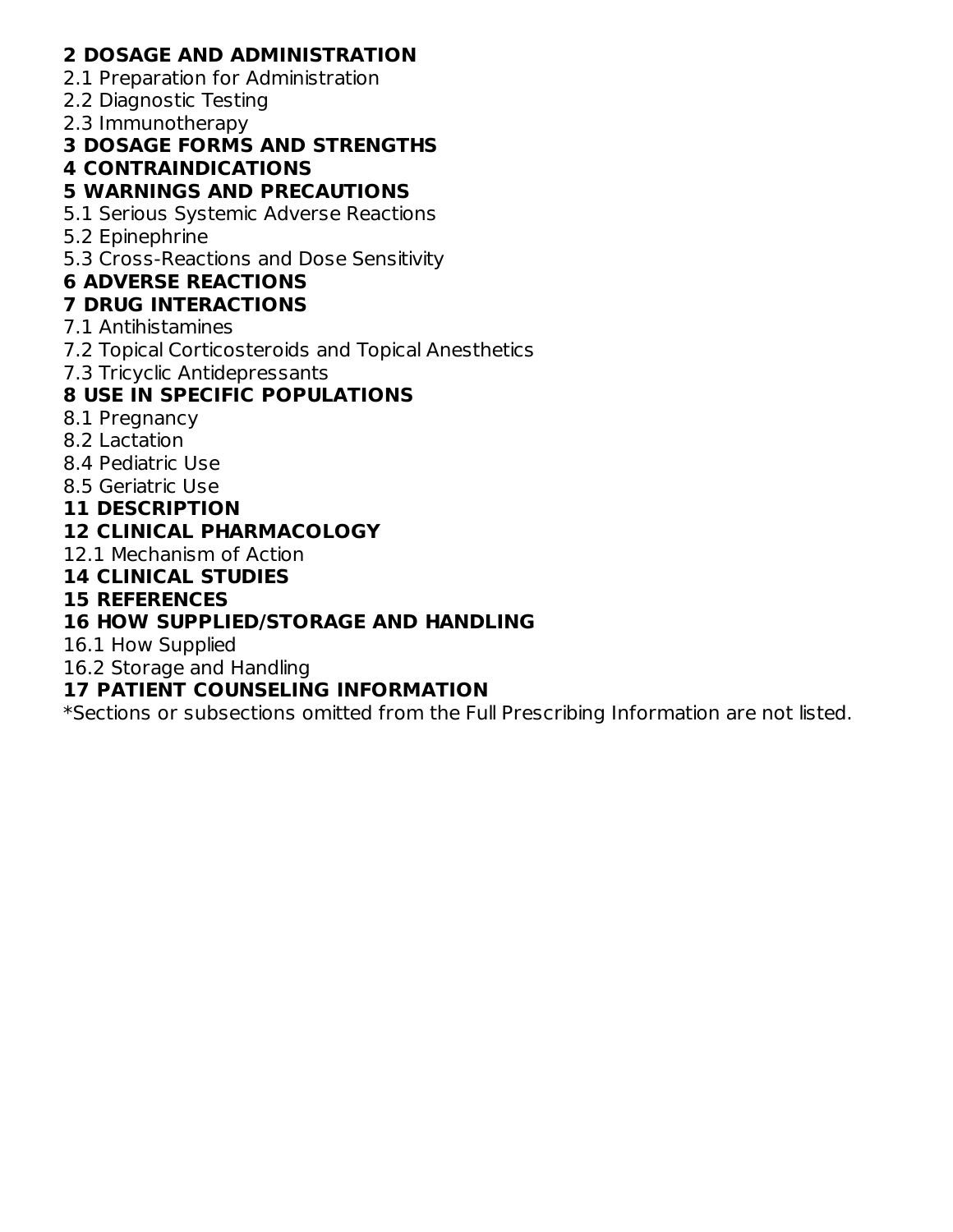# **FULL PRESCRIBING INFORMATION**

## **WARNING: SEVERE ALLERGIC REACTIONS**

- Non-Standardized Allergenic Extracts can cause severe life-threatening systemic reactions, including anaphylaxis. (5.1)
- Do not administer these products to patients with severe, unstable or uncontrolled asthma. (4)
- Observe patients in the office for at least 30 minutes following treatment. Emergency measures and personnel trained in their use must be available immediately in the event of a life-threatening reaction. (5.1)
- Patients with extreme sensitivity to these products, those on an accelerated immunotherapy build-up schedule, those switching to another allergenic lot, those receiving high doses of Non-Standardized Allergenic Extracts, or those also exposed to similar allergens may be at increased risk of a severe allergic reaction. (5.1)
- These products may not be suitable for patients with certain underlying medical conditions that may reduce their ability to survive a serious allergic reaction. (5.1)
- These products may not be suitable for patients who may be unresponsive to epinephrine or inhaled bronchodilators, such as those taking beta-blockers. (5.2)

# **1 INDICATIONS AND USAGE**

Non-Standardized Allergenic Extracts are indicated for:

- Skin test diagnosis of patients with a clinical history of allergies to one or more of the specific non-standardized allergens.
- Immunotherapy for the reduction of allergen-induced allergic symptoms confirmed by appropriate positive skin tests or by in vitro testing for allergen-specific IgE antibodies.

Food extracts have not been proven safe or effective in allergen immunotherapy.

# **2 DOSAGE AND ADMINISTRATION**

# **For percutaneous, intradermal or subcutaneous use only.**

The extracts are diluted with sterile diluents when used for intradermal testing or subcutaneous immunotherapy. For percutaneous testing, the extracts are diluted with sterile diluents in patients expected to be at greater risk for systemic allergic reaction. Dosages vary by mode of administration and by individual response.

# **2.1 Preparation for Administration**

Parenteral drug products should be inspected visually for particulate matter and discoloration prior to administration, whenever solution and container permit. Discard solution if either of these conditions exist.

The extracts are diluted with sterile diluents when used for percutaneous and intradermal testing, or for subcutaneous immunotherapy.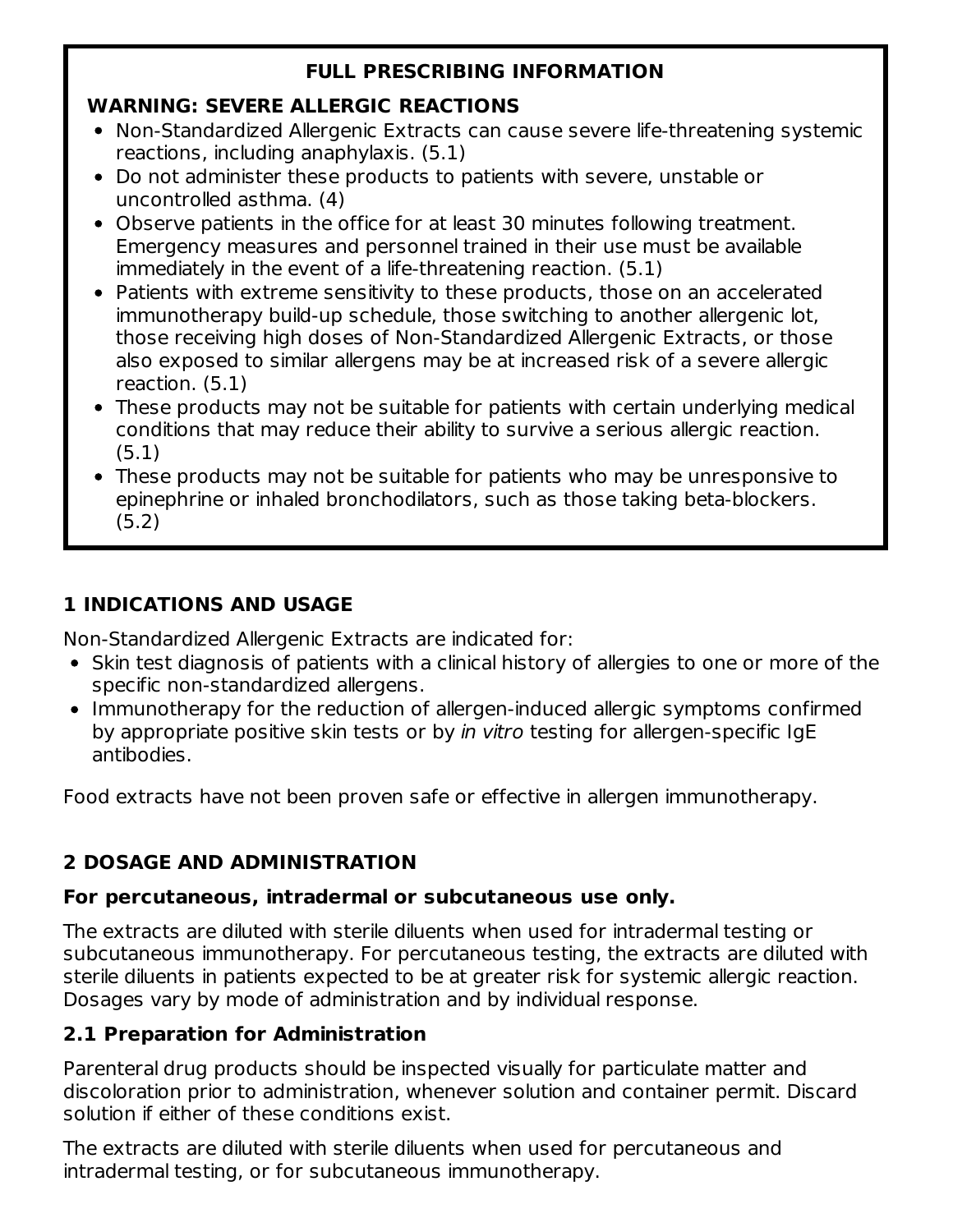Extracts labeled "For Diagnostic Use Only" are intended for percutaneous and intradermal testing only. These extracts have not been shown by adequate data to be safe and effective for therapeutic use. The extracts labeled For Diagnostic Use Only are the foods Barley, Coffee, Oat, Pineapple, Rye, Spinach, Wheat, the insects Flea, House Fly, Mosquito, and the plant and plant parts Cottonseed and Flax.

Undiluted 50% glycerin stock concentrate is used for percutaneous testing. To prepare 10-fold dilutions for percutaneous testing in patients suspected to be at greater risk for systemic allergic reaction, start with the stock concentrate. Proceed as shown in Table 1. The 10-fold dilution series uses 0.5 milliliters of concentrate added to 4.5 milliliters of sterile 50% glycerin diluent. Subsequent dilutions are made in a similar manner.

To prepare 10-fold dilutions for intradermal testing and immunotherapy, start with a 1:10 weight/volume, 1:20 weight/volume, or up to a 40,000 PNU/milliliter stock concentrate. Proceed as shown in Table 1. The 10-fold dilution series uses 0.5 milliliter of concentrate added to 4.5 milliliters of sterile diluent (glycerin-free diluents for intradermal testing, glycerin-free or 10% glycerin-saline diluents for immunotherapy). Subsequent dilutions are made in a similar manner.

|                | <b>Dilution Extract</b> | <b>Milliliters of</b><br><b>Diluent</b> | <b>Dilution</b><br><b>Strength</b><br>(w/v) | <b>Dilution</b><br><b>Strength</b><br>(w/v) | <b>Dilution Strength</b><br>(PNU/milliliter) |
|----------------|-------------------------|-----------------------------------------|---------------------------------------------|---------------------------------------------|----------------------------------------------|
| $\mathbf 0$    | Concentrate             |                                         | 1:10                                        | 1:20                                        | 20,000                                       |
| $\mathbf{1}$   | $0.5$ mL<br>Concentrate | 4.5                                     | 1:100                                       | 1:200                                       | 2,000                                        |
| 2              | $0.5$ mL<br>Dilution 1  | 4.5                                     | 1:1,000                                     | 1:2,000                                     | 200                                          |
| 3              | $0.5$ mL<br>Dilution 2  | 4.5                                     | 1:10,000                                    | 1:20,000                                    | 20                                           |
| $\overline{4}$ | $0.5$ mL<br>Dilution 3  | 4.5                                     | 1:100,000                                   | 1:200,000                                   | 2                                            |
| 5              | $0.5$ mL<br>Dilution 4  | 4.5                                     | 1:1,000,000                                 | 1:2,000,000                                 | 0.2                                          |
| 6              | $0.5$ mL<br>Dilution 5  | 4.5                                     | 1:10,000,000                                | 1:20,000,000                                | 0.02                                         |

#### **Table 1: 10-fold Dilition Series\***

\*There is no direct potency correlation across the table between PNU/milliliter and w/v.

Undiluted 50% glycerin stock concentrate is used for percutaneous testing. To prepare 5-fold dilutions for percutaneous testing in patients suspected to be at greater risk for systemic allergic reaction, start with the stock concentrate. Proceed as shown in Table 2. The 5-fold dilution series uses 1 milliliter of concentrate added to 4 milliliters of sterile 50% glycerin diluent. Subsequent dilutions are made in a similar manner.

To prepare 5-fold dilutions for intradermal testing or immunotherapy, start with a 1:10 weight/volume, 1:20 weight/volume, or up to a 40,000 PNU/milliliter stock concentrate. Proceed as shown in Table 2. The 5-fold dilution series uses 1 milliliter of concentrate added to 4 milliliters of sterile diluent (glycerin-free diluents for intradermal testing,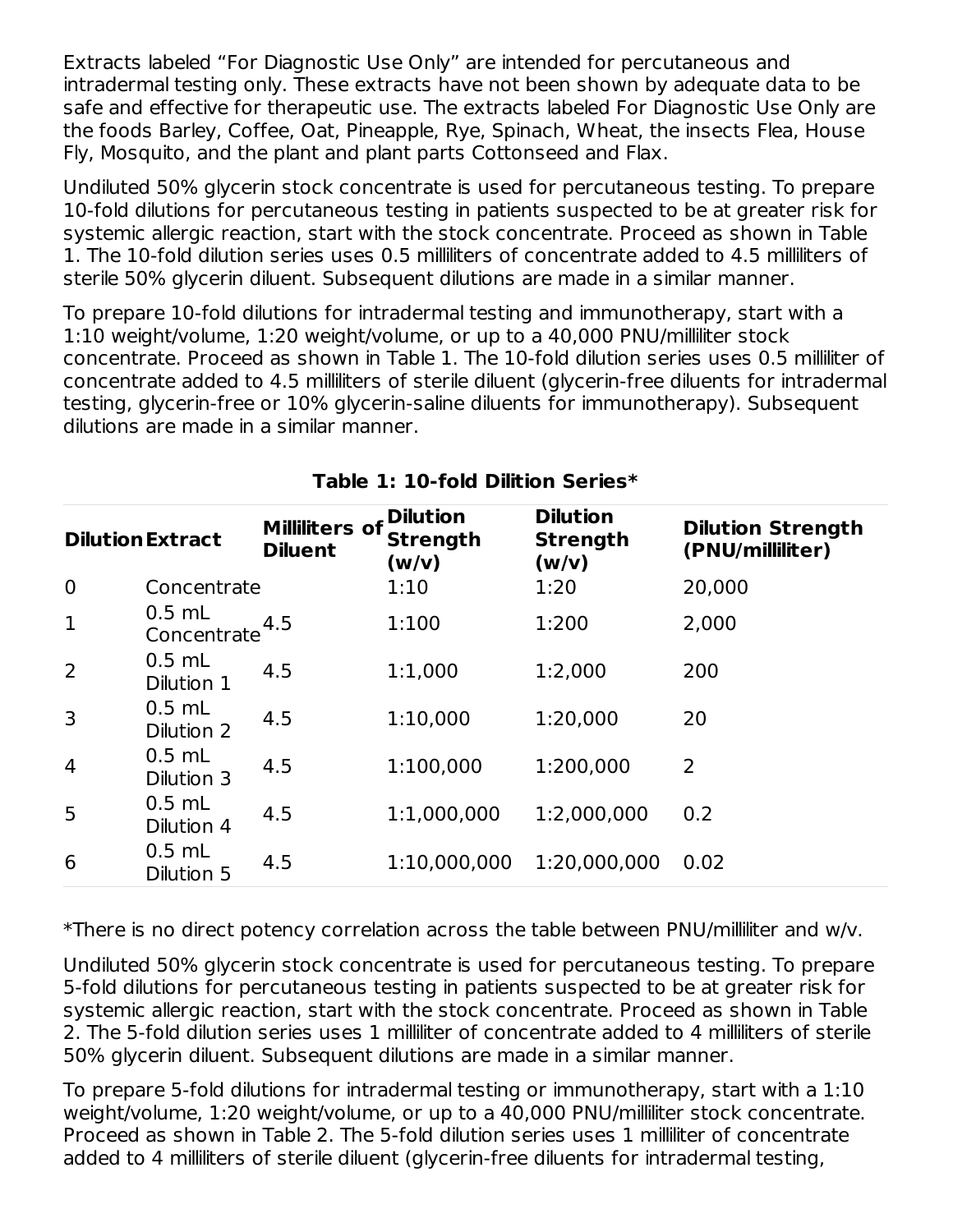glycerin-free or 10% glycerin-saline diluents for immunotherapy). Subsequent dilutions are made in a similar manner.

|                | <b>Dilution Extract</b>        | Milliliters of<br><b>Diluent</b> | <b>Dilution</b><br>Strength $(w/v)$ | <b>Dilution</b><br>Strength $(w/v)$ | <b>Dilution Strength</b><br>(PNU/milliliter) |
|----------------|--------------------------------|----------------------------------|-------------------------------------|-------------------------------------|----------------------------------------------|
| $\overline{0}$ | Concentrate                    |                                  | 1:10                                | 1:20                                | 20,000                                       |
| $\mathbf{1}$   | $1 \, \text{m}$<br>Concentrate |                                  | 1:50                                | 1:100                               | 4,000                                        |
| $\overline{2}$ | 1 mL<br>Dilution 1             | 4                                | 1:250                               | 1:500                               | 800                                          |
| 3              | 1 mL<br>Dilution 2             | 4                                | 1:1,250                             | 1:2,500                             | 160                                          |
| $\overline{4}$ | 1 mL<br>Dilution 3             | 4                                | 1:6,250                             | 1:12,500                            | 32                                           |
| 5              | $1 \,$ mL<br>Dilution 4        | 4                                | 1:31,250                            | 1:62,500                            | 6.4                                          |
| 6              | 1 mL<br>Dilution 5             | 4                                | 1:156,250                           | 1:312,500                           | 1.28                                         |

## **Table 2: 5-fold Dilution Series\***

\*There is no direct potency correlation across the table between PNU/milliliter and w/v.

## **2.2 Diagnostic Testing**

Diagnostic testing can be performed via percutaneous or intradermal administration of the Non-Standardized Allergenic Extracts. A positive skin test reaction should be interpreted in relation to the patient's history and known exposure to the specific allergen(s).

# **Percutaneous Skin Testing**

## **Preparation and Dose**

For percutaneous testing (prick or puncture), use glycerinated extract; use the extracts at the highest available stock concentration. In patients suspected to be at greater risk for systemic allergic reaction, use 10-fold or 5-fold dilutions of the concentrate.

Prick test: Place one drop of extract with appropriate controls on the skin and with a skin test device, pierce through the drop into the skin with a slight lifting motion. Alternatively, use skin test devices loaded with the extract from the storage trays in a similar manner or in accordance with the device manufacturer's recommendations.

Puncture test: Place one drop of extract or control on the skin and pierce the skin through the drop with a skin test device perpendicular to the skin. Alternatively, use skin test devices loaded with the extract from the storage trays in a similar manner or in accordance with the device manufacturer's recommendations.

## **Interpreting Results**

When using percutaneous skin test devices, follow the directions provided with the test devices. A glycerinated histamine control solution (6 milligrams/milliliter or 1 milligram/milliliter histamine base) may be used as the positive control. A 50% glycerin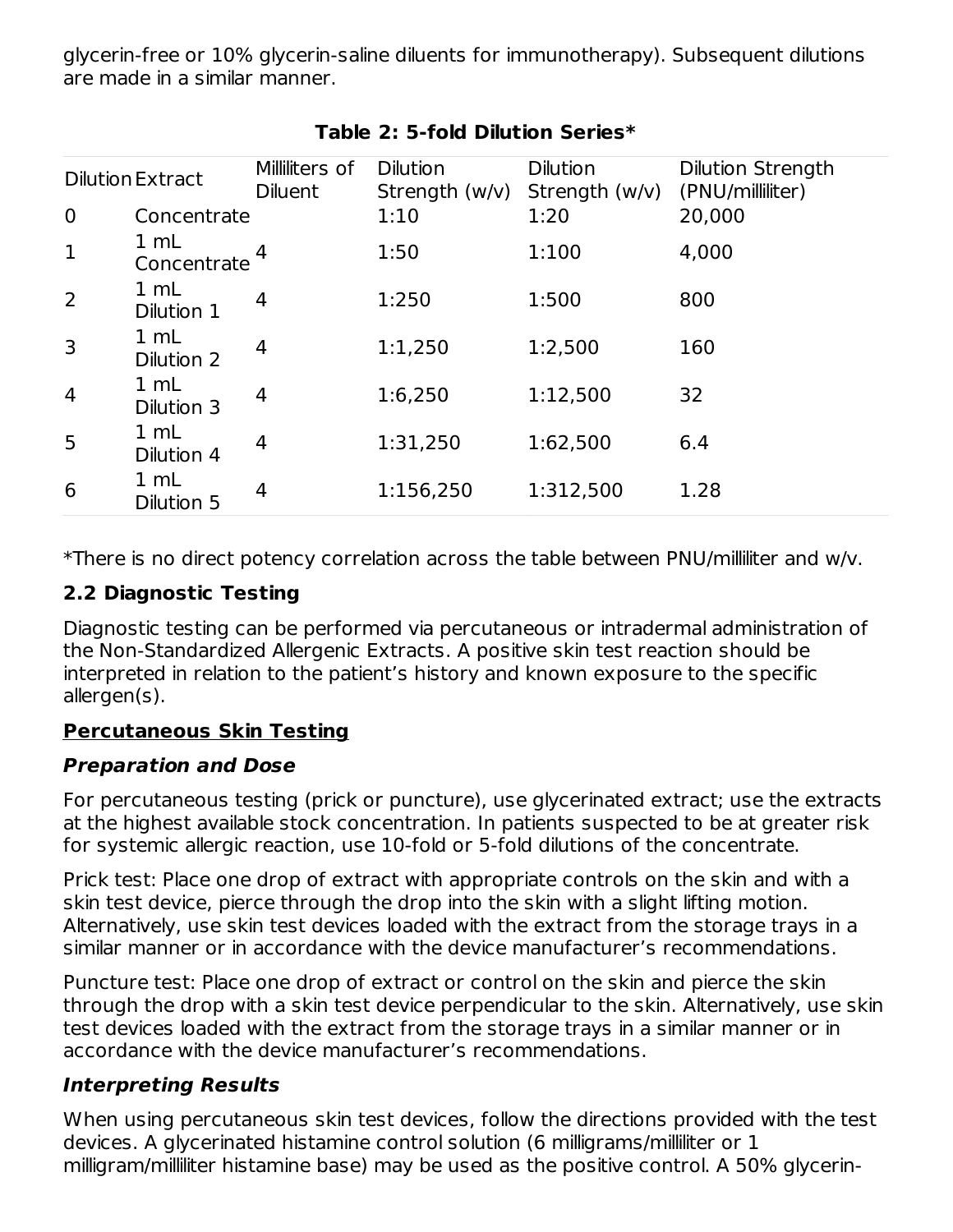saline solution may be used as the negative control.

Read and record skin test responses 15 to 20 minutes after exposure. Individual patient reactivity can vary with time, allergen potency, and/or immunotherapy, as well as testing technique. The most reliable method of recording a skin test reaction is to measure the largest diameter of both wheal and erythema. While some correlation exists between the size of the skin test reaction and the degree of sensitivity, other factors should be considered in the diagnosis of allergy to specific allergens (see Figure 1 below).

#### **Figure 1: Measurement of Wheal and Flare**

Use a paper or plastic millimeter skin reaction guide as shown below.



Fifteen minutes after application of the skin test, measure the length and midpoint orthogonal width of each flare and wheal from the inner edge of the reaction.



The wheal is a smooth, slightly elevated area which is redder or paler than the surrounding skin. The flare is the red outermost zone of a wheal reaction

The length of the skin test is defined as the largest diameter and the width of the skin test is defined as the diameter perpendicular to the length at its midpoint. Consider the wheal and flare as separate entities. First, measure the flare and then independently measure the wheal.

Measuring the Flare

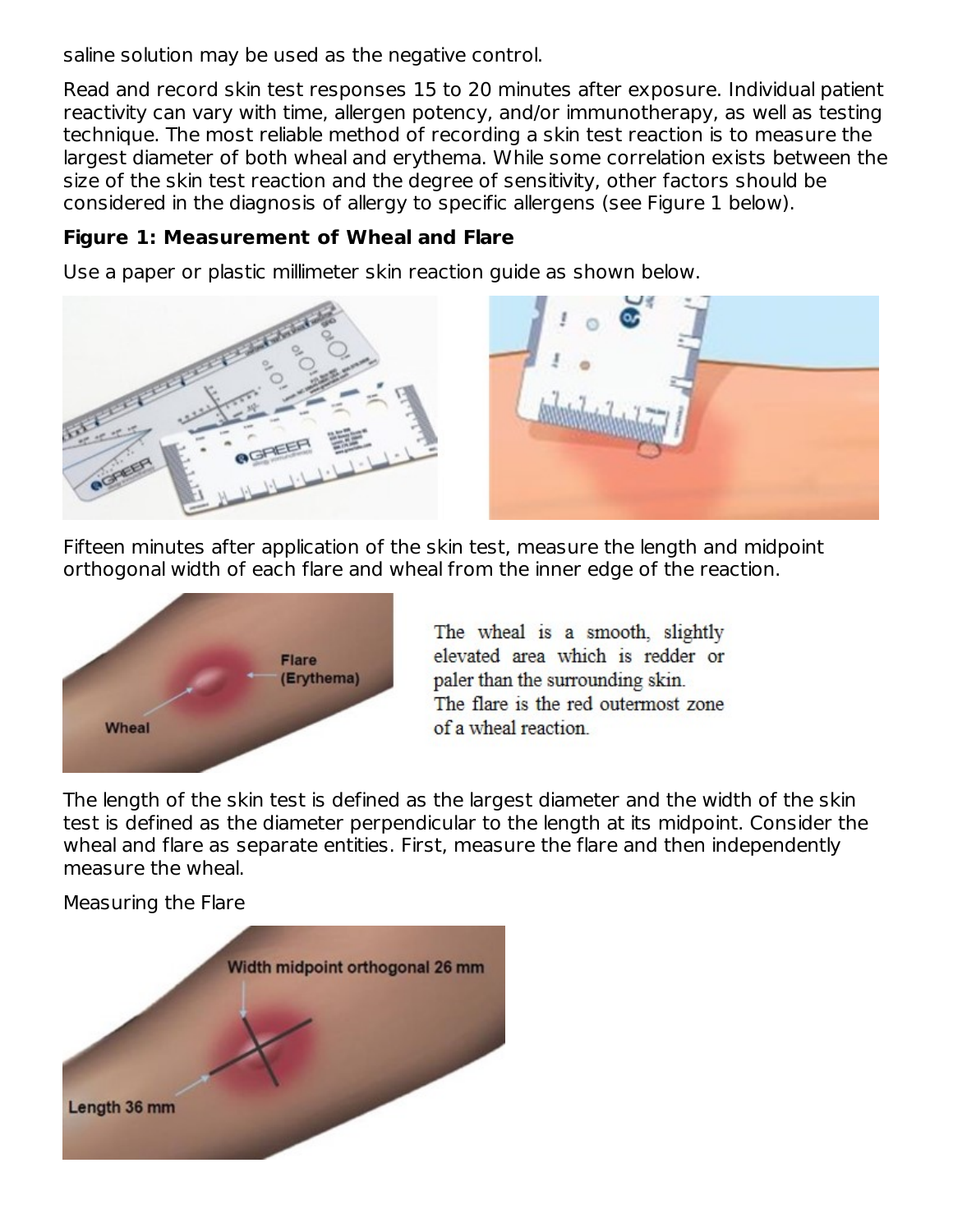#### Measuring the Wheal



The average diameter measurement in the example above of the flare is (26 mm + 36  $mm/2 = 31$  mm and the average diameter of the wheal is (10 mm + 16 mm)/2 = 13 mm.

Responses to positive controls should be at least 3 millimeters larger than responses to the negative controls.

Negative controls should elicit no reaction or only reactions of small diameter (less than 2 millimeters wheal, less than 5 millimeters erythema).

If either the positive or negative control response does not meet the above criteria, results for the allergenic extracts tested at the same time should be considered invalid and be repeated.

#### **Intradermal Skin Testing**

#### **Preparation and Dose**

For intradermal testing, dilute stock concentrate to 1:100 to 1:1000 volume to volume of Non-Standardized Allergenic Extracts stock concentrate solution. Dilute the stock concentrate solution with sterile diluent [see Dosage and Administration (2.1)]. Use normal or buffered saline or normal saline with human serum albumin (HSA) diluent. If the result from the initial test dose is negative, subsequent intradermal tests using increasingly stronger doses may be performed up to the maximum recommended strength of 1:25 volume to volume dilution of the extract concentrate solution.

Inject 0.02 milliliters of the extract solution intradermally according to the algorithms shown in Figure 2.

**Figure 2: Algorithm for Dilution of Stock Concentrate Solution of Non-Standardized Allergenic Extracts for Intradermal Skin Testing**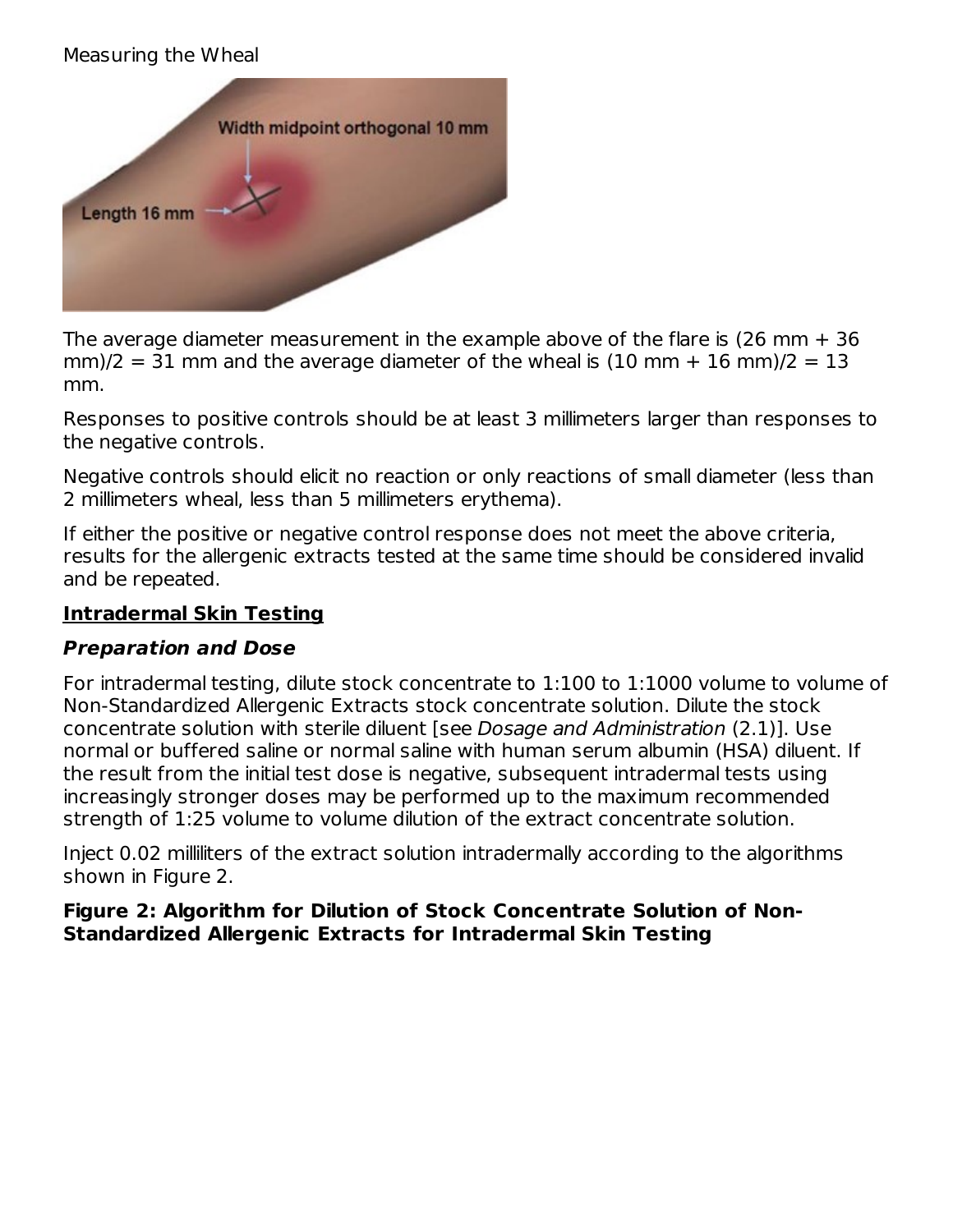

 $^1$  Corresponds to  $1:10,000$  -  $1:15,625$  volume to volume dilution of  $1:20$  weight/volume glycerinated extract concentrates

 $2$  Corresponds to  $1:100$  -  $1:125$  volume to volume dilution of  $1:20$  weight/volume glycerinated extract concentrates

 $3$  Corresponds to  $1:50$  -  $1:100$  volume to volume dilution of  $1:20$  weight/volume glycerinated extract concentrates

 $4$  Corresponds to  $1:25$  -  $1:100$  volume to volume dilution of  $1:20$  weight/volume glycerinated extract concentrates

## **2.3 Immunotherapy**

## **For subcutaneous administration only.**

## **Preparation and Dose**

Stock concentrates of Non-Standardized Allergenic Extracts are available in aqueous (up to 1:10 weight/volume or 40,000 PNU/milliliter) and 50% glycerin (up to 1:20 weight/volume) strengths for immunotherapy. Stock concentrates are diluted in normal saline, buffered saline, HSA-saline, or 10% glycerin-saline, depending on the patient's reactivity to the diluent. See Table 1 and Table 2 for dilution preparation.

# **Administration of Immunotherapy**

Administer immunotherapy by subcutaneous injection in the lateral aspect of the upper arm or thigh. Avoid injection directly into any blood vessel.

The optimal interval between doses of allergenic extract varies among individuals. Injections are usually given 1 to 2 times per week until the maintenance dose is reached, at which time the injection interval is increased to 2, then 3, and finally 4 weeks. Dosages vary by mode of administration, and by clinical response and tolerance. The minimum course of treatment may be three to five years, depending on the clinical response.

# **Guidelines for Immunotherapy**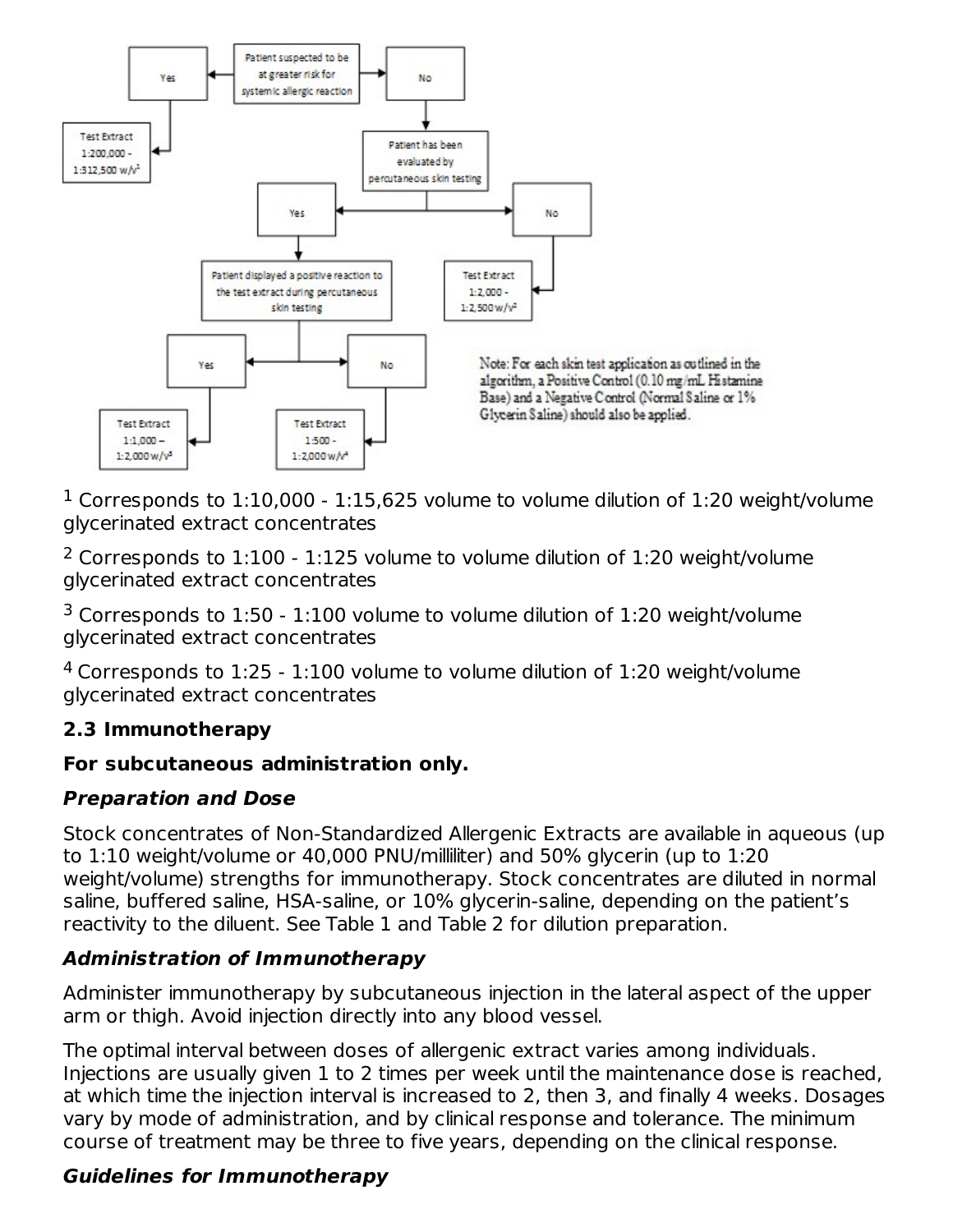The initial dose of the extract should be based on the skin test reactivity. In patients suspected to be at greater risk for systemic allergic reaction by history and skin test, the initial dose of the extract should be 0.05 milliliter of a 1:20,000,000 to 1:2,000,000 weight/volume extract dilution. Patients not suspected to be at greater risk for systemic allergic reaction may be started at 0.1 milliliter of a 1:200,000 to 1:20,000 weight/volume extract dilution.

The dose of allergenic extract is increased at each injection by no more than 50% of the previous dose, and the next increment is governed by the response to the last injection.

Select the maximum tolerated maintenance dose based on the patient's clinical response and tolerance. Doses larger than 0.2 milliliter of the stock concentrate are rarely administered because an extract in 50% glycerin diluent can cause discomfort upon injection.

# **Dosage Modification Guidelines for Immunotherapy**

The following conditions may indicate a need to withhold or reduce the dosage of immunotherapy.

- Symptoms of rhinitis and/or asthma
- Infection accompanied by fever
- Exposure to excessive amounts of clinically relevant environmental allergen prior to a scheduled injection
- Large local reactions that persist for longer than 24 hours can be an indication for repeating the previous dose or reducing the dose at the next administration

Any evidence of a systemic reaction is an indication for a significant reduction (at least 75%) in the subsequent dose. Repeated systemic adverse reactions are sufficient reason for the cessation of further attempts to increase the dose.

Local adverse reactions require a decrease in the next dose by at least 50%. Proceed cautiously in subsequent dosing. In situations prompting dose reduction, once the reduced dose is tolerated, a cautious increase in dosage can be attempted.

**Changing extract to a different lot or from a different manufacturer:** When switching to a different lot of extract, or from another manufacturer's extract, decrease the starting dose. Because manufacturing processes and sources of raw materials differ among manufacturers, the interchangeability of extracts from different manufacturers cannot be assured. In general, a dose reduction of 50 to 75% of the previous dose should be adequate, but each situation must be evaluated separately, considering the patient's history of sensitivity, tolerance of previous injections, and other factors. Dose intervals should not exceed one week when rebuilding the dose.

**Unscheduled gaps between treatments:** Patients can lose tolerance to allergen injections during prolonged periods between doses, which increases their risk for an adverse reaction. The duration of tolerance between injections varies from patient to patient.

During the build-up phase, when patients receive injections 1 to 2 times per week, repeat or reduce the extract dosage if there

has been a substantial time interval between injections. This depends on: 1) the concentration of allergen immunotherapy extract that is to be administered; 2) a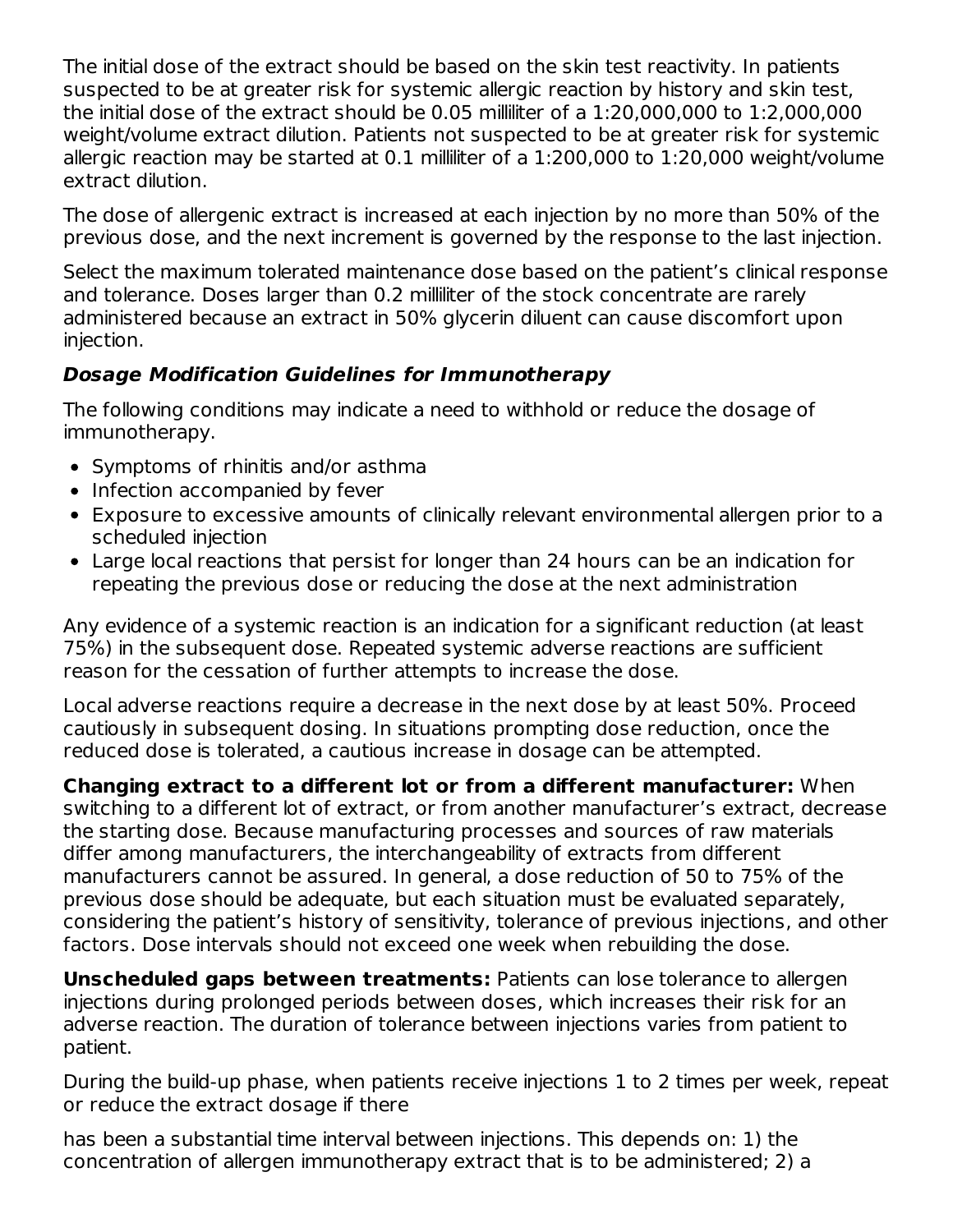previous history of systemic reactions; and 3) the degree of variation from the prescribed interval of time, with longer intervals since the last injection leading to greater reductions in the dose to be administered.

This suggested approach to dose modification, due to unscheduled gaps between treatments during the build-up phase, is not based on published evidence. The individual physician should use this or a similar protocol for the specific clinical setting.

Similarly, if unscheduled gaps occur during maintenance therapy, it may be necessary to reduce the dosage and bring the patient up to maintenance dosing using an established build-up protocol.

**Changing from non-stabilized to human serum albumin (HSA) stabilized diluents:** Allergenic extracts prepared with diluents containing HSA and 0.4% phenol are more stable than those prepared with diluents that do not contain stabilizers. When switching from a non-stabilized to an HSA-stabilized diluent, consider lowering the dose for immunotherapy.

## **3 DOSAGE FORMS AND STRENGTHS**

Non-Standardized Allergenic Extracts are labeled in weight/volume and/or protein nitrogen units (PNU)/milliliter (a measure of total protein), and are supplied as sterile aqueous stock concentrates at up to 1:10 weight/volume or 40,000 PNU/milliliter, or 50% glycerin stock concentrates at up to 1:20 weight/volume.

## **4 CONTRAINDICATIONS**

Non-Standardized Allergenic Extracts are contraindicated in patients with:

- Severe, unstable or uncontrolled asthma
- History of any severe systemic or local allergic reaction to an allergen extract

## **5 WARNINGS AND PRECAUTIONS**

#### **5.1 Serious Systemic Adverse Reactions**

Serious systemic adverse reactions have occurred following the administration of other allergenic extracts and may occur in individuals following the administration of Non-Standardized Allergenic Extracts in the following situations:

- $\bullet$  Extreme sensitivity to the specific allergen(s)
- Receipt of an accelerated immunotherapy build-up schedule (e.g., "rush" immunotherapy)
- Receipt of high doses of allergenic extracts or concomitant exposure to similar environmental allergens
- Change from one allergenic extract lot to another allergenic extract lot

High-risk patients have had fatal reactions. Consider using more dilute preparations in patients suspected to be at greater risk of systemic allergic reaction [see Dosage and Administration (2.1)].

Administer Non-Standardized Allergenic Extracts in a healthcare setting under the supervision of a physician prepared to manage a severe systemic or a severe local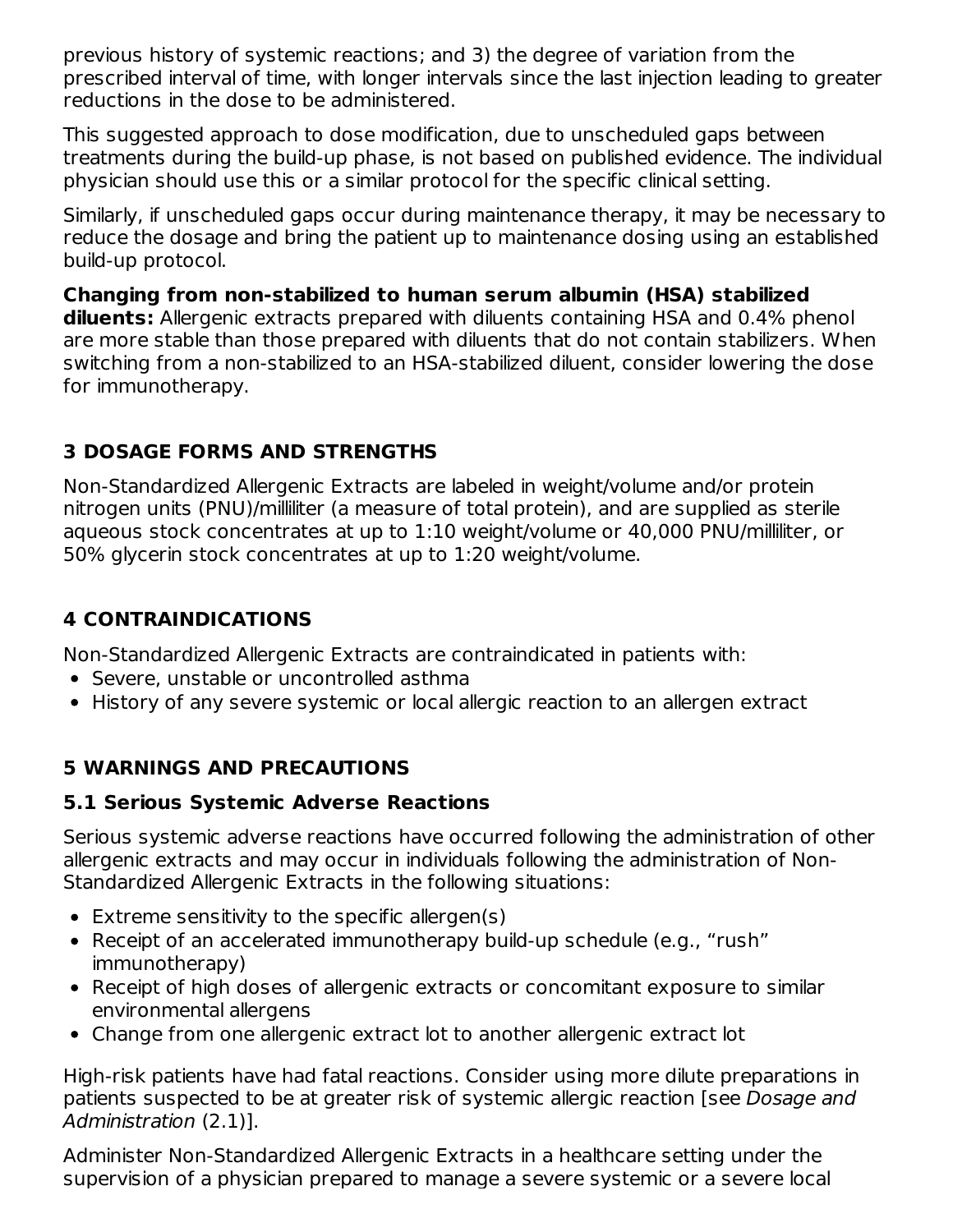supervision of a physician prepared to manage a severe systemic or a severe local allergic reaction.Observe patients in the office for at least 30 minutes following administration. 1

## **5.2 Epinephrine**

Non-Standardized Allergenic Extracts may not be suitable for patients with certain medical conditions that may reduce the ability to survive a serious allergic reaction or increase the risk of adverse reactions after epinephrine administration. Examples of these medical conditions include but are not limited to: markedly compromised lung function (either chronic or acute), unstable angina, recent myocardial infarction, significant arrhythmia, and uncontrolled hypertension.

These products may not be suitable for patients who are taking medications that can potentiate or inhibit the effect of epinephrine. These medications include:

Βeta-adrenergic blockers: Patients taking beta-adrenergic blockers may be unresponsive to the usual doses of epinephrine used to treat serious systemic reactions, including anaphylaxis. Specifically, beta-adrenergic blockers antagonize the cardiostimulating and bronchodilating effects of epinephrine.

Alpha-adrenergic blockers, ergot alkaloids: Patients taking alpha-adrenergic blockers may be unresponsive to the usual doses of epinephrine used to treat serious systemic reactions, including anaphylaxis. Specifically, alpha-adrenergic blockers antagonize the vasoconstricting and hypertensive effects of epinephrine. Similarly, ergot alkaloids may reverse the pressor effects of epinephrine.

Tricyclic antidepressants, levothyroxine sodium, monoamine oxidase inhibitors, and certain antihistamines: The adverse effects of epinephrine may be potentiated in patients taking tricyclic antidepressants, levothyroxine sodium, monoamine oxidase inhibitors, and the antihistamines chlorpheniramine, and diphenhydramine.

Cardiac glycosides, diuretics: Patients who receive epinephrine while taking cardiac glycosides or diuretics should be observed carefully for the development of cardiac arrhythmias.

# **5.3 Cross-Reactions and Dose Sensitivity**

When determining the final dose of an allergen mixture for immunotherapy, consider cross-reactivity among component extracts.

Determine the initial dilution of allergenic extract, starting dose, and progression of dosage based on the patient's history and results of skin tests <sup>2</sup> [see Dosage and Administration (2.1)]. Strongly positive skin tests can be indicators for potential adverse reactions.

# **6 ADVERSE REACTIONS**

The most common adverse reactions, occurring in 26 to 82% of all patients who receive subcutaneous immunotherapy are local adverse reactions at the injection site (e.g., erythema, itching, swelling, tenderness, pain).  $^1$  Systemic adverse reactions, occurring in  $\leq$  7% of patients who receive subcutaneous immunotherapy, <sup>3</sup> include generalized skin erythema, urticaria, pruritus, angioedema, rhinitis, wheezing, laryngeal edema, and hypotension. These adverse reactions can be fatal.  $^{\rm 1}$ 

The allergenic extracts labeled "For Diagnostic Use Only" that contain sodium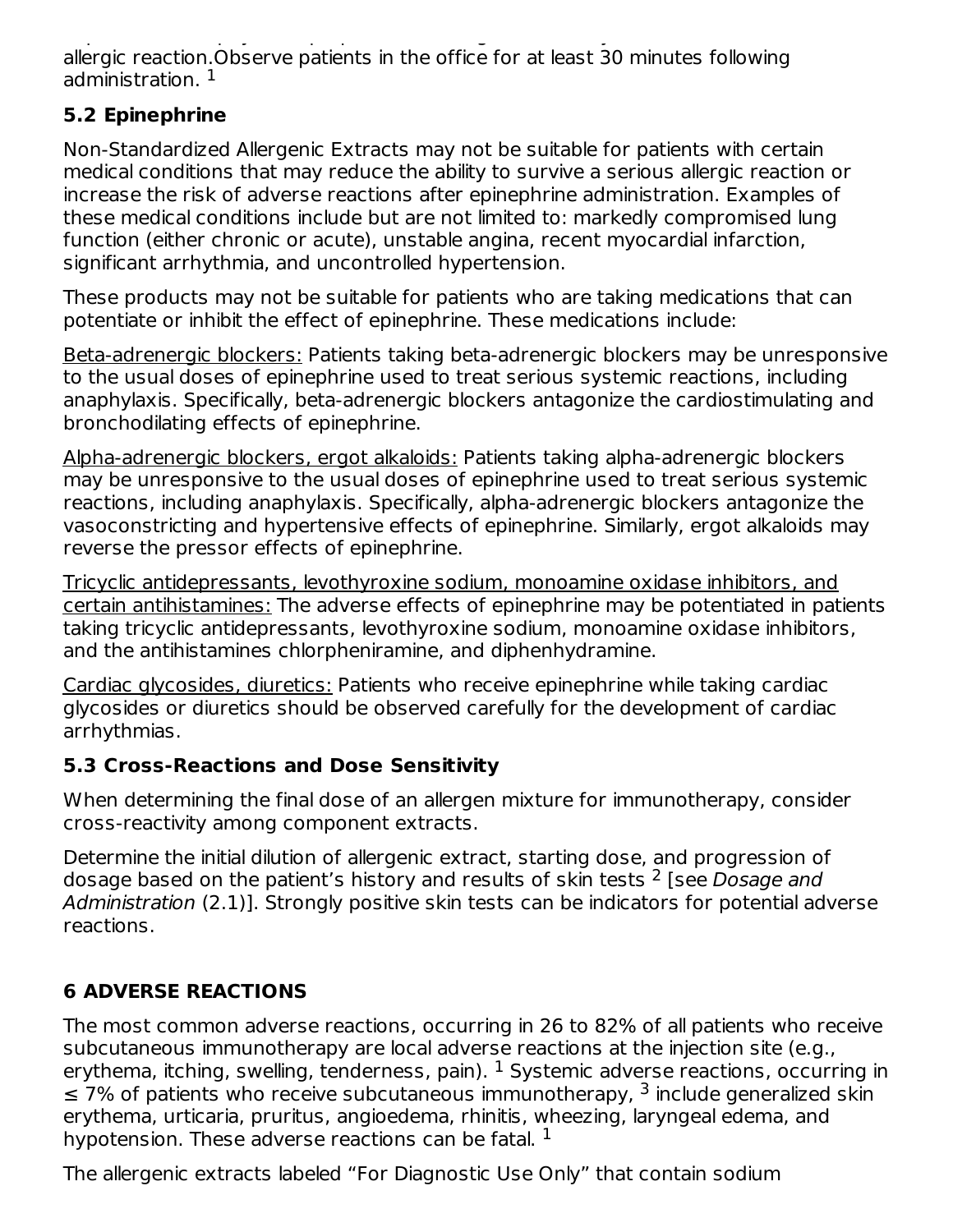formaldehyde sulfoxylate (SFS) can cause slight discoloration of the skin at the site of administration. This discoloration can remain for extended amounts of time.

# **7 DRUG INTERACTIONS**

# **7.1 Antihistamines**

Do not perform skin testing with allergenic extracts within 3 to 10 days of use of firstgeneration H1-histamine receptor blockers (e.g., clemastine, diphenhydramine) and second-generation antihistamines (e.g., loratadine, cetirizine). These products suppress histamine skin test reactions and could mask a positive response.  $^2$ 

# **7.2 Topical Corticosteroids and Topical Anesthetics**

Topical corticosteroids can suppress skin reactivity; therefore, discontinue use at the skin test site for 2 to 3 weeks before skin testing. Avoid use of topical local anesthetics at skin test sites as they can suppress flare responses.  $2$ 

# **7.3 Tricyclic Antidepressants**

Tricyclic antidepressants can have potent antihistamine effects that can affect skin testing. If tricyclic medication has been recently discontinued, allow 7 to 14 days before initiating skin testing. 2

# **8 USE IN SPECIFIC POPULATIONS**

## **8.1 Pregnancy**

## Risk Summary

All pregnancies have a risk of birth defect, loss, or other adverse outcomes. In the U.S. general population, the estimated background risk of major birth defects and miscarriage in clinically recognized pregnancies is 2 to 4% and 15 to 20%, respectively. There are no human or animal data to establish the presence or absence of Non-Standardized Allergenic Extracts-associated risks during pregnancy.

# **8.2 Lactation**

## Risk Summary

It is not known whether Non-Standardized Allergenic Extracts are present in human milk. Data are not available to assess the effects of these extracts on the breastfed child or on milk production/excretion. The developmental and health benefits of breastfeeding should be considered along with the mother's clinical need for Non-Standardized Allergenic Extracts and any potential adverse effects on the breastfed child from the extracts or from the underlying maternal condition.

# **8.4 Pediatric Use**

For use of these products in children younger than 5 years of age, consideration should be given to the patient's ability to comply and cooperate with allergen immunotherapy and the potential for difficulty in communicating with the child regarding systemic reactions. 1

## **8.5 Geriatric Use**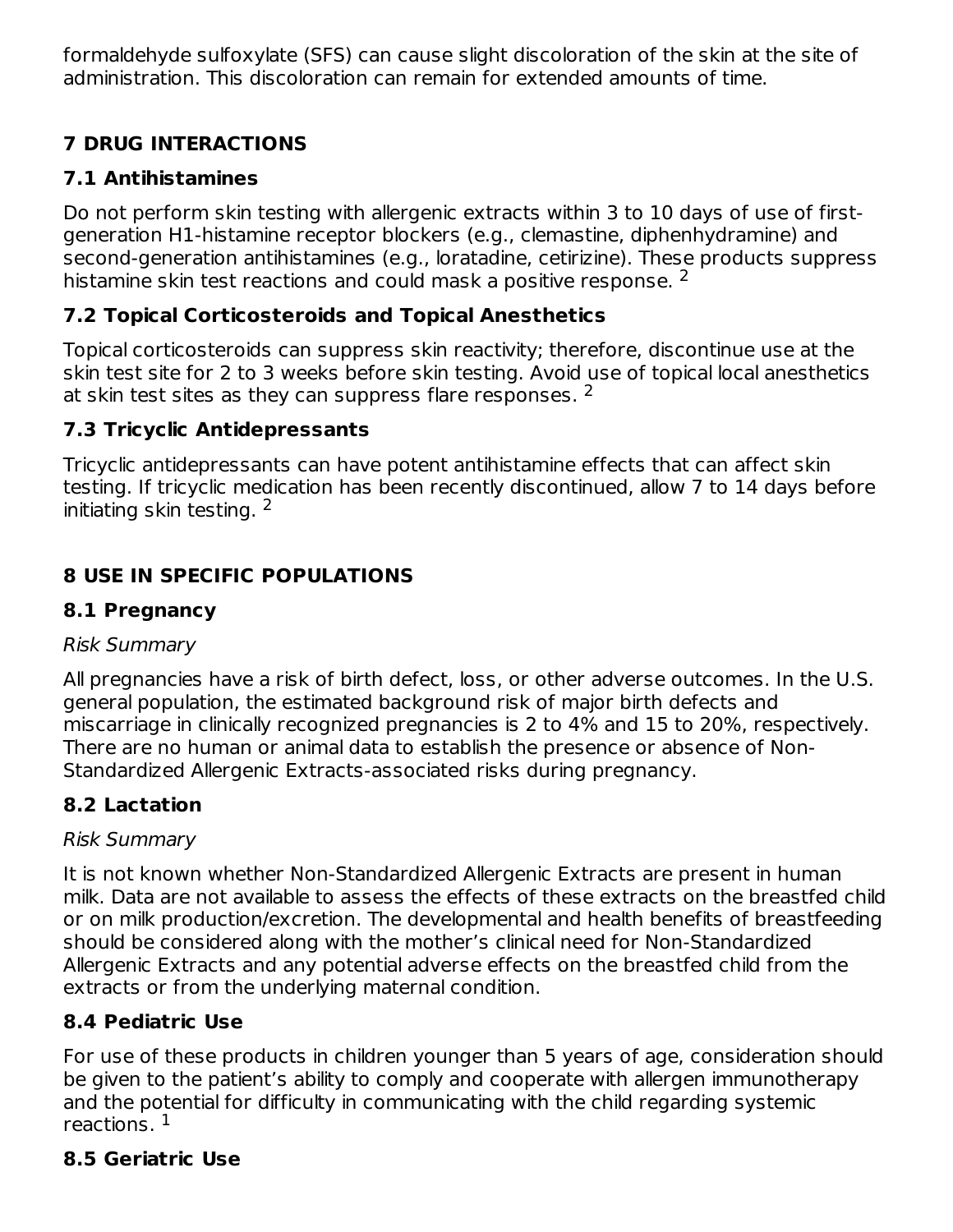Data are not available to determine if subjects 65 years of age and older respond differently to allergen immunotherapy than younger subjects.

## **11 DESCRIPTION**

Non-Standardized Allergenic Extracts are sterile solutions used for percutaneous testing, intradermal testing, or subcutaneous immunotherapy. Aqueous extracts contain the soluble extractants of the source material in water for injection, 0.5% sodium chloride, 0.54% sodium bicarbonate, and 0.4% phenol. Glycerinated extracts contain the soluable extractants of the source material in water for injection and 50% glycerin, 0.25% sodium chloride, 0.27% sodium bicarbonate, and 0.2% phenol. The pH of the extracts range from 6 to 9.

Certain food extracts (Barley, Oat, Pineapple, Rye, Spinach, and Wheat), labeled "For Diagnostic Use Only", contain 0.1% sodium formaldehyde sulfoxylate as an antioxidant.

Source materials used in the manufacture of allergenic extracts are collected from natural sources or from laboratory cultures.

Non-Standardized Allergenic Extracts appear as clear and colorless to dark brown solutions that should be free of particulate matter.

Extracts are labeled either as weight-to-volume based on the weight of the source material to the volume of the extracting fluid, or as PNU/milliliter with one PNU representing 0.00001 mg of protein nitrogen per milliliter.

# **12 CLINICAL PHARMACOLOGY**

## **12.1 Mechanism of Action**

The skin test reaction results from interaction of the introduced allergen and allergenspecific IgE antibodies bound to mast cells, leading to mast cell degranulation and release of histamine, tryptase and other mediators, which results in the formation of the wheal and flare.

The precise mechanisms of action of allergen immunotherapy are not known. Immunologic responses to immunotherapy include changes in allergen-specific IgE levels, allergen-specific IgG levels, and regulatory T cell responses.  $^{\rm 1}$ 

## **14 CLINICAL STUDIES**

Specific immunotherapy with allergenic extracts is helpful in reducing symptoms associated with exposure to the offending allergens. A summary of effectiveness by the Panel on Review of Allergenic Extracts, an advisory committee to the U.S. Food and Drug Administration, has been published. <sup>4</sup>

#### **15 REFERENCES**

- 1. Cox LJ, Nelson H, Lockey R.Allergen immunotherapy: A practice parameter third update. J Allergy Clin Immunol. 2011;127:(1)S1-55.
- 2. Bernstein IL, Li JT, Bernstein DI, et al.Allergy diagnostic testing: an updated practice parameter. Ann Allergy Asthma Immunol. 2008;100:S1-148.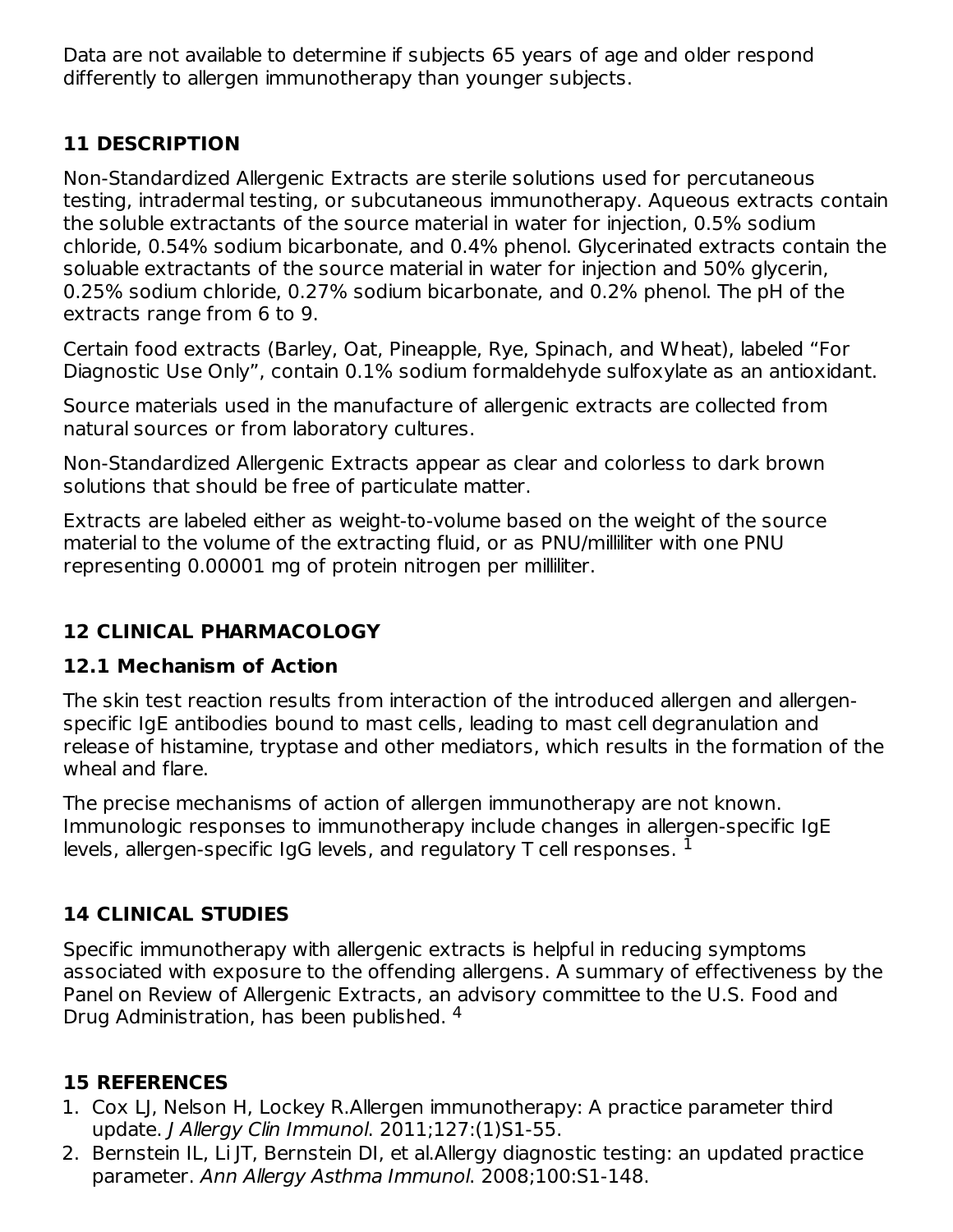- 3. Greenberg MA, Kaufman CR, Gonzalez GE, et al. Late and immediate systemic-allergic reactions to inhalant allergen immunotherapy. J Allergy Clin Immunol. 1986;77:865- 870.
- 4. Federal Register Proposed Rule: Biological Products: Implementation of Efficacy Review, Allergenic Extracts, Federal Register 1985;50: 3082-3288.

## **16 HOW SUPPLIED/STORAGE AND HANDLING**

## **16.1 How Supplied**

Non-Standardized Allergenic Extracts and mixes may be supplied as aqueous stock concentrates of up to 1:10 weight/volume or 40,000 PNU/milliliter for intradermal and subcutaneous testing. The extracts may also be supplied as 50% glycerin stock concentrates of up to 1:20 weight/volume for use in percutaneous skin testing and subcutaneous immunotherapy. Non-Standardized Allergenic Extracts are labeled in weight/volume and/or PNU/milliliter and may be provided in 5, 10, and 50 milliliter vials. Glycerinated extracts are also supplied in 5 milliliter dropper vials for prick or puncture testing.

Non-Standardized Allergenic Extracts available are as follows:

#### **Pollens ‑ Grasses**

Bahia Grass, Paspalum notatum Brome, Smooth, Bromus inermis Canarygrass, Reed, Phalaris arundinacea Johnson Grass, Sorghum halepense Quack (Couch) Grass, Elymus repens Ryegrass, Giant Wild, Leymus condensatus Velvetgrass, Holcus lanatus Wheatgrass, Western, Pascopyrum smithii **Pollens - Trees** Acacia, Acacia dealbata Alder, Hazel, Alnus serrulata Alder, Red, Alnus rubra Alder, White, Alnus rhombifolia Ash, Arizona (Velvet), Fraxinus velutina Ash, Green, Fraxinus pennsylvanica Ash Mix (Equal parts Fraxinus pennsylvanica, Fraxinus americana) Ash, Oregon, Fraxinus latifolia Ash, White, Fraxinus americana Aspen, Populus tremuloides Beech, American, Fagus grandifolia Birch, Black-Sweet, Betula lenta Birch, Mix (Equal parts Betula lenta, Betula nigra, Betula populifolia) Birch, River, Betula nigra Birch, Spring, Betula occidentalis Birch, White, Betula populifolia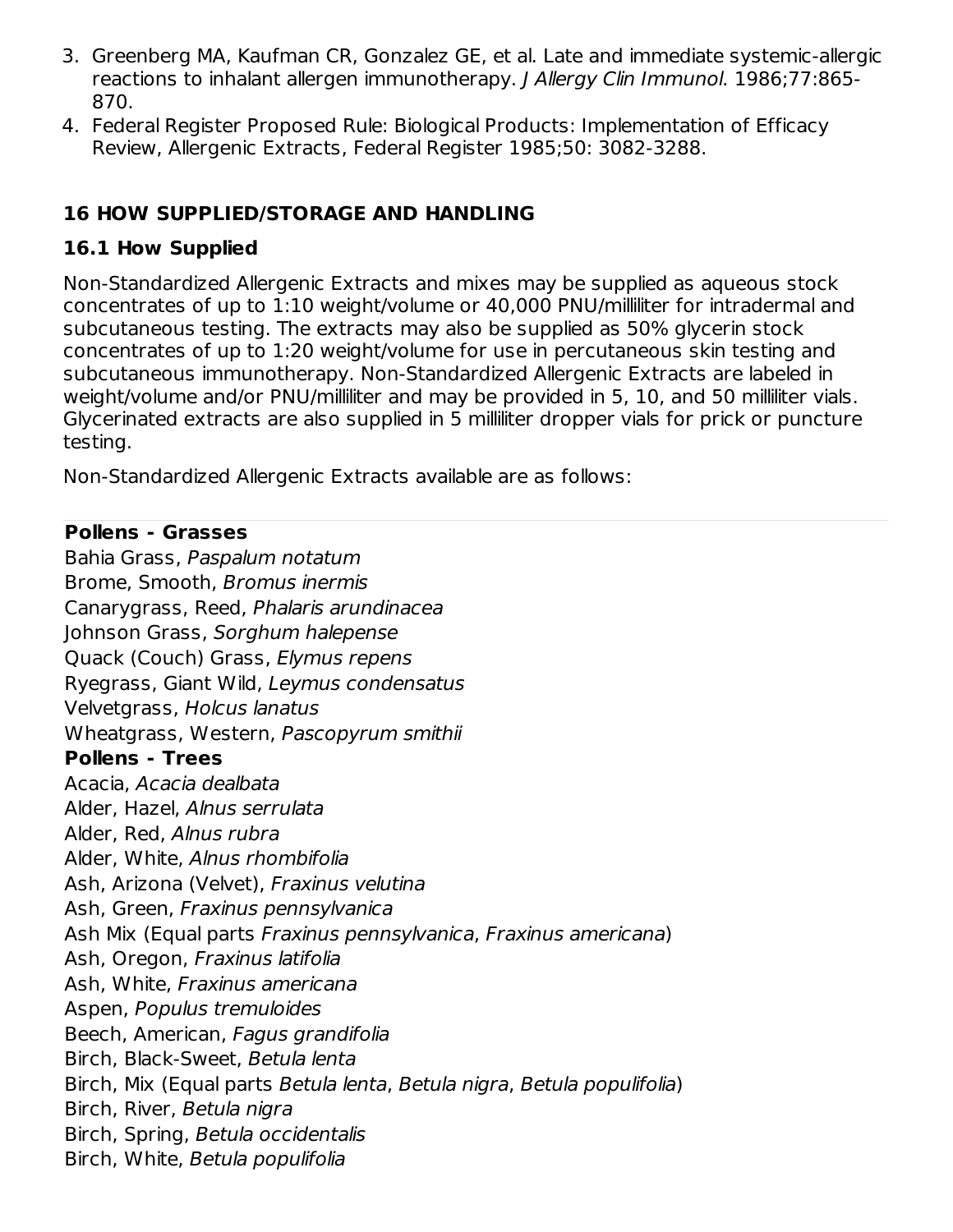Box Elder, Acer negundo Cedar, Mountain, Juniperus ashei Cedar, Red, Juniperus virginiana Cedar, Salt (Tamarisk), Tamarix gallica Central/Eastern 4 Tree Mix (Equal parts Ulmus americana, Acer negundo, Carya illinoinensis, Quercus virginiana) Cottonwood, Arizona (Fremont), Populus fremontii Cottonwood, Black, Populus trichocarpa Cottonwood, Eastern, Populus deltoides Cottonwood, Western, Populus deltoides ssp. monilifera Cypress, Arizona, Callitropsis arizonica Cypress, Bald, Taxodium distichum Eastern Oak Mix (Equal parts Quercus velutina, Quercus rubra, Quercus alba) Eastern 6 Tree Mix (Equal parts Fagus grandifolia, Populus deltoides, Quercus rubra, Betula nigra, Carya ovata, Fraxinus americana) Eastern 7 Tree Mix (Equal parts Ulmus americana, Fagus grandifolia, Populus deltoides, Quercus rubra, Betula nigra, Carya ovata, Fraxinus americana) Eastern 8 Tree Mix (Equal parts Ulmus americana, Fagus grandifolia, Populus deltoides, Quercus rubra, Betula nigra, Carya ovata, Fraxinus americana, Acer saccharum) Eastern 10 Tree Mix (Equal parts Platanus occidentalis, Ulmus americana, Fagus grandifolia, Populus deltoides, Quercus rubra, Betula nigra, Carya ovata, Fraxinus americana, Acer saccharum, Liquidambar styraciflua) Elm, American, Ulmus americana Elm, Cedar, Ulmus crassifolia Elm Mix (Equal parts Ulmus americana, Ulmus pumila) Elm, Siberian, Ulmus pumila Eucalyptus, Bluegum, Eucalyptus globulus Hackberry, Celtis occidentalis Hazelnut, American, Corylus americana Hickory Mix (Equal parts Carya glabra, Carya ovata, Carya laciniosa, Carya tomentosa) Hickory-Pecan Mix (Equal parts Carya illinoinensis, Carya ovata) Hickory, Shagbark, Carya ovata Hickory, Shellbark, Carya laciniosa Hickory, White, Carya tomentosa Juniper Mix (Equal parts Juniperus monosperma, Juniperus scopulorum) Juniper, Oneseed, Juniperus monosperma Juniper, Pinchot, Juniperus pinchotii Juniper, Rocky Mountain, Juniperus scopulorum Juniper, Utah, Juniperus osteosperma Juniper, Western, Juniperus occidentalis Locust Blossom, Black, Robinia pseudoacacia Mango Blossom, Mangifera indica Maple-Box Elder Mix (Equal parts Acer saccharum, Acer negundo) 2 Maple Mix (Equal parts Acer rubrum, Acer saccharum) 3 Maple Mix (Equal parts Acer rubrum, Acer saccharinum, Acer saccharum) Maple, Red, Acer rubrum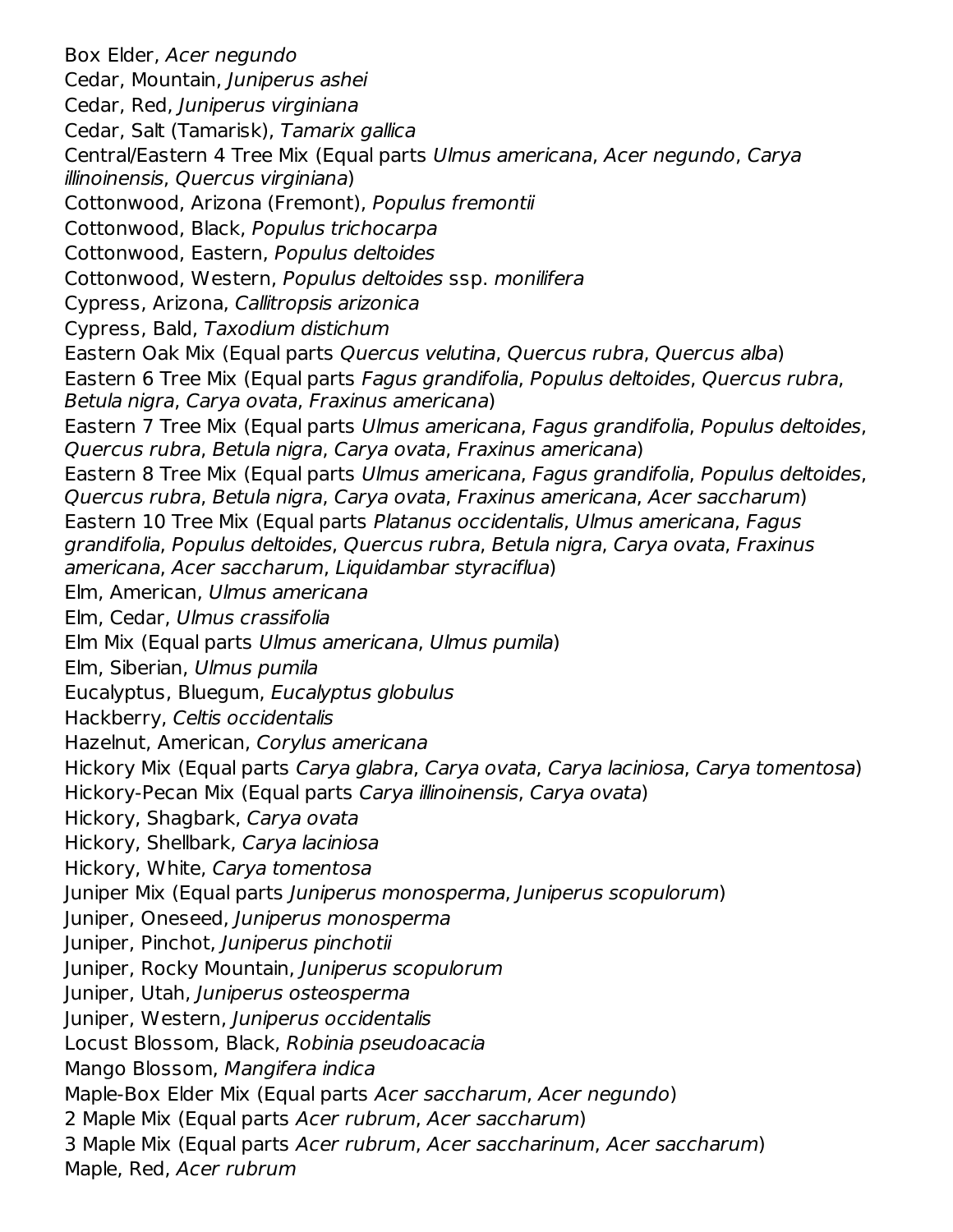Maple, Silver/Soft, Acer saccharinum Maple, Sugar/Hard, Acer saccharum Melaleuca, Melaleuca quinquenervia Mesquite, Velvet Prosopis velutina Mulberry, Paper, Broussonetia papyrifera Mulberry, Red, Morus rubra Mulberry, White, Morus alba Oak, Arizona (Gambel), Quercus gambelii Oak, Black, Quercus velutina Oak, Bur, Quercus macrocarpa Oak, California Black, Quercus kelloggii Oak, California Live, Quercus agrifolia Oak, California White, Quercus lobata Oak, Post, Quercus stellata Oak, Red, Quercus rubra Oak, Virginia Live, Quercus virginiana Oak, Water, Quercus nigra Oak, Western White, Quercus garryana Oak, White, Quercus alba Olive, Olea europaea Olive, Russian, Elaeagnus angustifolia Orange Pollen, Citrus X sinensis Palm, Queen, Syagrus romanzoffiana Pecan, Carya illinoinensis Peppertree Mix (Equal parts Schinus molle, Schinus terebinthifolius) Pine, Australian (Beefwood), Casuarina equisetifolia Pine, Loblolly, Pinus taeda Pine, Longleaf, Pinus palustris Pine Mix (Equal parts Pinus taeda, Pinus strobus, Pinus echinata) Pine, Ponderosa, Pinus ponderosa Pine, Virginia Scrub, Pinus virginiana Pine, White (Eastern), Pinus strobus Pine, White (Western), Pinus monticola Pine, Yellow, Pinus echinata Poplar, Lombardy's, Populus nigra Poplar, White, Populus alba Privet, Ligustrum vulgare Sweetgum, Liquidambar styraciflua Sycamore, American, Platanus occidentalis Sycamore, California (Western), Platanus racemosa 11 Tree Mix (Equal parts Fagus grandifolia, Platanus occidentalis, Ulmus americana, Juglans nigra, Salix nigra, Populus deltoides,Quercus rubra, Betula nigra, Carya ovata, Acer saccharum, Fraxinus americana) Walnut, Black, Juglans nigra Walnut, California Black, Juglans californica Walnut, English, Juglans regia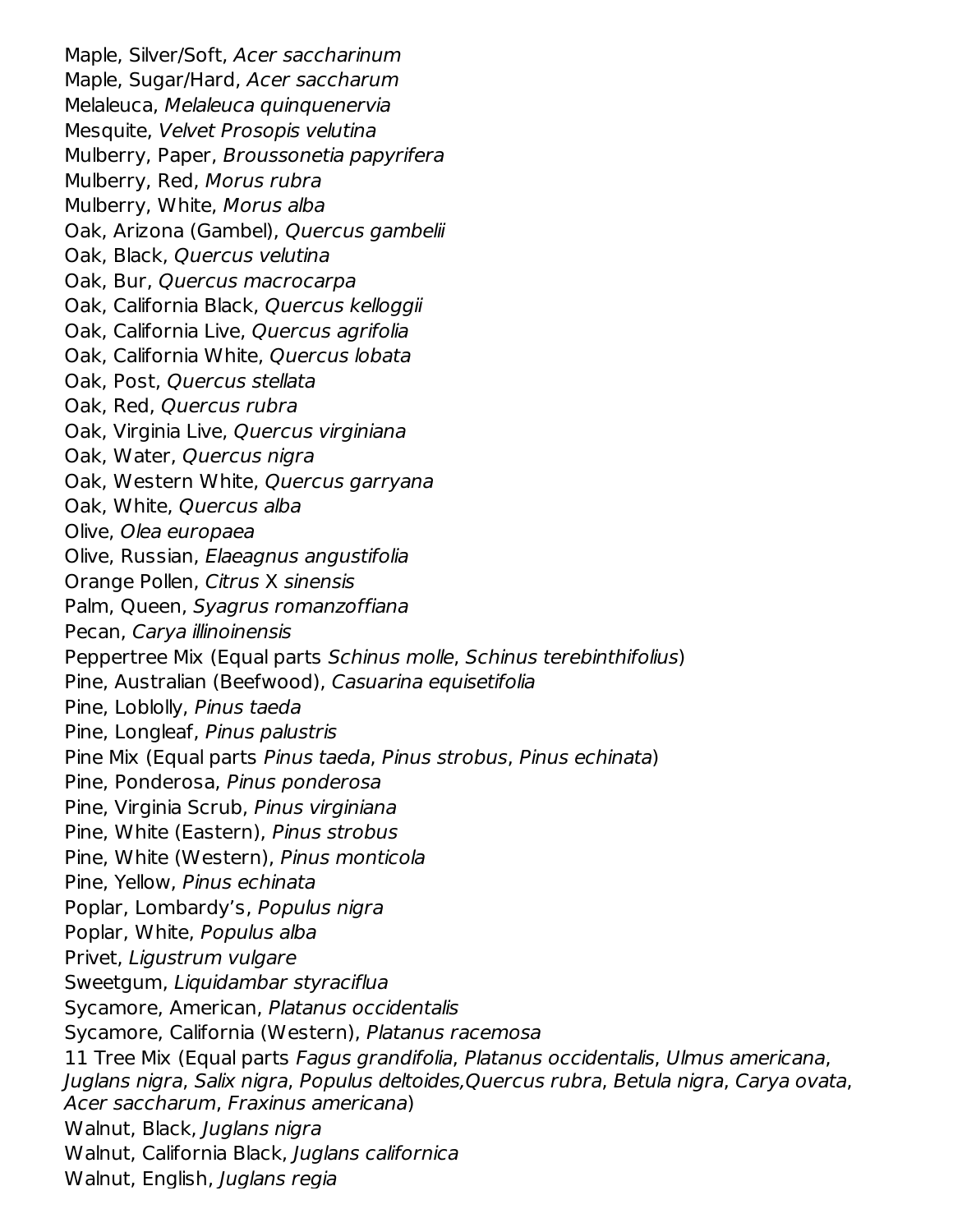Walnut, English, Juglans regia Wax Myrtle, Morella cerifera

Western Oak Mix (Equal parts Quercus kelloggii, Quercus agrifolia, Quercus garryana) Western 3 Tree Mix (Equal parts Olea europaea, Ulmus pumila, Platanus racemosa) Western 10 Tree Mix (Equal parts Acacia dealbata, Acer negundo, Populus fremontii, Olea europaea, Ulmus pumila, Betula occidentalis, Juniperus occidentalis, Platanus racemosa, Quercus garryana, Morus alba) Western Walnut Mix (Equal parts Juglans californica, Juglans regia) Willow, Arroyo, Salix lasiolepis Willow, Black, Salix nigra **Pollens - Weeds and Garden Plants** Allscale, Atriplex polycarpa Amaranth, Green, Amaranthus hybridus Baccharis Mix (Equal parts Baccharis sarothroides, Baccharis halimifolia)

Burningbush (Kochia), Kochia scoparia spp. scoparia

Burrobrush, Ambrosia salsola

Central/Western Weed Mix (Equal parts Kochia scoparia ssp. scoparia, Chenopodium album, Salsola kali)

Cocklebur, Xanthium strumarium

Common Weed Mix (Equal parts Xanthium strumarium, Plantago lanceolata,

Chenopodium album, Amaranthus retroflexus, Salsola kali)

Dock-Sorrel Mix (Equal parts Rumex acetosella, Rumex crispus)

Dock, Yellow (Curly), Rumex crispus

Dogfennel, Eupatorium capillifolium

Goldenrod, Solidago canadensis

Iodinebush, Allenrolfea occidentalis

Lamb's Quarters, Chenopodium album

Lenscale (Quailbrush), Atriplex lentiformis

Marsh Elder, True (Rough), Iva annua

Marshelder, Burweed (Giant Poverty), Cyclachaena xanthiifolia

Mixed Amaranths (Equal parts Amaranthus hybridus, Amaranthus palmeri, Amaranthus retroflexus)

Mugwort, Common, Artemisia vulgaris

National Weed Mix (Equal parts Xanthium strumarium, Ambrosia trifida, Chenopodium album, Amaranthus retroflexus, Ambrosia artemisiifolia)

Nettle, Urtica dioica

Palmer's Amaranth, Amaranthus palmeri

Pigweed, Rough Redroot, Amaranthus retroflexus

Pigweed, Spiny, Amaranthus spinosus

Plantain, English, Plantago lanceolata

Plantain-Sorrel Mix (Equal parts Plantago lanceolata, Rumex acetosella)

Rabbit Bush, Ambrosia deltoidea

Ragweed, Desert, Ambrosia dumosa

Ragweed, False, Ambrosia acanthicarpa

Ragweed, Giant (Tall), Ambrosia trifida

Ragweed, Lanceleaf, Ambrosia bidentata

Ragweed, Slender, Ambrosia confertiflora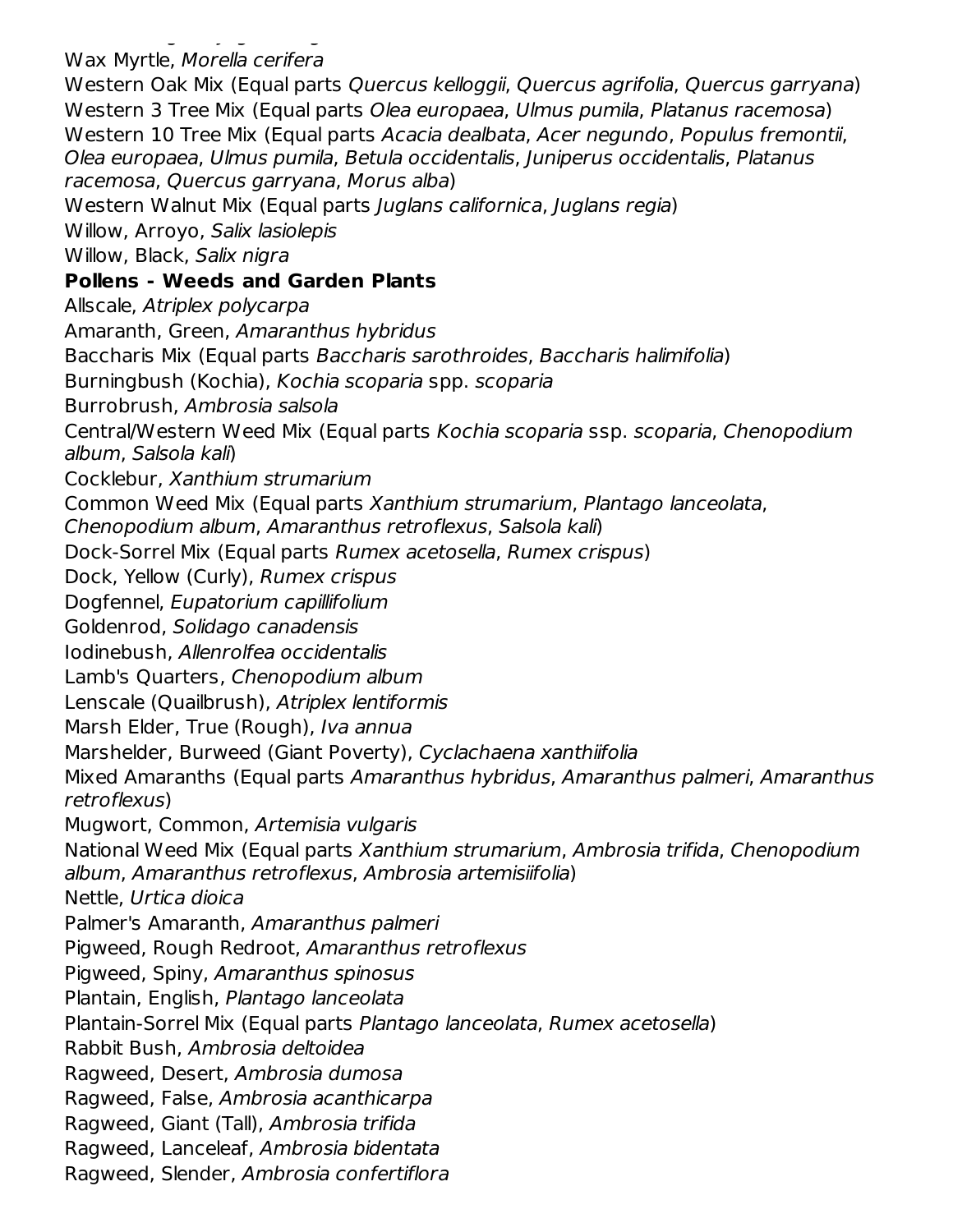Ragweed, Western, Ambrosia psilostachya Russian Thistle, Salsola kali Sagebrush, Common, Artemisia tridentata Sage Mix (Equal parts Artemisia tridentata, Artemisia ludoviciana) Sage, Prairie, Artemisia ludoviciana Saltbush, Annual, Atriplex wrightii Scale/Atriplex Mix (Equal parts Atriplex polycarpa, Atriplex lentiformis, Atriplex canescens) Sorrel, Sheep (Red), Rumex acetosella Waterhemp, Tall, Amaranthus tuberculatus 3 Weed Mix (Equal parts Xanthium strumarium, Chenopodium album, Amaranthus retroflexus) Western Ragweed Mix (Equal parts Ambrosia acanthicarpa, Ambrosia psilostachya) Wingscale, Atriplex canescens **Plants and Plant Parts** Cotton Linters, Gossypium hirsutum Cottonseed, Gossypium hirsutum (For Diagnostic Use Only) Flax, Linum usitatissimum (For Diagnostic Use Only) Gum, Arabic, Acacia senegal Gum, Karaya, Sterculia urens Gum, Tragacanth, Astragalus gummifer Kapok, Ceiba pentandra Orris Root, Iris germanica Pyrethrum, Chrysanthemum cinerariifolium Tobacco, Cultivated, Leaf, Nicotiana tabacum **Pollens - Cultivated Farm Plants** Alfalfa, Medicago sativa Beet, Sugar, Beta vulgaris Corn, Cultivated, Zea mays Oat, Cultivated, Avena sativa Rape (Mustard), Brassica napus Red Clover, Trifolium pratense Rye, Cultivated, Secale cereale Wheat, Cultivated, Triticum aestivum **Pollens - Flowers** Daisy, Leucanthemum vulgare Dandelion, Taraxacum officinale Sunflower, Helianthus annuus **Molds, Rusts and Smuts** AHH Mold Mix (Equal parts Alternaria alternata, Bipolaris sorokiniana, Cladosporium sphaerospermum) Alternaria alternata Alternaria/Hormodendrum Mix (Equal parts Alternaria alternata, Cladosporium sphaerospermum) Aspergillus amstelodami Aspergillus flavus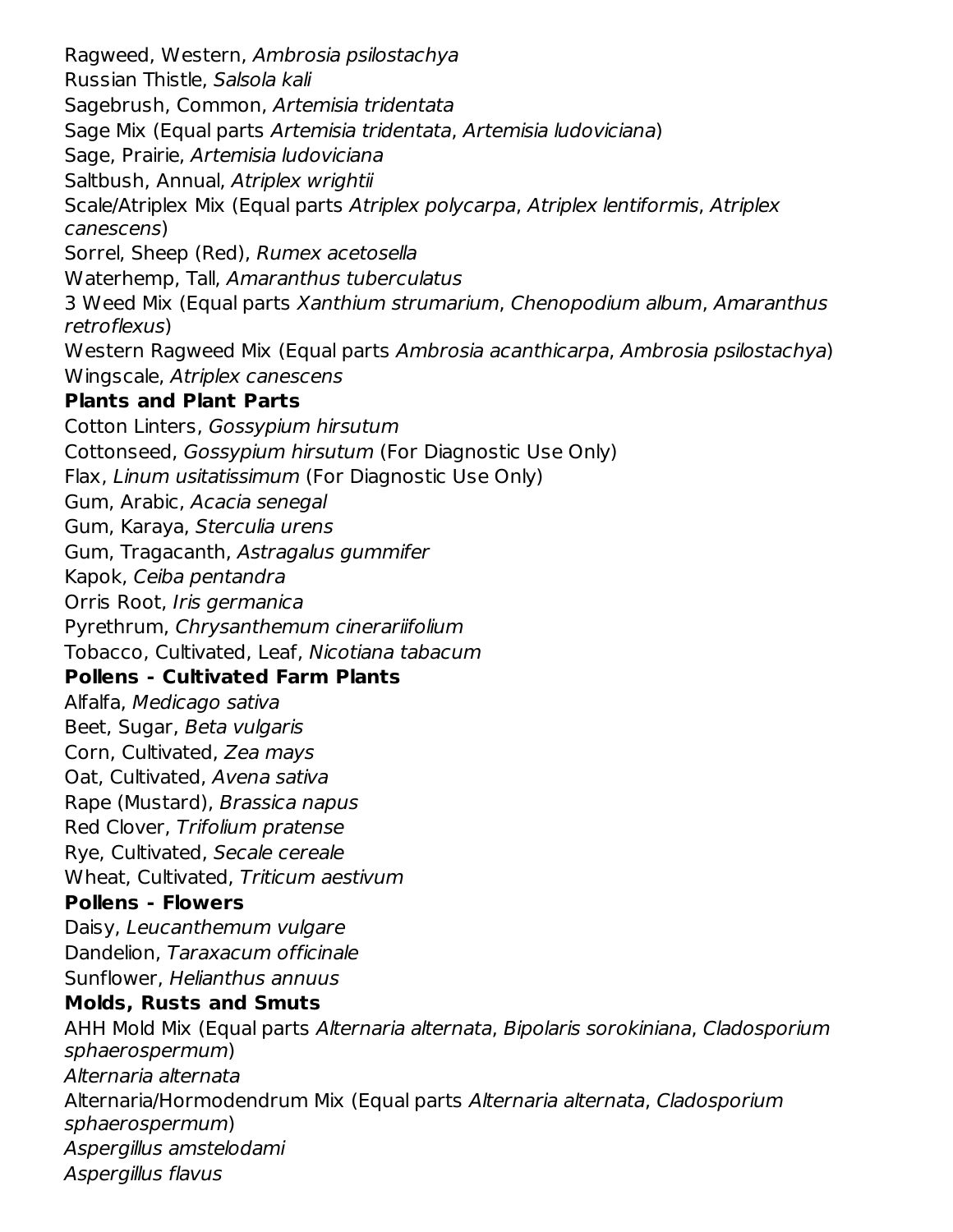Aspergillus fumigatus Aspergillus Mix (Equal parts Aspergillus amstelodami, Aspergillus flavus, Aspergillus fumigatus, Aspergillus nidulans, Aspergillus niger) Aspergillus nidulans Aspergillus niger Aureobasidium pullulans Bermuda Grass Smut, Ustilago cynodontis Bipolaris sorokiniana Botrytis cinerea Candida albicans Chaetomium globosum Cladosporium herbarum Cladosporium sphaerospermum Corn Smut, Ustilago maydis Curvularia spicifera Dematiaceae Mix (Equal parts Alternaria alternata, Aureobasidium pullulans, Bipolaris sorokiniana, Cladosporium herbarum, Curvularia spicifera, Helminthosporium solani) Epicoccum nigrum Epidermophyton floccosum Fusarium Mix (Equal parts Gibberella fujikuroi, Fusarium solani) Fusarium solani Geotrichum candidum Gibberella fujikuroi Gliocladium viride Grain Smut Mix (Equal parts Ustilago maydis, Ustilago tritici, Ustilago nuda, Ustilago avenae) Grass Smut Mix (Equal parts Ustilago cynodontis, Sporisorium cruentum) Helminthosporium solani Hypomyces perniciousus Loose Kernel Smut, Sporisorium cruentum Loose Smut, Wheat, Ustilago tritici Microsporum canis Mold Mix #1 (Equal parts Alternaria alternata, Aspergillus niger, Bipolaris sorokiniana, Cladosporium sphaerospermum, Penicillium chrysogenum var. chrysogenum) Mold Mix #2 (Equal parts Aureobasidium pullulans, Curvularia spicifera, Gibberella fujikuroi, Mucor plumbeus, Rhizopus stolonifer) Mold Mix #3 (Equal parts Alternaria alternata, Aspergillus niger, Cladosporium sphaerospermum, Penicillium chrysogenum var. chrysogenum) Monilia Mix (Equal parts Candida albicans, Neurospora intermedia) Mucor circinelloides f. circinelloides Mucor circinelloides f. lusitanicus Mucor Mix (Equal parts Mucor circinelloides f. lusitanicus, Mucor plumbeus) Mucor plumbeus Neurospora intermedia New Stock Fungi Mix (Equal parts Sarocladium strictum, Alternaria alternata, Aspergillus niger, Aureobasidium pullulans, Bipolaris sorokiniana, Botrytis cinerea, Candida albicans,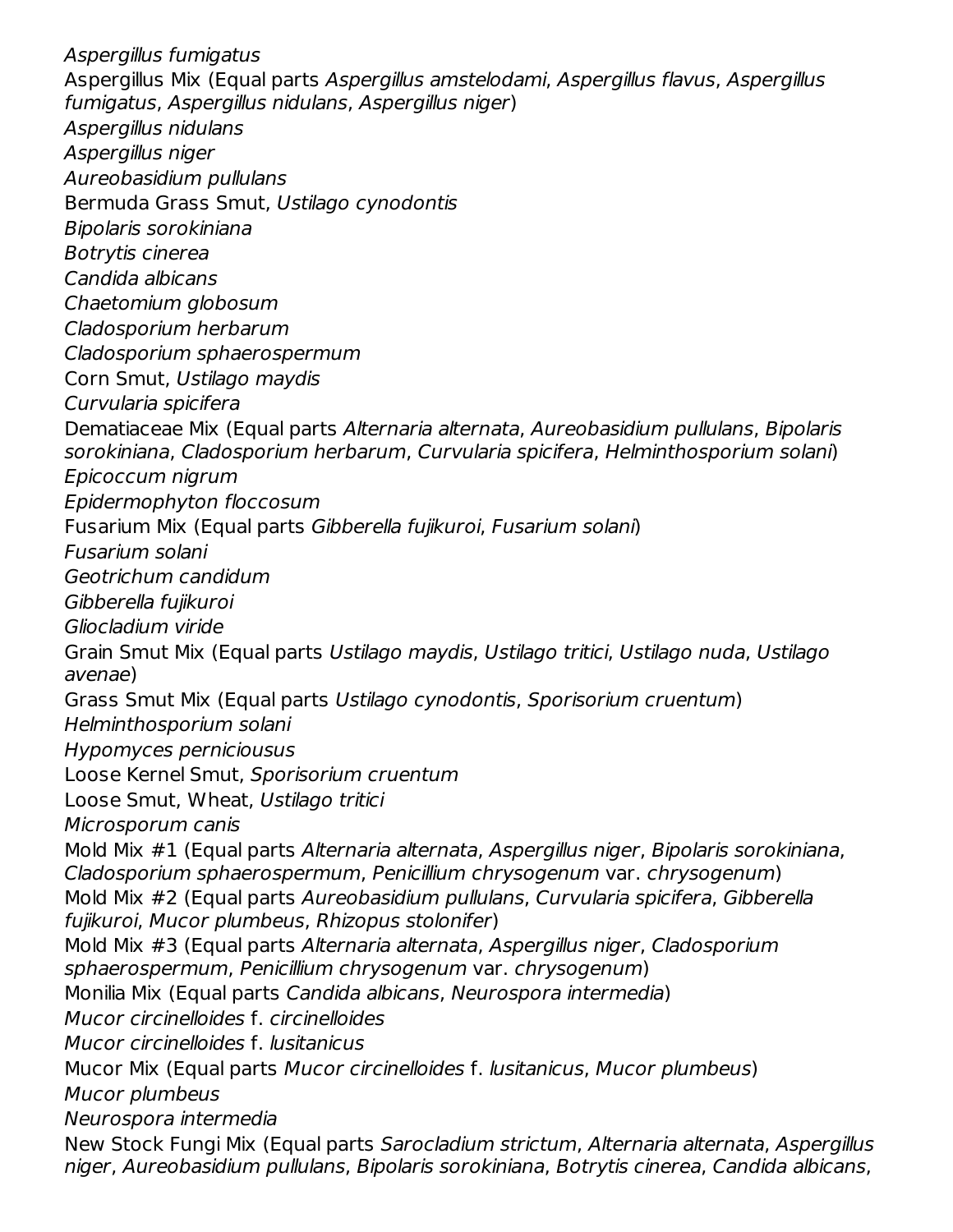Chaetomium globosum, Cladosporium sphaerospermum, Epicoccum nigrum, Gibberella fujikuroi, Mucor plumbeus, Penicillium chrysogenum var. chrysogenum, Phoma betae, Rhizopus stolonifer, Trichophyton mentagrophytes) Oat Smut, Ustilago avenae Paecilomyces variotii Penicillium chrysogenum var. chrysogenum Penicillium digitatum Penicillium Mix (Equal parts Penicillium camemberti, Penicillium chrysogenum, Penicillium digitatum, Penicillium chrysogenum var. chrysogenum, Penicillium roqueforti) Phoma betae Phycomycetes Mix (Equal parts Mucor circinelloides f. lusitanicus, Rhizopus stolonifer) Rhizopus arrhizus Rhizopus Mix (Equal parts Rhizopus stolonifer, Rhizopus arrhizus) Rhizopus stolonifer Rhodotorula mucilaginosa Saccharomyces cerevisiae Sarocladium strictum Stemphylium solani Trichoderma harzianum Trichophyton mentagrophytes Trichophyton rubrum Trichothecium roseum **Animal Allergens** Canary Feathers, Serinus canaria Cattle Epithelia, Bos taurus Chicken Feathers, Gallus gallus Dog Epithelia, Canis lupus familiaris Duck Feathers, Anas platyrhynchos Gerbil Epithelia, Meriones unguiculatus Goat Epithelia, Capra hircus Goose Feathers, Anser anser Guinea Pig Epithelia, Cavia porcellus Hamster Epithelia, Mesocricetus auratus Hog Epithelia, Sus scrofa Horse Epithelia, Equus caballus Mixed Feathers (Equal parts Gallus gallus, Anas platyrhynchos, Anser anser) Mouse Epithelia, Mus musculus Parakeet Feathers, Melopsittacus undulatus Rabbit Epithelia, Oryctolagus cuniculus Rat Epithelia, Rattus norvegicus Silk Worm Cocoon, Bombyx mori **Insects (Whole Body)** Ant, Black Carpenter, Camponotus pennsylvanicus Ant, Fire, Solenopsis invicta Ant, Fire, Solenopsis richteri

Cockroach, American, Periplaneta americana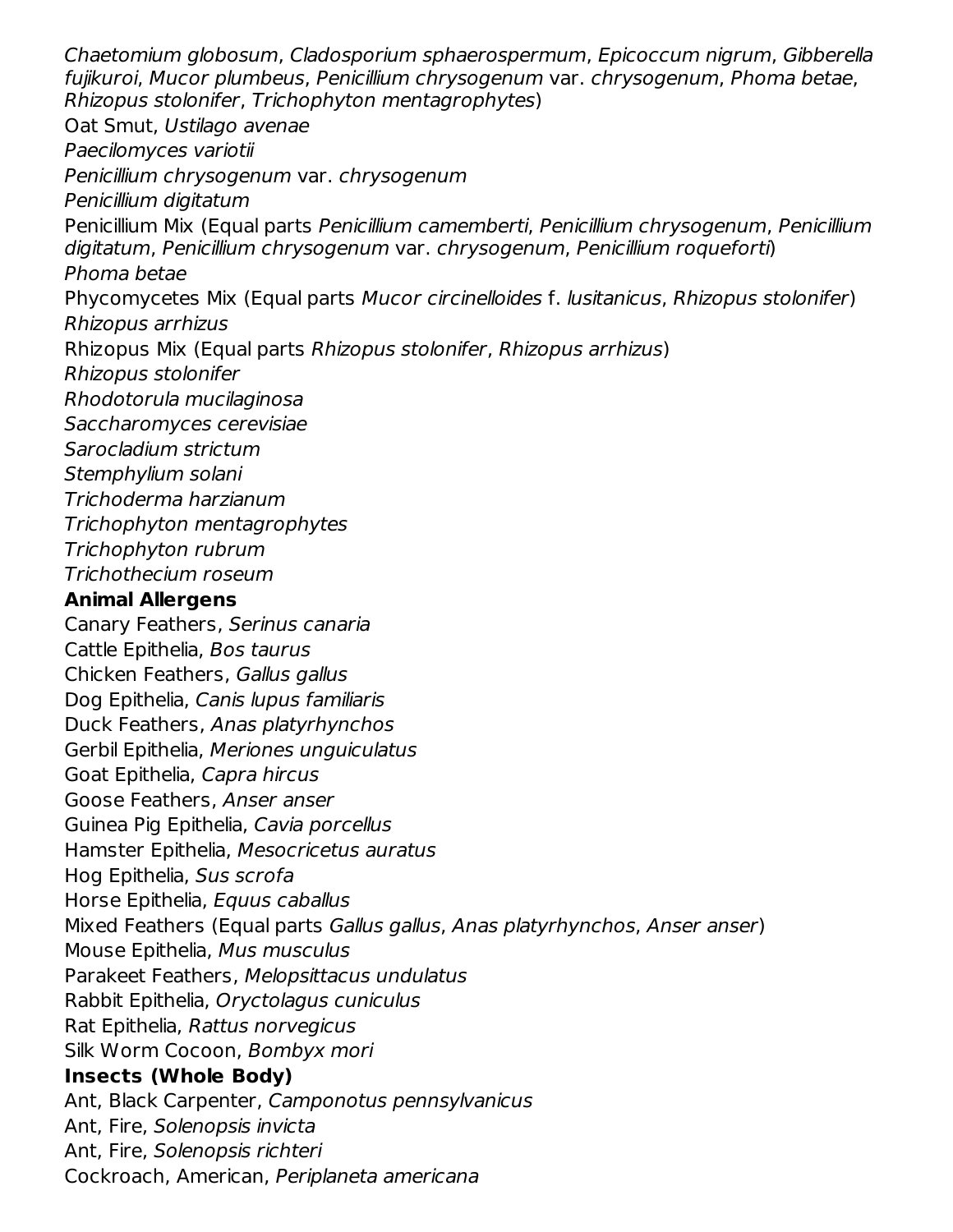Cockroach, German, Blattella germanica 2 Cockroach Mix (Equal parts Periplaneta americana, Blattella germanica) Deer Fly, Chrysops vittatus Flea, Ctenocephalis felis (For Dagnostic Use Only) House Fly, Musca domestica (For Dagnostic Use Only) Mosquito, Aedes taeniorhynchus (For Diagnostic Use Only) **Food - Animal Products and Poultry Products** Beef, Bos taurus Chicken Meat, Gallus gallus Egg, White, Chicken, Gallus gallus Egg, Whole, Chicken, Gallus gallus Egg, Yolk, Chicken, Gallus gallus Lamb, Ovis aries Pork, Sus scrofa Turkey Meat, Meleagris gallopavo **Food - Dairy Products** Milk, Cow, Bos taurus **Food - Fish and Shellfish** Bass, Black, Centropristis striata Catfish, Channel, Ictalurus punctatus Clam, Northern Quahog, Mercenaria mercenaria Cod, Atlantic, Gadus morhua Crab, Blue, Callinectes sapidus Fish Mix (Equal parts Gadus morhua, Paralichthys lethostigma, Hippoglossus hippoglossus, Scomber scombrus, Thunnus albacares) Flounder, Southern, Paralichthys lethostigma Lobster, American, Homarus americanus Mackerel, King/Atlantic, Scomber scombrus Oyster, Atlantic/Eastern, Crassostrea virginica Perch, Ocean, Sebastes alutus Salmon, Atlantic, Salmo salar Scallops, Sea, Placopecten magellanicus Shellfish Mix (Equal parts Mercenaria mercenaria, Callinectes sapidus, Crassostrea virginica, Placopecten magellanicus, Farfantepenaeus aztecus) Shrimp, Brown, Farfantepenaeus aztecus Trout, Rainbow, Oncorhynchus mykiss Tuna, Yellowfin, Thunnus albacares **Food - Plant Source** Almond, Prunus dulcis Apple, Malus pumila Apricot, Prunus armeniaca Barley, Whole Grain, Hordeum vulgare (For Diagnostic Use Only, Contains SFS\*) Bean, Lima, Phaseolus lunatus Bean, Navy, Phaseolus vulgaris Bean, String Green, Phaseolus vulgaris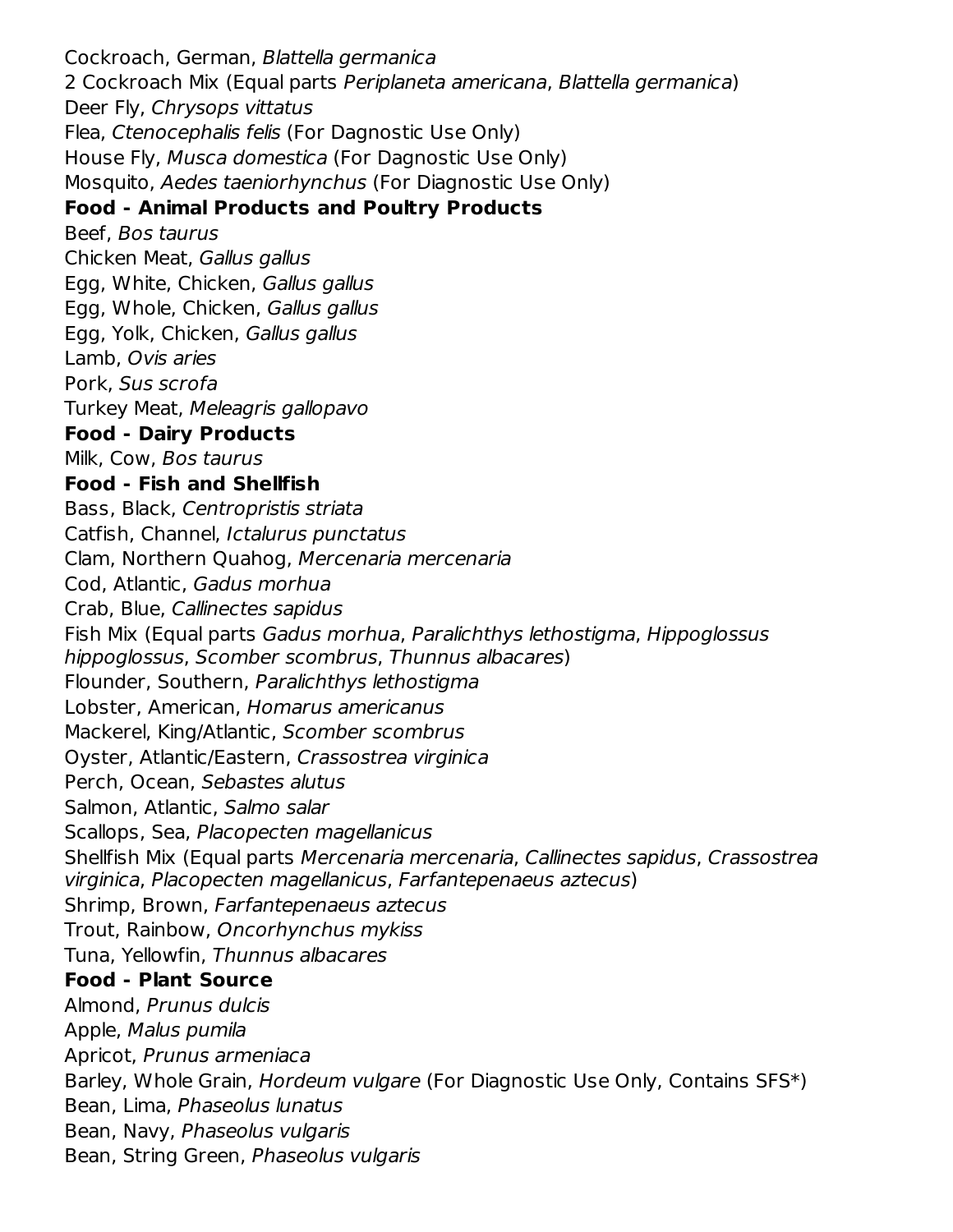Blueberry, Velvetleaf, Vaccinium myrtilloides Brazil Nut, Bertholletia excelsa Broccoli, Brassica oleracea var. botrytis Buckwheat, Fagopyrum esculentum Cabbage, Brassica oleracea var. capitata Cacao Bean, Theobroma cacao Cantaloupe, Cucumis melo Carrot, Daucus carota Cashew Nut, Anacardium occidentale Cauliflower, Brassica oleracea var. botrytis Celery, Apium graveolens var. dulce Cherry, Sweet, Prunus avium Cinnamon, Cinnamomum verum Coconut, Cocos nucifera Coffee, Coffea arabica (For Diagnostic Use Only) Corn, Zea mays Cranberry, Vaccinium macrocarpon Cucumber, Cucumis sativus Garlic, Allium sativum Ginger, Zingiber officinale Grape, White Seedless, Vitis vinifera Grapefruit, Citrus X paradisi Hazelnut (Filbert), Corylus americana Hops, Humulus lupulus Lemon, Citrus X limon Lettuce, Lactuca sativa Malt (Barley), Hordeum vulgare Mushroom, Agaricus campestris Mustard Seed, Sinapis alba Nutmeg, Myristica fragrans Oat, Avena sativa (For Diagnostic Use Only, Contains SFS\*) Olive, Green, Olea europaea Onion, Allium cepa Orange, Citrus X sinensis Pea, Green or English, Pisum sativum Peach, Prunus persica Peanut, Arachis hypogaea Pear, Pyrus communis Pecan, Carya illinoinensis Pepper, Black, Piper nigrum Pepper, Green, Capsicum annuum Pineapple, Ananas comosus (For Diagnostic Use Only, Contains SFS\*) Potato, Sweet, Ipomoea batatas Potato, White, Solanum tuberosum Raspberry, Red, Rubus idaeus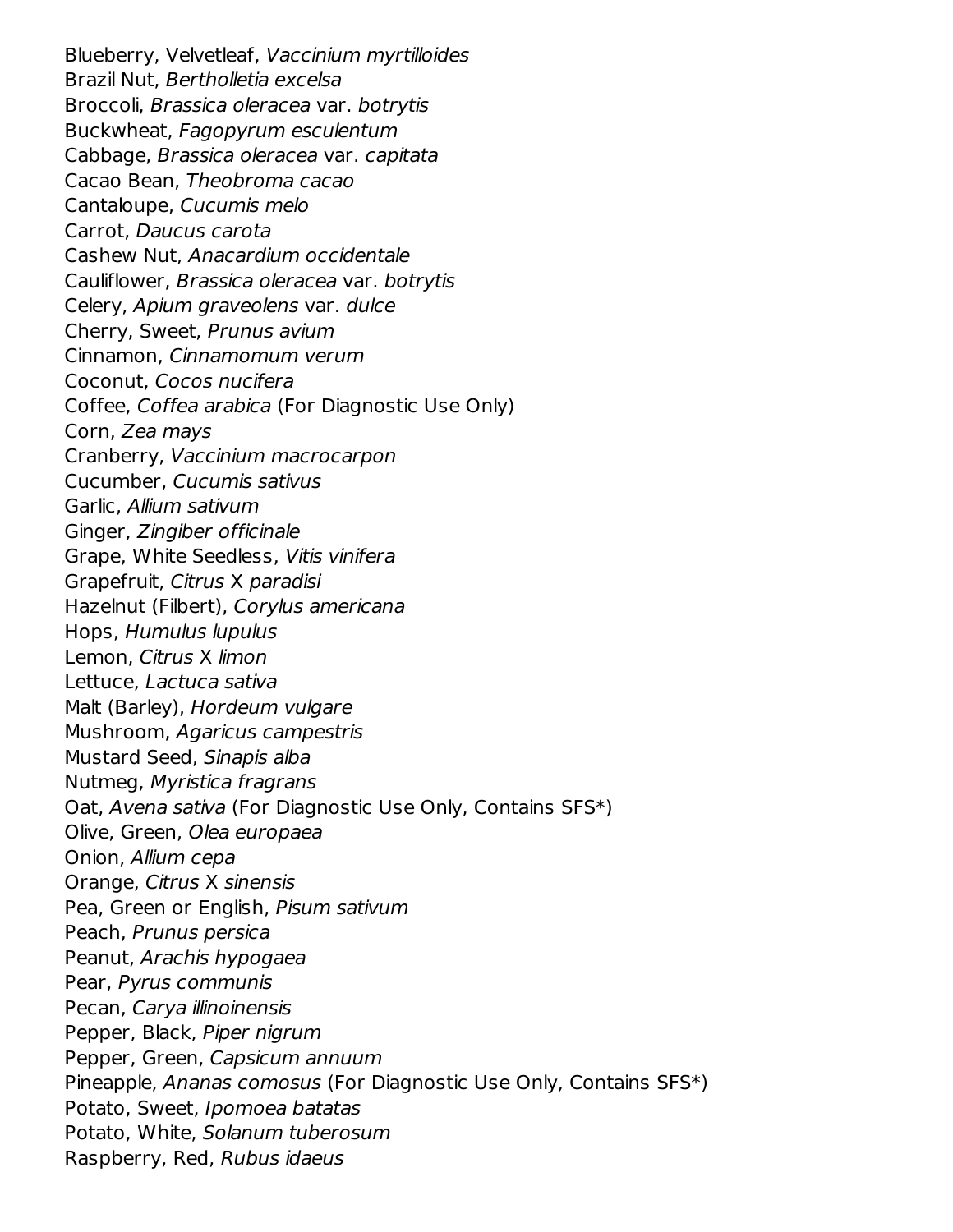Rice, Oryza sativa Rye, Secale cereale (For Diagnostic Use Only, Contains SFS\*) Sesame Seed, Sesamum indicum Soybean, Glycine max Spinach, Spinacia oleracea (For Diagnostic Use Only, Contains SFS\*) Squash, Yellow Summer, Cucurbita pepo var. ovifera Strawberry, Fragaria X ananassa Tomato, Solanum lycopersicum Vanilla, Vanilla planifolia Walnut, Black, Juglans nigra Walnut, English, Juglans regia Watermelon, Citrullus lanatus Wheat, Whole, Triticum aestivum (For Diagnostic Use Only, Contains SFS\*)

\*SFS – Sodium Formadehyde Sulfoxylate

## **16.2 Storage and Handling**

Maintain at 2 to 8°C (36 to 46°F) during storage and use.

Dilutions of concentrated extracts that result in a glycerin content of less than 50% can reduce extract stability. Extract dilutions at 1:100 volume to volume should be kept no longer than a month, and more dilute solutions no more than a week. The potency of a dilution can be checked by skin test comparison to a fresh dilution of the extract on a known allergic patient.

# **17 PATIENT COUNSELING INFORMATION**

Instruct patient to remain under observation in the office for 30 minutes or longer after an injection.

Caution patient that reactions can occur more than 30 minutes after skin testing or an injection.

Instruct patient to recognize the following symptoms as adverse reactions and to immediately return to the office or immediately seek other medical attention if any of these symptoms occur following skin testing or an injection:

- Unusual swelling and/or tenderness at the injection site
- Hives or itching of the skin
- Swelling of the face and/or mouth
- Sneezing, coughing or wheezing
- Shortness of breath
- Nausea
- Dizziness or faintness

Manufacturer:

U.S. License No. 308

Greer Laboratories, Inc.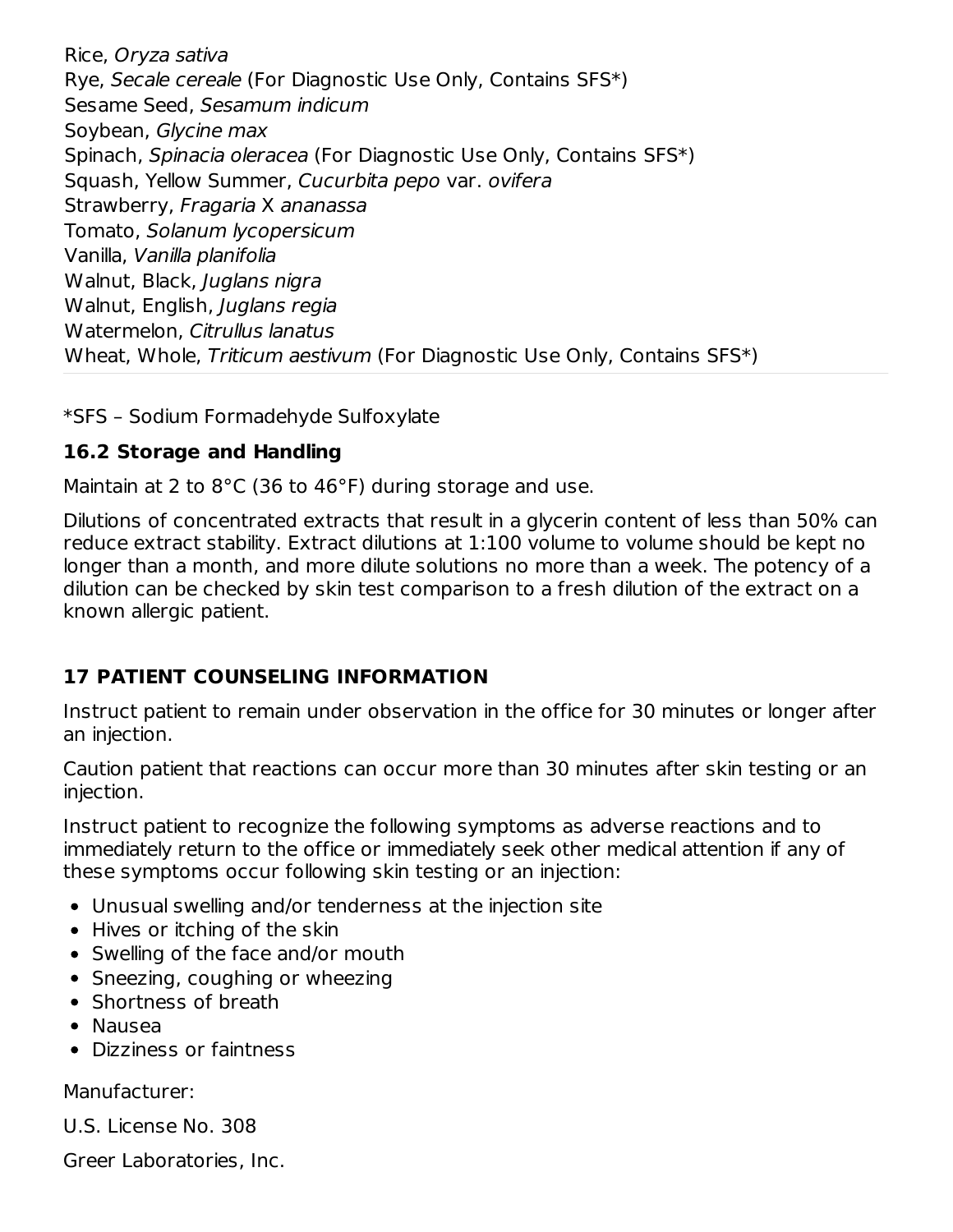#### Lenoir, NC 28645 U.S.A



| <b>RICE FOOD</b><br>oryza sativa solution                           |                                                   |                              |                    |
|---------------------------------------------------------------------|---------------------------------------------------|------------------------------|--------------------|
|                                                                     |                                                   |                              |                    |
| <b>Product Information</b>                                          |                                                   |                              |                    |
| <b>Product Type</b>                                                 | NON-STANDARDIZED ALLERGENIC                       | <b>Item Code</b><br>(Source) | NDC:22840-<br>5746 |
| <b>Route of Administration</b>                                      | SUBCUTANEOUS, INTRADERMAL,<br><b>PERCUTANEOUS</b> |                              |                    |
|                                                                     |                                                   |                              |                    |
| <b>Active Ingredient/Active Moiety</b>                              |                                                   |                              |                    |
|                                                                     | <b>Ingredient Name</b>                            | <b>Basis of Strength</b>     | <b>Strength</b>    |
| <b>BROWN RICE (UNII: 659G217HPG) (BROWN RICE - UNII:659G217HPG)</b> |                                                   | <b>BROWN RICE</b>            | $0.05$ g in 1 mL   |
|                                                                     |                                                   |                              |                    |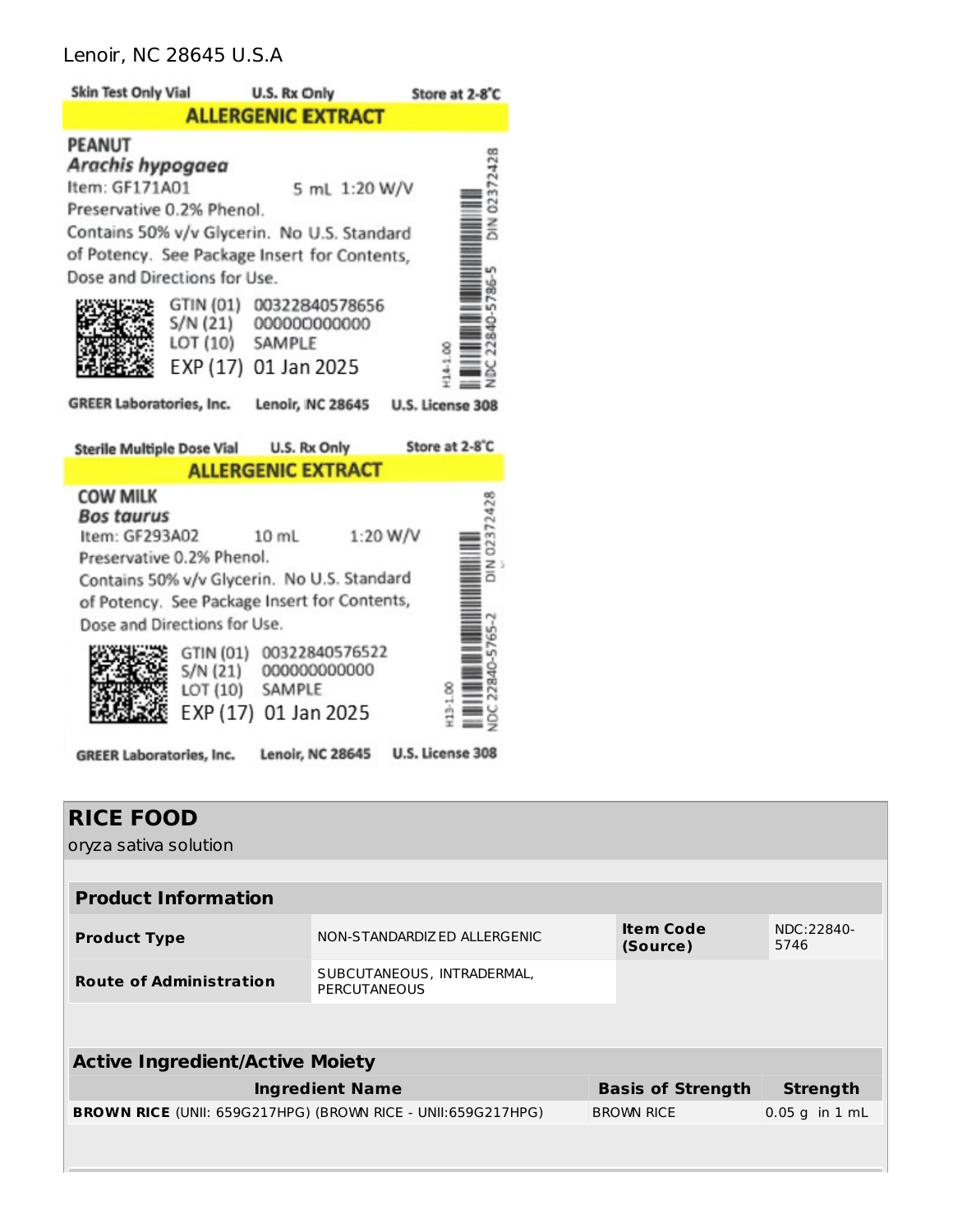|                | <b>Inactive Ingredients</b>         |  |                                                                          |  |                                       |                              |  |
|----------------|-------------------------------------|--|--------------------------------------------------------------------------|--|---------------------------------------|------------------------------|--|
|                |                                     |  | <b>Ingredient Name</b>                                                   |  |                                       | <b>Strength</b>              |  |
|                |                                     |  | <b>SODIUM BICARBONATE (UNII: 8MDF5V39QO)</b>                             |  |                                       |                              |  |
|                |                                     |  | SODIUM CHLORIDE (UNII: 451W47IQ8X)                                       |  |                                       |                              |  |
|                | <b>GLYCERIN (UNII: PDC6A3C0OX)</b>  |  |                                                                          |  |                                       |                              |  |
|                | <b>PHENOL (UNII: 339NCG44TV)</b>    |  |                                                                          |  |                                       |                              |  |
|                |                                     |  |                                                                          |  |                                       |                              |  |
|                |                                     |  |                                                                          |  |                                       |                              |  |
|                | <b>Packaging</b>                    |  |                                                                          |  |                                       |                              |  |
| #              | <b>Item Code</b>                    |  | <b>Package Description</b>                                               |  | <b>Marketing Start</b><br><b>Date</b> | <b>Marketing End</b><br>Date |  |
| 1              | NDC:22840-<br>5746-5                |  | 5 mL in 1 BOTTLE, DROPPER; Type 0: Not a<br><b>Combination Product</b>   |  |                                       |                              |  |
| $\overline{2}$ | NDC:22840-<br>5746-2                |  | 10 mL in 1 VIAL, MULTI-DOSE; Type 0: Not a<br><b>Combination Product</b> |  |                                       |                              |  |
|                |                                     |  |                                                                          |  |                                       |                              |  |
|                |                                     |  |                                                                          |  |                                       |                              |  |
|                | <b>Marketing Information</b>        |  |                                                                          |  |                                       |                              |  |
|                | <b>Marketing</b><br><b>Category</b> |  | <b>Application Number or Monograph</b><br><b>Citation</b>                |  | <b>Marketing Start</b><br><b>Date</b> | <b>Marketing End</b><br>Date |  |
| <b>BLA</b>     |                                     |  | BLA101833                                                                |  | 09/15/1981                            |                              |  |
|                |                                     |  |                                                                          |  |                                       |                              |  |

| <b>RYE FOOD</b>                                 |                                                   |            |                              |                                  |
|-------------------------------------------------|---------------------------------------------------|------------|------------------------------|----------------------------------|
| secale cereale solution                         |                                                   |            |                              |                                  |
|                                                 |                                                   |            |                              |                                  |
| <b>Product Information</b>                      |                                                   |            |                              |                                  |
| <b>Product Type</b>                             | NON-STANDARDIZED ALLERGENIC                       |            | <b>Item Code</b><br>(Source) | NDC:22840-<br>5747               |
| <b>Route of Administration</b>                  | SUBCUTANEOUS, INTRADERMAL,<br><b>PERCUTANEOUS</b> |            |                              |                                  |
|                                                 |                                                   |            |                              |                                  |
| <b>Active Ingredient/Active Moiety</b>          |                                                   |            |                              |                                  |
| <b>Ingredient Name</b>                          |                                                   |            | <b>Basis of Strength</b>     | <b>Strength</b>                  |
| RYE (UNII: 0R4AQI398X) (RYE - UNII: 0R4AQI398X) |                                                   | <b>RYE</b> |                              | $0.05$ g in $1$ mL               |
|                                                 |                                                   |            |                              |                                  |
| <b>Inactive Ingredients</b>                     |                                                   |            |                              |                                  |
|                                                 | <b>Ingredient Name</b>                            |            |                              | <b>Strength</b>                  |
| SODIUM BICARBONATE (UNII: 8MDF5V39Q0)           |                                                   |            |                              |                                  |
| <b>SODIUM CHLORIDE (UNII: 451W47IQ8X)</b>       |                                                   |            |                              |                                  |
| <b>GLYCERIN (UNII: PDC6A3C0OX)</b>              |                                                   |            |                              |                                  |
| PHENOL (UNII: 339NCG44TV)                       |                                                   |            |                              |                                  |
|                                                 |                                                   |            |                              |                                  |
| <b>Packaging</b>                                |                                                   |            |                              |                                  |
|                                                 |                                                   |            |                              | Madisation Chapter Madisation P. |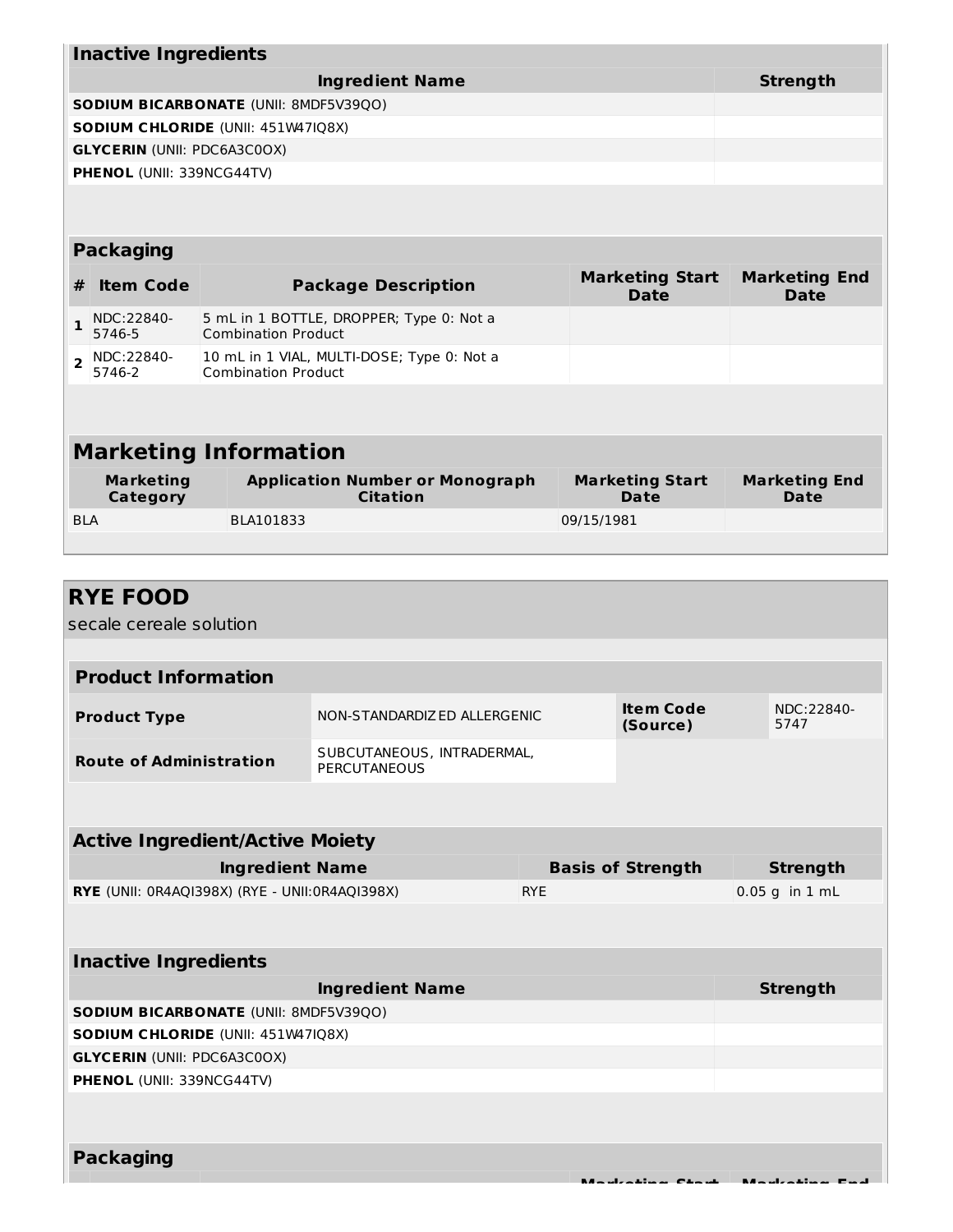| #                        | <b>Item Code</b>             | <b>Package Description</b>                                               | <b>Marketing Start</b><br>Date | <b>Marketing End</b><br><b>Date</b> |  |  |
|--------------------------|------------------------------|--------------------------------------------------------------------------|--------------------------------|-------------------------------------|--|--|
|                          | NDC:22840-<br>5747-5         | 5 mL in 1 BOTTLE, DROPPER; Type 0: Not a<br><b>Combination Product</b>   |                                |                                     |  |  |
| $\overline{\phantom{a}}$ | NDC:22840-<br>5747-2         | 10 mL in 1 VIAL, MULTI-DOSE; Type 0: Not a<br><b>Combination Product</b> |                                |                                     |  |  |
|                          |                              |                                                                          |                                |                                     |  |  |
|                          | <b>Marketing Information</b> |                                                                          |                                |                                     |  |  |
|                          | <b>Marketing</b><br>Category | <b>Application Number or Monograph</b><br><b>Citation</b>                | <b>Marketing Start</b><br>Date | <b>Marketing End</b><br>Date        |  |  |
| <b>BLA</b>               |                              | BLA101833                                                                | 09/15/1981                     |                                     |  |  |
|                          |                              |                                                                          |                                |                                     |  |  |

| <b>SESAME SEED</b><br>sesamum indicum solution             |                                                                        |  |                                       |                              |  |  |  |
|------------------------------------------------------------|------------------------------------------------------------------------|--|---------------------------------------|------------------------------|--|--|--|
|                                                            |                                                                        |  |                                       |                              |  |  |  |
| <b>Product Information</b>                                 |                                                                        |  |                                       |                              |  |  |  |
| <b>Product Type</b>                                        | NON-STANDARDIZED ALLERGENIC                                            |  | <b>Item Code</b><br>(Source)          | NDC:22840-<br>5748           |  |  |  |
| <b>Route of Administration</b>                             | SUBCUTANEOUS, INTRADERMAL,<br><b>PERCUTANEOUS</b>                      |  |                                       |                              |  |  |  |
|                                                            |                                                                        |  |                                       |                              |  |  |  |
| <b>Active Ingredient/Active Moiety</b>                     |                                                                        |  |                                       |                              |  |  |  |
|                                                            | <b>Ingredient Name</b>                                                 |  | <b>Basis of Strength</b>              | <b>Strength</b>              |  |  |  |
|                                                            | <b>SESAME SEED</b> (UNII: 7Y1255HVXR) (SESAME SEED - UNII: 7Y1255HVXR) |  | <b>SESAME SEED</b>                    | $0.05$ g in $1$ mL           |  |  |  |
|                                                            |                                                                        |  |                                       |                              |  |  |  |
| <b>Inactive Ingredients</b>                                |                                                                        |  |                                       |                              |  |  |  |
|                                                            |                                                                        |  |                                       |                              |  |  |  |
| <b>SODIUM BICARBONATE (UNII: 8MDF5V39QO)</b>               | <b>Ingredient Name</b>                                                 |  |                                       | <b>Strength</b>              |  |  |  |
| <b>SODIUM CHLORIDE (UNII: 451W47IQ8X)</b>                  |                                                                        |  |                                       |                              |  |  |  |
| <b>GLYCERIN (UNII: PDC6A3C0OX)</b>                         |                                                                        |  |                                       |                              |  |  |  |
| PHENOL (UNII: 339NCG44TV)                                  |                                                                        |  |                                       |                              |  |  |  |
|                                                            |                                                                        |  |                                       |                              |  |  |  |
| <b>Packaging</b>                                           |                                                                        |  |                                       |                              |  |  |  |
| <b>Item Code</b><br>#                                      | <b>Package Description</b>                                             |  | <b>Marketing Start</b><br><b>Date</b> | <b>Marketing End</b><br>Date |  |  |  |
| NDC:22840-<br>1<br>5748-5<br><b>Combination Product</b>    | 5 mL in 1 BOTTLE, DROPPER; Type 0: Not a                               |  |                                       |                              |  |  |  |
| NDC:22840-<br>2<br>5748-2<br><b>Combination Product</b>    | 10 mL in 1 VIAL, MULTI-DOSE; Type 0: Not a                             |  |                                       |                              |  |  |  |
|                                                            |                                                                        |  |                                       |                              |  |  |  |
|                                                            | <b>Marketing Information</b>                                           |  |                                       |                              |  |  |  |
| <b>Marketing</b><br><b>Application Number or Monograph</b> |                                                                        |  | <b>Marketing Start</b>                | <b>Marketing End</b>         |  |  |  |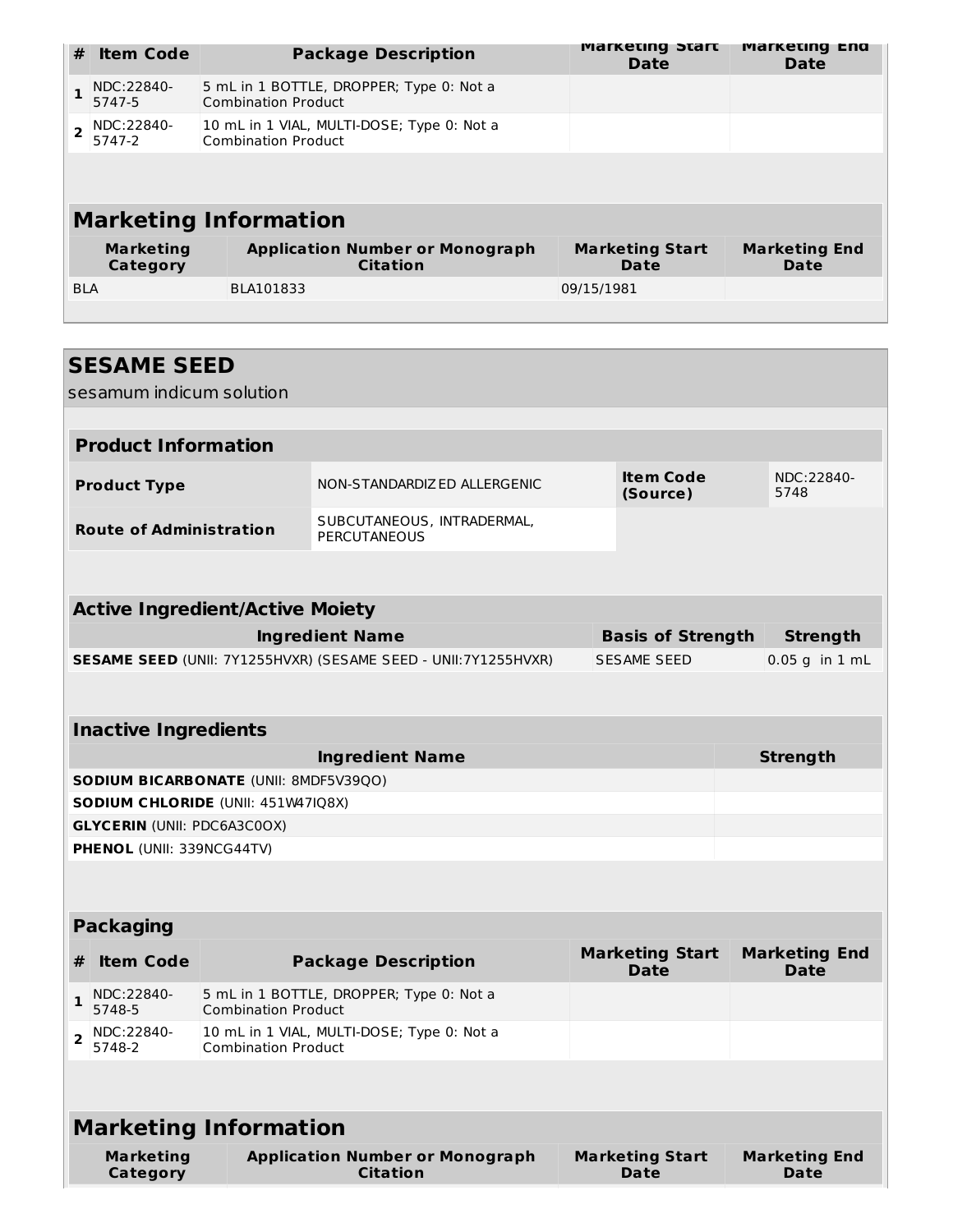BLA BLA101833 09/15/1981

|              | <b>BROCCOLI</b><br>brassica oleracea var. botrytis solution |                                        |                                                                 |                 |                                       |                                     |
|--------------|-------------------------------------------------------------|----------------------------------------|-----------------------------------------------------------------|-----------------|---------------------------------------|-------------------------------------|
|              |                                                             |                                        |                                                                 |                 |                                       |                                     |
|              | <b>Product Information</b>                                  |                                        |                                                                 |                 |                                       |                                     |
|              | <b>Product Type</b>                                         |                                        | NON-STANDARDIZ ED ALLERGENIC                                    |                 | <b>Item Code</b><br>(Source)          | NDC:22840-<br>5708                  |
|              | <b>Route of Administration</b>                              |                                        | SUBCUTANEOUS, PERCUTANEOUS,<br><b>INTRADERMAL</b>               |                 |                                       |                                     |
|              |                                                             |                                        |                                                                 |                 |                                       |                                     |
|              |                                                             | <b>Active Ingredient/Active Moiety</b> |                                                                 |                 |                                       |                                     |
|              |                                                             |                                        | <b>Ingredient Name</b>                                          |                 | <b>Basis of Strength</b>              | <b>Strength</b>                     |
|              |                                                             |                                        | <b>BROCCOLI</b> (UNII: UOI4FT57BZ) (BROCCOLI - UNII:UOI4FT57BZ) | <b>BROCCOLI</b> |                                       | 0.025 g in 1 mL                     |
|              |                                                             |                                        |                                                                 |                 |                                       |                                     |
|              | <b>Inactive Ingredients</b>                                 |                                        |                                                                 |                 |                                       |                                     |
|              |                                                             |                                        | <b>Ingredient Name</b>                                          |                 |                                       | <b>Strength</b>                     |
|              | PHENOL (UNII: 339NCG44TV)                                   |                                        |                                                                 |                 |                                       |                                     |
|              |                                                             | SODIUM BICARBONATE (UNII: 8MDF5V39QO)  |                                                                 |                 |                                       |                                     |
|              |                                                             | SODIUM CHLORIDE (UNII: 451W47IQ8X)     |                                                                 |                 |                                       |                                     |
|              | <b>GLYCERIN (UNII: PDC6A3C0OX)</b>                          |                                        |                                                                 |                 |                                       |                                     |
|              |                                                             |                                        |                                                                 |                 |                                       |                                     |
|              | <b>Packaging</b>                                            |                                        |                                                                 |                 |                                       |                                     |
| #            | <b>Item Code</b>                                            |                                        | <b>Package Description</b>                                      |                 | <b>Marketing Start</b><br><b>Date</b> | <b>Marketing End</b><br><b>Date</b> |
| $\mathbf{1}$ | NDC:22840-<br>5708-5                                        | <b>Combination Product</b>             | 5 mL in 1 BOTTLE, DROPPER; Type 0: Not a                        |                 |                                       |                                     |
| $\mathbf{2}$ | NDC:22840-<br>5708-2                                        | <b>Combination Product</b>             | 10 mL in 1 VIAL, MULTI-DOSE; Type 0: Not a                      |                 |                                       |                                     |
|              |                                                             |                                        |                                                                 |                 |                                       |                                     |
|              |                                                             | <b>Marketing Information</b>           |                                                                 |                 |                                       |                                     |
|              | <b>Marketing</b>                                            |                                        | <b>Application Number or Monograph</b>                          |                 | <b>Marketing Start</b>                | <b>Marketing End</b>                |
| <b>BLA</b>   | <b>Category</b>                                             |                                        | <b>Citation</b>                                                 |                 | <b>Date</b>                           | <b>Date</b>                         |
|              |                                                             | BLA101833                              |                                                                 | 09/15/1981      |                                       |                                     |
|              |                                                             |                                        |                                                                 |                 |                                       |                                     |

| <b>BUCKWHEAT</b>           |                               |                              |                    |  |
|----------------------------|-------------------------------|------------------------------|--------------------|--|
|                            | fagopyrum esculentum solution |                              |                    |  |
|                            |                               |                              |                    |  |
| <b>Product Information</b> |                               |                              |                    |  |
| <b>Product Type</b>        | NON-STANDARDIZ ED ALLERGENIC  | <b>Item Code</b><br>(Source) | NDC:22840-<br>5709 |  |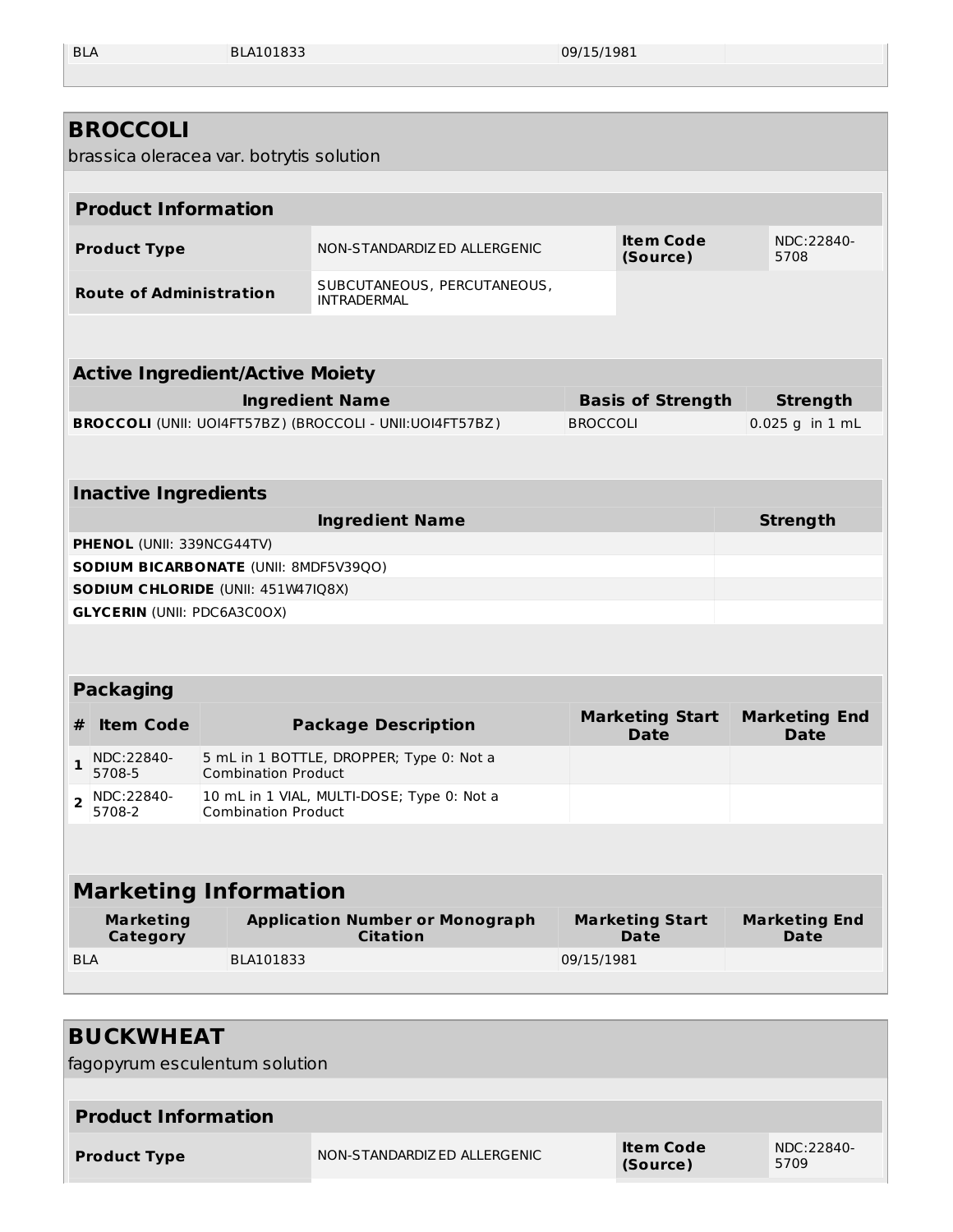**Route of Administration**

PERCUTANEOUS, SUBCUTANEOUS, INTRADERMAL

| <b>Active Ingredient/Active Moiety</b>                            |                          |                    |  |  |  |  |
|-------------------------------------------------------------------|--------------------------|--------------------|--|--|--|--|
| <b>Ingredient Name</b>                                            | <b>Basis of Strength</b> | <b>Strength</b>    |  |  |  |  |
| <b>BUCKWHEAT</b> (UNII: NOY68724R3) (BUCKWHEAT - UNII:NOY68724R3) | <b>BUCKWHEAT</b>         | $0.05$ g in $1$ mL |  |  |  |  |
|                                                                   |                          |                    |  |  |  |  |
| <b>Inactive Ingredients</b>                                       |                          |                    |  |  |  |  |
| <b>Ingredient Name</b>                                            |                          | <b>Strength</b>    |  |  |  |  |

| <b>PHENOL</b> (UNII: 339NCG44TV)             |  |
|----------------------------------------------|--|
| <b>SODIUM BICARBONATE (UNII: 8MDF5V3900)</b> |  |
| <b>SODIUM CHLORIDE</b> (UNII: 451W47IO8X)    |  |
| GLYCERIN (UNII: PDC6A3C0OX)                  |  |

| <b>Packaging</b>             |                      |                                                                          |                                |                              |  |  |
|------------------------------|----------------------|--------------------------------------------------------------------------|--------------------------------|------------------------------|--|--|
| #                            | <b>Item Code</b>     | <b>Package Description</b>                                               | <b>Marketing Start</b><br>Date | <b>Marketing End</b><br>Date |  |  |
|                              | NDC:22840-<br>5709-5 | 5 mL in 1 BOTTLE, DROPPER; Type 0: Not a<br><b>Combination Product</b>   |                                |                              |  |  |
|                              | NDC:22840-<br>5709-2 | 10 mL in 1 VIAL, MULTI-DOSE; Type 0: Not a<br><b>Combination Product</b> |                                |                              |  |  |
|                              |                      |                                                                          |                                |                              |  |  |
| <b>Marketing Information</b> |                      |                                                                          |                                |                              |  |  |
| <b>Marketing</b>             |                      | <b>Application Number or Monograph</b>                                   | <b>Marketing Start</b>         | <b>Marketing End</b>         |  |  |

| Marketing<br>Category | Application Number or Monograph<br>Citation | Marketing Start<br><b>Date</b> | Marketing End<br><b>Date</b> |
|-----------------------|---------------------------------------------|--------------------------------|------------------------------|
| <b>BLA</b>            | BLA101833                                   | 09/15/1981                     |                              |
|                       |                                             |                                |                              |

| <b>CASHEW NUT</b>                       |                                                             |                                        |      |                               |  |  |  |
|-----------------------------------------|-------------------------------------------------------------|----------------------------------------|------|-------------------------------|--|--|--|
| anacardium occidentale solution         |                                                             |                                        |      |                               |  |  |  |
|                                         |                                                             |                                        |      |                               |  |  |  |
| <b>Product Information</b>              |                                                             |                                        |      |                               |  |  |  |
| <b>Product Type</b>                     | NON-STANDARDIZED ALLERGENIC                                 | <b>Item Code</b><br>(Source)           | 5783 | NDC:22840-                    |  |  |  |
| <b>Route of Administration</b>          | INTRADERMAL, PERCUTANEOUS,<br><b>SUBCUTANEOUS</b>           |                                        |      |                               |  |  |  |
|                                         |                                                             |                                        |      |                               |  |  |  |
| <b>Active Ingredient/Active Moiety</b>  |                                                             |                                        |      |                               |  |  |  |
|                                         | <b>Ingredient Name</b>                                      | <b>Basis of Strength</b>               |      | <b>Strength</b>               |  |  |  |
| OCCIDENTALE FRUIT - UNII: 4A10   R4E7E) | ANACARDIUM OCCIDENTALE FRUIT (UNII: 4A10JR4E7E) (ANACARDIUM | ANACARDIUM<br><b>OCCIDENTALE FRUIT</b> |      | $0.05$ g<br>in $1 \text{ mL}$ |  |  |  |
|                                         |                                                             |                                        |      |                               |  |  |  |
|                                         |                                                             |                                        |      |                               |  |  |  |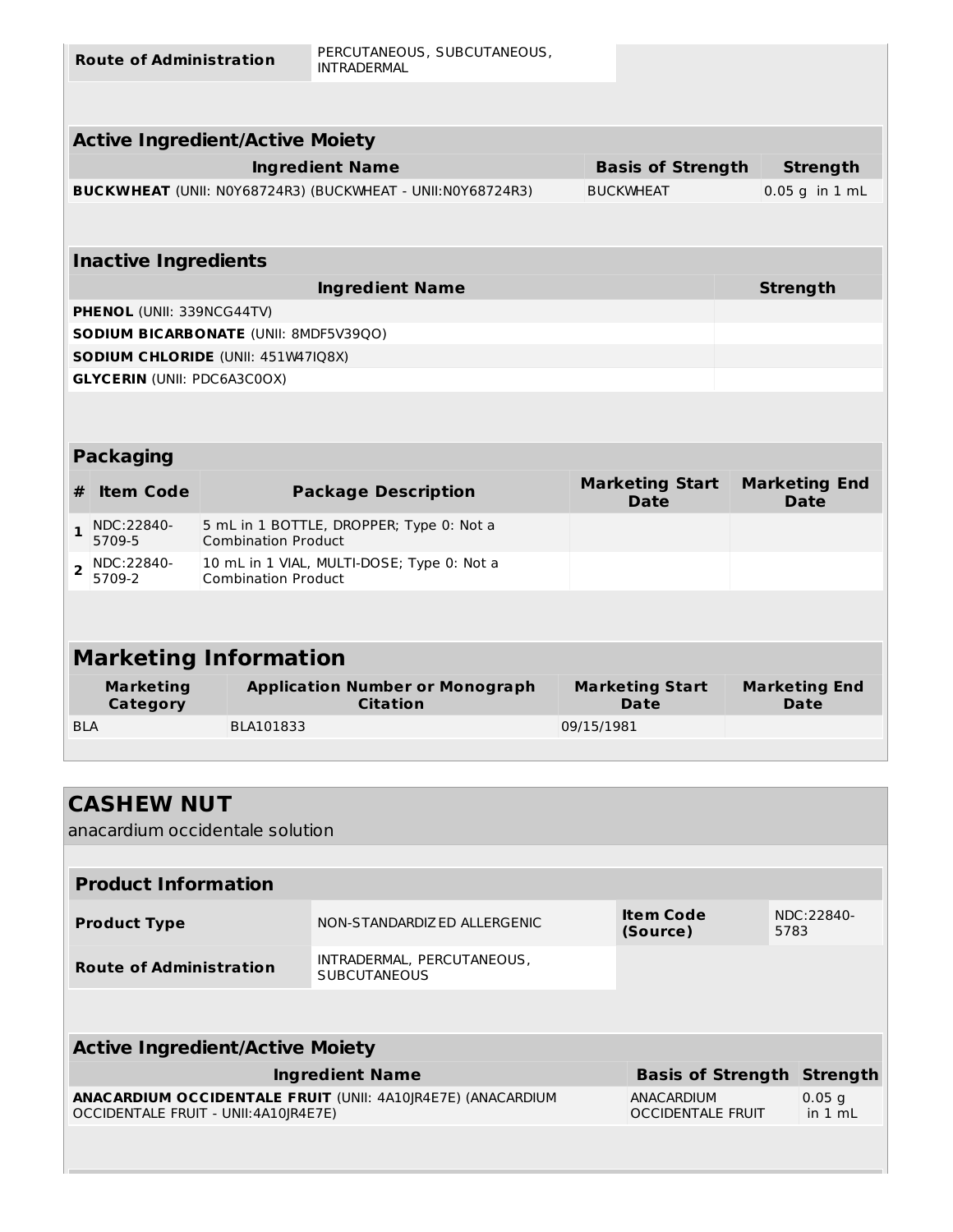|                | <b>Inactive Ingredients</b>        |                 |                                                                          |                                       |                                     |  |  |
|----------------|------------------------------------|-----------------|--------------------------------------------------------------------------|---------------------------------------|-------------------------------------|--|--|
|                |                                    | <b>Strength</b> |                                                                          |                                       |                                     |  |  |
|                |                                    |                 | <b>SODIUM BICARBONATE (UNII: 8MDF5V39QO)</b>                             |                                       |                                     |  |  |
|                | <b>PHENOL (UNII: 339NCG44TV)</b>   |                 |                                                                          |                                       |                                     |  |  |
|                |                                    |                 | <b>SODIUM CHLORIDE (UNII: 451W47IQ8X)</b>                                |                                       |                                     |  |  |
|                | <b>GLYCERIN (UNII: PDC6A3C0OX)</b> |                 |                                                                          |                                       |                                     |  |  |
|                |                                    |                 |                                                                          |                                       |                                     |  |  |
|                |                                    |                 |                                                                          |                                       |                                     |  |  |
|                | <b>Packaging</b>                   |                 |                                                                          |                                       |                                     |  |  |
| #              | <b>Item Code</b>                   |                 | <b>Package Description</b>                                               | <b>Marketing Start</b><br><b>Date</b> | <b>Marketing End</b><br><b>Date</b> |  |  |
| $\mathbf{1}$   | NDC:22840-<br>5783-2               |                 | 10 mL in 1 VIAL, MULTI-DOSE; Type 0: Not a<br><b>Combination Product</b> |                                       |                                     |  |  |
| $\overline{2}$ | NDC:22840-<br>5783-5               |                 | 5 mL in 1 BOTTLE, DROPPER; Type 0: Not a<br><b>Combination Product</b>   |                                       |                                     |  |  |
|                |                                    |                 |                                                                          |                                       |                                     |  |  |
|                |                                    |                 |                                                                          |                                       |                                     |  |  |
|                |                                    |                 | <b>Marketing Information</b>                                             |                                       |                                     |  |  |
|                | <b>Marketing</b><br>Category       |                 | <b>Application Number or Monograph</b><br><b>Citation</b>                | <b>Marketing Start</b><br><b>Date</b> | <b>Marketing End</b><br>Date        |  |  |
| <b>BIA</b>     |                                    |                 | BLA101833                                                                | 09/15/1981                            |                                     |  |  |
|                |                                    |                 |                                                                          |                                       |                                     |  |  |

| <b>CAULIFLOWER</b>                        |                                                                       |                              |                                          |
|-------------------------------------------|-----------------------------------------------------------------------|------------------------------|------------------------------------------|
| brassica oleracea var. botrytis solution  |                                                                       |                              |                                          |
|                                           |                                                                       |                              |                                          |
| <b>Product Information</b>                |                                                                       |                              |                                          |
| <b>Product Type</b>                       | NON-STANDARDIZED ALLERGENIC                                           | <b>Item Code</b><br>(Source) | NDC:22840-<br>5713                       |
| <b>Route of Administration</b>            | PERCUTANEOUS, SUBCUTANEOUS,<br><b>INTRADERMAL</b>                     |                              |                                          |
|                                           |                                                                       |                              |                                          |
| <b>Active Ingredient/Active Moiety</b>    |                                                                       |                              |                                          |
|                                           | <b>Ingredient Name</b>                                                | <b>Basis of Strength</b>     | <b>Strength</b>                          |
|                                           | <b>CAULIFLOWER (UNII: 138LUT2DWV) (CAULIFLOWER - UNII:138LUT2DWV)</b> | <b>CAULIFLOWER</b>           | $0.05$ g in $1$ mL                       |
|                                           |                                                                       |                              |                                          |
| <b>Inactive Ingredients</b>               |                                                                       |                              |                                          |
|                                           | <b>Ingredient Name</b>                                                |                              | <b>Strength</b>                          |
| <b>PHENOL (UNII: 339NCG44TV)</b>          |                                                                       |                              |                                          |
| SODIUM BICARBONATE (UNII: 8MDF5V39QO)     |                                                                       |                              |                                          |
| <b>SODIUM CHLORIDE (UNII: 451W47IQ8X)</b> |                                                                       |                              |                                          |
| <b>GLYCERIN (UNII: PDC6A3C0OX)</b>        |                                                                       |                              |                                          |
|                                           |                                                                       |                              |                                          |
| <b>Packaging</b>                          |                                                                       |                              |                                          |
|                                           |                                                                       | Moderation Chapt             | <b>March Montenant Commerce Property</b> |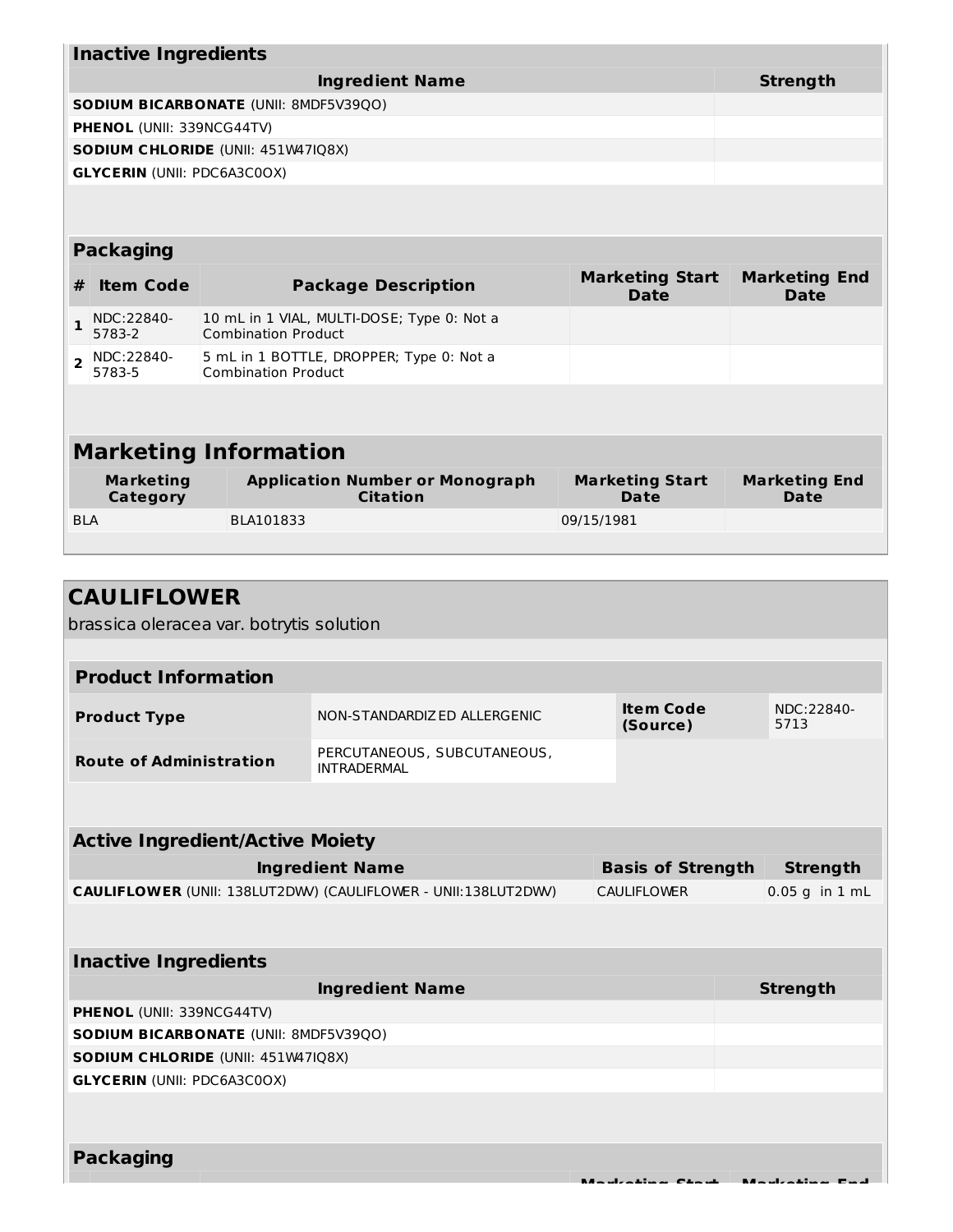| #              | <b>Item Code</b>             | <b>Package Description</b>                                               | <b>Marketing Start</b><br>Date | <b>Marketing End</b><br><b>Date</b> |
|----------------|------------------------------|--------------------------------------------------------------------------|--------------------------------|-------------------------------------|
|                | NDC:22840-<br>5713-5         | 5 mL in 1 BOTTLE, DROPPER; Type 0: Not a<br><b>Combination Product</b>   |                                |                                     |
| $\overline{2}$ | NDC:22840-<br>5713-2         | 10 mL in 1 VIAL, MULTI-DOSE; Type 0: Not a<br><b>Combination Product</b> |                                |                                     |
|                |                              |                                                                          |                                |                                     |
|                |                              | <b>Marketing Information</b>                                             |                                |                                     |
|                | <b>Marketing</b><br>Category | <b>Application Number or Monograph</b><br><b>Citation</b>                | <b>Marketing Start</b><br>Date | <b>Marketing End</b><br><b>Date</b> |
| <b>BLA</b>     |                              | BLA101833                                                                | 09/15/1981                     |                                     |
|                |                              |                                                                          |                                |                                     |
|                |                              |                                                                          |                                |                                     |

|                        |                             | <b>CHOCOLATE CACAO BEAN</b><br>theobroma cacao solution |                                                                                   |                                       |                                     |
|------------------------|-----------------------------|---------------------------------------------------------|-----------------------------------------------------------------------------------|---------------------------------------|-------------------------------------|
|                        |                             |                                                         |                                                                                   |                                       |                                     |
|                        | <b>Product Information</b>  |                                                         |                                                                                   |                                       |                                     |
|                        | <b>Product Type</b>         |                                                         | NON-STANDARDIZED ALLERGENIC                                                       | <b>Item Code</b><br>(Source)          | NDC:22840-<br>5716                  |
|                        |                             | <b>Route of Administration</b>                          | PERCUTANEOUS, SUBCUTANEOUS,<br><b>INTRADERMAL</b>                                 |                                       |                                     |
|                        |                             |                                                         |                                                                                   |                                       |                                     |
|                        |                             | <b>Active Ingredient/Active Moiety</b>                  |                                                                                   |                                       |                                     |
|                        |                             |                                                         | <b>Ingredient Name</b>                                                            |                                       | <b>Basis of Strength Strength</b>   |
|                        | UNII:EB048G1S9J)            |                                                         | THEOBROMA CACAO WHOLE (UNII: EB048G1S9)) (THEOBROMA CACAO WHOLE - THEOBROMA CACAO | <b>WHOLE</b>                          | $0.05$ g<br>in 1 mL                 |
|                        |                             |                                                         |                                                                                   |                                       |                                     |
|                        | <b>Inactive Ingredients</b> |                                                         |                                                                                   |                                       |                                     |
|                        |                             |                                                         | <b>Ingredient Name</b>                                                            |                                       | <b>Strength</b>                     |
|                        | PHENOL (UNII: 339NCG44TV)   |                                                         |                                                                                   |                                       |                                     |
|                        |                             | SODIUM BICARBONATE (UNII: 8MDF5V39QO)                   |                                                                                   |                                       |                                     |
|                        |                             | SODIUM CHLORIDE (UNII: 451W47IQ8X)                      |                                                                                   |                                       |                                     |
|                        |                             | <b>GLYCERIN (UNII: PDC6A3C0OX)</b>                      |                                                                                   |                                       |                                     |
|                        |                             |                                                         |                                                                                   |                                       |                                     |
|                        | <b>Packaging</b>            |                                                         |                                                                                   |                                       |                                     |
| #                      | <b>Item Code</b>            |                                                         | <b>Package Description</b>                                                        | <b>Marketing Start</b><br><b>Date</b> | <b>Marketing End</b><br><b>Date</b> |
| $\mathbf{1}$<br>5716-5 | NDC:22840-                  | <b>Combination Product</b>                              | 5 mL in 1 BOTTLE, DROPPER; Type 0: Not a                                          |                                       |                                     |
| $\mathbf{2}$<br>5716-2 | NDC:22840-                  | <b>Combination Product</b>                              | 10 mL in 1 VIAL, MULTI-DOSE; Type 0: Not a                                        |                                       |                                     |
|                        |                             |                                                         |                                                                                   |                                       |                                     |
|                        |                             | <b>Marketing Information</b>                            |                                                                                   |                                       |                                     |
|                        | <b>Marketing</b>            |                                                         | <b>Application Number or Monograph</b>                                            | <b>Marketing Start</b>                | <b>Marketing End</b>                |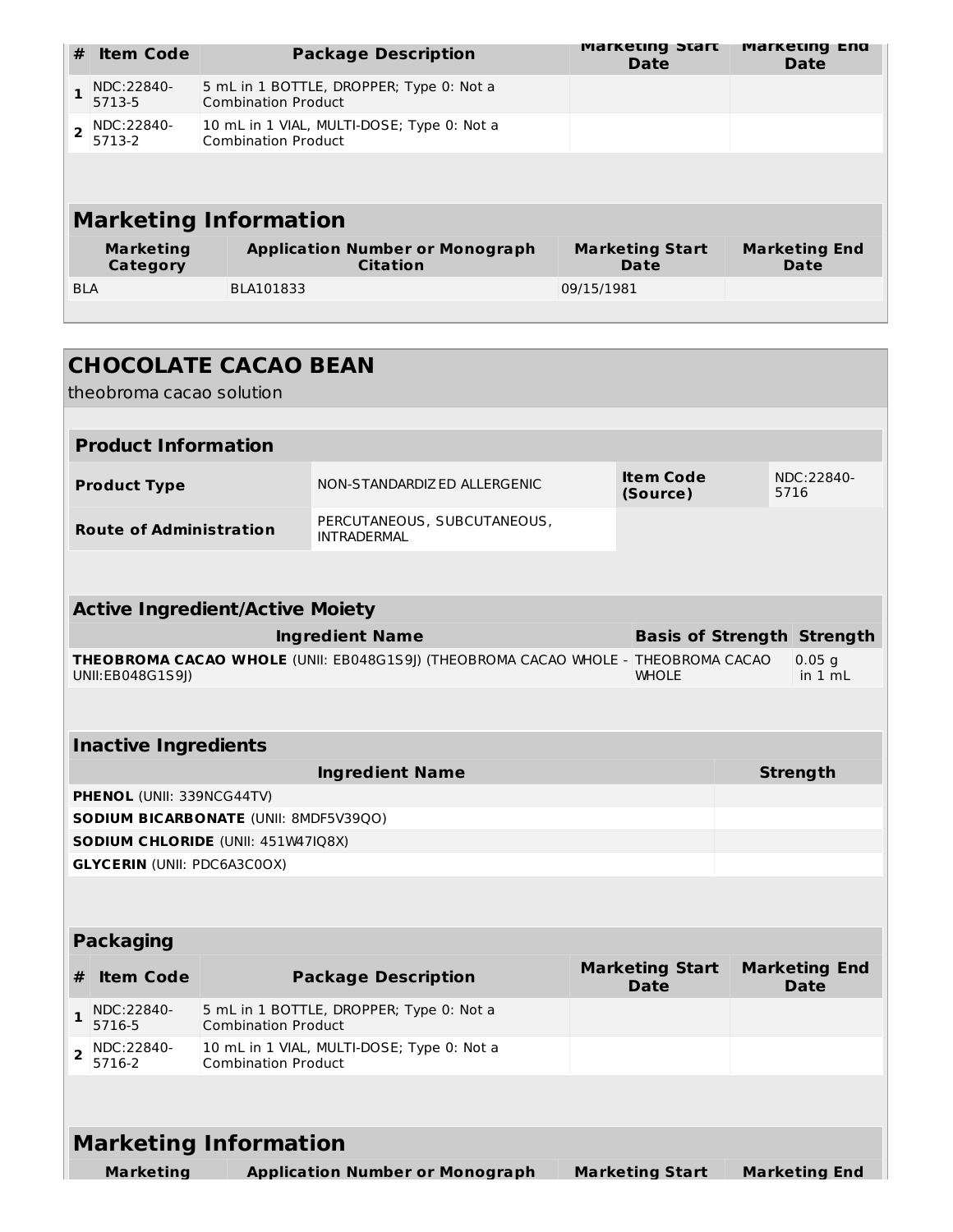| Category   | <b>Citation</b> | Date       | Date |
|------------|-----------------|------------|------|
| <b>BLA</b> | BLA101833       | 09/15/1981 |      |

|                |                                     | <b>CANTALOUPE MUSKMELON</b>            |                                                            |            |                                       |                                     |  |
|----------------|-------------------------------------|----------------------------------------|------------------------------------------------------------|------------|---------------------------------------|-------------------------------------|--|
|                | cucumis melo solution               |                                        |                                                            |            |                                       |                                     |  |
|                | <b>Product Information</b>          |                                        |                                                            |            |                                       |                                     |  |
|                | <b>Product Type</b>                 |                                        | NON-STANDARDIZ ED ALLERGENIC                               |            | <b>Item Code</b><br>(Source)          | NDC:22840-<br>5711                  |  |
|                | <b>Route of Administration</b>      |                                        | PERCUTANEOUS, SUBCUTANEOUS,<br><b>INTRADERMAL</b>          |            |                                       |                                     |  |
|                |                                     |                                        |                                                            |            |                                       |                                     |  |
|                |                                     | <b>Active Ingredient/Active Moiety</b> |                                                            |            |                                       |                                     |  |
|                |                                     |                                        | <b>Ingredient Name</b>                                     |            | <b>Basis of Strength</b>              | <b>Strength</b>                     |  |
|                |                                     |                                        | MUSKMELON (UNII: ZV095H5633) (MUSKMELON - UNII:ZV095H5633) |            | <b>MUSKMELON</b>                      | $0.05$ g in $1$ mL                  |  |
|                |                                     |                                        |                                                            |            |                                       |                                     |  |
|                | <b>Inactive Ingredients</b>         |                                        |                                                            |            |                                       |                                     |  |
|                |                                     |                                        | <b>Ingredient Name</b>                                     |            |                                       | <b>Strength</b>                     |  |
|                | PHENOL (UNII: 339NCG44TV)           |                                        |                                                            |            |                                       |                                     |  |
|                |                                     | SODIUM BICARBONATE (UNII: 8MDF5V39QO)  |                                                            |            |                                       |                                     |  |
|                |                                     | SODIUM CHLORIDE (UNII: 451W47IQ8X)     |                                                            |            |                                       |                                     |  |
|                | <b>GLYCERIN (UNII: PDC6A3C0OX)</b>  |                                        |                                                            |            |                                       |                                     |  |
|                | <b>Packaging</b>                    |                                        |                                                            |            |                                       |                                     |  |
| #              | <b>Item Code</b>                    |                                        | <b>Package Description</b>                                 |            | <b>Marketing Start</b><br><b>Date</b> | <b>Marketing End</b><br><b>Date</b> |  |
| $\mathbf{1}$   | NDC:22840-<br>5711-5                | <b>Combination Product</b>             | 5 mL in 1 BOTTLE, DROPPER; Type 0: Not a                   |            |                                       |                                     |  |
| $\overline{2}$ | NDC:22840-<br>5711-2                | <b>Combination Product</b>             | 10 mL in 1 VIAL, MULTI-DOSE; Type 0: Not a                 |            |                                       |                                     |  |
|                |                                     |                                        |                                                            |            |                                       |                                     |  |
|                |                                     | <b>Marketing Information</b>           |                                                            |            |                                       |                                     |  |
|                | <b>Marketing</b><br><b>Category</b> |                                        | <b>Application Number or Monograph</b><br><b>Citation</b>  |            | <b>Marketing Start</b><br><b>Date</b> | <b>Marketing End</b><br><b>Date</b> |  |
| <b>BLA</b>     |                                     | BLA101833                              |                                                            | 09/15/1981 |                                       |                                     |  |
|                |                                     |                                        |                                                            |            |                                       |                                     |  |
|                |                                     |                                        |                                                            |            |                                       |                                     |  |

| <b>CARROT</b><br>daucus carota solution |                             |                  |            |
|-----------------------------------------|-----------------------------|------------------|------------|
|                                         |                             |                  |            |
| <b>Product Information</b>              |                             |                  |            |
| Dua du ab Tuma                          | MON CTANDARDIZED ALLERCENIC | <b>Item Code</b> | NDC:22840- |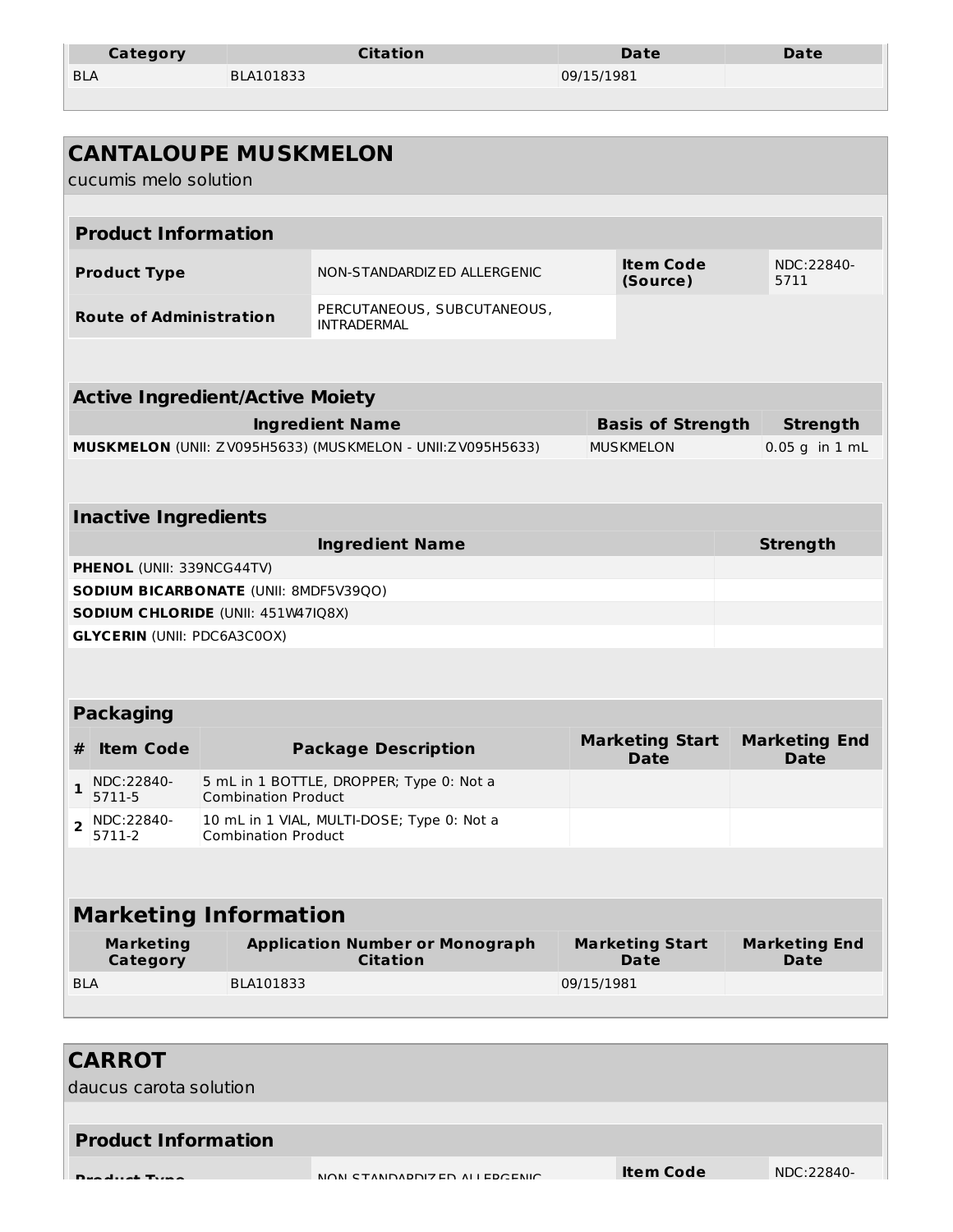| <b>Product Type</b>                                                 |                            | <b>INUIN-3 I AINDARDIL ED ALLERUEINIU</b>            |               | (Source)                              | 5712                                |
|---------------------------------------------------------------------|----------------------------|------------------------------------------------------|---------------|---------------------------------------|-------------------------------------|
| <b>Route of Administration</b>                                      |                            | PERCUTANEOUS, SUBCUTANEOUS,<br><b>INTRADERMAL</b>    |               |                                       |                                     |
|                                                                     |                            |                                                      |               |                                       |                                     |
| <b>Active Ingredient/Active Moiety</b>                              |                            |                                                      |               |                                       |                                     |
|                                                                     | <b>Ingredient Name</b>     |                                                      |               | <b>Basis of Strength</b>              | <b>Strength</b>                     |
|                                                                     |                            | CARROT (UNII: L56Z1JK48B) (CARROT - UNII:L56Z1JK48B) | <b>CARROT</b> |                                       | $0.025$ g in 1 mL                   |
|                                                                     |                            |                                                      |               |                                       |                                     |
| <b>Inactive Ingredients</b>                                         |                            |                                                      |               |                                       |                                     |
|                                                                     |                            | <b>Ingredient Name</b>                               |               |                                       | <b>Strength</b>                     |
| <b>PHENOL (UNII: 339NCG44TV)</b>                                    |                            |                                                      |               |                                       |                                     |
| <b>SODIUM BICARBONATE (UNII: 8MDF5V39QO)</b>                        |                            |                                                      |               |                                       |                                     |
| SODIUM CHLORIDE (UNII: 451W47IQ8X)                                  |                            |                                                      |               |                                       |                                     |
| <b>GLYCERIN (UNII: PDC6A3C0OX)</b>                                  |                            |                                                      |               |                                       |                                     |
|                                                                     |                            |                                                      |               |                                       |                                     |
|                                                                     |                            |                                                      |               |                                       |                                     |
| <b>Packaging</b>                                                    |                            |                                                      |               |                                       |                                     |
| <b>Item Code</b><br>#                                               |                            | <b>Package Description</b>                           |               | <b>Marketing Start</b><br><b>Date</b> | <b>Marketing End</b><br><b>Date</b> |
|                                                                     |                            |                                                      |               |                                       |                                     |
| NDC:22840-<br>$\mathbf{1}$<br>5712-5                                | <b>Combination Product</b> | 5 mL in 1 BOTTLE, DROPPER; Type 0: Not a             |               |                                       |                                     |
| NDC:22840-<br>$\overline{2}$<br>5712-2                              | <b>Combination Product</b> | 10 mL in 1 VIAL, MULTI-DOSE; Type 0: Not a           |               |                                       |                                     |
|                                                                     |                            |                                                      |               |                                       |                                     |
|                                                                     |                            |                                                      |               |                                       |                                     |
| <b>Marketing Information</b><br><b>Marketing</b><br><b>Category</b> |                            | <b>Application Number or Monograph</b><br>Citation   |               | <b>Marketing Start</b><br><b>Date</b> | <b>Marketing End</b><br><b>Date</b> |
| <b>BLA</b>                                                          | BLA101833                  |                                                      | 09/15/1981    |                                       |                                     |
|                                                                     |                            |                                                      |               |                                       |                                     |
|                                                                     |                            |                                                      |               |                                       |                                     |
|                                                                     |                            |                                                      |               |                                       |                                     |
| apium graveolens var. dulce solution                                |                            |                                                      |               |                                       |                                     |
|                                                                     |                            |                                                      |               |                                       |                                     |
| <b>CELERY</b><br><b>Product Information</b>                         |                            |                                                      |               |                                       |                                     |

| <b>Active Ingredient/Active Moiety</b>                      |                          |                   |  |  |  |
|-------------------------------------------------------------|--------------------------|-------------------|--|--|--|
| <b>Ingredient Name</b>                                      | <b>Basis of Strength</b> | Strength          |  |  |  |
| <b>CELERY</b> (UNII: 44IDY6DTKX) (CELERY - UNII:44IDY6DTKX) | <b>CELERY</b>            | $0.025$ g in 1 mL |  |  |  |
|                                                             |                          |                   |  |  |  |

PERCUTANEOUS, SUBCUTANEOUS,

INTRADERMAL

**Route of Administration**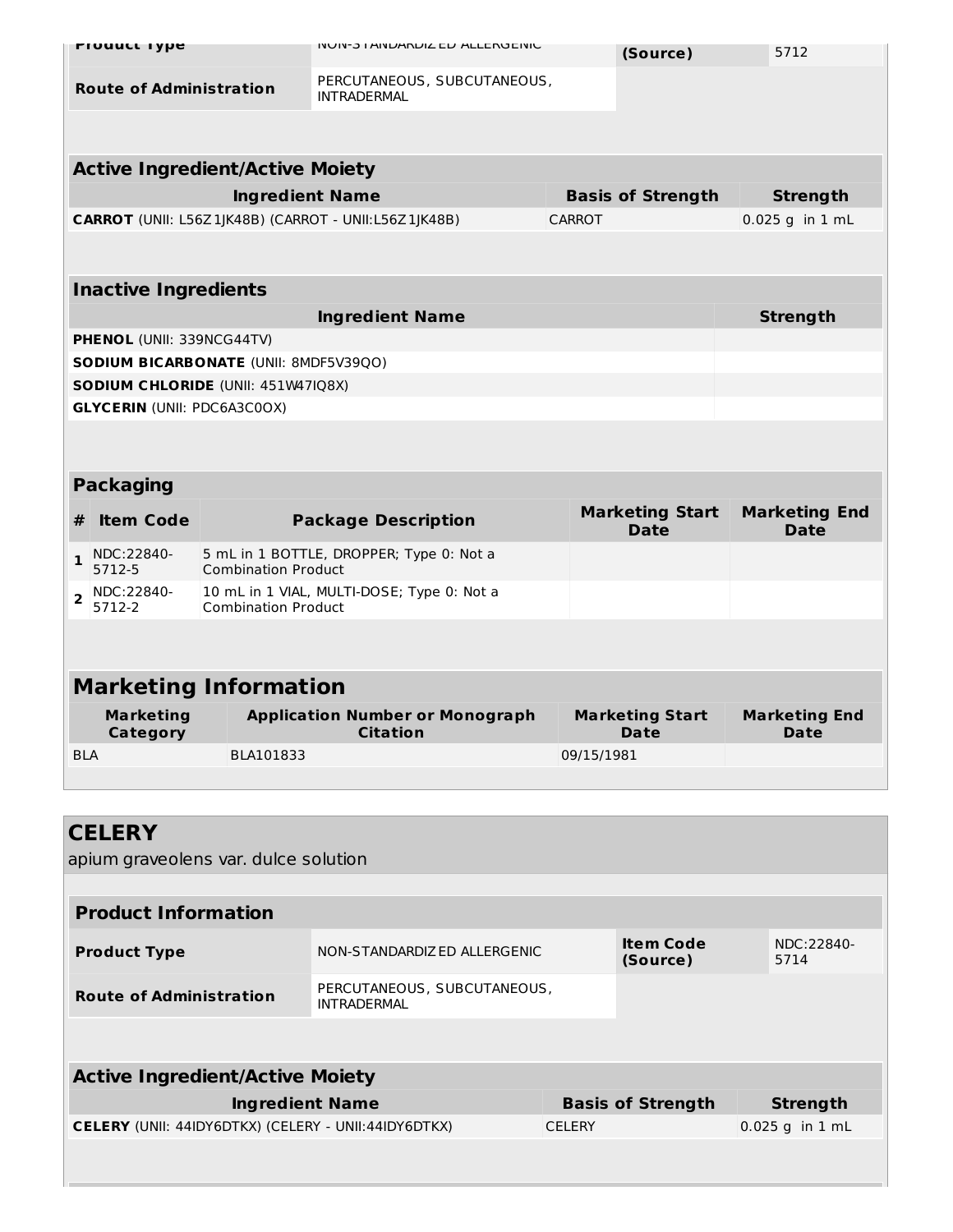|                | <b>Inactive Ingredients</b>         |                 |                                                                          |                                       |                                     |  |  |
|----------------|-------------------------------------|-----------------|--------------------------------------------------------------------------|---------------------------------------|-------------------------------------|--|--|
|                |                                     | <b>Strength</b> |                                                                          |                                       |                                     |  |  |
|                | <b>PHENOL (UNII: 339NCG44TV)</b>    |                 |                                                                          |                                       |                                     |  |  |
|                |                                     |                 | <b>SODIUM BICARBONATE (UNII: 8MDF5V39QO)</b>                             |                                       |                                     |  |  |
|                |                                     |                 | <b>SODIUM CHLORIDE (UNII: 451W47IQ8X)</b>                                |                                       |                                     |  |  |
|                | <b>GLYCERIN (UNII: PDC6A3C0OX)</b>  |                 |                                                                          |                                       |                                     |  |  |
|                |                                     |                 |                                                                          |                                       |                                     |  |  |
|                |                                     |                 |                                                                          |                                       |                                     |  |  |
|                | <b>Packaging</b>                    |                 |                                                                          |                                       |                                     |  |  |
| #              | <b>Item Code</b>                    |                 | <b>Package Description</b>                                               | <b>Marketing Start</b><br><b>Date</b> | <b>Marketing End</b><br><b>Date</b> |  |  |
| 1              | NDC:22840-<br>5714-5                |                 | 5 mL in 1 BOTTLE, DROPPER; Type 0: Not a<br><b>Combination Product</b>   |                                       |                                     |  |  |
| $\overline{2}$ | NDC:22840-<br>5714-2                |                 | 10 mL in 1 VIAL, MULTI-DOSE; Type 0: Not a<br><b>Combination Product</b> |                                       |                                     |  |  |
|                |                                     |                 |                                                                          |                                       |                                     |  |  |
|                |                                     |                 |                                                                          |                                       |                                     |  |  |
|                |                                     |                 | <b>Marketing Information</b>                                             |                                       |                                     |  |  |
|                | <b>Marketing</b><br><b>Category</b> |                 | <b>Application Number or Monograph</b><br><b>Citation</b>                | <b>Marketing Start</b><br><b>Date</b> | <b>Marketing End</b><br>Date        |  |  |
| <b>BLA</b>     |                                     |                 | BLA101833                                                                | 09/15/1981                            |                                     |  |  |
|                |                                     |                 |                                                                          |                                       |                                     |  |  |

| <b>LETTUCE</b>                                                                      |                                                   |                                       |                                    |                      |
|-------------------------------------------------------------------------------------|---------------------------------------------------|---------------------------------------|------------------------------------|----------------------|
| lactuca sativa solution                                                             |                                                   |                                       |                                    |                      |
|                                                                                     |                                                   |                                       |                                    |                      |
| <b>Product Information</b>                                                          |                                                   |                                       |                                    |                      |
| <b>Product Type</b>                                                                 | NON-STANDARDIZED ALLERGENIC                       | <b>Item Code</b><br>(Source)          |                                    | NDC:22840-<br>5728   |
| <b>Route of Administration</b>                                                      | PERCUTANEOUS, SUBCUTANEOUS,<br><b>INTRADERMAL</b> |                                       |                                    |                      |
|                                                                                     |                                                   |                                       |                                    |                      |
| <b>Active Ingredient/Active Moiety</b>                                              |                                                   |                                       |                                    |                      |
| <b>Ingredient Name</b>                                                              |                                                   |                                       | <b>Basis of</b><br><b>Strength</b> |                      |
| LACTUCA SATIVA WHOLE (UNII: COK52765EZ) (LACTUCA SATIVA WHOLE -<br>UNII:C0K52765EZ) |                                                   | <b>LACTUCA SATIVA</b><br><b>WHOLE</b> |                                    | $0.025$ g<br>in 1 mL |
|                                                                                     |                                                   |                                       |                                    |                      |
| <b>Inactive Ingredients</b>                                                         |                                                   |                                       |                                    |                      |
| <b>Ingredient Name</b>                                                              |                                                   |                                       | <b>Strength</b>                    |                      |
| PHENOL (UNII: 339NCG44TV)                                                           |                                                   |                                       |                                    |                      |
| SODIUM BICARBONATE (UNII: 8MDF5V39QO)                                               |                                                   |                                       |                                    |                      |
| SODIUM CHLORIDE (UNII: 451W47IQ8X)                                                  |                                                   |                                       |                                    |                      |
| <b>GLYCERIN (UNII: PDC6A3C0OX)</b>                                                  |                                                   |                                       |                                    |                      |
|                                                                                     |                                                   |                                       |                                    |                      |
|                                                                                     |                                                   |                                       |                                    |                      |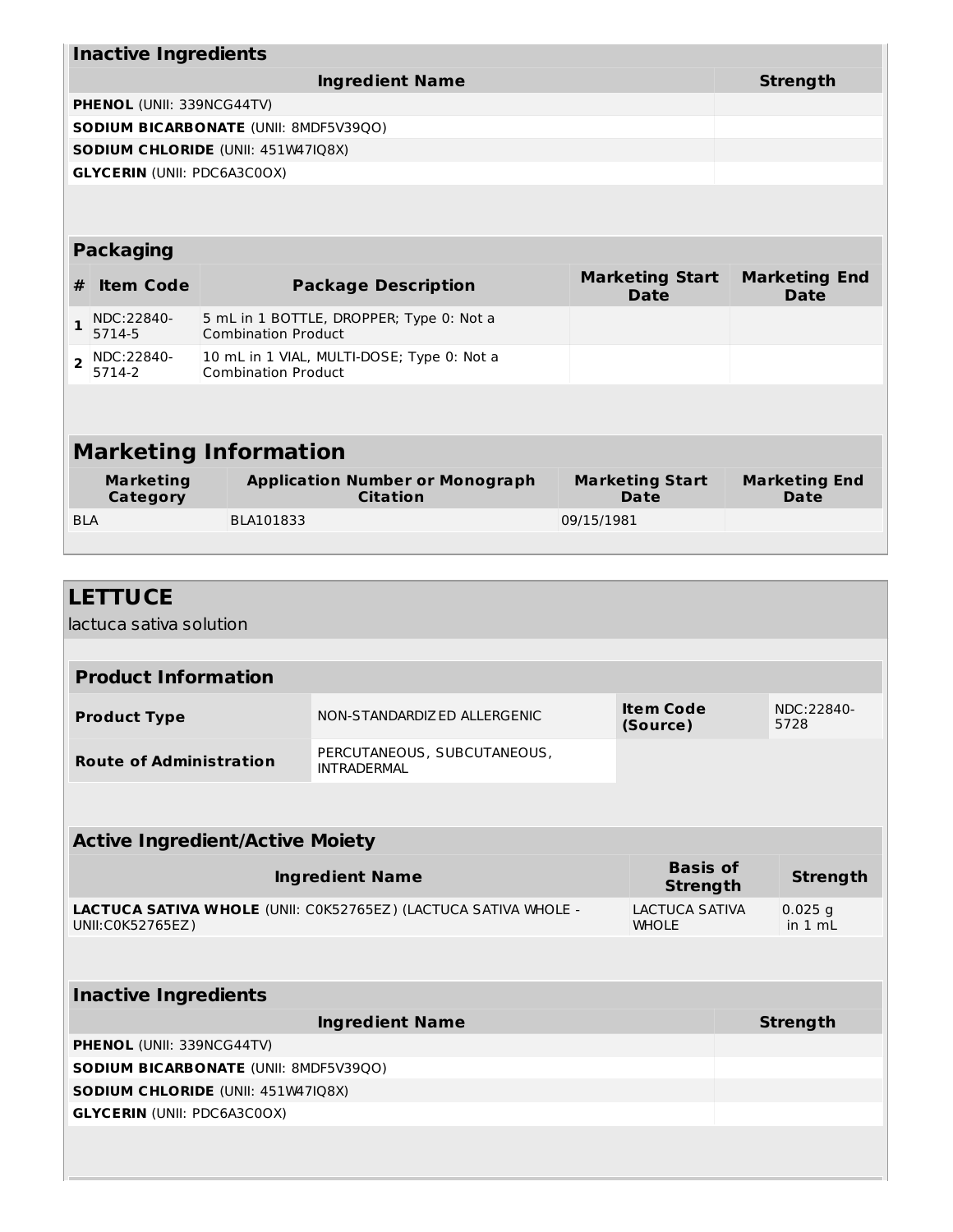|            | <b>Packaging</b>             |                                                                          |                                |                              |  |  |  |  |  |
|------------|------------------------------|--------------------------------------------------------------------------|--------------------------------|------------------------------|--|--|--|--|--|
| #          | <b>Item Code</b>             | <b>Marketing Start</b><br><b>Package Description</b><br><b>Date</b>      |                                | <b>Marketing End</b><br>Date |  |  |  |  |  |
|            | NDC:22840-<br>5728-5         | 5 mL in 1 BOTTLE, DROPPER; Type 0: Not a<br><b>Combination Product</b>   |                                |                              |  |  |  |  |  |
|            | NDC:22840-<br>5728-2         | 10 mL in 1 VIAL, MULTI-DOSE; Type 0: Not a<br><b>Combination Product</b> |                                |                              |  |  |  |  |  |
|            |                              |                                                                          |                                |                              |  |  |  |  |  |
|            |                              |                                                                          |                                |                              |  |  |  |  |  |
|            |                              | <b>Marketing Information</b>                                             |                                |                              |  |  |  |  |  |
|            | <b>Marketing</b><br>Category | <b>Application Number or Monograph</b><br><b>Citation</b>                | <b>Marketing Start</b><br>Date | <b>Marketing End</b><br>Date |  |  |  |  |  |
| <b>BLA</b> |                              | BLA101833                                                                | 09/15/1981                     |                              |  |  |  |  |  |
|            |                              |                                                                          |                                |                              |  |  |  |  |  |

|                                                                                    | corylus americana solution                                   | <b>FILBERT HAZELNUT FOOD</b>           |                                                                  |  |                                       |                 |                                     |  |  |
|------------------------------------------------------------------------------------|--------------------------------------------------------------|----------------------------------------|------------------------------------------------------------------|--|---------------------------------------|-----------------|-------------------------------------|--|--|
|                                                                                    |                                                              |                                        |                                                                  |  |                                       |                 |                                     |  |  |
|                                                                                    | <b>Product Information</b>                                   |                                        |                                                                  |  |                                       |                 |                                     |  |  |
| <b>Item Code</b><br>NON-STANDARDIZED ALLERGENIC<br><b>Product Type</b><br>(Source) |                                                              |                                        |                                                                  |  |                                       |                 | NDC:22840-<br>5785                  |  |  |
|                                                                                    | <b>Route of Administration</b>                               |                                        | INTRADERMAL, PERCUTANEOUS,<br><b>SUBCUTANEOUS</b>                |  |                                       |                 |                                     |  |  |
|                                                                                    |                                                              |                                        |                                                                  |  |                                       |                 |                                     |  |  |
|                                                                                    |                                                              | <b>Active Ingredient/Active Moiety</b> |                                                                  |  |                                       |                 |                                     |  |  |
|                                                                                    | <b>Basis of</b><br><b>Ingredient Name</b><br><b>Strength</b> |                                        |                                                                  |  |                                       | <b>Strength</b> |                                     |  |  |
|                                                                                    | UNII: IUP4S55D8S)                                            |                                        | <b>AMERICAN HAZELNUT (UNII: IUP4S55D8S) (AMERICAN HAZELNUT -</b> |  | AMERICAN HAZ ELNUT                    |                 | 0.05 <sub>g</sub><br>in 1 mL        |  |  |
|                                                                                    |                                                              |                                        |                                                                  |  |                                       |                 |                                     |  |  |
|                                                                                    | <b>Inactive Ingredients</b>                                  |                                        |                                                                  |  |                                       |                 |                                     |  |  |
|                                                                                    |                                                              |                                        | <b>Ingredient Name</b>                                           |  |                                       |                 | <b>Strength</b>                     |  |  |
|                                                                                    |                                                              | SODIUM BICARBONATE (UNII: 8MDF5V39QO)  |                                                                  |  |                                       |                 |                                     |  |  |
|                                                                                    | <b>PHENOL (UNII: 339NCG44TV)</b>                             |                                        |                                                                  |  |                                       |                 |                                     |  |  |
|                                                                                    |                                                              | SODIUM CHLORIDE (UNII: 451W47IQ8X)     |                                                                  |  |                                       |                 |                                     |  |  |
|                                                                                    | <b>GLYCERIN (UNII: PDC6A3C0OX)</b>                           |                                        |                                                                  |  |                                       |                 |                                     |  |  |
|                                                                                    |                                                              |                                        |                                                                  |  |                                       |                 |                                     |  |  |
|                                                                                    | <b>Packaging</b>                                             |                                        |                                                                  |  |                                       |                 |                                     |  |  |
| #                                                                                  | <b>Item Code</b>                                             |                                        | <b>Package Description</b>                                       |  | <b>Marketing Start</b><br><b>Date</b> |                 | <b>Marketing End</b><br><b>Date</b> |  |  |
| $\mathbf{1}$                                                                       | NDC:22840-<br>5785-2                                         | <b>Combination Product</b>             | 10 mL in 1 VIAL, MULTI-DOSE; Type 0: Not a                       |  |                                       |                 |                                     |  |  |
| $\overline{2}$                                                                     | NDC:22840-<br>5785-5                                         | <b>Combination Product</b>             | 5 mL in 1 BOTTLE, DROPPER; Type 0: Not a                         |  |                                       |                 |                                     |  |  |
|                                                                                    |                                                              |                                        |                                                                  |  |                                       |                 |                                     |  |  |

<u> De Carlos de Carlos de </u>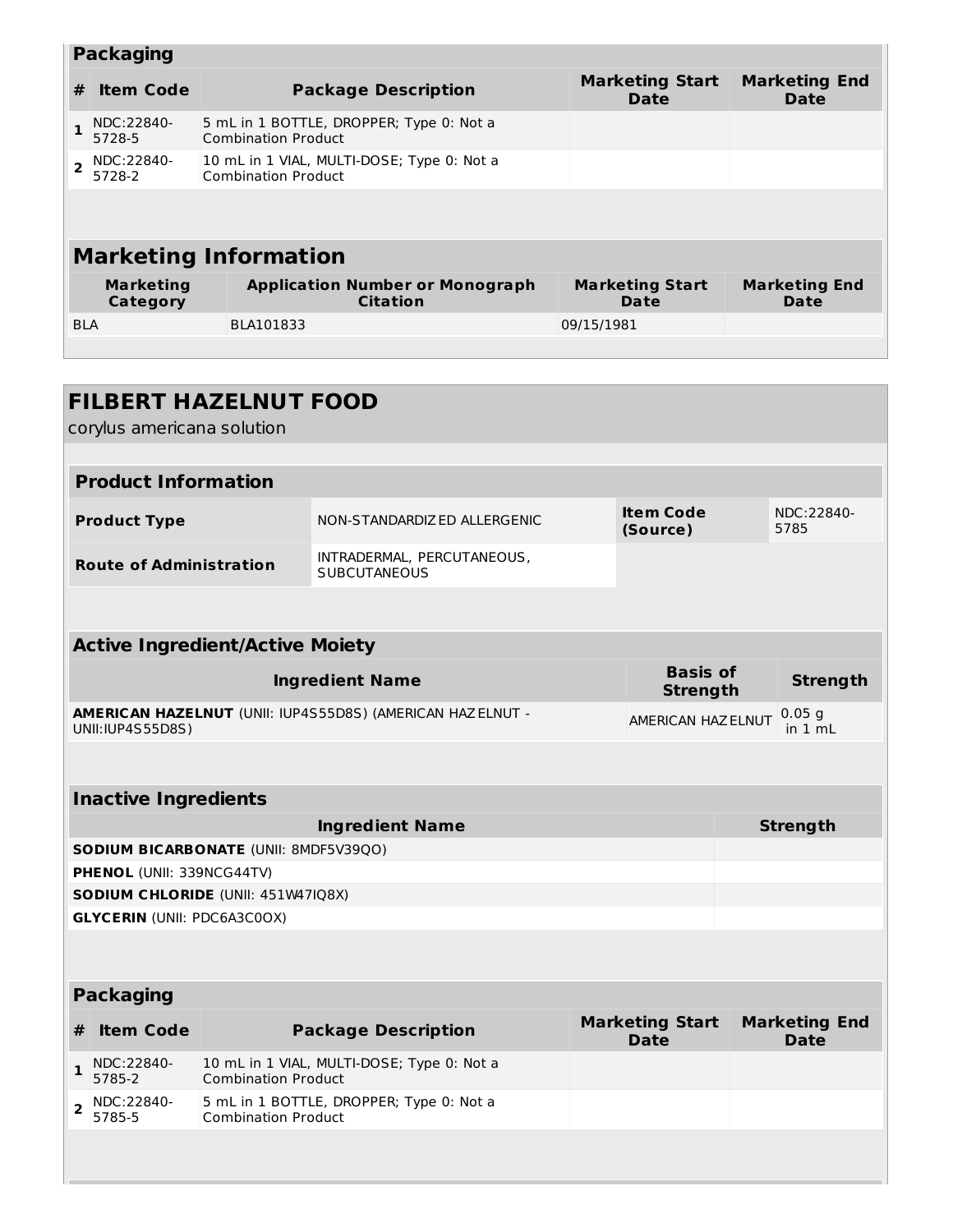|                                                         | <b>Marketing Information</b>                  |                                              |                                                           |                                |                                       |                                     |  |  |  |
|---------------------------------------------------------|-----------------------------------------------|----------------------------------------------|-----------------------------------------------------------|--------------------------------|---------------------------------------|-------------------------------------|--|--|--|
|                                                         | <b>Marketing</b><br>Category                  |                                              | <b>Application Number or Monograph</b><br><b>Citation</b> | <b>Marketing Start</b><br>Date |                                       | <b>Marketing End</b><br>Date        |  |  |  |
| <b>BLA</b>                                              |                                               | BLA101833                                    |                                                           | 09/15/1981                     |                                       |                                     |  |  |  |
|                                                         |                                               |                                              |                                                           |                                |                                       |                                     |  |  |  |
|                                                         |                                               |                                              |                                                           |                                |                                       |                                     |  |  |  |
|                                                         | <b>VANILLA</b><br>vanilla planifolia solution |                                              |                                                           |                                |                                       |                                     |  |  |  |
|                                                         | <b>Product Information</b>                    |                                              |                                                           |                                |                                       |                                     |  |  |  |
|                                                         | <b>Product Type</b>                           |                                              | NON-STANDARDIZED ALLERGENIC                               |                                | <b>Item Code</b><br>(Source)          | NDC:22840-<br>5754                  |  |  |  |
|                                                         | <b>Route of Administration</b>                |                                              | SUBCUTANEOUS, INTRADERMAL,<br><b>PERCUTANEOUS</b>         |                                |                                       |                                     |  |  |  |
|                                                         |                                               |                                              |                                                           |                                |                                       |                                     |  |  |  |
|                                                         |                                               | <b>Active Ingredient/Active Moiety</b>       |                                                           |                                |                                       |                                     |  |  |  |
|                                                         |                                               |                                              | <b>Ingredient Name</b>                                    |                                | <b>Basis of Strength</b>              | <b>Strength</b>                     |  |  |  |
| VANILLA (UNII: Q74T35078H) (VANILLA - UNII: Q74T35078H) |                                               |                                              |                                                           | <b>VANILLA</b>                 |                                       | $0.05$ g in $1$ mL                  |  |  |  |
|                                                         |                                               |                                              |                                                           |                                |                                       |                                     |  |  |  |
|                                                         | <b>Inactive Ingredients</b>                   |                                              |                                                           |                                |                                       |                                     |  |  |  |
|                                                         |                                               |                                              | <b>Ingredient Name</b>                                    |                                |                                       | <b>Strength</b>                     |  |  |  |
|                                                         |                                               | <b>SODIUM BICARBONATE (UNII: 8MDF5V39QO)</b> |                                                           |                                |                                       |                                     |  |  |  |
|                                                         |                                               | SODIUM CHLORIDE (UNII: 451W47IQ8X)           |                                                           |                                |                                       |                                     |  |  |  |
|                                                         | <b>GLYCERIN (UNII: PDC6A3C0OX)</b>            |                                              |                                                           |                                |                                       |                                     |  |  |  |
|                                                         | PHENOL (UNII: 339NCG44TV)                     |                                              |                                                           |                                |                                       |                                     |  |  |  |
|                                                         |                                               |                                              |                                                           |                                |                                       |                                     |  |  |  |
|                                                         | <b>Packaging</b>                              |                                              |                                                           |                                |                                       |                                     |  |  |  |
| #                                                       | <b>Item Code</b>                              |                                              | <b>Package Description</b>                                |                                | <b>Marketing Start</b><br><b>Date</b> | <b>Marketing End</b><br><b>Date</b> |  |  |  |
| $\mathbf{1}$                                            | NDC:22840-<br>5754-5                          | <b>Combination Product</b>                   | 5 mL in 1 BOTTLE, DROPPER; Type 0: Not a                  |                                |                                       |                                     |  |  |  |
| $\overline{2}$                                          | NDC:22840-<br>5754-2                          | <b>Combination Product</b>                   | 10 mL in 1 VIAL, MULTI-DOSE; Type 0: Not a                |                                |                                       |                                     |  |  |  |
|                                                         |                                               |                                              |                                                           |                                |                                       |                                     |  |  |  |
|                                                         |                                               | <b>Marketing Information</b>                 |                                                           |                                |                                       |                                     |  |  |  |
|                                                         | <b>Marketing</b><br>Category                  |                                              | <b>Application Number or Monograph</b><br><b>Citation</b> |                                | <b>Marketing Start</b><br><b>Date</b> | <b>Marketing End</b><br>Date        |  |  |  |
| <b>BLA</b>                                              |                                               | BLA101833                                    |                                                           | 09/15/1981                     |                                       |                                     |  |  |  |
|                                                         |                                               |                                              |                                                           |                                |                                       |                                     |  |  |  |

triticum aestivum solution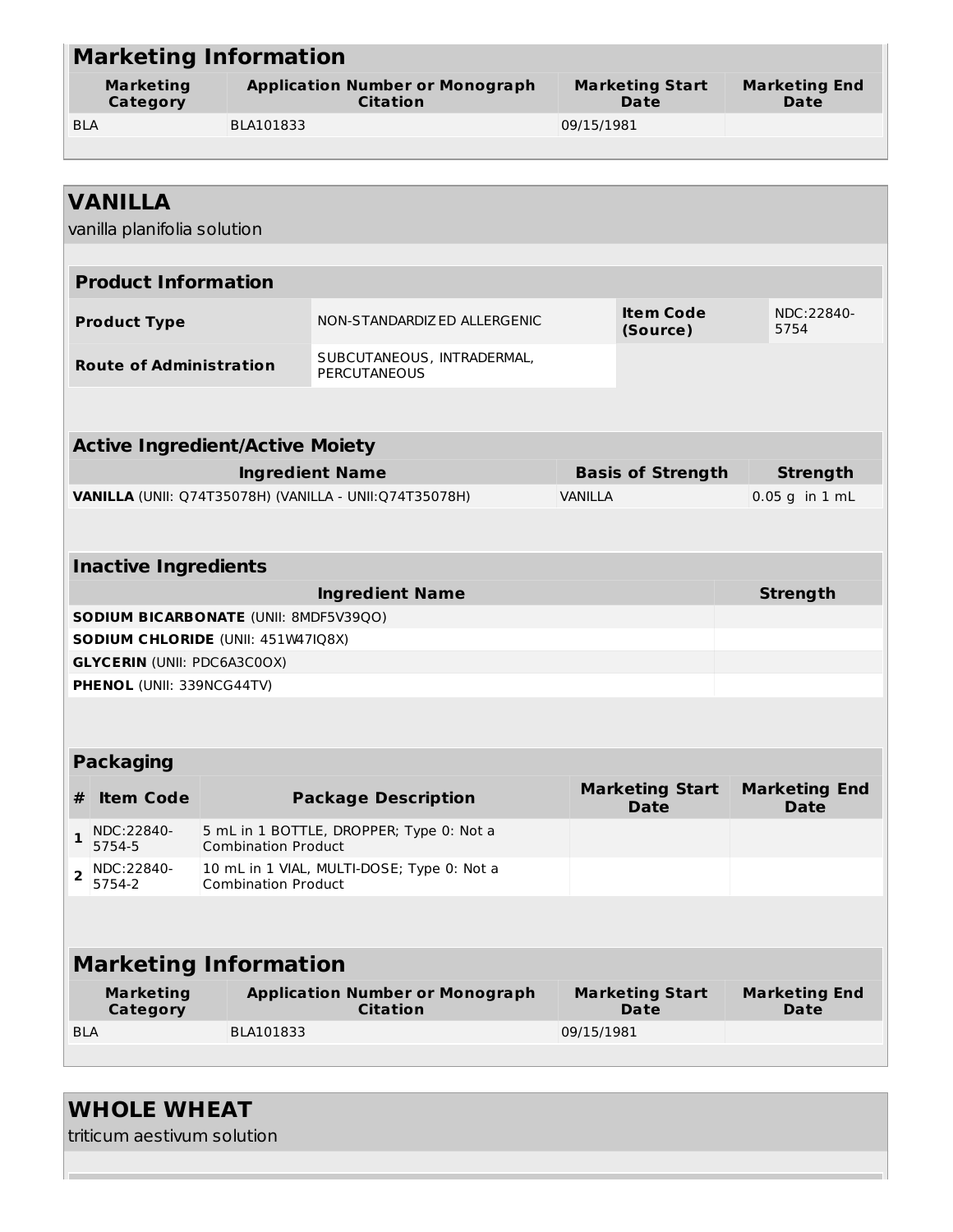|                | <b>Product Information</b>                   |                            |                                                           |              |            |                                       |                                     |
|----------------|----------------------------------------------|----------------------------|-----------------------------------------------------------|--------------|------------|---------------------------------------|-------------------------------------|
|                | <b>Product Type</b>                          |                            | NON-STANDARDIZED ALLERGENIC                               |              |            | <b>Item Code</b><br>(Source)          | NDC:22840-<br>5756                  |
|                | <b>Route of Administration</b>               |                            | SUBCUTANEOUS, INTRADERMAL,<br>PERCUTANEOUS                |              |            |                                       |                                     |
|                |                                              |                            |                                                           |              |            |                                       |                                     |
|                | <b>Active Ingredient/Active Moiety</b>       |                            |                                                           |              |            |                                       |                                     |
|                |                                              | <b>Ingredient Name</b>     |                                                           |              |            | <b>Basis of Strength</b>              | <b>Strength</b>                     |
|                |                                              |                            | <b>WHEAT</b> (UNII: 4J2I0SN84Y) (WHEAT - UNII:4J2I0SN84Y) | <b>WHEAT</b> |            |                                       | $0.05$ g in 1 mL                    |
|                |                                              |                            |                                                           |              |            |                                       |                                     |
|                | <b>Inactive Ingredients</b>                  |                            |                                                           |              |            |                                       |                                     |
|                |                                              |                            | <b>Ingredient Name</b>                                    |              |            |                                       | <b>Strength</b>                     |
|                | <b>SODIUM BICARBONATE (UNII: 8MDF5V39QO)</b> |                            |                                                           |              |            |                                       |                                     |
|                | <b>SODIUM CHLORIDE (UNII: 451W47IQ8X)</b>    |                            |                                                           |              |            |                                       |                                     |
|                | <b>GLYCERIN (UNII: PDC6A3C0OX)</b>           |                            |                                                           |              |            |                                       |                                     |
|                | <b>PHENOL (UNII: 339NCG44TV)</b>             |                            |                                                           |              |            |                                       |                                     |
|                |                                              |                            |                                                           |              |            |                                       |                                     |
|                | <b>Packaging</b>                             |                            |                                                           |              |            |                                       |                                     |
| #              | <b>Item Code</b>                             |                            | <b>Package Description</b>                                |              |            | <b>Marketing Start</b><br><b>Date</b> | <b>Marketing End</b><br><b>Date</b> |
| $\mathbf{1}$   | NDC:22840-<br>5756-5                         | <b>Combination Product</b> | 5 mL in 1 BOTTLE, DROPPER; Type 0: Not a                  |              |            |                                       |                                     |
| $\overline{2}$ | NDC:22840-<br>5756-2                         | <b>Combination Product</b> | 10 mL in 1 VIAL, MULTI-DOSE; Type 0: Not a                |              |            |                                       |                                     |
|                |                                              |                            |                                                           |              |            |                                       |                                     |
|                | <b>Marketing Information</b>                 |                            |                                                           |              |            |                                       |                                     |
|                | <b>Marketing</b><br>Category                 |                            | <b>Application Number or Monograph</b><br><b>Citation</b> |              |            | <b>Marketing Start</b><br>Date        | <b>Marketing End</b><br>Date        |
| <b>BLA</b>     |                                              | BLA101833                  |                                                           |              | 09/15/1981 |                                       |                                     |
|                |                                              |                            |                                                           |              |            |                                       |                                     |
|                |                                              |                            |                                                           |              |            |                                       |                                     |

| <b>APRICOT</b>                                                |                                                                       |                |                              |                    |  |  |  |  |
|---------------------------------------------------------------|-----------------------------------------------------------------------|----------------|------------------------------|--------------------|--|--|--|--|
| prunus armeniaca solution                                     |                                                                       |                |                              |                    |  |  |  |  |
|                                                               |                                                                       |                |                              |                    |  |  |  |  |
| <b>Product Information</b>                                    |                                                                       |                |                              |                    |  |  |  |  |
| <b>Product Type</b>                                           | NON-STANDARDIZ ED ALLERGENIC                                          |                | <b>Item Code</b><br>(Source) | NDC:22840-<br>5701 |  |  |  |  |
| <b>Route of Administration</b>                                | PERCUTANEOUS, SUBCUTANEOUS,<br><b>INTRADERMAL</b>                     |                |                              |                    |  |  |  |  |
|                                                               |                                                                       |                |                              |                    |  |  |  |  |
| <b>Active Ingredient/Active Moiety</b>                        |                                                                       |                |                              |                    |  |  |  |  |
|                                                               | <b>Basis of Strength</b><br><b>Ingredient Name</b><br><b>Strength</b> |                |                              |                    |  |  |  |  |
| <b>APRICOT</b> (UNII: 269CID5GZ9) (APRICOT - UNII:269CID5GZ9) |                                                                       | <b>APRICOT</b> |                              | $0.025$ g in 1 mL  |  |  |  |  |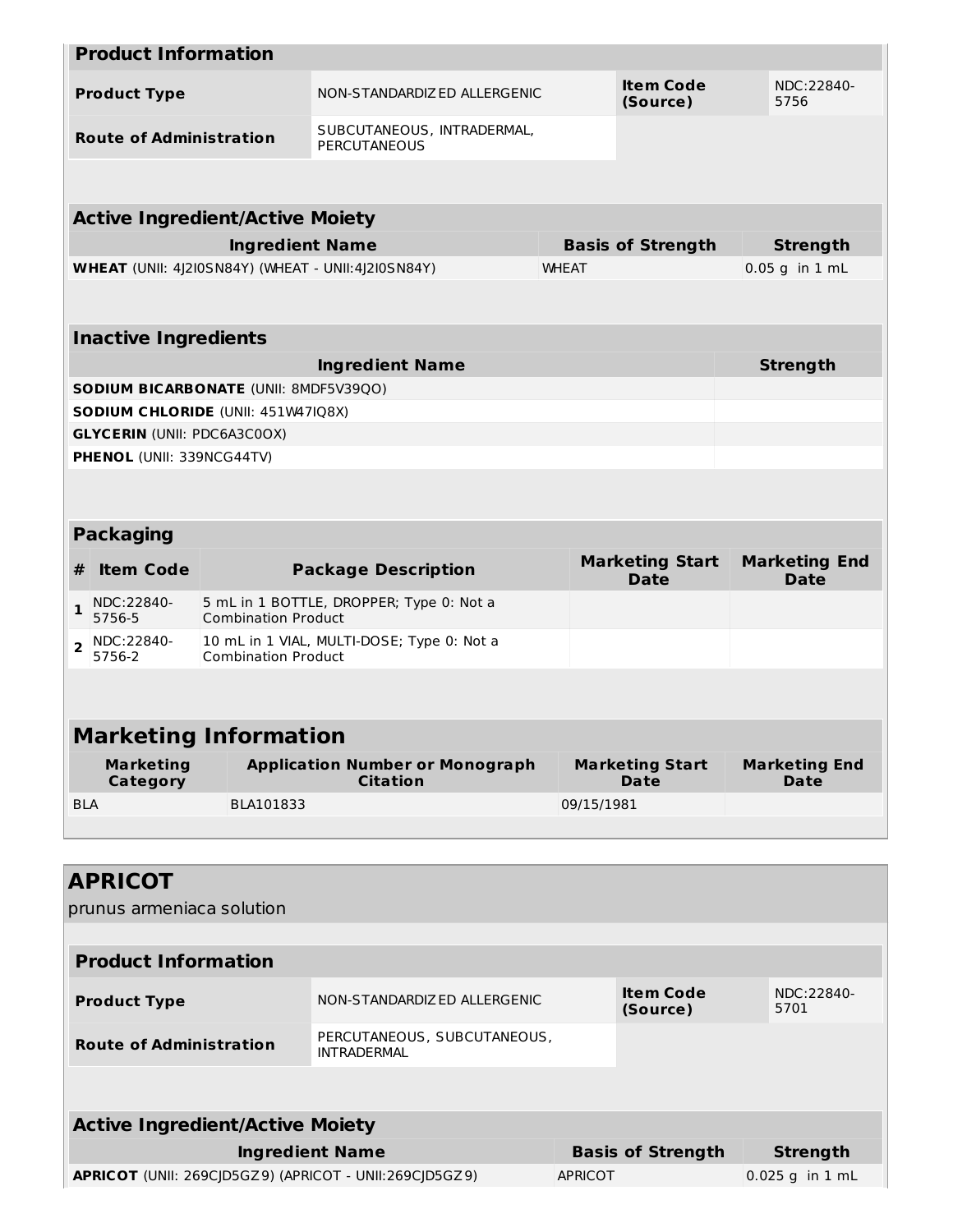|                | <b>Inactive Ingredients</b>        |  |                                                                          |                                       |                                     |  |  |  |
|----------------|------------------------------------|--|--------------------------------------------------------------------------|---------------------------------------|-------------------------------------|--|--|--|
|                |                                    |  | <b>Ingredient Name</b>                                                   |                                       | <b>Strength</b>                     |  |  |  |
|                | <b>PHENOL (UNII: 339NCG44TV)</b>   |  |                                                                          |                                       |                                     |  |  |  |
|                |                                    |  | <b>SODIUM BICARBONATE (UNII: 8MDF5V39QO)</b>                             |                                       |                                     |  |  |  |
|                |                                    |  | <b>SODIUM CHLORIDE (UNII: 451W47IQ8X)</b>                                |                                       |                                     |  |  |  |
|                | <b>GLYCERIN (UNII: PDC6A3C0OX)</b> |  |                                                                          |                                       |                                     |  |  |  |
|                | <b>Packaging</b>                   |  |                                                                          |                                       |                                     |  |  |  |
|                |                                    |  |                                                                          |                                       |                                     |  |  |  |
| #              | <b>Item Code</b>                   |  | <b>Package Description</b>                                               | <b>Marketing Start</b><br><b>Date</b> | <b>Marketing End</b><br><b>Date</b> |  |  |  |
| 1.             | NDC:22840-<br>5701-5               |  | 5 mL in 1 BOTTLE, DROPPER; Type 0: Not a<br><b>Combination Product</b>   |                                       |                                     |  |  |  |
| $\overline{2}$ | NDC:22840-<br>5701-2               |  | 10 mL in 1 VIAL, MULTI-DOSE; Type 0: Not a<br><b>Combination Product</b> |                                       |                                     |  |  |  |
|                |                                    |  |                                                                          |                                       |                                     |  |  |  |
|                |                                    |  | <b>Marketing Information</b>                                             |                                       |                                     |  |  |  |
|                | <b>Marketing</b><br>Category       |  | <b>Application Number or Monograph</b><br>Citation                       | <b>Marketing Start</b><br><b>Date</b> | <b>Marketing End</b><br><b>Date</b> |  |  |  |
| <b>BIA</b>     |                                    |  | BLA101833                                                                | 09/15/1981                            |                                     |  |  |  |
|                |                                    |  |                                                                          |                                       |                                     |  |  |  |

| <b>WHOLE GRAIN BARLEY</b><br>hordeum vulgare solution       |                                                   |               |                              |                    |  |  |  |  |
|-------------------------------------------------------------|---------------------------------------------------|---------------|------------------------------|--------------------|--|--|--|--|
|                                                             |                                                   |               |                              |                    |  |  |  |  |
| <b>Product Information</b>                                  |                                                   |               |                              |                    |  |  |  |  |
| <b>Product Type</b>                                         | NON-STANDARDIZED ALLERGENIC                       |               | <b>Item Code</b><br>(Source) | NDC:22840-<br>5703 |  |  |  |  |
| <b>Route of Administration</b>                              | PERCUTANEOUS, SUBCUTANEOUS,<br><b>INTRADERMAL</b> |               |                              |                    |  |  |  |  |
|                                                             |                                                   |               |                              |                    |  |  |  |  |
| <b>Active Ingredient/Active Moiety</b>                      |                                                   |               |                              |                    |  |  |  |  |
| <b>Ingredient Name</b>                                      |                                                   |               | <b>Basis of Strength</b>     | <b>Strength</b>    |  |  |  |  |
| <b>BARLEY</b> (UNII: 5PWM7YLI7R) (BARLEY - UNII:5PWM7YLI7R) |                                                   | <b>BARLEY</b> |                              | $0.05$ g in $1$ mL |  |  |  |  |
|                                                             |                                                   |               |                              |                    |  |  |  |  |
| <b>Inactive Ingredients</b>                                 |                                                   |               |                              |                    |  |  |  |  |
|                                                             | <b>Ingredient Name</b>                            |               |                              | <b>Strength</b>    |  |  |  |  |
| PHENOL (UNII: 339NCG44TV)                                   |                                                   |               |                              |                    |  |  |  |  |
| <b>SODIUM BICARBONATE (UNII: 8MDF5V39QO)</b>                |                                                   |               |                              |                    |  |  |  |  |
| SODIUM CHLORIDE (UNII: 451W47IQ8X)                          |                                                   |               |                              |                    |  |  |  |  |
| <b>GLYCERIN (UNII: PDC6A3C0OX)</b>                          |                                                   |               |                              |                    |  |  |  |  |
|                                                             |                                                   |               |                              |                    |  |  |  |  |
|                                                             |                                                   |               |                              |                    |  |  |  |  |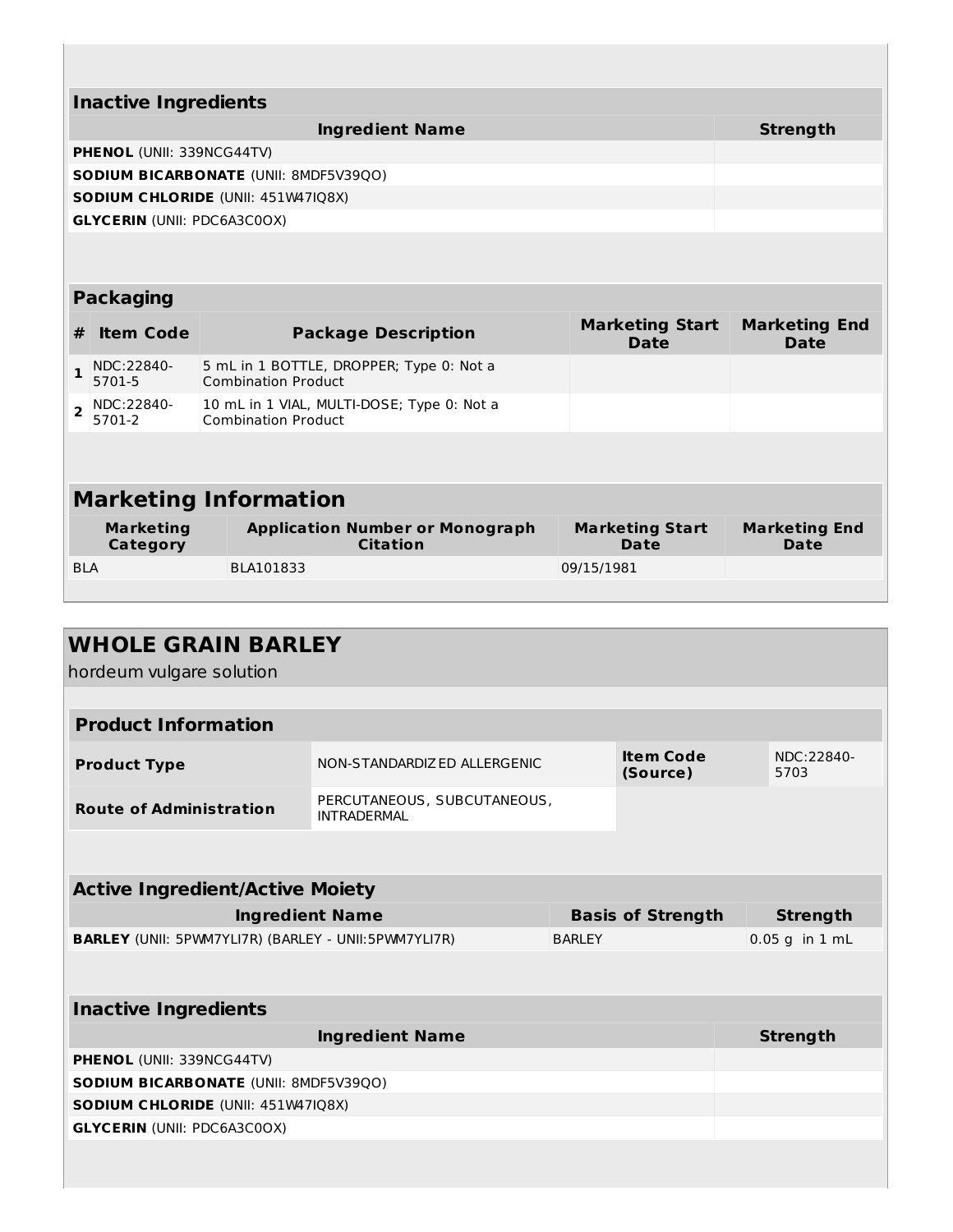|                              | <b>Packaging</b>             |                                                                          |                                                                              |  |  |  |  |  |  |
|------------------------------|------------------------------|--------------------------------------------------------------------------|------------------------------------------------------------------------------|--|--|--|--|--|--|
| #                            | <b>Item Code</b>             | <b>Package Description</b>                                               | <b>Marketing Start</b><br><b>Marketing End</b><br><b>Date</b><br><b>Date</b> |  |  |  |  |  |  |
|                              | NDC:22840-<br>5703-5         | 5 mL in 1 BOTTLE, DROPPER; Type 0: Not a<br><b>Combination Product</b>   |                                                                              |  |  |  |  |  |  |
|                              | NDC:22840-<br>5703-2         | 10 mL in 1 VIAL, MULTI-DOSE; Type 0: Not a<br><b>Combination Product</b> |                                                                              |  |  |  |  |  |  |
|                              |                              |                                                                          |                                                                              |  |  |  |  |  |  |
| <b>Marketing Information</b> |                              |                                                                          |                                                                              |  |  |  |  |  |  |
|                              | <b>Marketing</b><br>Category | <b>Application Number or Monograph</b><br><b>Citation</b>                | <b>Marketing Start</b><br><b>Marketing End</b><br>Date<br>Date               |  |  |  |  |  |  |
| <b>BLA</b>                   |                              | BLA101833                                                                | 09/15/1981                                                                   |  |  |  |  |  |  |
|                              |                              |                                                                          |                                                                              |  |  |  |  |  |  |
|                              |                              |                                                                          |                                                                              |  |  |  |  |  |  |

|                | <b>NAVY BEAN</b><br>phaseolus vulgaris solution |                                        |                                                                 |                                       |                                     |
|----------------|-------------------------------------------------|----------------------------------------|-----------------------------------------------------------------|---------------------------------------|-------------------------------------|
|                |                                                 |                                        |                                                                 |                                       |                                     |
|                | <b>Product Information</b>                      |                                        |                                                                 |                                       |                                     |
|                | <b>Product Type</b>                             |                                        | NON-STANDARDIZ ED ALLERGENIC                                    | <b>Item Code</b><br>(Source)          | NDC:22840-<br>5705                  |
|                | <b>Route of Administration</b>                  |                                        | PERCUTANEOUS, SUBCUTANEOUS,<br><b>INTRADERMAL</b>               |                                       |                                     |
|                |                                                 |                                        |                                                                 |                                       |                                     |
|                |                                                 | <b>Active Ingredient/Active Moiety</b> |                                                                 |                                       |                                     |
|                |                                                 |                                        | <b>Ingredient Name</b>                                          | <b>Basis of Strength</b>              | <b>Strength</b>                     |
|                |                                                 |                                        | KIDNEY BEAN (UNII: M98C8416QO) (KIDNEY BEAN - UNII: M98C8416QO) | <b>KIDNEY BEAN</b>                    | $0.05$ g in $1$ mL                  |
|                |                                                 |                                        |                                                                 |                                       |                                     |
|                | <b>Inactive Ingredients</b>                     |                                        |                                                                 |                                       |                                     |
|                |                                                 |                                        | <b>Ingredient Name</b>                                          |                                       | <b>Strength</b>                     |
|                | PHENOL (UNII: 339NCG44TV)                       |                                        |                                                                 |                                       |                                     |
|                |                                                 | SODIUM BICARBONATE (UNII: 8MDF5V39QO)  |                                                                 |                                       |                                     |
|                |                                                 | SODIUM CHLORIDE (UNII: 451W47IQ8X)     |                                                                 |                                       |                                     |
|                | <b>GLYCERIN (UNII: PDC6A3C0OX)</b>              |                                        |                                                                 |                                       |                                     |
|                |                                                 |                                        |                                                                 |                                       |                                     |
|                | <b>Packaging</b>                                |                                        |                                                                 |                                       |                                     |
| #              | <b>Item Code</b>                                |                                        | <b>Package Description</b>                                      | <b>Marketing Start</b><br><b>Date</b> | <b>Marketing End</b><br><b>Date</b> |
| 1              | NDC:22840-<br>5705-5                            | <b>Combination Product</b>             | 5 mL in 1 BOTTLE, DROPPER; Type 0: Not a                        |                                       |                                     |
| $\overline{2}$ | NDC:22840-<br>5705-2                            | <b>Combination Product</b>             | 10 mL in 1 VIAL, MULTI-DOSE; Type 0: Not a                      |                                       |                                     |
|                |                                                 |                                        |                                                                 |                                       |                                     |
|                |                                                 | <b>Marketing Information</b>           |                                                                 |                                       |                                     |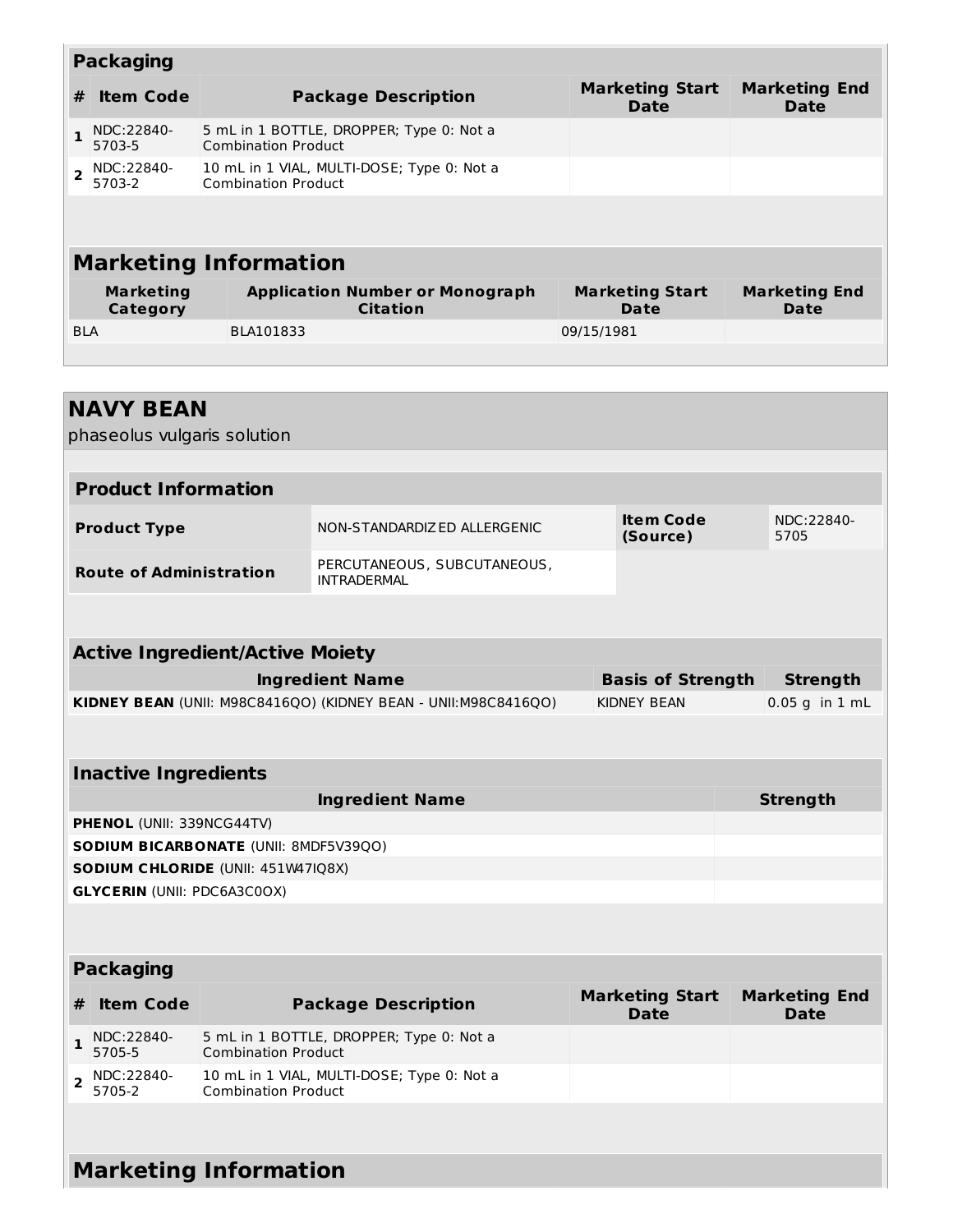| <b>Marketing</b> | <b>Application Number or Monograph</b> | <b>Marketing Start</b> | <b>Marketing End</b> |
|------------------|----------------------------------------|------------------------|----------------------|
| Category         | <b>Citation</b>                        | Date                   | Date                 |
| <b>BLA</b>       | BLA101833                              | 09/15/1981             |                      |

|              | phaseolus vulgaris solution         | <b>STRING GREEN BEAN</b>                                                           |                                                                       |            |                                       |  |                                     |  |
|--------------|-------------------------------------|------------------------------------------------------------------------------------|-----------------------------------------------------------------------|------------|---------------------------------------|--|-------------------------------------|--|
|              |                                     |                                                                                    |                                                                       |            |                                       |  |                                     |  |
|              | <b>Product Information</b>          |                                                                                    |                                                                       |            |                                       |  |                                     |  |
|              |                                     |                                                                                    |                                                                       |            |                                       |  |                                     |  |
|              | <b>Product Type</b>                 |                                                                                    | NON-STANDARDIZED ALLERGENIC                                           |            | <b>Item Code</b><br>(Source)          |  | NDC:22840-<br>5706                  |  |
|              | <b>Route of Administration</b>      |                                                                                    | PERCUTANEOUS, SUBCUTANEOUS,<br><b>INTRADERMAL</b>                     |            |                                       |  |                                     |  |
|              |                                     |                                                                                    |                                                                       |            |                                       |  |                                     |  |
|              |                                     | <b>Active Ingredient/Active Moiety</b>                                             |                                                                       |            |                                       |  |                                     |  |
|              |                                     |                                                                                    | <b>Ingredient Name</b>                                                |            | <b>Basis of Strength</b>              |  | <b>Strength</b>                     |  |
|              |                                     |                                                                                    | <b>STRING BEAN (UNII: N9D69B2Q7Y) (STRING BEAN - UNII:N9D69B2Q7Y)</b> |            | <b>STRING BEAN</b>                    |  | $0.05$ g in $1$ mL                  |  |
|              |                                     |                                                                                    |                                                                       |            |                                       |  |                                     |  |
|              |                                     |                                                                                    |                                                                       |            |                                       |  |                                     |  |
|              | <b>Inactive Ingredients</b>         |                                                                                    |                                                                       |            |                                       |  |                                     |  |
|              |                                     |                                                                                    | <b>Ingredient Name</b>                                                |            |                                       |  | <b>Strength</b>                     |  |
|              | <b>PHENOL (UNII: 339NCG44TV)</b>    |                                                                                    |                                                                       |            |                                       |  |                                     |  |
|              |                                     | <b>SODIUM BICARBONATE (UNII: 8MDF5V39QO)</b><br>SODIUM CHLORIDE (UNII: 451W47IQ8X) |                                                                       |            |                                       |  |                                     |  |
|              | <b>GLYCERIN (UNII: PDC6A3C0OX)</b>  |                                                                                    |                                                                       |            |                                       |  |                                     |  |
|              |                                     |                                                                                    |                                                                       |            |                                       |  |                                     |  |
|              |                                     |                                                                                    |                                                                       |            |                                       |  |                                     |  |
|              | <b>Packaging</b>                    |                                                                                    |                                                                       |            |                                       |  |                                     |  |
| #            | <b>Item Code</b>                    |                                                                                    | <b>Package Description</b>                                            |            | <b>Marketing Start</b><br><b>Date</b> |  | <b>Marketing End</b><br><b>Date</b> |  |
| $\mathbf{1}$ | NDC:22840-<br>5706-5                | <b>Combination Product</b>                                                         | 5 mL in 1 BOTTLE, DROPPER; Type 0: Not a                              |            |                                       |  |                                     |  |
| 2            | NDC:22840-<br>5706-2                | <b>Combination Product</b>                                                         | 10 mL in 1 VIAL, MULTI-DOSE; Type 0: Not a                            |            |                                       |  |                                     |  |
|              |                                     |                                                                                    |                                                                       |            |                                       |  |                                     |  |
|              | <b>Marketing Information</b>        |                                                                                    |                                                                       |            |                                       |  |                                     |  |
|              | <b>Marketing</b><br><b>Category</b> |                                                                                    | <b>Application Number or Monograph</b><br><b>Citation</b>             |            | <b>Marketing Start</b><br><b>Date</b> |  | <b>Marketing End</b><br>Date        |  |
| <b>BLA</b>   |                                     | BLA101833                                                                          |                                                                       | 09/15/1981 |                                       |  |                                     |  |
|              |                                     |                                                                                    |                                                                       |            |                                       |  |                                     |  |

### **CABBAGE**

brassica oleracea var. capitata solution

### **Product Information**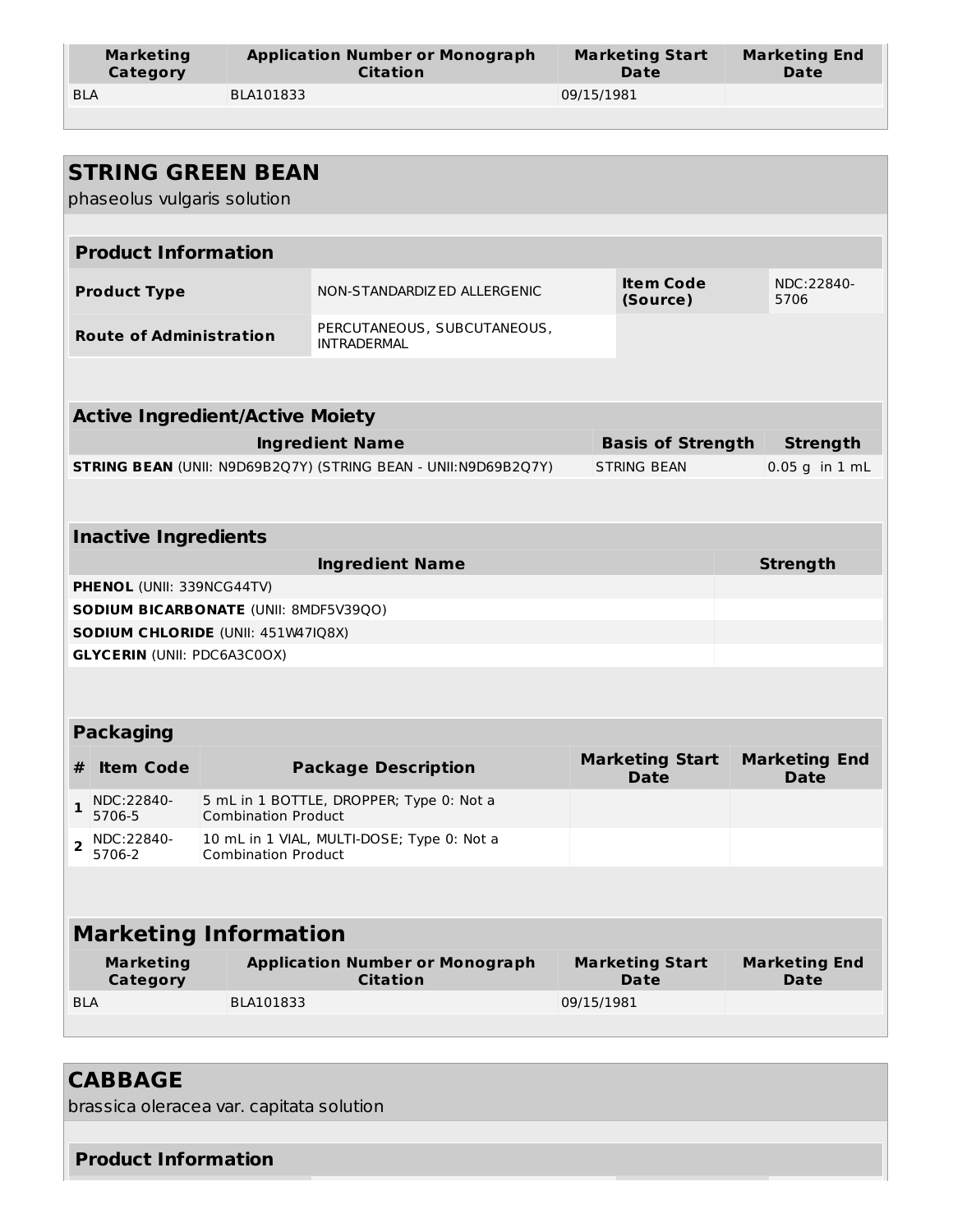|                                | <b>Product Type</b>                |                                           | NON-STANDARDIZ ED ALLERGENIC                              |            | Item Code<br>(Source)                 | NDC:22840-<br>5710                  |
|--------------------------------|------------------------------------|-------------------------------------------|-----------------------------------------------------------|------------|---------------------------------------|-------------------------------------|
| <b>Route of Administration</b> |                                    |                                           | PERCUTANEOUS, SUBCUTANEOUS,<br><b>INTRADERMAL</b>         |            |                                       |                                     |
|                                |                                    |                                           |                                                           |            |                                       |                                     |
|                                |                                    | <b>Active Ingredient/Active Moiety</b>    |                                                           |            |                                       |                                     |
|                                |                                    |                                           | <b>Ingredient Name</b>                                    |            | <b>Basis of Strength</b>              | <b>Strength</b>                     |
|                                |                                    |                                           | CABBAGE (UNII: GW0W1Y9I97) (CABBAGE - UNII: GW0W1Y9I97)   | CABBAGE    |                                       | $0.05$ q in $1$ mL                  |
|                                |                                    |                                           |                                                           |            |                                       |                                     |
|                                | <b>Inactive Ingredients</b>        |                                           |                                                           |            |                                       |                                     |
|                                |                                    |                                           | <b>Ingredient Name</b>                                    |            |                                       | <b>Strength</b>                     |
|                                | PHENOL (UNII: 339NCG44TV)          |                                           |                                                           |            |                                       |                                     |
|                                |                                    | SODIUM BICARBONATE (UNII: 8MDF5V39QO)     |                                                           |            |                                       |                                     |
|                                |                                    | <b>SODIUM CHLORIDE (UNII: 451W47IQ8X)</b> |                                                           |            |                                       |                                     |
|                                | <b>GLYCERIN (UNII: PDC6A3C0OX)</b> |                                           |                                                           |            |                                       |                                     |
|                                |                                    |                                           |                                                           |            |                                       |                                     |
|                                |                                    |                                           |                                                           |            |                                       |                                     |
|                                | <b>Packaging</b>                   |                                           |                                                           |            |                                       |                                     |
| #                              | <b>Item Code</b>                   |                                           | <b>Package Description</b>                                |            | <b>Marketing Start</b><br><b>Date</b> | <b>Marketing End</b><br><b>Date</b> |
| $\mathbf{1}$                   | NDC:22840-<br>5710-5               | <b>Combination Product</b>                | 5 mL in 1 BOTTLE, DROPPER; Type 0: Not a                  |            |                                       |                                     |
| $\overline{2}$                 | NDC:22840-<br>5710-2               | <b>Combination Product</b>                | 10 mL in 1 VIAL, MULTI-DOSE; Type 0: Not a                |            |                                       |                                     |
|                                |                                    |                                           |                                                           |            |                                       |                                     |
|                                |                                    |                                           |                                                           |            |                                       |                                     |
|                                |                                    | <b>Marketing Information</b>              |                                                           |            |                                       |                                     |
|                                | <b>Marketing</b><br>Category       |                                           | <b>Application Number or Monograph</b><br><b>Citation</b> |            | <b>Marketing Start</b><br><b>Date</b> | <b>Marketing End</b><br><b>Date</b> |
| <b>BLA</b>                     |                                    | BLA101833                                 |                                                           | 09/15/1981 |                                       |                                     |
|                                |                                    |                                           |                                                           |            |                                       |                                     |

| <b>CINNAMON</b><br>cinnamomum verum solution             |                                                   |                              |                    |
|----------------------------------------------------------|---------------------------------------------------|------------------------------|--------------------|
| <b>Product Information</b>                               |                                                   |                              |                    |
| <b>Product Type</b>                                      | NON-STANDARDIZED ALLERGENIC                       | <b>Item Code</b><br>(Source) | NDC:22840-<br>5717 |
| <b>Route of Administration</b>                           | PERCUTANEOUS, SUBCUTANEOUS,<br><b>INTRADERMAL</b> |                              |                    |
|                                                          |                                                   |                              |                    |
| <b>Active Ingredient/Active Moiety</b>                   |                                                   |                              |                    |
|                                                          | <b>Ingredient Name</b>                            | <b>Basis of Strength</b>     | <b>Strength</b>    |
| CINNAMON (UNII: 5S29HWJ6QB) (CINNAMON - UNII:5S29HWJ6QB) |                                                   | <b>CINNAMON</b>              | 0.05 g in 1 mL     |
|                                                          |                                                   |                              |                    |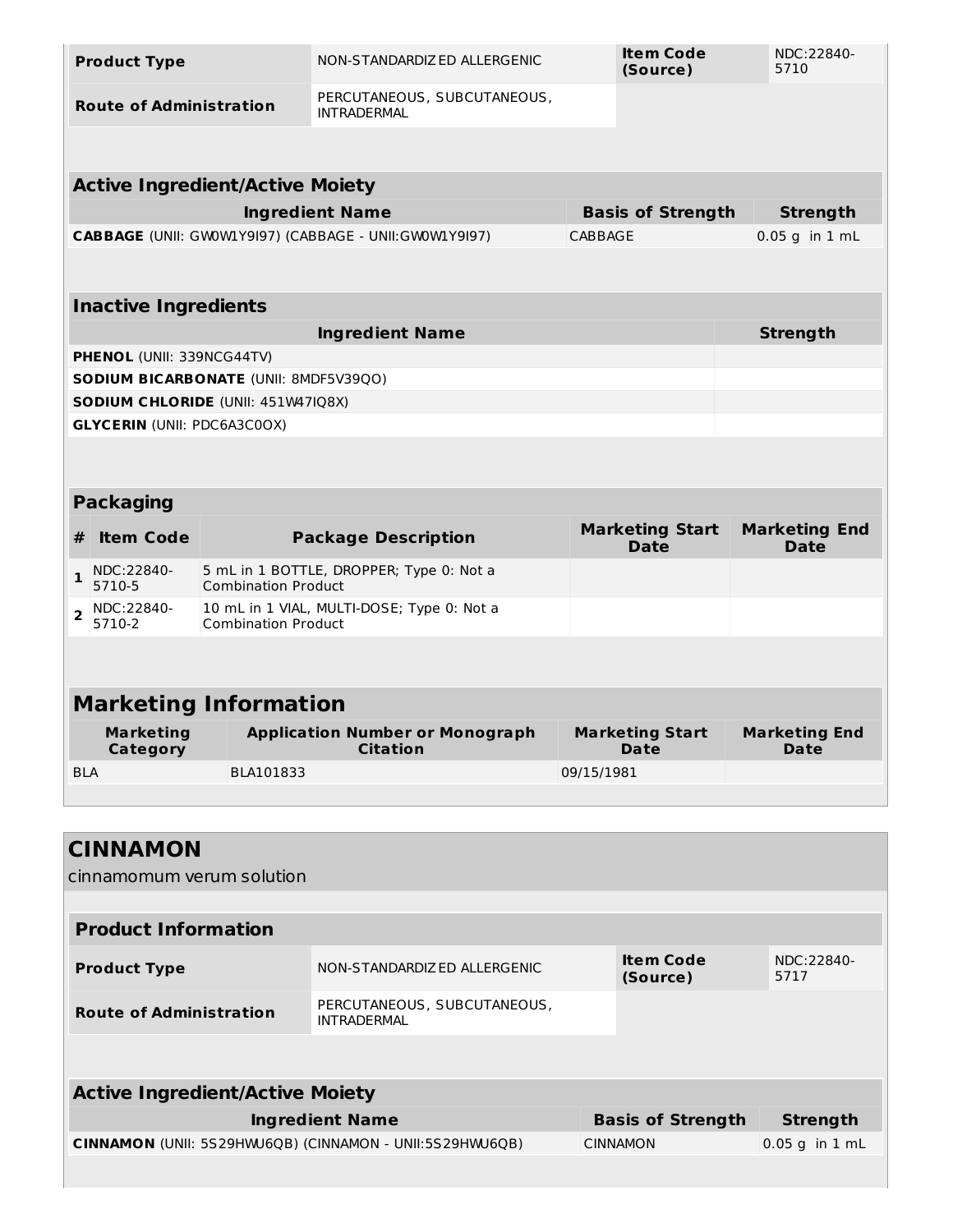|                | <b>Inactive Ingredients</b>        |                 |                                              |                                                           |                                       |                              |  |  |
|----------------|------------------------------------|-----------------|----------------------------------------------|-----------------------------------------------------------|---------------------------------------|------------------------------|--|--|
|                |                                    | <b>Strength</b> |                                              |                                                           |                                       |                              |  |  |
|                | <b>PHENOL (UNII: 339NCG44TV)</b>   |                 |                                              |                                                           |                                       |                              |  |  |
|                |                                    |                 | <b>SODIUM BICARBONATE (UNII: 8MDF5V39QO)</b> |                                                           |                                       |                              |  |  |
|                |                                    |                 | <b>SODIUM CHLORIDE (UNII: 451W47IQ8X)</b>    |                                                           |                                       |                              |  |  |
|                | <b>GLYCERIN (UNII: PDC6A3C0OX)</b> |                 |                                              |                                                           |                                       |                              |  |  |
|                |                                    |                 |                                              |                                                           |                                       |                              |  |  |
|                | <b>Packaging</b>                   |                 |                                              |                                                           |                                       |                              |  |  |
| #              | <b>Item Code</b>                   |                 |                                              | <b>Package Description</b>                                | <b>Marketing Start</b><br><b>Date</b> | <b>Marketing End</b><br>Date |  |  |
| 1              | NDC:22840-<br>5717-5               |                 | <b>Combination Product</b>                   | 5 mL in 1 BOTTLE, DROPPER; Type 0: Not a                  |                                       |                              |  |  |
| $\overline{2}$ | NDC:22840-<br>5717-2               |                 | <b>Combination Product</b>                   | 10 mL in 1 VIAL, MULTI-DOSE; Type 0: Not a                |                                       |                              |  |  |
|                |                                    |                 |                                              |                                                           |                                       |                              |  |  |
|                | <b>Marketing Information</b>       |                 |                                              |                                                           |                                       |                              |  |  |
|                |                                    |                 |                                              |                                                           |                                       |                              |  |  |
|                | <b>Marketing</b><br>Category       |                 |                                              | <b>Application Number or Monograph</b><br><b>Citation</b> | <b>Marketing Start</b><br>Date        | <b>Marketing End</b><br>Date |  |  |
| <b>BLA</b>     |                                    |                 | BLA101833                                    |                                                           | 09/15/1981                            |                              |  |  |

<u> 1989 - Andrea Stadt Britain, amerikansk politiker (d. 1989)</u>

| <b>COFFEE</b>                                |                                                                 |                                        |      |                                   |
|----------------------------------------------|-----------------------------------------------------------------|----------------------------------------|------|-----------------------------------|
| coffea arabica solution                      |                                                                 |                                        |      |                                   |
|                                              |                                                                 |                                        |      |                                   |
| <b>Product Information</b>                   |                                                                 |                                        |      |                                   |
| <b>Product Type</b>                          | NON-STANDARDIZED ALLERGENIC                                     | <b>Item Code</b><br>(Source)           | 5718 | NDC:22840-                        |
| <b>Route of Administration</b>               | PERCUTANEOUS, SUBCUTANEOUS,<br><b>INTRADERMAL</b>               |                                        |      |                                   |
|                                              |                                                                 |                                        |      |                                   |
| <b>Active Ingredient/Active Moiety</b>       |                                                                 |                                        |      |                                   |
|                                              | <b>Ingredient Name</b>                                          |                                        |      | <b>Basis of Strength Strength</b> |
| SEED, ROASTED - UNII:9H58JRT35E)             | COFFEA ARABICA SEED, ROASTED (UNII: 9H58JRT35E) (COFFEA ARABICA | COFFEA ARABICA SEED,<br><b>ROASTED</b> |      | 0.05 <sub>q</sub><br>in $1 mL$    |
|                                              |                                                                 |                                        |      |                                   |
| <b>Inactive Ingredients</b>                  |                                                                 |                                        |      |                                   |
|                                              | <b>Ingredient Name</b>                                          |                                        |      | <b>Strength</b>                   |
| PHENOL (UNII: 339NCG44TV)                    |                                                                 |                                        |      |                                   |
| <b>SODIUM BICARBONATE (UNII: 8MDF5V39QO)</b> |                                                                 |                                        |      |                                   |
| <b>SODIUM CHLORIDE (UNII: 451W47IQ8X)</b>    |                                                                 |                                        |      |                                   |
| <b>GLYCERIN (UNII: PDC6A3C0OX)</b>           |                                                                 |                                        |      |                                   |
|                                              |                                                                 |                                        |      |                                   |
|                                              |                                                                 |                                        |      |                                   |
|                                              |                                                                 |                                        |      |                                   |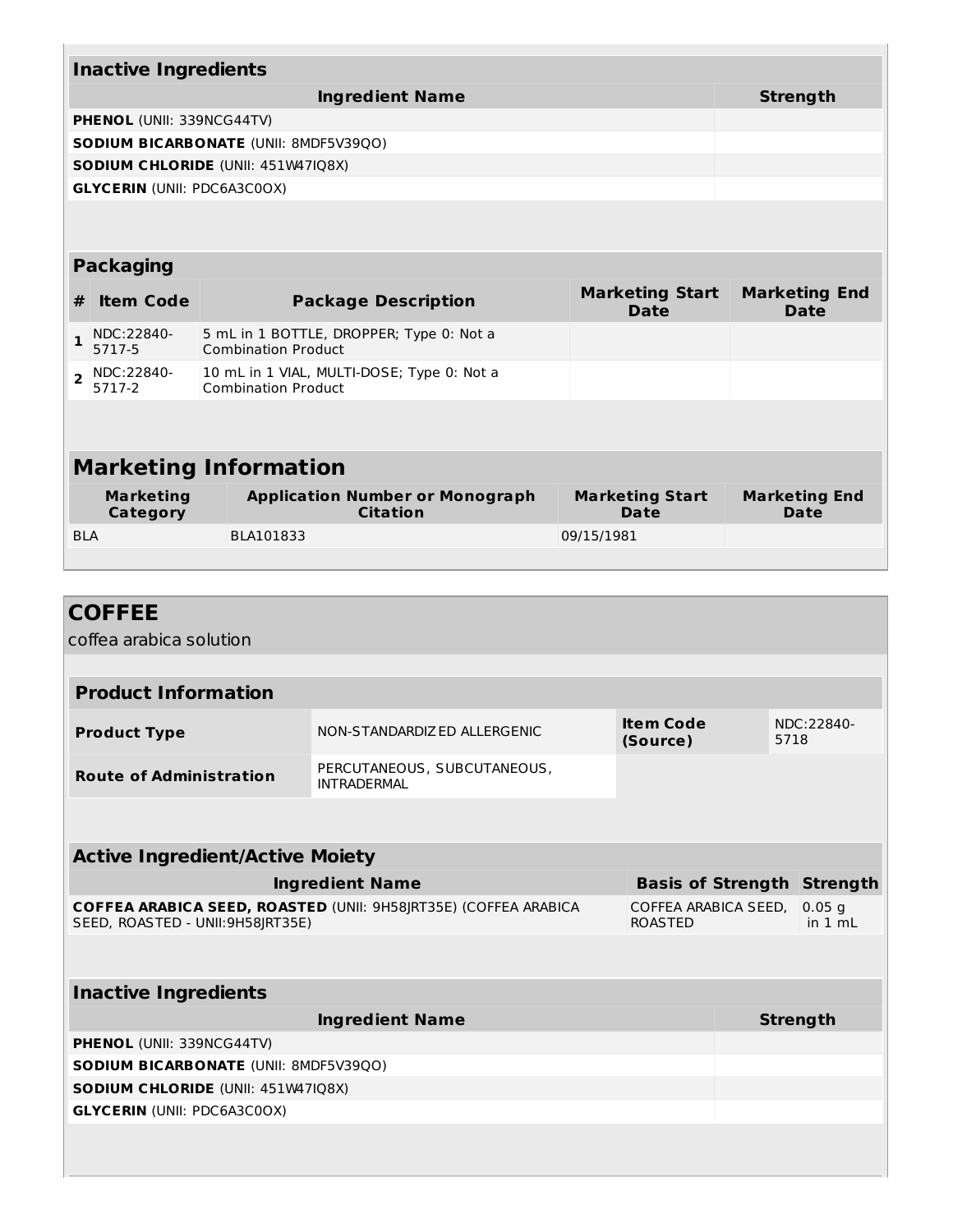|            | <b>Packaging</b>             |                                                                          |                                       |                                     |  |  |  |  |  |
|------------|------------------------------|--------------------------------------------------------------------------|---------------------------------------|-------------------------------------|--|--|--|--|--|
| #          | <b>Item Code</b>             | <b>Package Description</b>                                               | <b>Marketing Start</b><br><b>Date</b> | <b>Marketing End</b><br><b>Date</b> |  |  |  |  |  |
|            | NDC:22840-<br>5718-5         | 5 mL in 1 BOTTLE, DROPPER; Type 0: Not a<br><b>Combination Product</b>   |                                       |                                     |  |  |  |  |  |
|            | NDC:22840-<br>5718-2         | 10 mL in 1 VIAL, MULTI-DOSE; Type 0: Not a<br><b>Combination Product</b> |                                       |                                     |  |  |  |  |  |
|            |                              |                                                                          |                                       |                                     |  |  |  |  |  |
|            |                              |                                                                          |                                       |                                     |  |  |  |  |  |
|            |                              | <b>Marketing Information</b>                                             |                                       |                                     |  |  |  |  |  |
|            | <b>Marketing</b><br>Category | <b>Application Number or Monograph</b><br><b>Citation</b>                | <b>Marketing Start</b><br>Date        | <b>Marketing End</b><br>Date        |  |  |  |  |  |
| <b>BLA</b> |                              | BLA101833                                                                | 09/15/1981                            |                                     |  |  |  |  |  |
|            |                              |                                                                          |                                       |                                     |  |  |  |  |  |

|                | <b>MUSHROOM</b>                    |                                              |                                                     |                                       |                              |
|----------------|------------------------------------|----------------------------------------------|-----------------------------------------------------|---------------------------------------|------------------------------|
|                | agaricus campestris solution       |                                              |                                                     |                                       |                              |
|                |                                    |                                              |                                                     |                                       |                              |
|                | <b>Product Information</b>         |                                              |                                                     |                                       |                              |
|                | <b>Product Type</b>                |                                              | NON-STANDARDIZED ALLERGENIC                         | <b>Item Code</b><br>(Source)          | NDC:22840-<br>5730           |
|                | <b>Route of Administration</b>     |                                              | SUBCUTANEOUS, INTRADERMAL,<br><b>PERCUTANEOUS</b>   |                                       |                              |
|                |                                    |                                              |                                                     |                                       |                              |
|                |                                    | <b>Active Ingredient/Active Moiety</b>       |                                                     |                                       |                              |
|                |                                    |                                              | <b>Ingredient Name</b>                              | <b>Basis of</b><br><b>Strength</b>    | <b>Strength</b>              |
|                | UNII:19988ORO24)                   |                                              | FIELD MUSHROOM (UNII: 199880RO24) (FIELD MUSHROOM - | <b>FIELD MUSHROOM</b>                 | $0.025$ q<br>in $1 mL$       |
|                |                                    |                                              |                                                     |                                       |                              |
|                | <b>Inactive Ingredients</b>        |                                              |                                                     |                                       |                              |
|                |                                    |                                              | <b>Ingredient Name</b>                              |                                       | <b>Strength</b>              |
|                | PHENOL (UNII: 339NCG44TV)          |                                              |                                                     |                                       |                              |
|                |                                    | <b>SODIUM BICARBONATE (UNII: 8MDF5V39QO)</b> |                                                     |                                       |                              |
|                |                                    | <b>SODIUM CHLORIDE (UNII: 451W47IQ8X)</b>    |                                                     |                                       |                              |
|                | <b>GLYCERIN (UNII: PDC6A3C0OX)</b> |                                              |                                                     |                                       |                              |
|                |                                    |                                              |                                                     |                                       |                              |
|                | <b>Packaging</b>                   |                                              |                                                     |                                       |                              |
| #              | <b>Item Code</b>                   |                                              | <b>Package Description</b>                          | <b>Marketing Start</b><br><b>Date</b> | <b>Marketing End</b><br>Date |
| 1              | NDC:22840-<br>5730-5               | <b>Combination Product</b>                   | 5 mL in 1 BOTTLE, DROPPER; Type 0: Not a            |                                       |                              |
| $\overline{2}$ | NDC:22840-<br>5730-2               | <b>Combination Product</b>                   | 10 mL in 1 VIAL, MULTI-DOSE; Type 0: Not a          |                                       |                              |
|                |                                    |                                              |                                                     |                                       |                              |

**Common**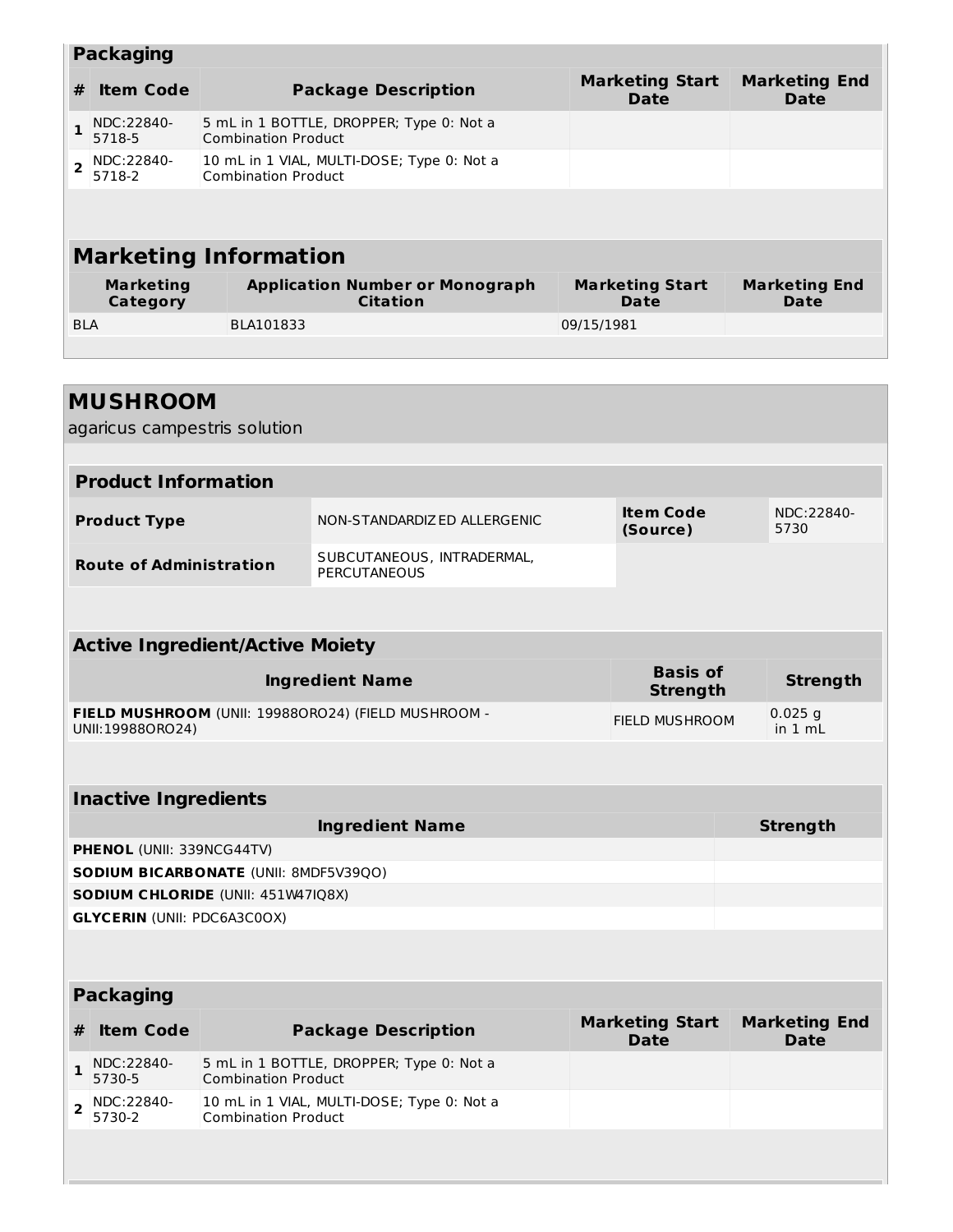|                |                                              | <b>Marketing Information</b>           |                                                                    |            |                                       |                                     |
|----------------|----------------------------------------------|----------------------------------------|--------------------------------------------------------------------|------------|---------------------------------------|-------------------------------------|
|                | <b>Marketing</b><br><b>Category</b>          |                                        | <b>Application Number or Monograph</b><br><b>Citation</b>          |            | <b>Marketing Start</b><br>Date        | <b>Marketing End</b><br><b>Date</b> |
| <b>BLA</b>     |                                              | BLA101833                              |                                                                    | 09/15/1981 |                                       |                                     |
|                |                                              |                                        |                                                                    |            |                                       |                                     |
|                |                                              |                                        |                                                                    |            |                                       |                                     |
|                | <b>MUSTARD FOOD</b><br>sinapis alba solution |                                        |                                                                    |            |                                       |                                     |
|                | <b>Product Information</b>                   |                                        |                                                                    |            |                                       |                                     |
|                |                                              |                                        |                                                                    |            |                                       |                                     |
|                | <b>Product Type</b>                          |                                        | NON-STANDARDIZED ALLERGENIC                                        |            | <b>Item Code</b><br>(Source)          | NDC:22840-<br>5731                  |
|                | <b>Route of Administration</b>               |                                        | SUBCUTANEOUS, INTRADERMAL,<br><b>PERCUTANEOUS</b>                  |            |                                       |                                     |
|                |                                              |                                        |                                                                    |            |                                       |                                     |
|                |                                              | <b>Active Ingredient/Active Moiety</b> |                                                                    |            |                                       |                                     |
|                |                                              |                                        | <b>Ingredient Name</b>                                             |            | <b>Basis of</b><br><b>Strength</b>    | <b>Strength</b>                     |
|                | UNII:25VR943RPP)                             |                                        | <b>WHITE MUSTARD SEED (UNII: 25VR943RPP) (WHITE MUSTARD SEED -</b> |            | <b>WHITE MUSTARD</b><br><b>SEED</b>   | $0.025$ g<br>in 1 mL                |
|                |                                              |                                        |                                                                    |            |                                       |                                     |
|                | <b>Inactive Ingredients</b>                  |                                        |                                                                    |            |                                       |                                     |
|                |                                              |                                        | <b>Ingredient Name</b>                                             |            |                                       | <b>Strength</b>                     |
|                | PHENOL (UNII: 339NCG44TV)                    |                                        |                                                                    |            |                                       |                                     |
|                |                                              | SODIUM BICARBONATE (UNII: 8MDF5V39QO)  |                                                                    |            |                                       |                                     |
|                |                                              | SODIUM CHLORIDE (UNII: 451W47IQ8X)     |                                                                    |            |                                       |                                     |
|                | <b>GLYCERIN (UNII: PDC6A3C0OX)</b>           |                                        |                                                                    |            |                                       |                                     |
|                |                                              |                                        |                                                                    |            |                                       |                                     |
|                | <b>Packaging</b>                             |                                        |                                                                    |            |                                       |                                     |
| #              | <b>Item Code</b>                             |                                        | <b>Package Description</b>                                         |            | <b>Marketing Start</b><br><b>Date</b> | <b>Marketing End</b><br><b>Date</b> |
| $\mathbf{1}$   | NDC:22840-<br>5731-5                         | <b>Combination Product</b>             | 5 mL in 1 BOTTLE, DROPPER; Type 0: Not a                           |            |                                       |                                     |
| $\overline{2}$ | NDC:22840-<br>5731-2                         | <b>Combination Product</b>             | 10 mL in 1 VIAL, MULTI-DOSE; Type 0: Not a                         |            |                                       |                                     |
|                |                                              |                                        |                                                                    |            |                                       |                                     |
|                |                                              | <b>Marketing Information</b>           |                                                                    |            |                                       |                                     |
|                | <b>Marketing</b><br>Category                 |                                        | <b>Application Number or Monograph</b><br><b>Citation</b>          |            | <b>Marketing Start</b><br>Date        | <b>Marketing End</b><br><b>Date</b> |
| <b>BLA</b>     |                                              | BLA101833                              |                                                                    | 09/15/1981 |                                       |                                     |

#### **BANANA**

musa acuminata solution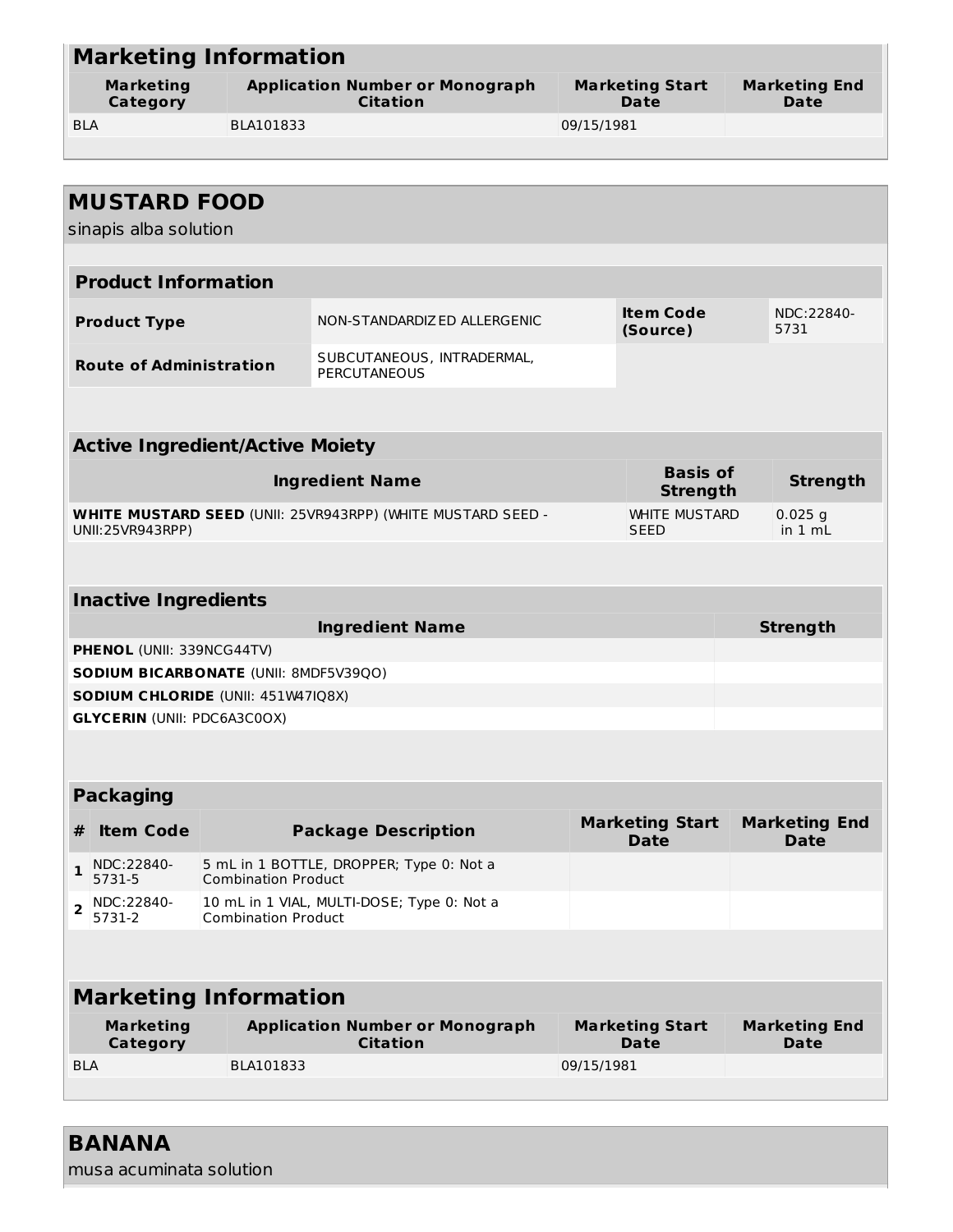|                | <b>Product Information</b>         |                                           |                                                                        |            |                                       |                                     |
|----------------|------------------------------------|-------------------------------------------|------------------------------------------------------------------------|------------|---------------------------------------|-------------------------------------|
|                | <b>Product Type</b>                |                                           | NON-STANDARDIZED ALLERGENIC                                            |            | <b>Item Code</b><br>(Source)          | NDC:22840-<br>5702                  |
|                | <b>Route of Administration</b>     |                                           | PERCUTANEOUS, SUBCUTANEOUS,<br><b>INTRADERMAL</b>                      |            |                                       |                                     |
|                |                                    |                                           |                                                                        |            |                                       |                                     |
|                |                                    | <b>Active Ingredient/Active Moiety</b>    |                                                                        |            |                                       |                                     |
|                |                                    |                                           | <b>Ingredient Name</b>                                                 |            | <b>Basis of</b><br><b>Strength</b>    | <b>Strength</b>                     |
|                | UNII:T6ENY6RV6W                    |                                           | <b>MUSA ACUMINATA FRUIT</b> (UNII: T6ENY6RV6W) (MUSA ACUMINATA FRUIT - |            | <b>MUSA ACUMINATA</b><br><b>FRUIT</b> | $0.025$ g<br>in $1 mL$              |
|                |                                    |                                           |                                                                        |            |                                       |                                     |
|                | <b>Inactive Ingredients</b>        |                                           |                                                                        |            |                                       |                                     |
|                |                                    |                                           | <b>Ingredient Name</b>                                                 |            |                                       | <b>Strength</b>                     |
|                | <b>PHENOL (UNII: 339NCG44TV)</b>   |                                           |                                                                        |            |                                       |                                     |
|                |                                    | SODIUM BICARBONATE (UNII: 8MDF5V39QO)     |                                                                        |            |                                       |                                     |
|                |                                    | <b>SODIUM CHLORIDE (UNII: 451W47IQ8X)</b> |                                                                        |            |                                       |                                     |
|                | <b>GLYCERIN (UNII: PDC6A3C0OX)</b> |                                           |                                                                        |            |                                       |                                     |
|                |                                    |                                           |                                                                        |            |                                       |                                     |
|                | <b>Packaging</b>                   |                                           |                                                                        |            |                                       |                                     |
| #              | <b>Item Code</b>                   |                                           | <b>Package Description</b>                                             |            | <b>Marketing Start</b><br><b>Date</b> | <b>Marketing End</b><br>Date        |
| $\mathbf{1}$   | NDC:22840-<br>5702-5               | <b>Combination Product</b>                | 5 mL in 1 BOTTLE, DROPPER; Type 0: Not a                               |            |                                       |                                     |
| $\overline{2}$ | NDC:22840-<br>5702-2               | <b>Combination Product</b>                | 10 mL in 1 VIAL, MULTI-DOSE; Type 0: Not a                             |            |                                       |                                     |
|                |                                    |                                           |                                                                        |            |                                       |                                     |
|                |                                    | <b>Marketing Information</b>              |                                                                        |            |                                       |                                     |
|                | <b>Marketing</b><br>Category       |                                           | <b>Application Number or Monograph</b><br><b>Citation</b>              |            | <b>Marketing Start</b><br>Date        | <b>Marketing End</b><br><b>Date</b> |
| <b>BLA</b>     |                                    | BLA101833                                 |                                                                        | 09/15/1981 |                                       |                                     |
|                |                                    |                                           |                                                                        |            |                                       |                                     |
|                |                                    |                                           |                                                                        |            |                                       |                                     |

| <b>COCONUT</b>                 |                                                   |                              |                    |
|--------------------------------|---------------------------------------------------|------------------------------|--------------------|
| cocos nucifera solution        |                                                   |                              |                    |
|                                |                                                   |                              |                    |
| <b>Product Information</b>     |                                                   |                              |                    |
| <b>Product Type</b>            | NON-STANDARDIZ ED ALLERGENIC                      | <b>Item Code</b><br>(Source) | NDC:22840-<br>5784 |
| <b>Route of Administration</b> | INTRADERMAL, PERCUTANEOUS,<br><b>SUBCUTANEOUS</b> |                              |                    |
|                                |                                                   |                              |                    |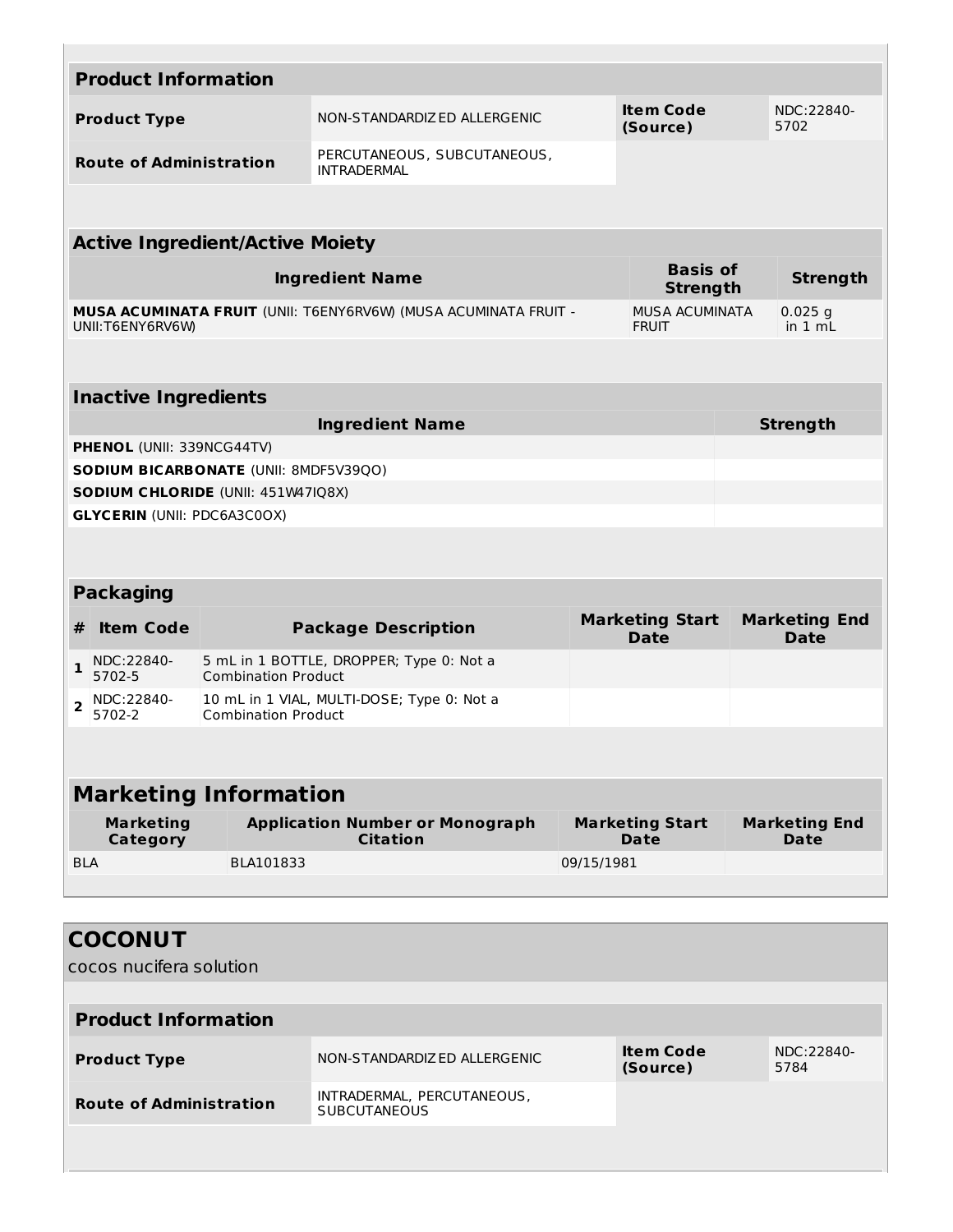|                                                         | <b>Active Ingredient/Active Moiety</b>                                 |  |                            |                                                           |             |                |                                       |                                     |  |
|---------------------------------------------------------|------------------------------------------------------------------------|--|----------------------------|-----------------------------------------------------------|-------------|----------------|---------------------------------------|-------------------------------------|--|
|                                                         |                                                                        |  |                            | <b>Ingredient Name</b>                                    |             |                | <b>Basis of Strength</b>              | <b>Strength</b>                     |  |
| COCONUT (UNII: 3RT3536DHY) (COCONUT - UNII: 3RT3536DHY) |                                                                        |  |                            |                                                           |             | <b>COCONUT</b> |                                       | $0.05$ g in $1$ mL                  |  |
|                                                         |                                                                        |  |                            |                                                           |             |                |                                       |                                     |  |
|                                                         | <b>Inactive Ingredients</b>                                            |  |                            |                                                           |             |                |                                       |                                     |  |
|                                                         |                                                                        |  |                            |                                                           |             |                |                                       |                                     |  |
|                                                         | <b>Ingredient Name</b><br><b>SODIUM BICARBONATE (UNII: 8MDF5V39QO)</b> |  |                            |                                                           |             |                |                                       | <b>Strength</b>                     |  |
|                                                         | PHENOL (UNII: 339NCG44TV)                                              |  |                            |                                                           |             |                |                                       |                                     |  |
|                                                         | SODIUM CHLORIDE (UNII: 451W47IQ8X)                                     |  |                            |                                                           |             |                |                                       |                                     |  |
|                                                         | <b>GLYCERIN (UNII: PDC6A3C0OX)</b>                                     |  |                            |                                                           |             |                |                                       |                                     |  |
|                                                         |                                                                        |  |                            |                                                           |             |                |                                       |                                     |  |
|                                                         |                                                                        |  |                            |                                                           |             |                |                                       |                                     |  |
|                                                         | <b>Packaging</b>                                                       |  |                            |                                                           |             |                |                                       |                                     |  |
| #                                                       | <b>Item Code</b>                                                       |  |                            | <b>Package Description</b>                                |             |                | <b>Marketing Start</b><br><b>Date</b> | <b>Marketing End</b><br><b>Date</b> |  |
| $\mathbf{1}$                                            | NDC:22840-<br>5784-2                                                   |  | <b>Combination Product</b> | 10 mL in 1 VIAL, MULTI-DOSE; Type 0: Not a                |             |                |                                       |                                     |  |
| $\overline{2}$                                          | NDC:22840-<br>5784-5                                                   |  | <b>Combination Product</b> | 5 mL in 1 BOTTLE, DROPPER; Type 0: Not a                  |             |                |                                       |                                     |  |
|                                                         |                                                                        |  |                            |                                                           |             |                |                                       |                                     |  |
|                                                         |                                                                        |  |                            |                                                           |             |                |                                       |                                     |  |
|                                                         | <b>Marketing Information</b>                                           |  |                            |                                                           |             |                |                                       |                                     |  |
|                                                         | <b>Marketing</b><br>Category                                           |  |                            | <b>Application Number or Monograph</b><br><b>Citation</b> |             |                | <b>Marketing Start</b><br>Date        | <b>Marketing End</b><br>Date        |  |
| <b>BLA</b>                                              |                                                                        |  | BLA101833                  |                                                           |             | 09/15/1981     |                                       |                                     |  |
|                                                         |                                                                        |  |                            |                                                           |             |                |                                       |                                     |  |
|                                                         |                                                                        |  |                            |                                                           |             |                |                                       |                                     |  |
|                                                         | <b>CORN FOOD</b>                                                       |  |                            |                                                           |             |                |                                       |                                     |  |
|                                                         | zea mays solution                                                      |  |                            |                                                           |             |                |                                       |                                     |  |
|                                                         |                                                                        |  |                            |                                                           |             |                |                                       |                                     |  |
|                                                         | <b>Product Information</b>                                             |  |                            |                                                           |             |                |                                       |                                     |  |
|                                                         | <b>Product Type</b>                                                    |  |                            | NON-STANDARDIZED ALLERGENIC                               |             |                | <b>Item Code</b><br>(Source)          | NDC:22840-<br>5719                  |  |
|                                                         | <b>Route of Administration</b>                                         |  |                            | PERCUTANEOUS, SUBCUTANEOUS,<br><b>INTRADERMAL</b>         |             |                |                                       |                                     |  |
|                                                         |                                                                        |  |                            |                                                           |             |                |                                       |                                     |  |
|                                                         |                                                                        |  |                            |                                                           |             |                |                                       |                                     |  |
|                                                         | <b>Active Ingredient/Active Moiety</b>                                 |  |                            |                                                           |             |                |                                       |                                     |  |
|                                                         |                                                                        |  | <b>Ingredient Name</b>     |                                                           |             |                | <b>Basis of Strength</b>              | <b>Strength</b>                     |  |
|                                                         |                                                                        |  |                            | CORN (UNII: 0N86727070) (CORN - UNII:0N86727070)          | <b>CORN</b> |                |                                       | 0.025 g in 1 mL                     |  |
|                                                         |                                                                        |  |                            |                                                           |             |                |                                       |                                     |  |
|                                                         | <b>Inactive Ingredients</b>                                            |  |                            |                                                           |             |                |                                       |                                     |  |
|                                                         |                                                                        |  |                            | <b>Ingredient Name</b>                                    |             |                |                                       | <b>Strength</b>                     |  |
|                                                         | <b>PHENOL (UNII: 339NCG44TV)</b>                                       |  |                            |                                                           |             |                |                                       |                                     |  |
|                                                         | SODIUM BICARBONATE (UNII: 8MDF5V39QO)                                  |  |                            |                                                           |             |                |                                       |                                     |  |

**SODIUM CHLORIDE** (UNII: 451W47IQ8X)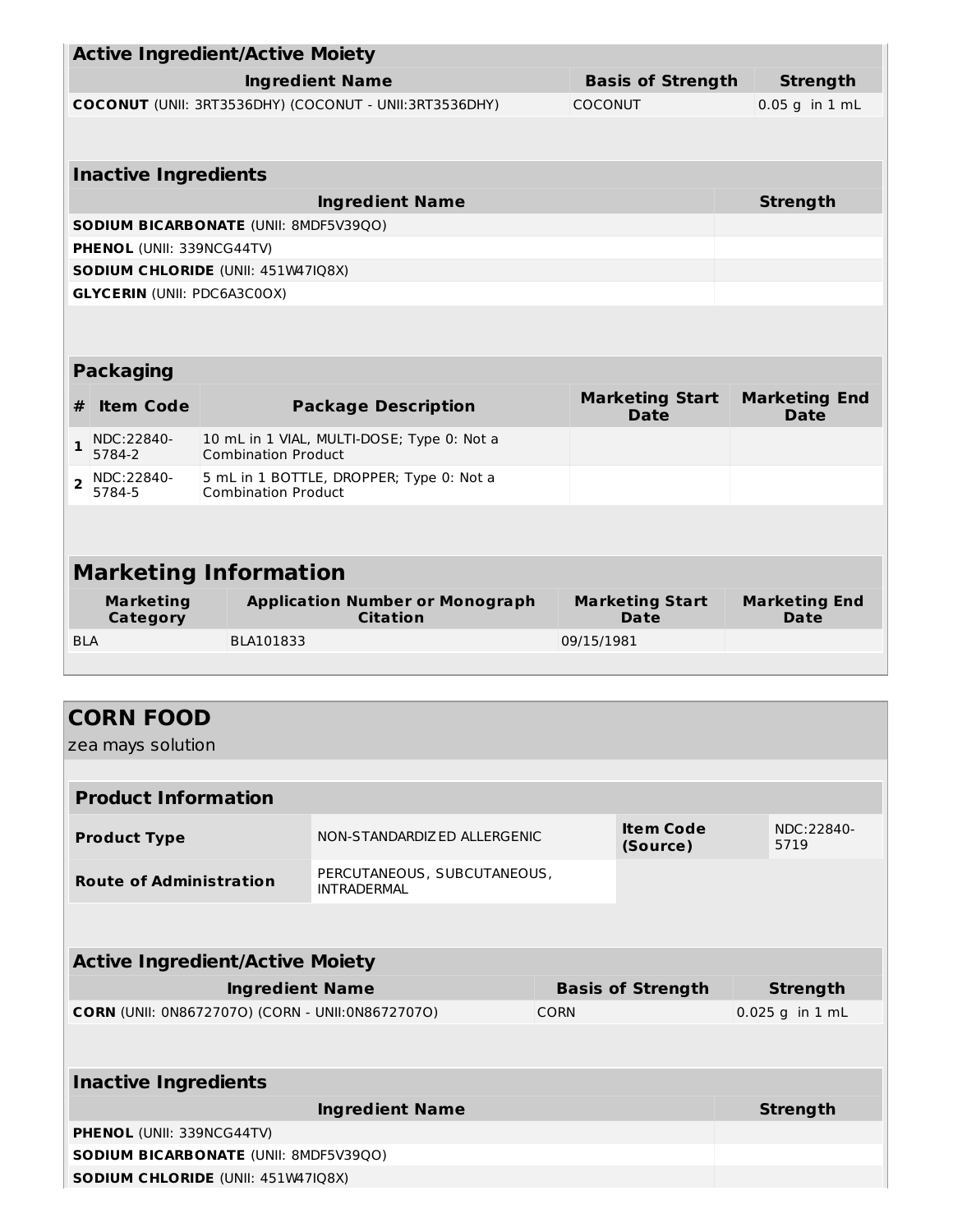|                                                                                              | <b>GLYCERIN (UNII: PDC6A3C0OX)</b>                                                                                                                          |  |                                                                          |            |                              |  |  |  |  |
|----------------------------------------------------------------------------------------------|-------------------------------------------------------------------------------------------------------------------------------------------------------------|--|--------------------------------------------------------------------------|------------|------------------------------|--|--|--|--|
|                                                                                              |                                                                                                                                                             |  |                                                                          |            |                              |  |  |  |  |
|                                                                                              | <b>Packaging</b>                                                                                                                                            |  |                                                                          |            |                              |  |  |  |  |
| <b>Marketing Start</b><br>#<br><b>Item Code</b><br><b>Package Description</b><br><b>Date</b> |                                                                                                                                                             |  |                                                                          |            | <b>Marketing End</b><br>Date |  |  |  |  |
|                                                                                              | NDC:22840-<br>5719-5                                                                                                                                        |  | 5 mL in 1 BOTTLE, DROPPER; Type 0: Not a<br><b>Combination Product</b>   |            |                              |  |  |  |  |
| $\overline{ }$                                                                               | NDC:22840-<br>5719-2                                                                                                                                        |  | 10 mL in 1 VIAL, MULTI-DOSE; Type 0: Not a<br><b>Combination Product</b> |            |                              |  |  |  |  |
|                                                                                              |                                                                                                                                                             |  |                                                                          |            |                              |  |  |  |  |
|                                                                                              | <b>Marketing Information</b>                                                                                                                                |  |                                                                          |            |                              |  |  |  |  |
|                                                                                              | <b>Application Number or Monograph</b><br><b>Marketing Start</b><br><b>Marketing End</b><br><b>Marketing</b><br><b>Citation</b><br>Category<br>Date<br>Date |  |                                                                          |            |                              |  |  |  |  |
| <b>BLA</b>                                                                                   |                                                                                                                                                             |  | BLA101833                                                                | 09/15/1981 |                              |  |  |  |  |

## **MALT**

hordeum vulgare solution

| <b>Product Information</b>     |                                            |                       |                    |  |  |
|--------------------------------|--------------------------------------------|-----------------------|--------------------|--|--|
| <b>Product Type</b>            | NON-STANDARDIZ ED ALLERGENIC               | Item Code<br>(Source) | NDC:22840-<br>5729 |  |  |
| <b>Route of Administration</b> | SUBCUTANEOUS, INTRADERMAL,<br>PERCUTANEOUS |                       |                    |  |  |

| <b>Active Ingredient/Active Moiety</b>                      |                          |                   |  |  |  |
|-------------------------------------------------------------|--------------------------|-------------------|--|--|--|
| Ingredient Name                                             | <b>Basis of Strength</b> | Strength          |  |  |  |
| <b>BARLEY</b> (UNII: 5PWM7YLI7R) (BARLEY - UNII:5PWM7YLI7R) | <b>BARLEY</b>            | $ 0.05$ g in 1 mL |  |  |  |

### **Inactive Ingredients**

| <b>Ingredient Name</b>                       | <b>Strength</b> |
|----------------------------------------------|-----------------|
| <b>PHENOL</b> (UNII: 339NCG44TV)             |                 |
| <b>SODIUM BICARBONATE (UNII: 8MDF5V39QO)</b> |                 |
| <b>SODIUM CHLORIDE (UNII: 451W47IQ8X)</b>    |                 |
| <b>GLYCERIN (UNII: PDC6A3C0OX)</b>           |                 |

### **Packaging**

| # | <b>Item Code</b>                                        | <b>Package Description</b>                                               | <b>Marketing Start</b><br>Date | <b>Marketing End</b><br>Date |
|---|---------------------------------------------------------|--------------------------------------------------------------------------|--------------------------------|------------------------------|
|   | $\frac{1}{5729-5}$                                      | 5 mL in 1 BOTTLE, DROPPER; Type 0: Not a<br><b>Combination Product</b>   |                                |                              |
|   | $2 \big  \frac{\text{NDC}:22840-5729-2}{\text{5729-2}}$ | 10 mL in 1 VIAL, MULTI-DOSE; Type 0: Not a<br><b>Combination Product</b> |                                |                              |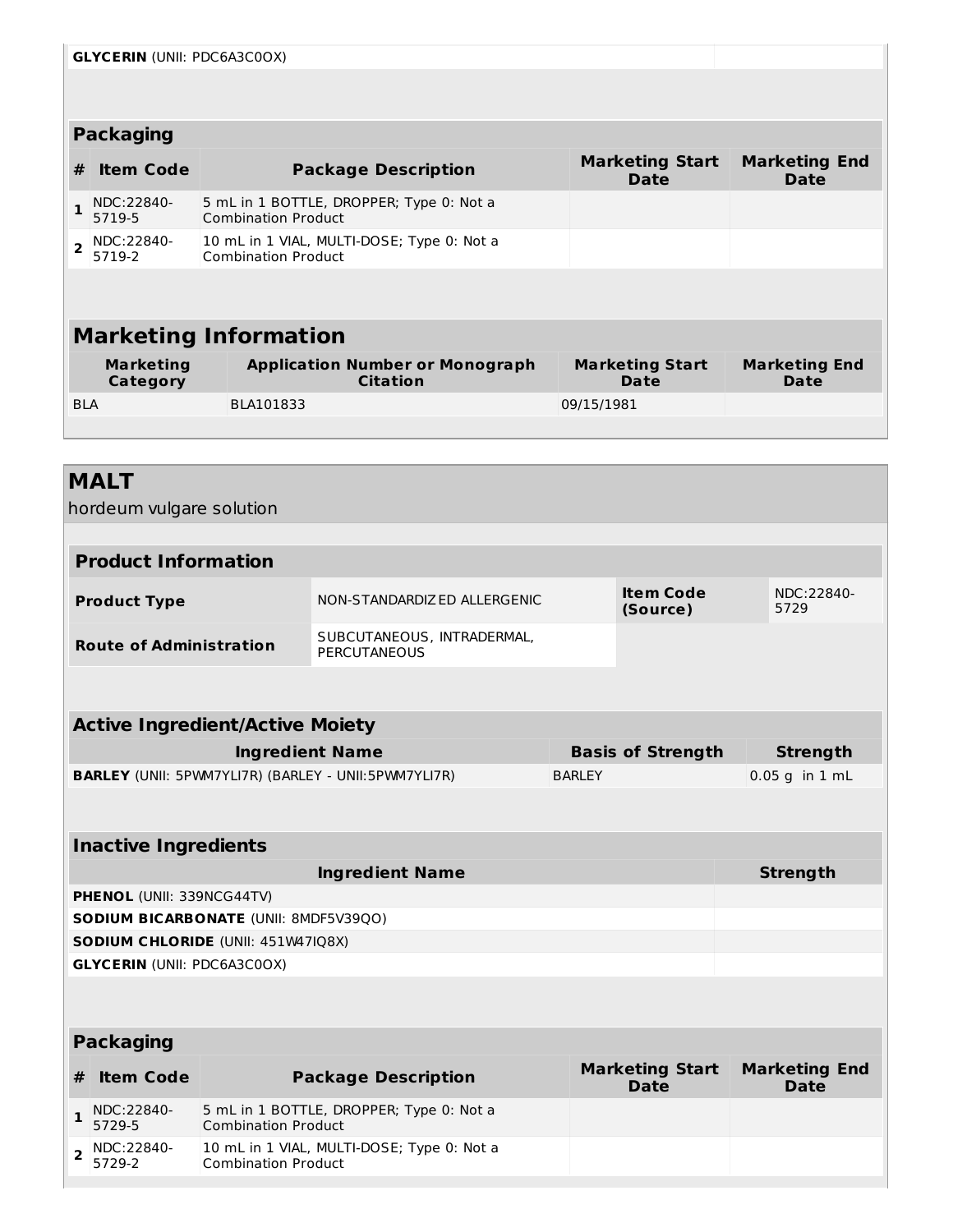| <b>Marketing Information</b>           |                            |                                                                         |            |                                       |                                     |
|----------------------------------------|----------------------------|-------------------------------------------------------------------------|------------|---------------------------------------|-------------------------------------|
| <b>Marketing</b><br><b>Category</b>    |                            | <b>Application Number or Monograph</b><br><b>Citation</b>               |            | <b>Marketing Start</b><br><b>Date</b> | <b>Marketing End</b><br>Date        |
| <b>BLA</b>                             | BLA101833                  |                                                                         | 09/15/1981 |                                       |                                     |
|                                        |                            |                                                                         |            |                                       |                                     |
|                                        |                            |                                                                         |            |                                       |                                     |
| <b>BLACK PEPPER</b>                    |                            |                                                                         |            |                                       |                                     |
| piper nigrum solution                  |                            |                                                                         |            |                                       |                                     |
|                                        |                            |                                                                         |            |                                       |                                     |
| <b>Product Information</b>             |                            |                                                                         |            |                                       |                                     |
| <b>Product Type</b>                    |                            | NON-STANDARDIZ ED ALLERGENIC                                            |            | <b>Item Code</b><br>(Source)          | NDC:22840-<br>5740                  |
| <b>Route of Administration</b>         |                            | SUBCUTANEOUS, INTRADERMAL,<br><b>PERCUTANEOUS</b>                       |            |                                       |                                     |
|                                        |                            |                                                                         |            |                                       |                                     |
| <b>Active Ingredient/Active Moiety</b> |                            |                                                                         |            |                                       |                                     |
|                                        |                            | <b>Ingredient Name</b>                                                  |            | <b>Basis of Strength</b>              | <b>Strength</b>                     |
|                                        |                            | <b>BLACK PEPPER (UNII: KM66971LVF) (BLACK PEPPER - UNII:KM66971LVF)</b> |            | <b>BLACK PEPPER</b>                   | $0.05$ g in $1$ mL                  |
|                                        |                            |                                                                         |            |                                       |                                     |
| <b>Inactive Ingredients</b>            |                            |                                                                         |            |                                       |                                     |
|                                        |                            | <b>Ingredient Name</b>                                                  |            |                                       | <b>Strength</b>                     |
| <b>PHENOL</b> (UNII: 339NCG44TV)       |                            |                                                                         |            |                                       |                                     |
| SODIUM BICARBONATE (UNII: 8MDF5V39QO)  |                            |                                                                         |            |                                       |                                     |
| SODIUM CHLORIDE (UNII: 451W47IQ8X)     |                            |                                                                         |            |                                       |                                     |
| <b>GLYCERIN (UNII: PDC6A3C0OX)</b>     |                            |                                                                         |            |                                       |                                     |
|                                        |                            |                                                                         |            |                                       |                                     |
|                                        |                            |                                                                         |            |                                       |                                     |
| <b>Packaging</b>                       |                            |                                                                         |            |                                       |                                     |
| <b>Item Code</b><br>#                  |                            | <b>Package Description</b>                                              |            | <b>Marketing Start</b><br><b>Date</b> | <b>Marketing End</b><br><b>Date</b> |
| NDC:22840-<br>$\mathbf{1}$<br>5740-5   | <b>Combination Product</b> | 5 mL in 1 BOTTLE, DROPPER; Type 0: Not a                                |            |                                       |                                     |
| NDC:22840-<br>$\overline{2}$<br>5740-2 | <b>Combination Product</b> | 10 mL in 1 VIAL, MULTI-DOSE; Type 0: Not a                              |            |                                       |                                     |
|                                        |                            |                                                                         |            |                                       |                                     |
| <b>Marketing Information</b>           |                            |                                                                         |            |                                       |                                     |
| <b>Marketing</b><br>Category           |                            | <b>Application Number or Monograph</b><br><b>Citation</b>               |            | <b>Marketing Start</b><br><b>Date</b> | <b>Marketing End</b><br>Date        |
| <b>BLA</b>                             | BLA101833                  |                                                                         | 09/15/1981 |                                       |                                     |
|                                        |                            |                                                                         |            |                                       |                                     |

**LEMON**

Г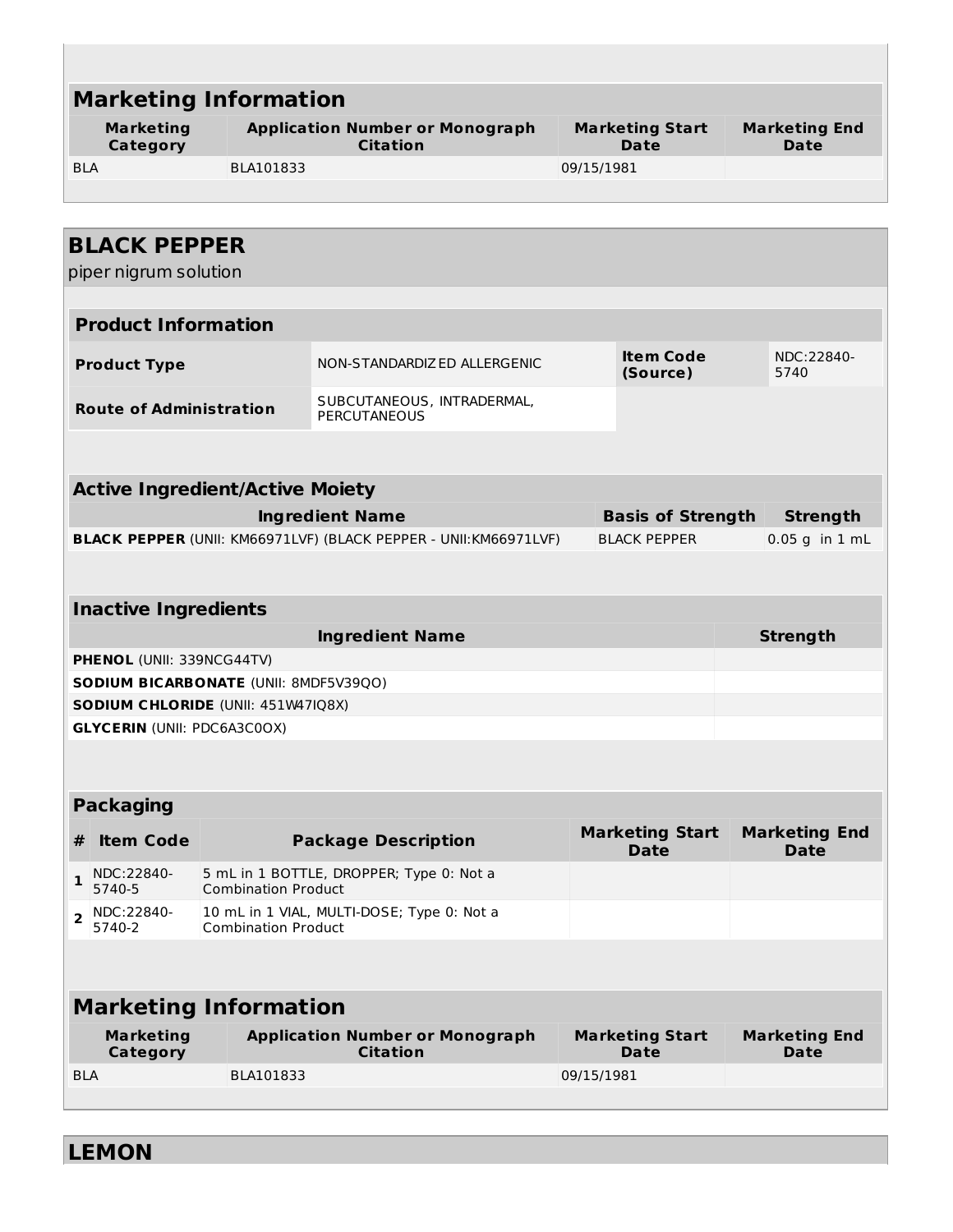|              | citrus x limon solution            |                                              |                                                           |              |                                       |                                     |  |
|--------------|------------------------------------|----------------------------------------------|-----------------------------------------------------------|--------------|---------------------------------------|-------------------------------------|--|
|              |                                    |                                              |                                                           |              |                                       |                                     |  |
|              | <b>Product Information</b>         |                                              |                                                           |              |                                       |                                     |  |
|              | <b>Product Type</b>                |                                              | NON-STANDARDIZED ALLERGENIC                               |              | <b>Item Code</b><br>(Source)          | NDC:22840-<br>5727                  |  |
|              | <b>Route of Administration</b>     |                                              | PERCUTANEOUS, SUBCUTANEOUS,<br><b>INTRADERMAL</b>         |              |                                       |                                     |  |
|              |                                    |                                              |                                                           |              |                                       |                                     |  |
|              |                                    | <b>Active Ingredient/Active Moiety</b>       |                                                           |              |                                       |                                     |  |
|              |                                    | <b>Ingredient Name</b>                       |                                                           |              | <b>Basis of Strength</b>              | <b>Strength</b>                     |  |
|              |                                    |                                              | LEMON (UNII: 24RS0A988O) (LEMON - UNII:24RS0A988O)        | <b>LEMON</b> |                                       | 0.025 g in 1 mL                     |  |
|              |                                    |                                              |                                                           |              |                                       |                                     |  |
|              |                                    |                                              |                                                           |              |                                       |                                     |  |
|              | <b>Inactive Ingredients</b>        |                                              |                                                           |              |                                       |                                     |  |
|              |                                    |                                              | <b>Ingredient Name</b>                                    |              |                                       | <b>Strength</b>                     |  |
|              | <b>PHENOL (UNII: 339NCG44TV)</b>   |                                              |                                                           |              |                                       |                                     |  |
|              |                                    | <b>SODIUM BICARBONATE (UNII: 8MDF5V39QO)</b> |                                                           |              |                                       |                                     |  |
|              |                                    | SODIUM CHLORIDE (UNII: 451W47IQ8X)           |                                                           |              |                                       |                                     |  |
|              | <b>GLYCERIN (UNII: PDC6A3C0OX)</b> |                                              |                                                           |              |                                       |                                     |  |
|              |                                    |                                              |                                                           |              |                                       |                                     |  |
|              |                                    |                                              |                                                           |              |                                       |                                     |  |
|              | <b>Packaging</b>                   |                                              |                                                           |              |                                       |                                     |  |
| #            | <b>Item Code</b>                   |                                              | <b>Package Description</b>                                |              | <b>Marketing Start</b><br><b>Date</b> | <b>Marketing End</b><br><b>Date</b> |  |
| $\mathbf{1}$ | NDC:22840-<br>5727-5               | <b>Combination Product</b>                   | 5 mL in 1 BOTTLE, DROPPER; Type 0: Not a                  |              |                                       |                                     |  |
| 2            | NDC:22840-<br>5727-2               | <b>Combination Product</b>                   | 10 mL in 1 VIAL, MULTI-DOSE; Type 0: Not a                |              |                                       |                                     |  |
|              |                                    |                                              |                                                           |              |                                       |                                     |  |
|              |                                    | <b>Marketing Information</b>                 |                                                           |              |                                       |                                     |  |
|              | <b>Marketing</b><br>Category       |                                              | <b>Application Number or Monograph</b><br><b>Citation</b> |              | <b>Marketing Start</b><br>Date        | <b>Marketing End</b><br>Date        |  |
| <b>BLA</b>   |                                    | BLA101833                                    |                                                           | 09/15/1981   |                                       |                                     |  |
|              |                                    |                                              |                                                           |              |                                       |                                     |  |
|              |                                    |                                              |                                                           |              |                                       |                                     |  |
|              | <b>OAT FOOD</b>                    |                                              |                                                           |              |                                       |                                     |  |
|              | avena sativa solution              |                                              |                                                           |              |                                       |                                     |  |
|              |                                    |                                              |                                                           |              |                                       |                                     |  |
|              | <b>Product Information</b>         |                                              |                                                           |              |                                       |                                     |  |

| <b>Product Type</b>            | NON-STANDARDIZ ED ALLERGENIC                      | <b>Item Code</b><br>(Source) | NDC:22840-<br>5733 |
|--------------------------------|---------------------------------------------------|------------------------------|--------------------|
| <b>Route of Administration</b> | SUBCUTANEOUS, INTRADERMAL,<br><b>PERCUTANEOUS</b> |                              |                    |
|                                |                                                   |                              |                    |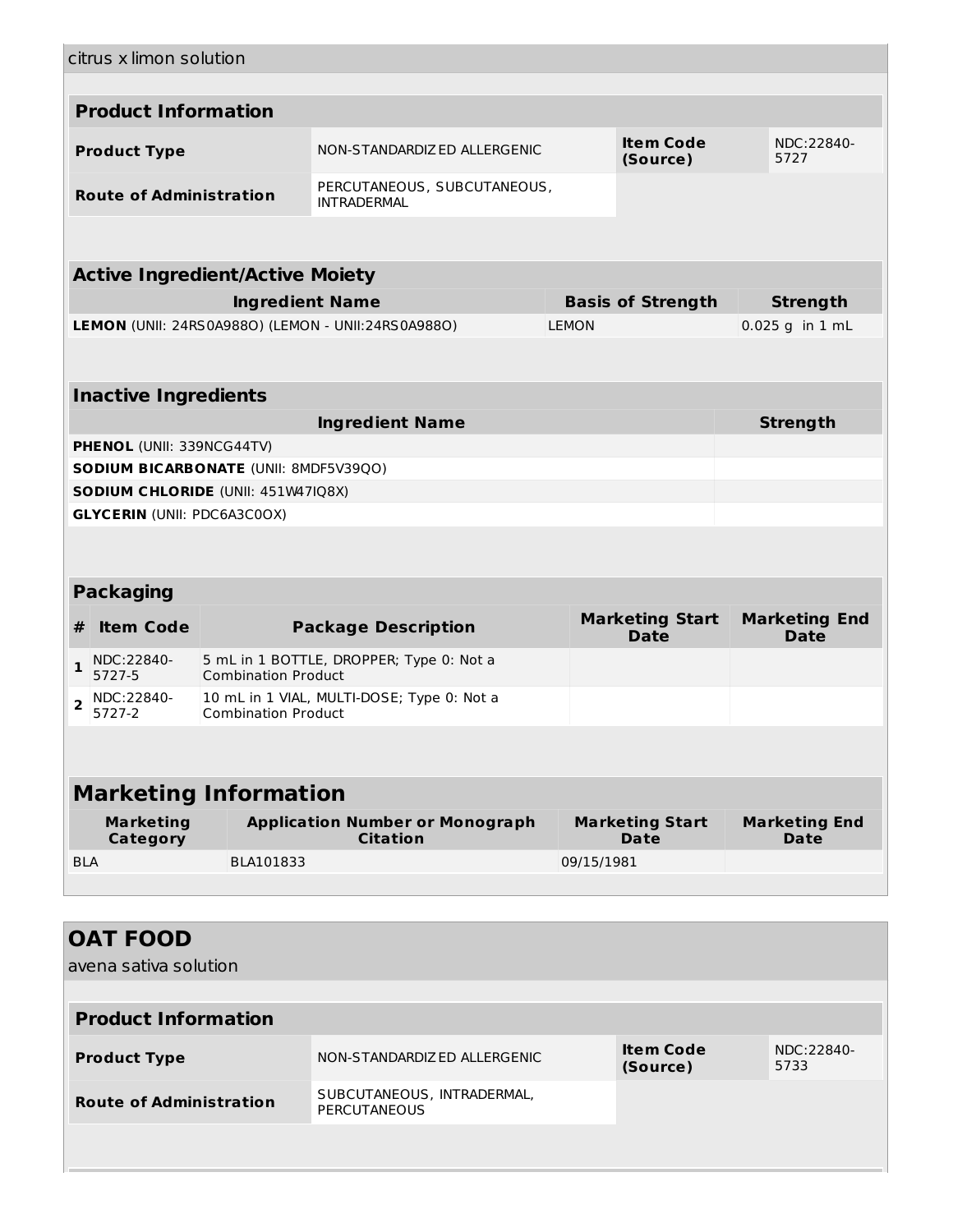| <b>Active Ingredient/Active Moiety</b> |                                                               |                                                    |  |              |                              |  |                      |  |
|----------------------------------------|---------------------------------------------------------------|----------------------------------------------------|--|--------------|------------------------------|--|----------------------|--|
|                                        | <b>Ingredient Name</b>                                        |                                                    |  |              | <b>Basis of Strength</b>     |  | <b>Strength</b>      |  |
|                                        | OAT (UNII: Z6J799EAJK) (OAT - UNII: Z6J799EAJK)<br><b>OAT</b> |                                                    |  |              | $0.05$ g in $1$ mL           |  |                      |  |
|                                        |                                                               |                                                    |  |              |                              |  |                      |  |
| <b>Inactive Ingredients</b>            |                                                               |                                                    |  |              |                              |  |                      |  |
|                                        | <b>Ingredient Name</b>                                        |                                                    |  |              |                              |  |                      |  |
| PHENOL (UNII: 339NCG44TV)              |                                                               |                                                    |  |              |                              |  |                      |  |
|                                        | SODIUM BICARBONATE (UNII: 8MDF5V39QO)                         |                                                    |  |              |                              |  |                      |  |
| SODIUM CHLORIDE (UNII: 451W47IQ8X)     |                                                               |                                                    |  |              |                              |  |                      |  |
| <b>GLYCERIN (UNII: PDC6A3C0OX)</b>     |                                                               |                                                    |  |              |                              |  |                      |  |
|                                        |                                                               |                                                    |  |              |                              |  |                      |  |
| <b>Packaging</b>                       |                                                               |                                                    |  |              |                              |  |                      |  |
| <b>Item Code</b><br>#                  |                                                               | <b>Package Description</b>                         |  |              | <b>Marketing Start</b>       |  | <b>Marketing End</b> |  |
|                                        |                                                               |                                                    |  |              | <b>Date</b>                  |  | <b>Date</b>          |  |
| NDC:22840-<br>$\mathbf{1}$<br>5733-5   | <b>Combination Product</b>                                    | 5 mL in 1 BOTTLE, DROPPER; Type 0: Not a           |  |              |                              |  |                      |  |
| NDC:22840-<br>$\overline{2}$<br>5733-2 | <b>Combination Product</b>                                    | 10 mL in 1 VIAL, MULTI-DOSE; Type 0: Not a         |  |              |                              |  |                      |  |
|                                        |                                                               |                                                    |  |              |                              |  |                      |  |
| <b>Marketing Information</b>           |                                                               |                                                    |  |              |                              |  |                      |  |
| <b>Marketing</b>                       |                                                               | <b>Application Number or Monograph</b>             |  |              | <b>Marketing Start</b>       |  | <b>Marketing End</b> |  |
| <b>Category</b>                        |                                                               | <b>Citation</b>                                    |  |              | Date                         |  | Date                 |  |
| <b>BLA</b>                             | BLA101833                                                     |                                                    |  | 09/15/1981   |                              |  |                      |  |
|                                        |                                                               |                                                    |  |              |                              |  |                      |  |
| <b>ONION</b>                           |                                                               |                                                    |  |              |                              |  |                      |  |
|                                        |                                                               |                                                    |  |              |                              |  |                      |  |
| allium cepa solution                   |                                                               |                                                    |  |              |                              |  |                      |  |
| <b>Product Information</b>             |                                                               |                                                    |  |              |                              |  |                      |  |
|                                        |                                                               |                                                    |  |              |                              |  |                      |  |
| <b>Product Type</b>                    |                                                               | NON-STANDARDIZED ALLERGENIC                        |  |              | <b>Item Code</b><br>(Source) |  | NDC:22840-<br>5735   |  |
| <b>Route of Administration</b>         |                                                               | SUBCUTANEOUS, INTRADERMAL,<br><b>PERCUTANEOUS</b>  |  |              |                              |  |                      |  |
|                                        |                                                               |                                                    |  |              |                              |  |                      |  |
| <b>Active Ingredient/Active Moiety</b> |                                                               |                                                    |  |              |                              |  |                      |  |
|                                        | <b>Ingredient Name</b>                                        |                                                    |  |              | <b>Basis of Strength</b>     |  | <b>Strength</b>      |  |
|                                        |                                                               | ONION (UNII: 492225Q21H) (ONION - UNII:492225Q21H) |  | <b>ONION</b> |                              |  | $0.05$ g in $1$ mL   |  |
|                                        |                                                               |                                                    |  |              |                              |  |                      |  |
| <b>Inactive Ingredients</b>            |                                                               |                                                    |  |              |                              |  |                      |  |
|                                        |                                                               | <b>Ingredient Name</b>                             |  |              |                              |  | <b>Strength</b>      |  |
| <b>PHENOL</b> (UNII: 339NCG44TV)       |                                                               |                                                    |  |              |                              |  |                      |  |
| SODIUM BICARBONATE (UNII: 8MDF5V39QO)  |                                                               |                                                    |  |              |                              |  |                      |  |
| SODIUM CHLORIDE (UNII: 451W47IQ8X)     |                                                               |                                                    |  |              |                              |  |                      |  |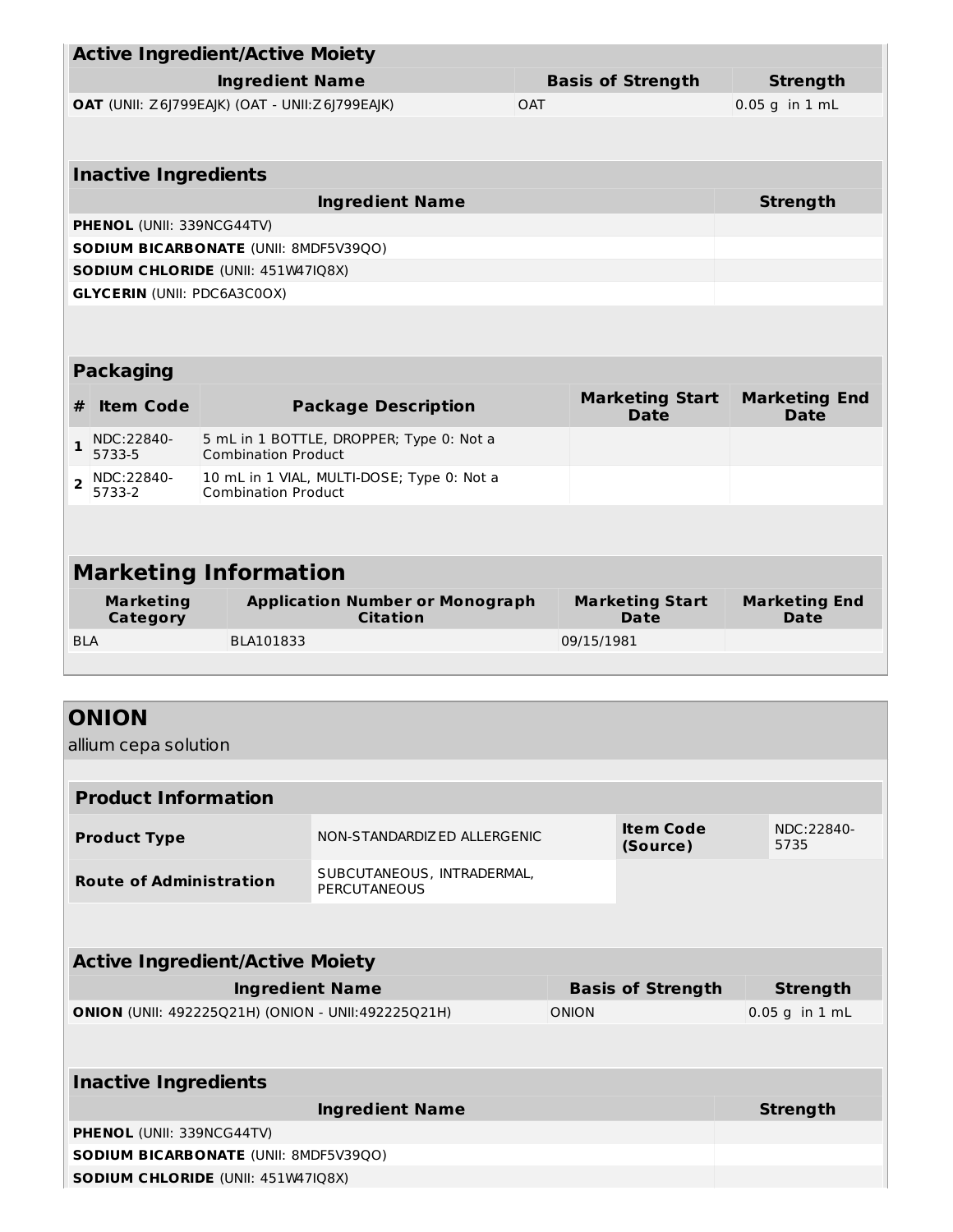|                | <b>GLYCERIN (UNII: PDC6A3C0OX)</b> |  |                                                                          |                                       |                                     |  |  |
|----------------|------------------------------------|--|--------------------------------------------------------------------------|---------------------------------------|-------------------------------------|--|--|
|                |                                    |  |                                                                          |                                       |                                     |  |  |
|                |                                    |  |                                                                          |                                       |                                     |  |  |
|                | <b>Packaging</b>                   |  |                                                                          |                                       |                                     |  |  |
| #              | <b>Item Code</b>                   |  | <b>Package Description</b>                                               | <b>Marketing Start</b><br><b>Date</b> | <b>Marketing End</b><br><b>Date</b> |  |  |
| 1              | NDC:22840-<br>5735-5               |  | 5 mL in 1 BOTTLE, DROPPER; Type 0: Not a<br><b>Combination Product</b>   |                                       |                                     |  |  |
| $\overline{2}$ | NDC:22840-<br>5735-2               |  | 10 mL in 1 VIAL, MULTI-DOSE; Type 0: Not a<br><b>Combination Product</b> |                                       |                                     |  |  |
|                |                                    |  |                                                                          |                                       |                                     |  |  |
|                |                                    |  |                                                                          |                                       |                                     |  |  |
|                | <b>Marketing Information</b>       |  |                                                                          |                                       |                                     |  |  |
|                | <b>Marketing</b><br>Category       |  | <b>Application Number or Monograph</b><br><b>Citation</b>                | <b>Marketing Start</b><br>Date        | <b>Marketing End</b><br>Date        |  |  |
| <b>BLA</b>     |                                    |  | BLA101833                                                                | 09/15/1981                            |                                     |  |  |

|                | <b>CUCUMBER</b>                                    |                                        |                                                                  |                 |                                       |                                     |
|----------------|----------------------------------------------------|----------------------------------------|------------------------------------------------------------------|-----------------|---------------------------------------|-------------------------------------|
|                | cucumis sativus solution                           |                                        |                                                                  |                 |                                       |                                     |
|                |                                                    |                                        |                                                                  |                 |                                       |                                     |
|                | <b>Product Information</b>                         |                                        |                                                                  |                 |                                       |                                     |
|                | <b>Product Type</b>                                |                                        | NON-STANDARDIZED ALLERGENIC                                      |                 | <b>Item Code</b><br>(Source)          | NDC:22840-<br>5721                  |
|                | <b>Route of Administration</b>                     |                                        | PERCUTANEOUS, SUBCUTANEOUS,<br><b>INTRADERMAL</b>                |                 |                                       |                                     |
|                |                                                    |                                        |                                                                  |                 |                                       |                                     |
|                |                                                    | <b>Active Ingredient/Active Moiety</b> |                                                                  |                 |                                       |                                     |
|                | <b>Ingredient Name</b><br><b>Basis of Strength</b> |                                        |                                                                  |                 | <b>Strength</b>                       |                                     |
|                |                                                    |                                        | <b>CUCUMBER (UNII: YY7C30VXJT) (CUCUMBER - UNII: YY7C30VXJT)</b> | <b>CUCUMBER</b> |                                       | $0.025$ g in 1 mL                   |
|                |                                                    |                                        |                                                                  |                 |                                       |                                     |
|                | <b>Inactive Ingredients</b>                        |                                        |                                                                  |                 |                                       |                                     |
|                |                                                    |                                        | <b>Ingredient Name</b>                                           |                 |                                       | <b>Strength</b>                     |
|                | PHENOL (UNII: 339NCG44TV)                          |                                        |                                                                  |                 |                                       |                                     |
|                |                                                    | SODIUM BICARBONATE (UNII: 8MDF5V39QO)  |                                                                  |                 |                                       |                                     |
|                |                                                    | SODIUM CHLORIDE (UNII: 451W47IQ8X)     |                                                                  |                 |                                       |                                     |
|                | <b>GLYCERIN (UNII: PDC6A3C0OX)</b>                 |                                        |                                                                  |                 |                                       |                                     |
|                |                                                    |                                        |                                                                  |                 |                                       |                                     |
|                | <b>Packaging</b>                                   |                                        |                                                                  |                 |                                       |                                     |
| #              | <b>Item Code</b>                                   |                                        | <b>Package Description</b>                                       |                 | <b>Marketing Start</b><br><b>Date</b> | <b>Marketing End</b><br><b>Date</b> |
| $\mathbf{1}$   | NDC:22840-<br>5721-5                               | <b>Combination Product</b>             | 5 mL in 1 BOTTLE, DROPPER; Type 0: Not a                         |                 |                                       |                                     |
| $\overline{2}$ | NDC:22840-<br>ר ורד:                               | $C$ ambination Draduct                 | 10 mL in 1 VIAL, MULTI-DOSE; Type 0: Not a                       |                 |                                       |                                     |

5721-2

Combination Product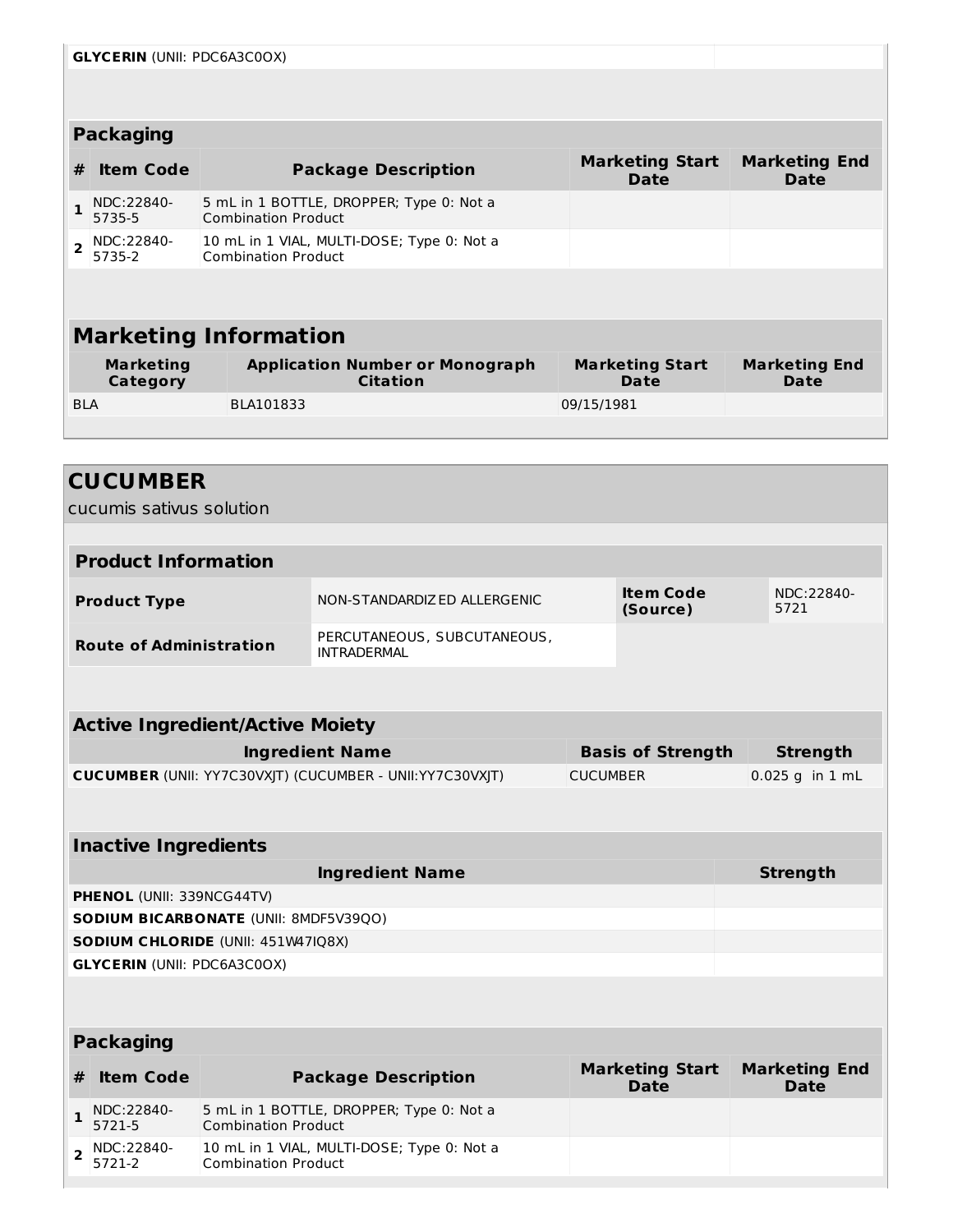| <b>Marketing Information</b>                        |                            |                                                                     |            |                                         |                                     |
|-----------------------------------------------------|----------------------------|---------------------------------------------------------------------|------------|-----------------------------------------|-------------------------------------|
| <b>Marketing</b><br>Category                        |                            | <b>Application Number or Monograph</b><br><b>Citation</b>           |            | <b>Marketing Start</b><br>Date          | <b>Marketing End</b><br>Date        |
| <b>BLA</b>                                          | BLA101833                  |                                                                     | 09/15/1981 |                                         |                                     |
|                                                     |                            |                                                                     |            |                                         |                                     |
|                                                     |                            |                                                                     |            |                                         |                                     |
| <b>BLUEBERRY</b><br>vaccinium myrtilloides solution |                            |                                                                     |            |                                         |                                     |
| <b>Product Information</b>                          |                            |                                                                     |            |                                         |                                     |
|                                                     |                            |                                                                     |            |                                         |                                     |
| <b>Product Type</b>                                 |                            | NON-STANDARDIZ ED ALLERGENIC                                        |            | <b>Item Code</b><br>(Source)            | NDC:22840-<br>5707                  |
| <b>Route of Administration</b>                      |                            | PERCUTANEOUS, SUBCUTANEOUS,<br><b>INTRADERMAL</b>                   |            |                                         |                                     |
|                                                     |                            |                                                                     |            |                                         |                                     |
| <b>Active Ingredient/Active Moiety</b>              |                            |                                                                     |            |                                         |                                     |
|                                                     |                            | <b>Ingredient Name</b>                                              |            | <b>Basis of</b><br><b>Strength</b>      | <b>Strength</b>                     |
| UNII:NXH9EU7QU9)                                    |                            | VELVETLEAF HUCKLEBERRY (UNII: NXH9EU7QU9) (VELVETLEAF HUCKLEBERRY - |            | <b>VELVETLEAF</b><br><b>HUCKLEBERRY</b> | 0.05 <sub>q</sub><br>in 1 mL        |
|                                                     |                            |                                                                     |            |                                         |                                     |
| <b>Inactive Ingredients</b>                         |                            |                                                                     |            |                                         |                                     |
|                                                     |                            | <b>Ingredient Name</b>                                              |            |                                         | <b>Strength</b>                     |
| PHENOL (UNII: 339NCG44TV)                           |                            |                                                                     |            |                                         |                                     |
| SODIUM BICARBONATE (UNII: 8MDF5V39QO)               |                            |                                                                     |            |                                         |                                     |
| SODIUM CHLORIDE (UNII: 451W47IQ8X)                  |                            |                                                                     |            |                                         |                                     |
| <b>GLYCERIN (UNII: PDC6A3C0OX)</b>                  |                            |                                                                     |            |                                         |                                     |
|                                                     |                            |                                                                     |            |                                         |                                     |
| <b>Packaging</b>                                    |                            |                                                                     |            |                                         |                                     |
| <b>Item Code</b><br>#                               |                            | <b>Package Description</b>                                          |            | <b>Marketing Start</b><br><b>Date</b>   | <b>Marketing End</b><br><b>Date</b> |
| NDC:22840-<br>$\mathbf{1}$<br>5707-5                | <b>Combination Product</b> | 5 mL in 1 BOTTLE, DROPPER; Type 0: Not a                            |            |                                         |                                     |
| NDC:22840-<br>$\overline{2}$<br>5707-2              | <b>Combination Product</b> | 10 mL in 1 VIAL, MULTI-DOSE; Type 0: Not a                          |            |                                         |                                     |
|                                                     |                            |                                                                     |            |                                         |                                     |
| <b>Marketing Information</b>                        |                            |                                                                     |            |                                         |                                     |
| <b>Marketing</b><br>Category                        |                            | <b>Application Number or Monograph</b><br><b>Citation</b>           |            | <b>Marketing Start</b><br><b>Date</b>   | <b>Marketing End</b><br>Date        |
| <b>BLA</b>                                          | BLA101833                  |                                                                     | 09/15/1981 |                                         |                                     |
|                                                     |                            |                                                                     |            |                                         |                                     |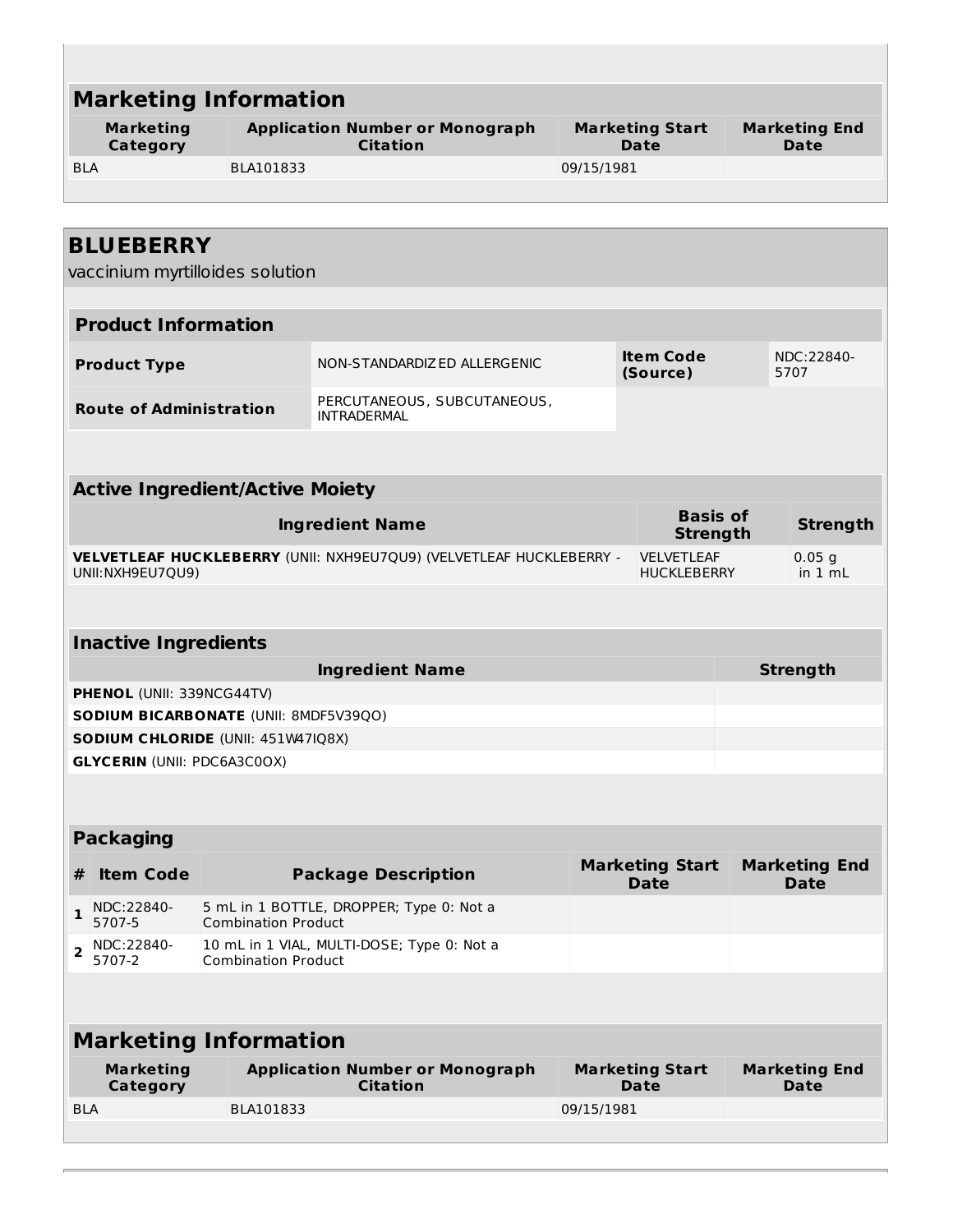|  | <b>GINGER</b> |  |  |  |
|--|---------------|--|--|--|
|  |               |  |  |  |

|  | zingiber officinale solution |  |
|--|------------------------------|--|
|--|------------------------------|--|

|                | <b>Product Information</b>         |                                        |                                                           |               |                                       |                                     |
|----------------|------------------------------------|----------------------------------------|-----------------------------------------------------------|---------------|---------------------------------------|-------------------------------------|
|                | <b>Product Type</b>                |                                        | NON-STANDARDIZED ALLERGENIC                               |               | <b>Item Code</b><br>(Source)          | NDC:22840-<br>5723                  |
|                | <b>Route of Administration</b>     |                                        | PERCUTANEOUS, SUBCUTANEOUS,<br><b>INTRADERMAL</b>         |               |                                       |                                     |
|                |                                    |                                        |                                                           |               |                                       |                                     |
|                |                                    | <b>Active Ingredient/Active Moiety</b> |                                                           |               |                                       |                                     |
|                |                                    |                                        | <b>Ingredient Name</b>                                    |               | <b>Basis of Strength</b>              | <b>Strength</b>                     |
|                |                                    |                                        | GINGER (UNII: C5529G5JPQ) (GINGER - UNII:C5529G5JPQ)      | <b>GINGER</b> |                                       | $0.05$ g in $1$ mL                  |
|                |                                    |                                        |                                                           |               |                                       |                                     |
|                | <b>Inactive Ingredients</b>        |                                        |                                                           |               |                                       |                                     |
|                |                                    |                                        | <b>Ingredient Name</b>                                    |               |                                       | <b>Strength</b>                     |
|                | PHENOL (UNII: 339NCG44TV)          |                                        |                                                           |               |                                       |                                     |
|                |                                    | SODIUM BICARBONATE (UNII: 8MDF5V39QO)  |                                                           |               |                                       |                                     |
|                |                                    | SODIUM CHLORIDE (UNII: 451W47IQ8X)     |                                                           |               |                                       |                                     |
|                | <b>GLYCERIN (UNII: PDC6A3C0OX)</b> |                                        |                                                           |               |                                       |                                     |
|                |                                    |                                        |                                                           |               |                                       |                                     |
|                |                                    |                                        |                                                           |               |                                       |                                     |
|                | <b>Packaging</b>                   |                                        |                                                           |               |                                       |                                     |
| #              | <b>Item Code</b>                   |                                        | <b>Package Description</b>                                |               | <b>Marketing Start</b><br><b>Date</b> | <b>Marketing End</b><br><b>Date</b> |
| 1              | NDC:22840-<br>5723-5               | <b>Combination Product</b>             | 5 mL in 1 BOTTLE, DROPPER; Type 0: Not a                  |               |                                       |                                     |
| $\overline{2}$ | NDC:22840-<br>5723-2               | <b>Combination Product</b>             | 10 mL in 1 VIAL, MULTI-DOSE; Type 0: Not a                |               |                                       |                                     |
|                |                                    |                                        |                                                           |               |                                       |                                     |
|                |                                    | <b>Marketing Information</b>           |                                                           |               |                                       |                                     |
|                | <b>Marketing</b><br>Category       |                                        | <b>Application Number or Monograph</b><br><b>Citation</b> |               | <b>Marketing Start</b><br><b>Date</b> | <b>Marketing End</b><br>Date        |
| <b>BLA</b>     |                                    | BLA101833                              |                                                           | 09/15/1981    |                                       |                                     |
|                |                                    |                                        |                                                           |               |                                       |                                     |
|                |                                    |                                        |                                                           |               |                                       |                                     |
|                |                                    | <b>WHITE SEEDLESS GRAPE</b>            |                                                           |               |                                       |                                     |
|                |                                    |                                        |                                                           |               |                                       |                                     |

vitis vinifera solution

| <b>Product Information</b>     |                                            |                       |                    |
|--------------------------------|--------------------------------------------|-----------------------|--------------------|
| <b>Product Type</b>            | NON-STANDARDIZ ED ALLERGENIC               | Item Code<br>(Source) | NDC:22840-<br>5724 |
| <b>Route of Administration</b> | PERCUTANEOUS, SUBCUTANEOUS,<br>INTRADERMAI |                       |                    |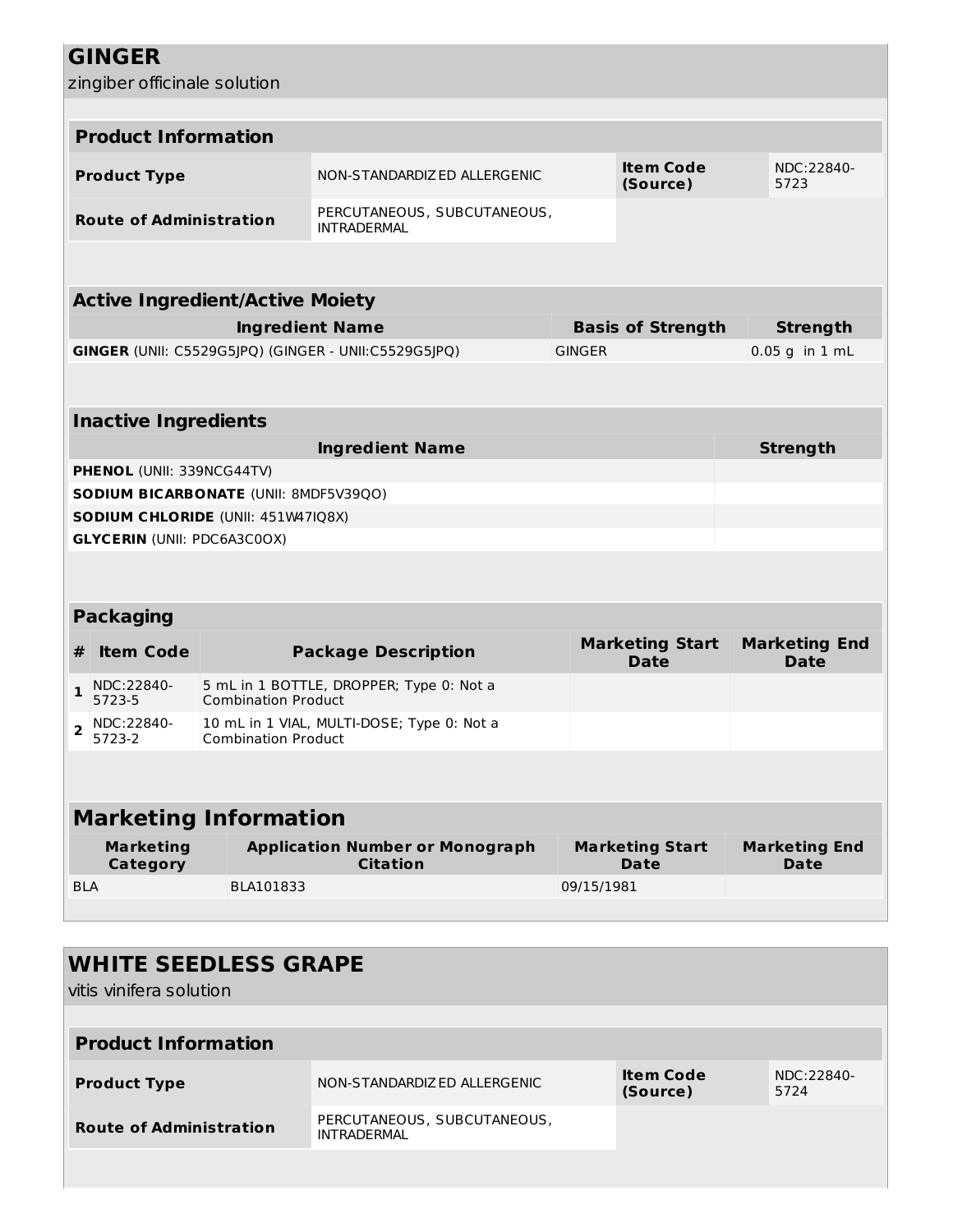| <b>Active Ingredient/Active Moiety</b>                                           |                            |                                                              |            |                                       |  |                                     |
|----------------------------------------------------------------------------------|----------------------------|--------------------------------------------------------------|------------|---------------------------------------|--|-------------------------------------|
|                                                                                  |                            |                                                              |            |                                       |  |                                     |
|                                                                                  |                            | <b>Ingredient Name</b>                                       |            | <b>Basis of Strength</b>              |  | <b>Strength</b>                     |
|                                                                                  |                            | WINE GRAPE (UNII: 3GOV20705G) (WINE GRAPE - UNII:3GOV20705G) |            | <b>WINE GRAPE</b>                     |  | $0.05$ q in $1$ mL                  |
|                                                                                  |                            |                                                              |            |                                       |  |                                     |
|                                                                                  |                            |                                                              |            |                                       |  |                                     |
| <b>Inactive Ingredients</b>                                                      |                            |                                                              |            |                                       |  |                                     |
|                                                                                  |                            | <b>Ingredient Name</b>                                       |            |                                       |  | <b>Strength</b>                     |
| <b>PHENOL (UNII: 339NCG44TV)</b><br><b>SODIUM BICARBONATE (UNII: 8MDF5V39QO)</b> |                            |                                                              |            |                                       |  |                                     |
| SODIUM CHLORIDE (UNII: 451W47IQ8X)                                               |                            |                                                              |            |                                       |  |                                     |
| <b>GLYCERIN (UNII: PDC6A3C0OX)</b>                                               |                            |                                                              |            |                                       |  |                                     |
|                                                                                  |                            |                                                              |            |                                       |  |                                     |
|                                                                                  |                            |                                                              |            |                                       |  |                                     |
| <b>Packaging</b>                                                                 |                            |                                                              |            |                                       |  |                                     |
| <b>Item Code</b><br>#                                                            |                            | <b>Package Description</b>                                   |            | <b>Marketing Start</b><br><b>Date</b> |  | <b>Marketing End</b><br><b>Date</b> |
| NDC:22840-<br>$\mathbf{1}$<br>5724-5                                             | <b>Combination Product</b> | 5 mL in 1 BOTTLE, DROPPER; Type 0: Not a                     |            |                                       |  |                                     |
| NDC:22840-<br>$\overline{2}$<br>5724-2                                           | <b>Combination Product</b> | 10 mL in 1 VIAL, MULTI-DOSE; Type 0: Not a                   |            |                                       |  |                                     |
|                                                                                  |                            |                                                              |            |                                       |  |                                     |
|                                                                                  |                            |                                                              |            |                                       |  |                                     |
| <b>Marketing Information</b>                                                     |                            |                                                              |            |                                       |  |                                     |
|                                                                                  |                            |                                                              |            | <b>Marketing Start</b>                |  |                                     |
| <b>Marketing</b><br>Category                                                     |                            |                                                              |            |                                       |  |                                     |
|                                                                                  |                            | <b>Application Number or Monograph</b><br><b>Citation</b>    |            | <b>Date</b>                           |  | <b>Marketing End</b><br>Date        |
| <b>BLA</b>                                                                       | BLA101833                  |                                                              | 09/15/1981 |                                       |  |                                     |
|                                                                                  |                            |                                                              |            |                                       |  |                                     |
|                                                                                  |                            |                                                              |            |                                       |  |                                     |
| <b>TOMATO</b>                                                                    |                            |                                                              |            |                                       |  |                                     |
| solanum lycopersicum solution                                                    |                            |                                                              |            |                                       |  |                                     |
|                                                                                  |                            |                                                              |            |                                       |  |                                     |
| <b>Product Information</b>                                                       |                            |                                                              |            |                                       |  |                                     |
| <b>Product Type</b>                                                              |                            | NON-STANDARDIZ ED ALLERGENIC                                 |            | <b>Item Code</b><br>(Source)          |  | NDC:22840-<br>5753                  |
| <b>Route of Administration</b>                                                   |                            | SUBCUTANEOUS, INTRADERMAL,<br><b>PERCUTANEOUS</b>            |            |                                       |  |                                     |
|                                                                                  |                            |                                                              |            |                                       |  |                                     |
| <b>Active Ingredient/Active Moiety</b>                                           |                            |                                                              |            |                                       |  |                                     |
|                                                                                  |                            | <b>Ingredient Name</b>                                       |            | <b>Basis of Strength</b>              |  | <b>Strength</b>                     |

| <b>Inactive Ingredients</b>                  |                 |  |  |  |
|----------------------------------------------|-----------------|--|--|--|
| <b>Ingredient Name</b>                       | <b>Strength</b> |  |  |  |
| <b>SODIUM BICARBONATE (UNII: 8MDF5V39QO)</b> |                 |  |  |  |
| <b>SODIUM CHLORIDE (UNII: 451W47IQ8X)</b>    |                 |  |  |  |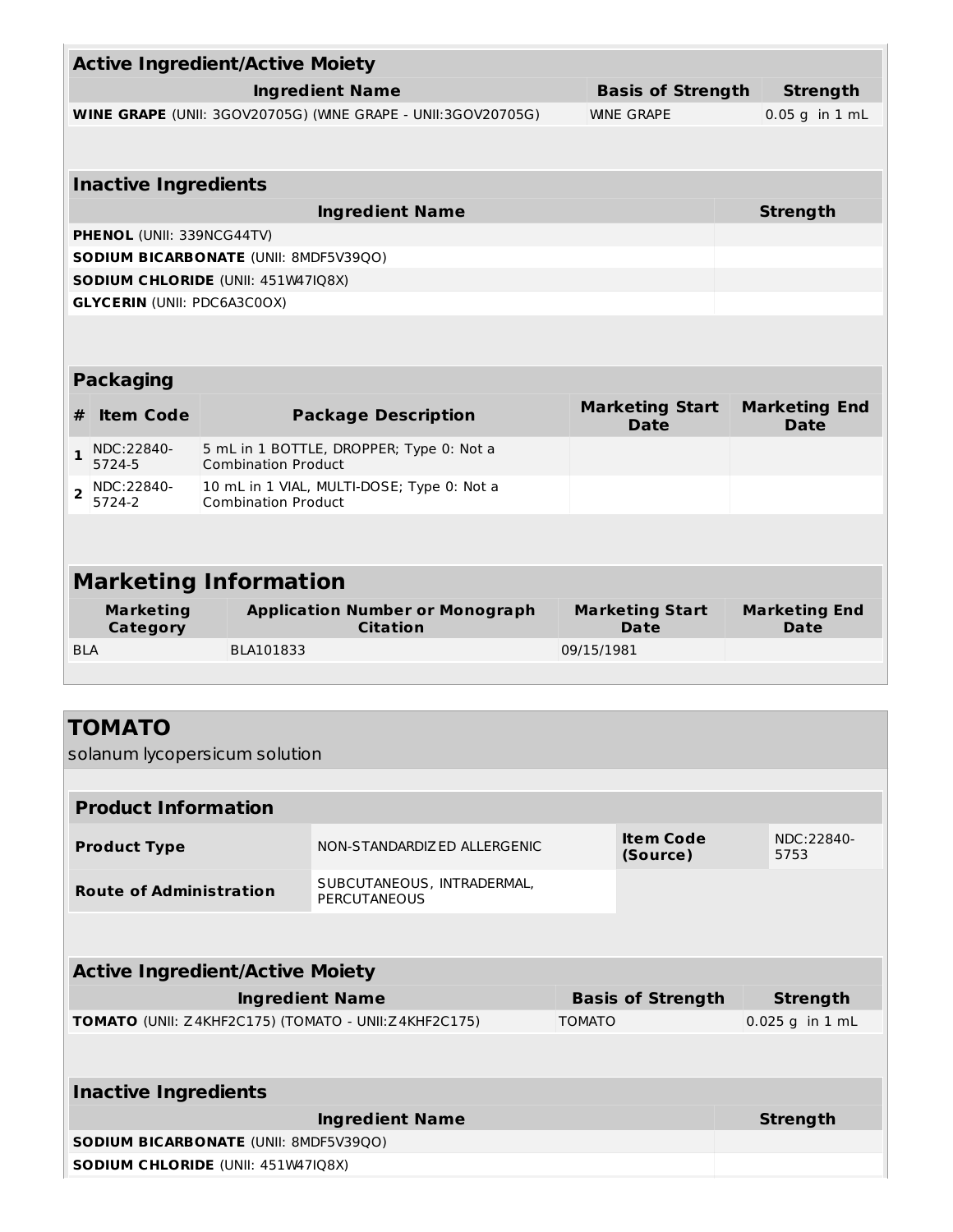|                         | <b>GLYCERIN (UNII: PDC6A3C0OX)</b>                                                                                                                          |                                                                          |            |  |  |  |  |
|-------------------------|-------------------------------------------------------------------------------------------------------------------------------------------------------------|--------------------------------------------------------------------------|------------|--|--|--|--|
|                         | <b>PHENOL (UNII: 339NCG44TV)</b>                                                                                                                            |                                                                          |            |  |  |  |  |
|                         |                                                                                                                                                             |                                                                          |            |  |  |  |  |
|                         |                                                                                                                                                             |                                                                          |            |  |  |  |  |
|                         | <b>Packaging</b>                                                                                                                                            |                                                                          |            |  |  |  |  |
| #                       | <b>Marketing Start</b><br><b>Marketing End</b><br><b>Item Code</b><br><b>Package Description</b><br><b>Date</b><br><b>Date</b>                              |                                                                          |            |  |  |  |  |
|                         | NDC:22840-<br>5 mL in 1 BOTTLE, DROPPER; Type 0: Not a<br>5753-5<br><b>Combination Product</b>                                                              |                                                                          |            |  |  |  |  |
| $\overline{\mathbf{z}}$ | NDC:22840-<br>5753-2                                                                                                                                        | 10 mL in 1 VIAL, MULTI-DOSE; Type 0: Not a<br><b>Combination Product</b> |            |  |  |  |  |
|                         |                                                                                                                                                             |                                                                          |            |  |  |  |  |
|                         |                                                                                                                                                             |                                                                          |            |  |  |  |  |
|                         |                                                                                                                                                             | <b>Marketing Information</b>                                             |            |  |  |  |  |
|                         | <b>Marketing</b><br><b>Application Number or Monograph</b><br><b>Marketing Start</b><br><b>Marketing End</b><br><b>Citation</b><br>Category<br>Date<br>Date |                                                                          |            |  |  |  |  |
| <b>BLA</b>              |                                                                                                                                                             | BLA101833                                                                | 09/15/1981 |  |  |  |  |
|                         |                                                                                                                                                             |                                                                          |            |  |  |  |  |

# **GARLIC**

allium sativum solution

| <b>Product Information</b>     |                                            |                              |                    |
|--------------------------------|--------------------------------------------|------------------------------|--------------------|
| <b>Product Type</b>            | NON-STANDARDIZ ED ALLERGENIC               | <b>Item Code</b><br>(Source) | NDC:22840-<br>5722 |
| <b>Route of Administration</b> | PERCUTANEOUS, SUBCUTANEOUS,<br>INTRADFRMAI |                              |                    |

| <b>Basis of Strength</b> | Strength          |
|--------------------------|-------------------|
| <b>GARLIC</b>            | $ 0.05$ g in 1 mL |
|                          |                   |

### **Inactive Ingredients**

| <b>Ingredient Name</b>                       | <b>Strength</b> |
|----------------------------------------------|-----------------|
| <b>PHENOL</b> (UNII: 339NCG44TV)             |                 |
| <b>SODIUM BICARBONATE (UNII: 8MDF5V39QO)</b> |                 |
| <b>SODIUM CHLORIDE</b> (UNII: 451W47IQ8X)    |                 |
| <b>GLYCERIN (UNII: PDC6A3C0OX)</b>           |                 |

#### **Packaging**

| # Item Code                                             | <b>Package Description</b>                                               | <b>Marketing Start</b><br><b>Date</b> | <b>Marketing End</b><br>Date |
|---------------------------------------------------------|--------------------------------------------------------------------------|---------------------------------------|------------------------------|
| $\frac{1}{5722-5}$                                      | 5 mL in 1 BOTTLE, DROPPER; Type 0: Not a<br><b>Combination Product</b>   |                                       |                              |
| $2 \big  \frac{\text{NDC}:22840-5722-2}{\text{5722-2}}$ | 10 mL in 1 VIAL, MULTI-DOSE; Type 0: Not a<br><b>Combination Product</b> |                                       |                              |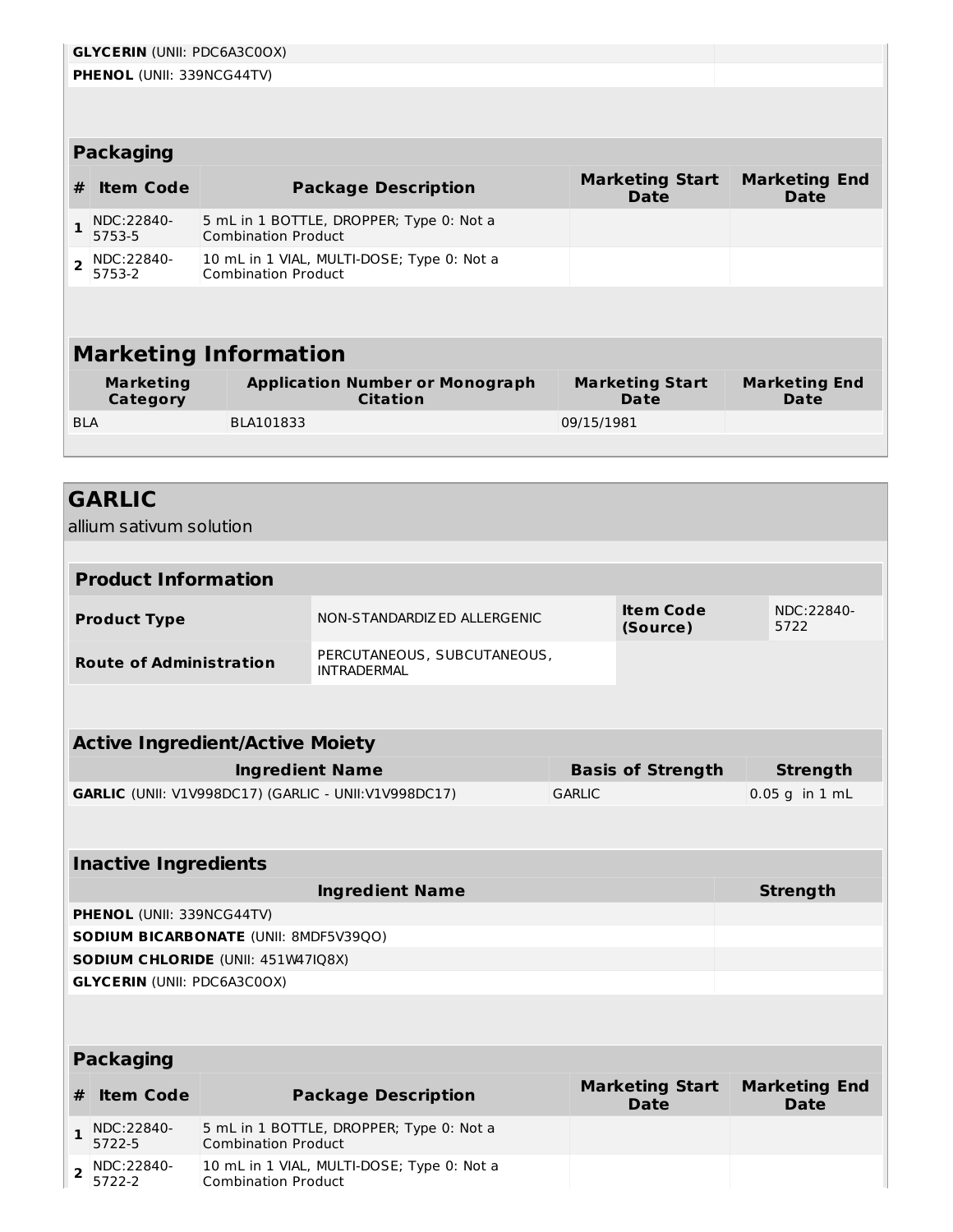| <b>Marketing Information</b>                 |                            |                                                           |                |                                       |                              |
|----------------------------------------------|----------------------------|-----------------------------------------------------------|----------------|---------------------------------------|------------------------------|
| <b>Marketing</b><br>Category                 |                            | <b>Application Number or Monograph</b><br><b>Citation</b> |                | <b>Marketing Start</b><br>Date        | <b>Marketing End</b><br>Date |
| <b>BLA</b>                                   | BLA101833                  |                                                           | 09/15/1981     |                                       |                              |
|                                              |                            |                                                           |                |                                       |                              |
|                                              |                            |                                                           |                |                                       |                              |
| <b>SOYBEAN FOOD</b>                          |                            |                                                           |                |                                       |                              |
| glycine max solution                         |                            |                                                           |                |                                       |                              |
| <b>Product Information</b>                   |                            |                                                           |                |                                       |                              |
|                                              |                            |                                                           |                |                                       |                              |
| <b>Product Type</b>                          |                            | NON-STANDARDIZED ALLERGENIC                               |                | <b>Item Code</b><br>(Source)          | NDC:22840-<br>5749           |
| <b>Route of Administration</b>               |                            | SUBCUTANEOUS, INTRADERMAL,<br><b>PERCUTANEOUS</b>         |                |                                       |                              |
|                                              |                            |                                                           |                |                                       |                              |
|                                              |                            |                                                           |                |                                       |                              |
| <b>Active Ingredient/Active Moiety</b>       |                            |                                                           |                |                                       |                              |
|                                              |                            | <b>Ingredient Name</b>                                    |                | <b>Basis of Strength</b>              | <b>Strength</b>              |
|                                              |                            | SOYBEAN (UNII: L7HT8F1ZOD) (SOYBEAN - UNII:L7HT8F1ZOD)    | <b>SOYBEAN</b> |                                       | $0.025$ g in 1 mL            |
|                                              |                            |                                                           |                |                                       |                              |
| <b>Inactive Ingredients</b>                  |                            |                                                           |                |                                       |                              |
|                                              |                            | <b>Ingredient Name</b>                                    |                |                                       | <b>Strength</b>              |
| <b>SODIUM BICARBONATE (UNII: 8MDF5V39QO)</b> |                            |                                                           |                |                                       |                              |
| <b>SODIUM CHLORIDE (UNII: 451W47IQ8X)</b>    |                            |                                                           |                |                                       |                              |
| <b>GLYCERIN (UNII: PDC6A3C0OX)</b>           |                            |                                                           |                |                                       |                              |
| PHENOL (UNII: 339NCG44TV)                    |                            |                                                           |                |                                       |                              |
|                                              |                            |                                                           |                |                                       |                              |
| <b>Packaging</b>                             |                            |                                                           |                |                                       |                              |
| <b>Item Code</b>                             |                            | <b>Package Description</b>                                |                | <b>Marketing Start</b>                | <b>Marketing End</b>         |
| #                                            |                            |                                                           |                | <b>Date</b>                           | <b>Date</b>                  |
| NDC:22840-<br>1<br>5749-5                    | <b>Combination Product</b> | 5 mL in 1 BOTTLE, DROPPER; Type 0: Not a                  |                |                                       |                              |
| NDC:22840-<br>$\overline{2}$<br>5749-2       | <b>Combination Product</b> | 10 mL in 1 VIAL, MULTI-DOSE; Type 0: Not a                |                |                                       |                              |
|                                              |                            |                                                           |                |                                       |                              |
| <b>Marketing Information</b>                 |                            |                                                           |                |                                       |                              |
| <b>Marketing</b><br>Category                 |                            | <b>Application Number or Monograph</b><br><b>Citation</b> |                | <b>Marketing Start</b><br><b>Date</b> | <b>Marketing End</b><br>Date |
| <b>BLA</b>                                   | BLA101833                  |                                                           | 09/15/1981     |                                       |                              |
|                                              |                            |                                                           |                |                                       |                              |
|                                              |                            |                                                           |                |                                       |                              |

**SPINACH**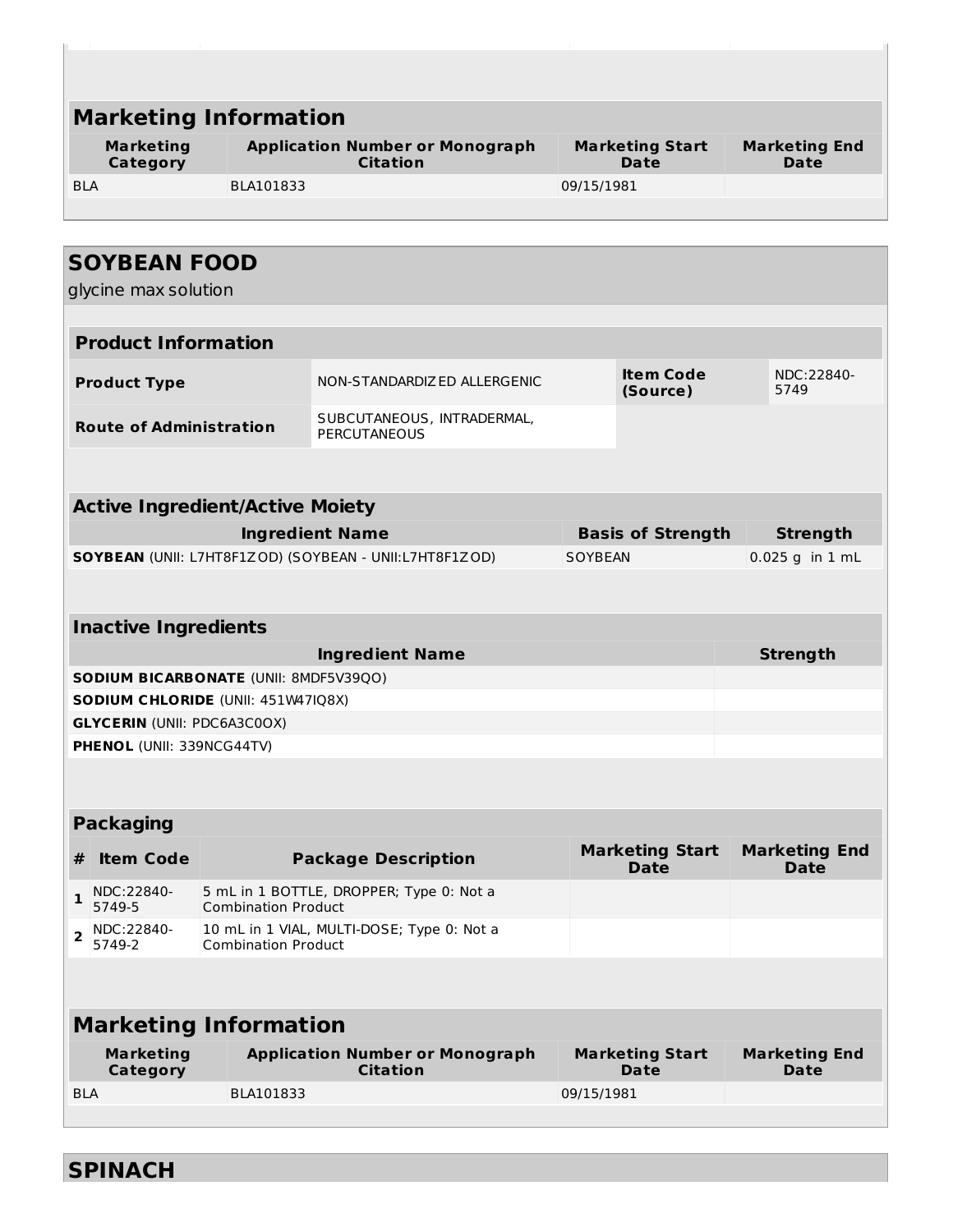|                | spinacia oleracea solution          |                                              |                                                           |                |                                       |                                     |
|----------------|-------------------------------------|----------------------------------------------|-----------------------------------------------------------|----------------|---------------------------------------|-------------------------------------|
|                |                                     |                                              |                                                           |                |                                       |                                     |
|                | <b>Product Information</b>          |                                              |                                                           |                |                                       |                                     |
|                | <b>Product Type</b>                 |                                              | NON-STANDARDIZED ALLERGENIC                               |                | <b>Item Code</b><br>(Source)          | NDC:22840-<br>5750                  |
|                | <b>Route of Administration</b>      |                                              | SUBCUTANEOUS, INTRADERMAL,<br><b>PERCUTANEOUS</b>         |                |                                       |                                     |
|                |                                     |                                              |                                                           |                |                                       |                                     |
|                |                                     | <b>Active Ingredient/Active Moiety</b>       |                                                           |                |                                       |                                     |
|                |                                     |                                              | <b>Ingredient Name</b>                                    |                | <b>Basis of Strength</b>              | <b>Strength</b>                     |
|                |                                     |                                              | SPINACH (UNII: 6WO75C6WVB) (SPINACH - UNII:6WO75C6WVB)    | <b>SPINACH</b> |                                       | $0.01$ g in $1$ mL                  |
|                | <b>Inactive Ingredients</b>         |                                              |                                                           |                |                                       |                                     |
|                |                                     |                                              | <b>Ingredient Name</b>                                    |                |                                       | <b>Strength</b>                     |
|                |                                     | <b>SODIUM BICARBONATE (UNII: 8MDF5V39QO)</b> |                                                           |                |                                       |                                     |
|                |                                     | <b>SODIUM CHLORIDE (UNII: 451W47IQ8X)</b>    |                                                           |                |                                       |                                     |
|                | <b>GLYCERIN (UNII: PDC6A3C0OX)</b>  |                                              |                                                           |                |                                       |                                     |
|                | PHENOL (UNII: 339NCG44TV)           |                                              |                                                           |                |                                       |                                     |
|                |                                     |                                              |                                                           |                |                                       |                                     |
|                | <b>Packaging</b>                    |                                              |                                                           |                |                                       |                                     |
| #              | <b>Item Code</b>                    |                                              | <b>Package Description</b>                                |                | <b>Marketing Start</b><br><b>Date</b> | <b>Marketing End</b><br><b>Date</b> |
| 1              | NDC:22840-<br>5750-5                | <b>Combination Product</b>                   | 5 mL in 1 BOTTLE, DROPPER; Type 0: Not a                  |                |                                       |                                     |
| $\overline{2}$ | NDC:22840-<br>5750-2                | <b>Combination Product</b>                   | 10 mL in 1 VIAL, MULTI-DOSE; Type 0: Not a                |                |                                       |                                     |
|                |                                     |                                              |                                                           |                |                                       |                                     |
|                |                                     | <b>Marketing Information</b>                 |                                                           |                |                                       |                                     |
|                | <b>Marketing</b><br><b>Category</b> |                                              | <b>Application Number or Monograph</b><br><b>Citation</b> |                | <b>Marketing Start</b><br>Date        | <b>Marketing End</b><br>Date        |
| <b>BLA</b>     |                                     | BLA101833                                    |                                                           | 09/15/1981     |                                       |                                     |
|                |                                     |                                              |                                                           |                |                                       |                                     |
|                |                                     |                                              |                                                           |                |                                       |                                     |
|                | <b>GREEN PEPPER</b>                 |                                              |                                                           |                |                                       |                                     |
|                | piper nigrum solution               |                                              |                                                           |                |                                       |                                     |
|                |                                     |                                              |                                                           |                |                                       |                                     |
|                | <b>Product Information</b>          |                                              |                                                           |                |                                       |                                     |
|                | <b>Product Type</b>                 |                                              | NON-STANDARDIZED ALLERGENIC                               |                | <b>Item Code</b><br>(Source)          | NDC:22840-<br>5741                  |

SUBCUTANEOUS, INTRADERMAL,

PERCUTANEOUS

**Route of Administration**

**(Source)**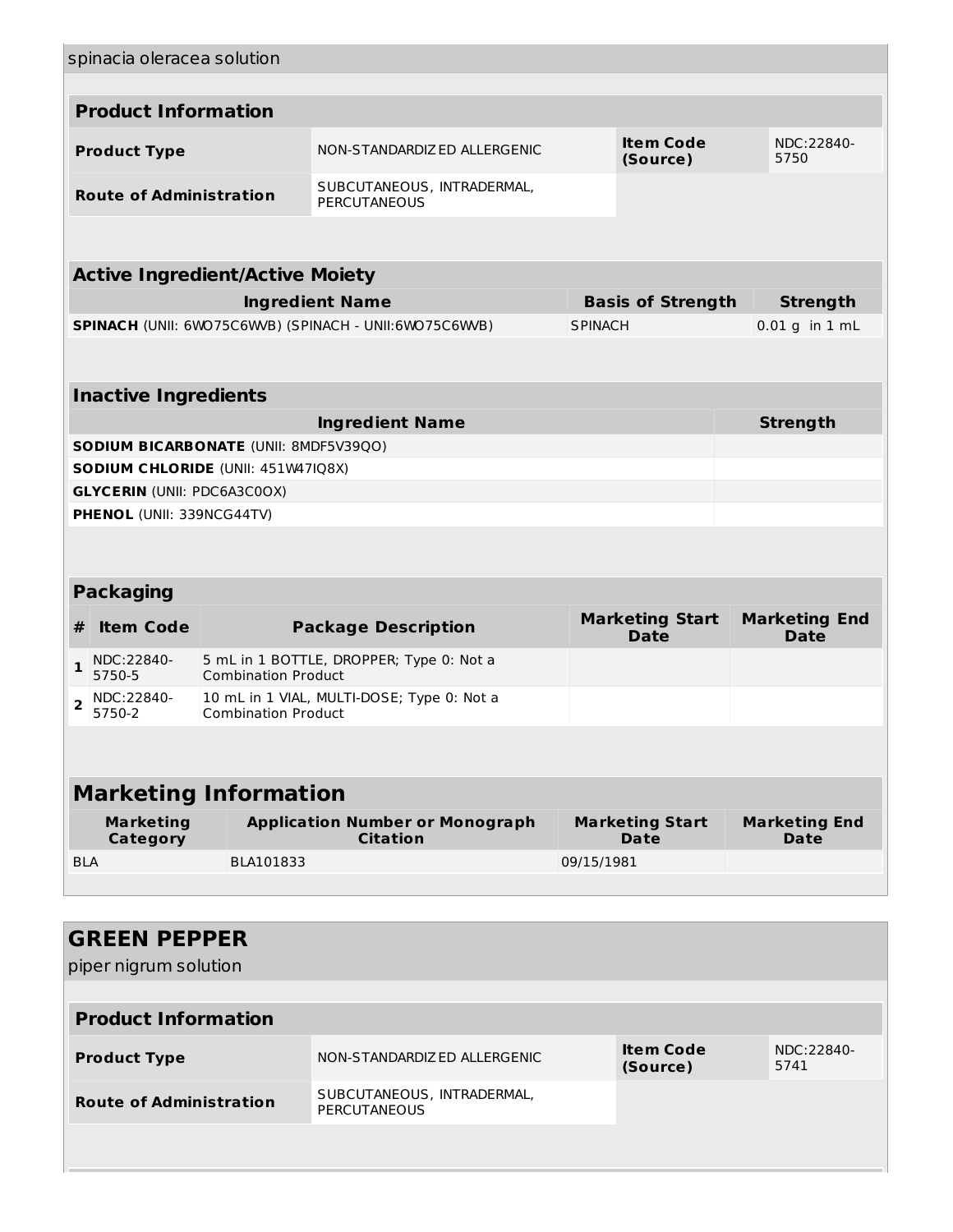|                                        | <b>Active Ingredient/Active Moiety</b>                                   |            |                                       |                                     |
|----------------------------------------|--------------------------------------------------------------------------|------------|---------------------------------------|-------------------------------------|
|                                        | <b>Ingredient Name</b>                                                   |            | <b>Basis of</b><br><b>Strength</b>    | <b>Strength</b>                     |
| UNII: 4 4DOU3HEK)                      | GREEN BELL PEPPER (UNII: 4J4DOU3HEK) (GREEN BELL PEPPER -                |            | <b>GREEN BELL PEPPER</b>              | $0.025$ q<br>in 1 mL                |
|                                        |                                                                          |            |                                       |                                     |
| <b>Inactive Ingredients</b>            |                                                                          |            |                                       |                                     |
|                                        | <b>Ingredient Name</b>                                                   |            |                                       | <b>Strength</b>                     |
| PHENOL (UNII: 339NCG44TV)              |                                                                          |            |                                       |                                     |
|                                        | SODIUM BICARBONATE (UNII: 8MDF5V39QO)                                    |            |                                       |                                     |
|                                        | SODIUM CHLORIDE (UNII: 451W47IQ8X)                                       |            |                                       |                                     |
| <b>GLYCERIN (UNII: PDC6A3C0OX)</b>     |                                                                          |            |                                       |                                     |
|                                        |                                                                          |            |                                       |                                     |
| <b>Packaging</b>                       |                                                                          |            |                                       |                                     |
| <b>Item Code</b><br>#                  | <b>Package Description</b>                                               |            | <b>Marketing Start</b><br><b>Date</b> | <b>Marketing End</b><br><b>Date</b> |
| NDC:22840-<br>$\mathbf{1}$<br>5741-5   | 5 mL in 1 BOTTLE, DROPPER; Type 0: Not a<br><b>Combination Product</b>   |            |                                       |                                     |
| NDC:22840-<br>$\overline{2}$<br>5741-2 | 10 mL in 1 VIAL, MULTI-DOSE; Type 0: Not a<br><b>Combination Product</b> |            |                                       |                                     |
|                                        |                                                                          |            |                                       |                                     |
|                                        | <b>Marketing Information</b>                                             |            |                                       |                                     |
| <b>Marketing</b><br>Category           | <b>Application Number or Monograph</b><br><b>Citation</b>                |            | <b>Marketing Start</b><br><b>Date</b> | <b>Marketing End</b><br><b>Date</b> |
| <b>BLA</b>                             | BLA101833                                                                | 09/15/1981 |                                       |                                     |
|                                        |                                                                          |            |                                       |                                     |
|                                        |                                                                          |            |                                       |                                     |
| <b>PINEAPPLE</b>                       |                                                                          |            |                                       |                                     |
| ananas comosus solution                |                                                                          |            |                                       |                                     |
|                                        |                                                                          |            |                                       |                                     |
| Bara alamata TanGar                    | ш.                                                                       |            |                                       |                                     |

| <b>Product Information</b>     |                                            |                       |                    |  |  |
|--------------------------------|--------------------------------------------|-----------------------|--------------------|--|--|
| <b>Product Type</b>            | NON-STANDARDIZED ALLERGENIC                | Item Code<br>(Source) | NDC:22840-<br>5742 |  |  |
| <b>Route of Administration</b> | SUBCUTANEOUS, INTRADERMAL,<br>PERCUTANEOUS |                       |                    |  |  |

| <b>Active Ingredient/Active Moiety</b>                       |                          |                  |  |  |  |
|--------------------------------------------------------------|--------------------------|------------------|--|--|--|
| <b>Ingredient Name</b>                                       | <b>Basis of Strength</b> | <b>Strength</b>  |  |  |  |
| PINEAPPLE (UNII: 2A88Z 00810) (PINEAPPLE - UNII:2A88Z 00810) | PINEAPPLE                | $0.05$ g in 1 mL |  |  |  |
|                                                              |                          |                  |  |  |  |
| <b>Inactive Ingredients</b>                                  |                          |                  |  |  |  |
| <b>Ingredient Name</b>                                       |                          | <b>Strength</b>  |  |  |  |
| <b>PHENOL</b> (UNII: 339NCG44TV)                             |                          |                  |  |  |  |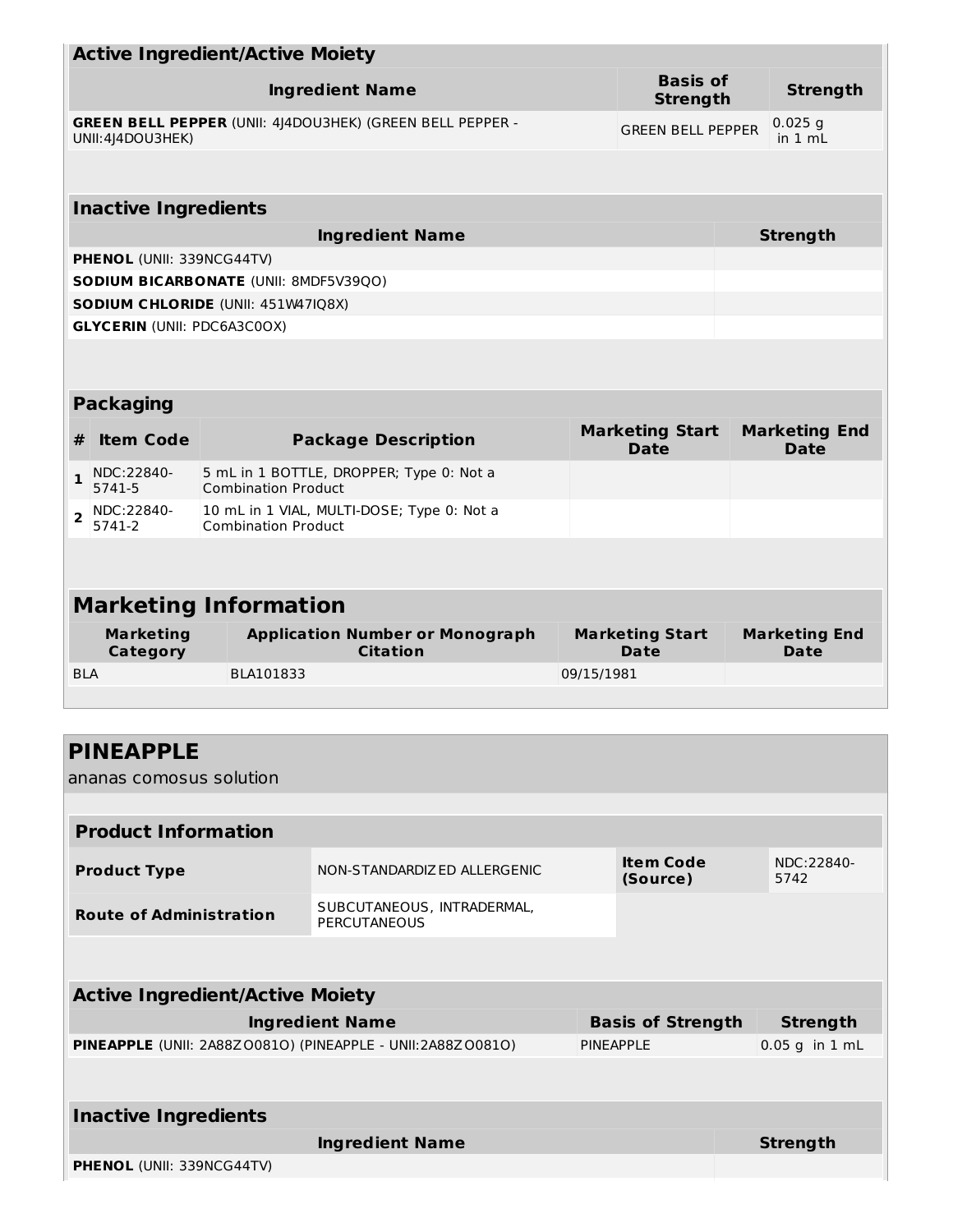|                |                                     | <b>SODIUM BICARBONATE (UNII: 8MDF5V39QO)</b>                             |                                       |                                     |  |
|----------------|-------------------------------------|--------------------------------------------------------------------------|---------------------------------------|-------------------------------------|--|
|                |                                     | <b>SODIUM CHLORIDE (UNII: 451W47IQ8X)</b>                                |                                       |                                     |  |
|                | <b>GLYCERIN (UNII: PDC6A3C0OX)</b>  |                                                                          |                                       |                                     |  |
|                |                                     |                                                                          |                                       |                                     |  |
|                |                                     |                                                                          |                                       |                                     |  |
|                | <b>Packaging</b>                    |                                                                          |                                       |                                     |  |
| #              | <b>Item Code</b>                    | <b>Package Description</b>                                               | <b>Marketing Start</b><br><b>Date</b> | <b>Marketing End</b><br><b>Date</b> |  |
| $\mathbf{1}$   | NDC:22840-<br>5742-5                | 5 mL in 1 BOTTLE, DROPPER; Type 0: Not a<br><b>Combination Product</b>   |                                       |                                     |  |
| $\overline{2}$ | NDC:22840-<br>5742-2                | 10 mL in 1 VIAL, MULTI-DOSE; Type 0: Not a<br><b>Combination Product</b> |                                       |                                     |  |
|                |                                     |                                                                          |                                       |                                     |  |
|                |                                     | <b>Marketing Information</b>                                             |                                       |                                     |  |
|                | <b>Marketing</b><br><b>Category</b> | <b>Application Number or Monograph</b><br><b>Citation</b>                | <b>Marketing Start</b><br><b>Date</b> | <b>Marketing End</b><br><b>Date</b> |  |
| <b>BLA</b>     |                                     | BLA101833                                                                | 09/15/1981                            |                                     |  |
|                |                                     |                                                                          |                                       |                                     |  |
|                |                                     |                                                                          |                                       |                                     |  |
|                | <b>STRAWBERRY</b>                   |                                                                          |                                       |                                     |  |
|                |                                     |                                                                          |                                       |                                     |  |
|                | fragaria x ananassa solution        |                                                                          |                                       |                                     |  |

| <b>Product Information</b>     |                                            |                       |                    |  |  |
|--------------------------------|--------------------------------------------|-----------------------|--------------------|--|--|
| <b>Product Type</b>            | NON-STANDARDIZED ALLERGENIC                | Item Code<br>(Source) | NDC:22840-<br>5752 |  |  |
| <b>Route of Administration</b> | SUBCUTANEOUS, INTRADERMAL,<br>PERCUTANEOUS |                       |                    |  |  |

| <b>Active Ingredient/Active Moiety</b>                              |                          |                         |  |  |
|---------------------------------------------------------------------|--------------------------|-------------------------|--|--|
| <b>Ingredient Name</b>                                              | <b>Basis of Strength</b> | Strength                |  |  |
| <b>STRAWBERRY</b> (UNII: 4)2TY8Y81V) (STRAWBERRY - UNII:4)2TY8Y81V) | <b>STRAWBERRY</b>        | $\vert 0.025$ g in 1 mL |  |  |

| <b>Inactive Ingredients</b>                  |                 |  |  |  |  |
|----------------------------------------------|-----------------|--|--|--|--|
| <b>Ingredient Name</b>                       | <b>Strength</b> |  |  |  |  |
| <b>SODIUM BICARBONATE (UNII: 8MDF5V39QO)</b> |                 |  |  |  |  |
| <b>SODIUM CHLORIDE (UNII: 451W47IQ8X)</b>    |                 |  |  |  |  |
| <b>GLYCERIN (UNII: PDC6A3C0OX)</b>           |                 |  |  |  |  |
| <b>PHENOL</b> (UNII: 339NCG44TV)             |                 |  |  |  |  |
|                                              |                 |  |  |  |  |

|   | Packaging            |                                                                        |                                |                                     |  |  |  |
|---|----------------------|------------------------------------------------------------------------|--------------------------------|-------------------------------------|--|--|--|
| # | <b>Item Code</b>     | <b>Package Description</b>                                             | <b>Marketing Start</b><br>Date | <b>Marketing End</b><br><b>Date</b> |  |  |  |
|   | NDC:22840-<br>5752-5 | 5 mL in 1 BOTTLE, DROPPER; Type 0: Not a<br><b>Combination Product</b> |                                |                                     |  |  |  |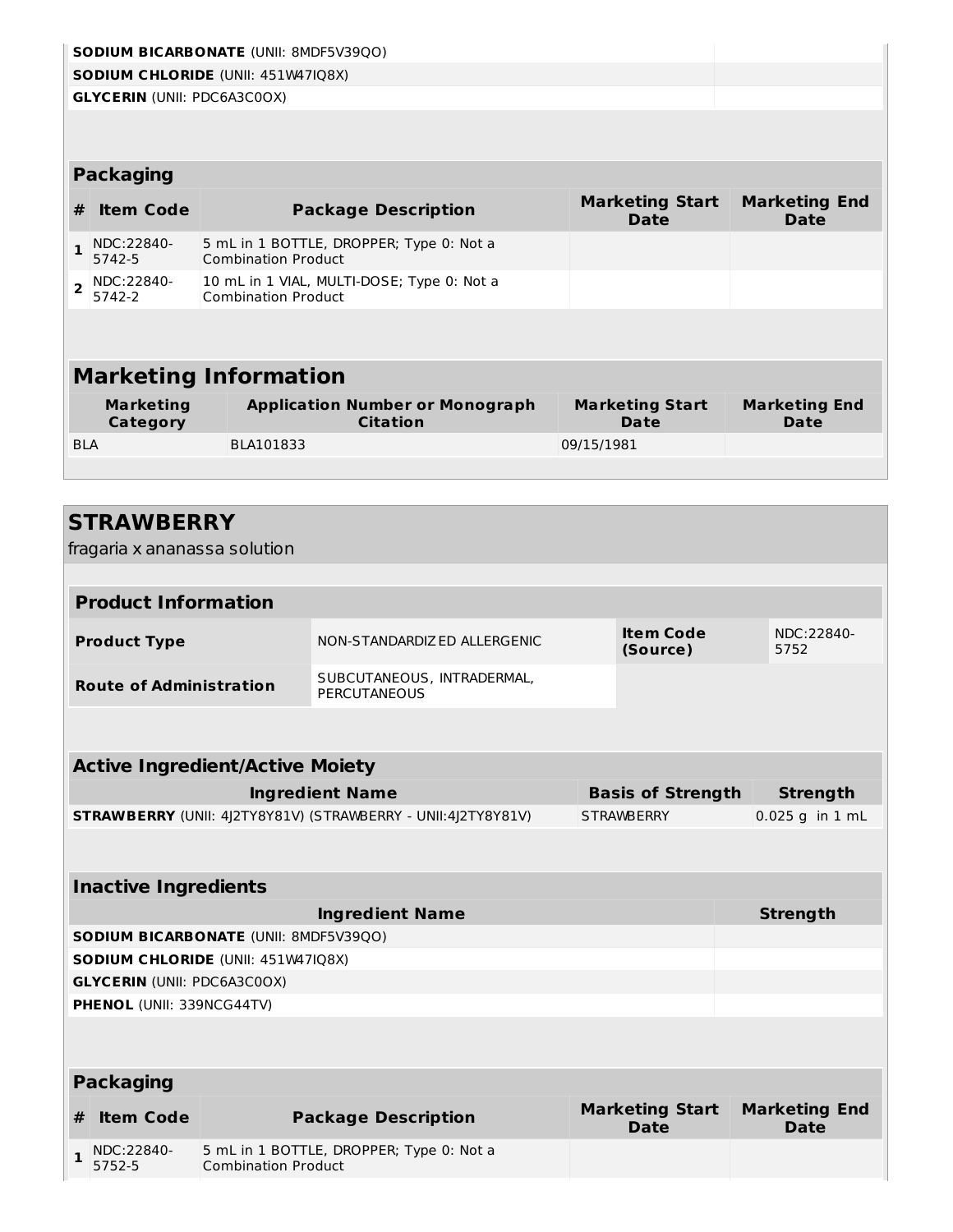|            | NDC:22840-<br>5752-2         | 10 mL in 1 VIAL, MULTI-DOSE; Type 0: Not a<br><b>Combination Product</b> |                                |                              |
|------------|------------------------------|--------------------------------------------------------------------------|--------------------------------|------------------------------|
|            |                              |                                                                          |                                |                              |
|            |                              |                                                                          |                                |                              |
|            |                              | <b>Marketing Information</b>                                             |                                |                              |
|            | <b>Marketing</b><br>Category | <b>Application Number or Monograph</b><br><b>Citation</b>                | <b>Marketing Start</b><br>Date | <b>Marketing End</b><br>Date |
| <b>BLA</b> |                              | BLA101833                                                                | 09/15/1981                     |                              |
|            |                              |                                                                          |                                |                              |
|            |                              |                                                                          |                                |                              |

| <b>YELLOW SUMMER SQUASH</b>                                     |                                                                                                |            |                                       |      |                                     |
|-----------------------------------------------------------------|------------------------------------------------------------------------------------------------|------------|---------------------------------------|------|-------------------------------------|
| cucurbita pepo var. ovifera solution                            |                                                                                                |            |                                       |      |                                     |
|                                                                 |                                                                                                |            |                                       |      |                                     |
| <b>Product Information</b>                                      |                                                                                                |            |                                       |      |                                     |
| <b>Product Type</b>                                             | NON-STANDARDIZ ED ALLERGENIC                                                                   |            | <b>Item Code</b><br>(Source)          | 5751 | NDC:22840-                          |
| <b>Route of Administration</b>                                  | SUBCUTANEOUS, INTRADERMAL,<br><b>PERCUTANEOUS</b>                                              |            |                                       |      |                                     |
|                                                                 |                                                                                                |            |                                       |      |                                     |
| <b>Active Ingredient/Active Moiety</b>                          |                                                                                                |            |                                       |      |                                     |
|                                                                 | <b>Ingredient Name</b>                                                                         |            | <b>Basis of Strength</b>              |      | <b>Strength</b>                     |
| PEPO SUBSP. OVIFERA WHOLE - UNII:2NS91NJI8N)                    | <b>CUCURBITA PEPO SUBSP. OVIFERA WHOLE (UNII: 2NS91NJI8N) (CUCURBITA CUCURBITA PEPO SUBSP.</b> |            | <b>OVIFERA WHOLE</b>                  |      | $0.025$ g<br>in 1 mL                |
|                                                                 |                                                                                                |            |                                       |      |                                     |
| <b>Inactive Ingredients</b>                                     |                                                                                                |            |                                       |      |                                     |
|                                                                 | <b>Ingredient Name</b>                                                                         |            |                                       |      | <b>Strength</b>                     |
| SODIUM BICARBONATE (UNII: 8MDF5V39QO)                           |                                                                                                |            |                                       |      |                                     |
| SODIUM CHLORIDE (UNII: 451W47IQ8X)                              |                                                                                                |            |                                       |      |                                     |
| <b>GLYCERIN (UNII: PDC6A3C0OX)</b><br>PHENOL (UNII: 339NCG44TV) |                                                                                                |            |                                       |      |                                     |
|                                                                 |                                                                                                |            |                                       |      |                                     |
|                                                                 |                                                                                                |            |                                       |      |                                     |
| <b>Packaging</b>                                                |                                                                                                |            |                                       |      |                                     |
| <b>Item Code</b><br>#                                           | <b>Package Description</b>                                                                     |            | <b>Marketing Start</b><br><b>Date</b> |      | <b>Marketing End</b><br><b>Date</b> |
| NDC:22840-<br>$\mathbf{1}$<br>5751-5                            | 5 mL in 1 BOTTLE, DROPPER; Type 0: Not a<br><b>Combination Product</b>                         |            |                                       |      |                                     |
| NDC:22840-<br>$\mathbf{2}$<br>5751-2                            | 10 mL in 1 VIAL, MULTI-DOSE; Type 0: Not a<br><b>Combination Product</b>                       |            |                                       |      |                                     |
|                                                                 |                                                                                                |            |                                       |      |                                     |
| <b>Marketing Information</b>                                    |                                                                                                |            |                                       |      |                                     |
| <b>Marketing</b><br>Category                                    | <b>Application Number or Monograph</b><br><b>Citation</b>                                      |            | <b>Marketing Start</b><br><b>Date</b> |      | <b>Marketing End</b><br><b>Date</b> |
| <b>BLA</b><br>BLA101833                                         |                                                                                                | 09/15/1981 |                                       |      |                                     |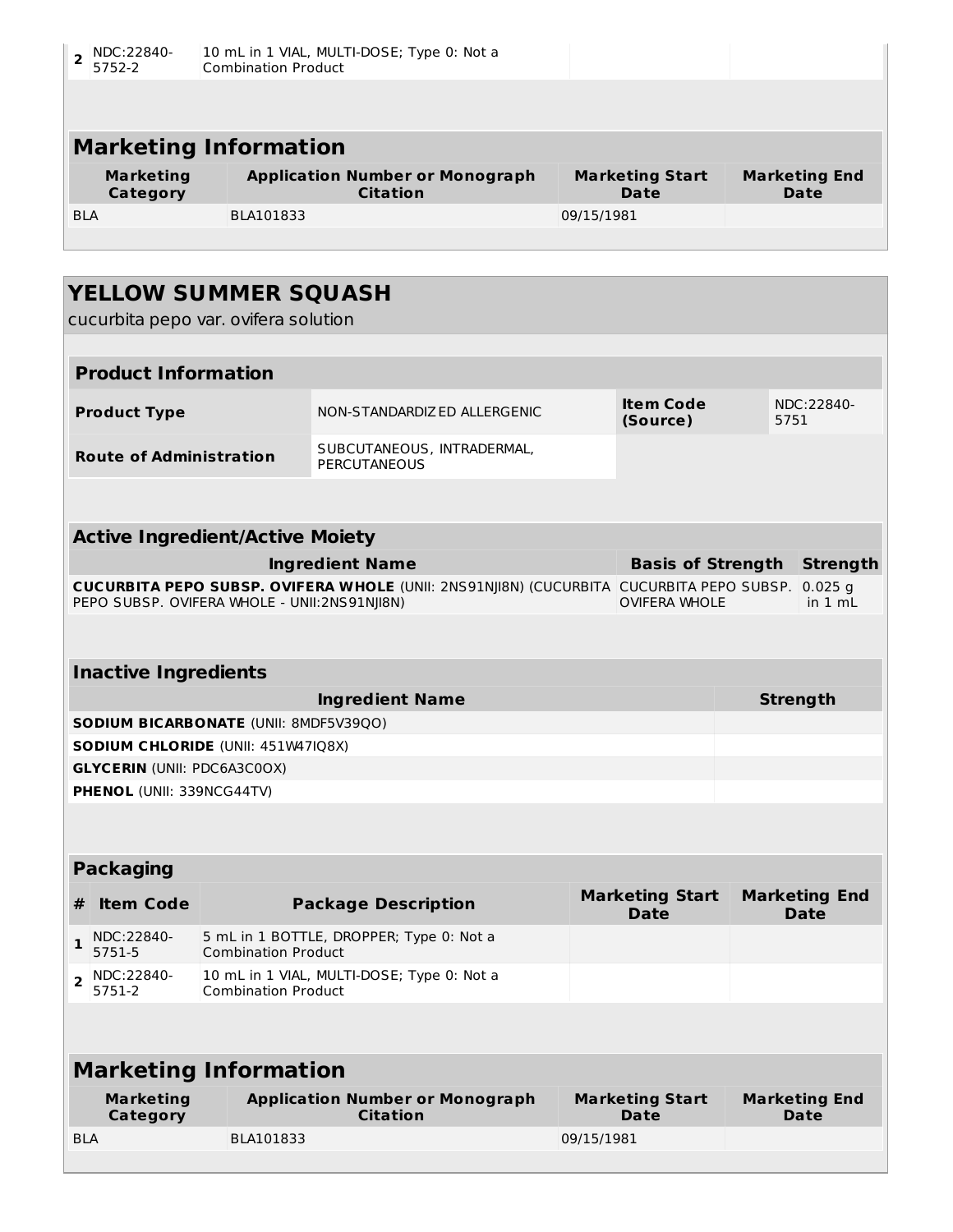## **BRAZIL NUT**

bertholletia excelsa solution

|                              | bertholletia excelsa solution      |                                        |                                                                                         |            |                                       |      |                                     |
|------------------------------|------------------------------------|----------------------------------------|-----------------------------------------------------------------------------------------|------------|---------------------------------------|------|-------------------------------------|
|                              |                                    |                                        |                                                                                         |            |                                       |      |                                     |
|                              | <b>Product Information</b>         |                                        |                                                                                         |            |                                       |      |                                     |
|                              | <b>Product Type</b>                |                                        | NON-STANDARDIZED ALLERGENIC                                                             |            | <b>Item Code</b><br>(Source)          | 5782 | NDC:22840-                          |
|                              | <b>Route of Administration</b>     |                                        | INTRADERMAL, PERCUTANEOUS,<br><b>SUBCUTANEOUS</b>                                       |            |                                       |      |                                     |
|                              |                                    |                                        |                                                                                         |            |                                       |      |                                     |
|                              |                                    | <b>Active Ingredient/Active Moiety</b> |                                                                                         |            |                                       |      |                                     |
|                              |                                    |                                        | <b>Ingredient Name</b>                                                                  |            |                                       |      | <b>Basis of Strength Strength</b>   |
|                              | WHOLE - UNII: Z945IQ8X82)          |                                        | <b>BERTHOLLETIA EXCELSA WHOLE (UNII: Z945IQ8X82) (BERTHOLLETIA EXCELSA BERTHOLLETIA</b> |            | <b>EXCELSA WHOLE</b>                  |      | $0.05$ g<br>in $1 \text{ mL}$       |
|                              |                                    |                                        |                                                                                         |            |                                       |      |                                     |
|                              | <b>Inactive Ingredients</b>        |                                        |                                                                                         |            |                                       |      |                                     |
|                              |                                    |                                        | <b>Ingredient Name</b>                                                                  |            |                                       |      | <b>Strength</b>                     |
|                              |                                    | SODIUM BICARBONATE (UNII: 8MDF5V39Q0)  |                                                                                         |            |                                       |      |                                     |
|                              | <b>PHENOL (UNII: 339NCG44TV)</b>   |                                        |                                                                                         |            |                                       |      |                                     |
|                              |                                    | SODIUM CHLORIDE (UNII: 451W47IQ8X)     |                                                                                         |            |                                       |      |                                     |
|                              | <b>GLYCERIN (UNII: PDC6A3C0OX)</b> |                                        |                                                                                         |            |                                       |      |                                     |
|                              |                                    |                                        |                                                                                         |            |                                       |      |                                     |
|                              | <b>Packaging</b>                   |                                        |                                                                                         |            |                                       |      |                                     |
| #                            | <b>Item Code</b>                   |                                        | <b>Package Description</b>                                                              |            | <b>Marketing Start</b><br><b>Date</b> |      | <b>Marketing End</b><br><b>Date</b> |
| $\mathbf{1}$                 | NDC:22840-<br>5782-2               | <b>Combination Product</b>             | 10 mL in 1 VIAL, MULTI-DOSE; Type 0: Not a                                              |            |                                       |      |                                     |
| $\overline{2}$               | NDC:22840-<br>5782-5               | <b>Combination Product</b>             | 5 mL in 1 BOTTLE, DROPPER; Type 0: Not a                                                |            |                                       |      |                                     |
|                              |                                    |                                        |                                                                                         |            |                                       |      |                                     |
| <b>Marketing Information</b> |                                    |                                        |                                                                                         |            |                                       |      |                                     |
|                              | <b>Marketing</b><br>Category       |                                        | <b>Application Number or Monograph</b><br><b>Citation</b>                               |            | <b>Marketing Start</b><br>Date        |      | <b>Marketing End</b><br><b>Date</b> |
| <b>BLA</b>                   |                                    | BLA101833                              |                                                                                         | 09/15/1981 |                                       |      |                                     |
|                              |                                    |                                        |                                                                                         |            |                                       |      |                                     |

| <b>CRANBERRY</b>               |                                                   |                              |                    |
|--------------------------------|---------------------------------------------------|------------------------------|--------------------|
| vaccinium macrocarpon solution |                                                   |                              |                    |
|                                |                                                   |                              |                    |
| <b>Product Information</b>     |                                                   |                              |                    |
| <b>Product Type</b>            | NON-STANDARDIZ ED ALLERGENIC                      | <b>Item Code</b><br>(Source) | NDC:22840-<br>5720 |
| <b>Route of Administration</b> | PERCUTANEOUS, SUBCUTANEOUS,<br><b>INTRADERMAL</b> |                              |                    |
|                                |                                                   |                              |                    |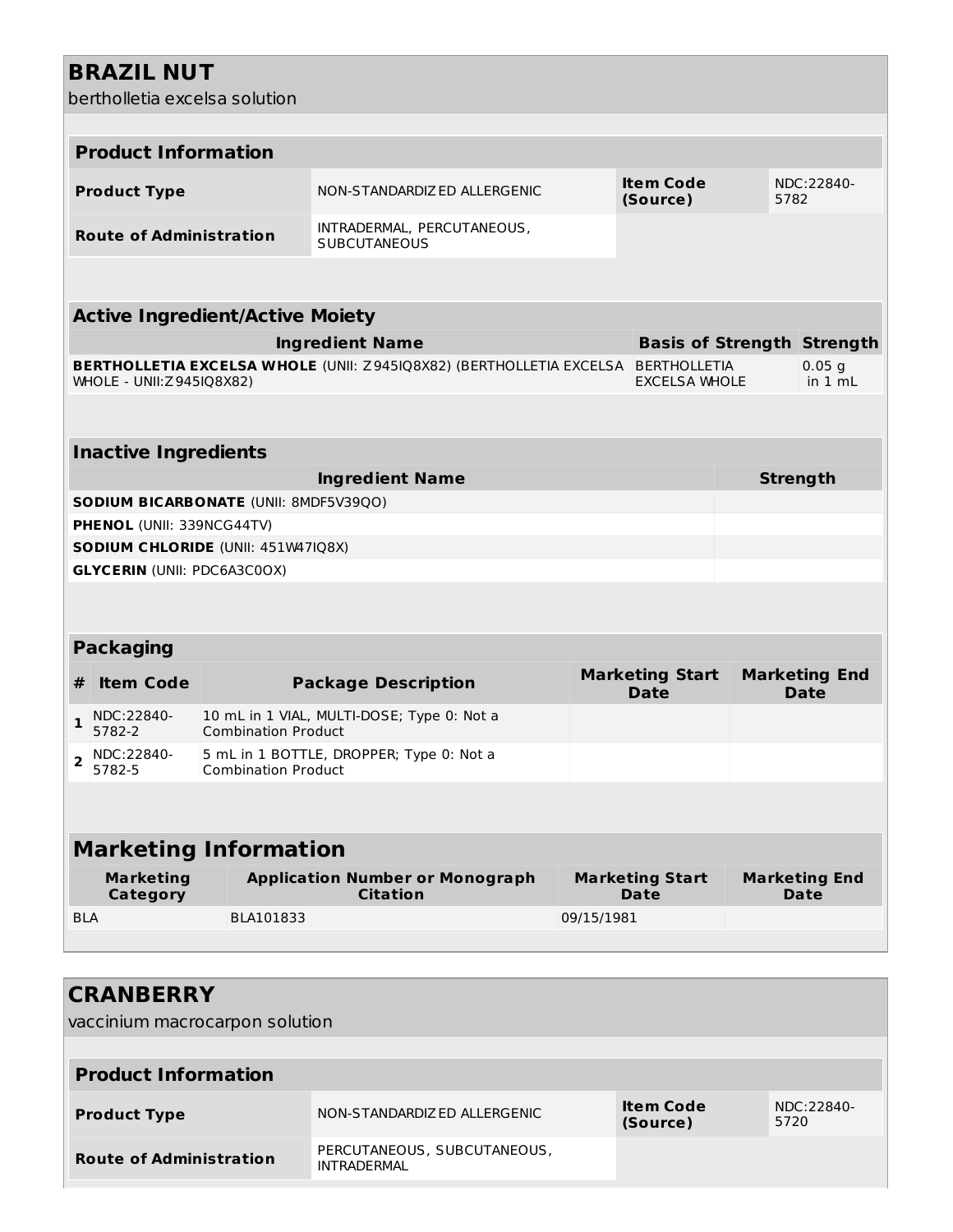|                |                                     | <b>Active Ingredient/Active Moiety</b>                                   |                                       |                                     |
|----------------|-------------------------------------|--------------------------------------------------------------------------|---------------------------------------|-------------------------------------|
|                |                                     | <b>Ingredient Name</b>                                                   | <b>Basis of Strength</b>              | <b>Strength</b>                     |
|                |                                     | CRANBERRY (UNII: 0MVO31Q3QS) (CRANBERRY - UNII:0MVO31Q3QS)               | <b>CRANBERRY</b>                      | 0.025 g in 1 mL                     |
|                |                                     |                                                                          |                                       |                                     |
|                | <b>Inactive Ingredients</b>         |                                                                          |                                       |                                     |
|                |                                     | <b>Ingredient Name</b>                                                   |                                       | <b>Strength</b>                     |
|                | PHENOL (UNII: 339NCG44TV)           |                                                                          |                                       |                                     |
|                |                                     | <b>SODIUM BICARBONATE (UNII: 8MDF5V39QO)</b>                             |                                       |                                     |
|                |                                     | <b>SODIUM CHLORIDE (UNII: 451W47IQ8X)</b>                                |                                       |                                     |
|                |                                     | <b>GLYCERIN (UNII: PDC6A3C0OX)</b>                                       |                                       |                                     |
|                |                                     |                                                                          |                                       |                                     |
|                | <b>Packaging</b>                    |                                                                          |                                       |                                     |
| #              | <b>Item Code</b>                    | <b>Package Description</b>                                               | <b>Marketing Start</b><br><b>Date</b> | <b>Marketing End</b><br><b>Date</b> |
| $\mathbf{1}$   | NDC:22840-<br>5720-5                | 5 mL in 1 BOTTLE, DROPPER; Type 0: Not a<br><b>Combination Product</b>   |                                       |                                     |
| $\overline{2}$ | NDC:22840-<br>5720-2                | 10 mL in 1 VIAL, MULTI-DOSE; Type 0: Not a<br><b>Combination Product</b> |                                       |                                     |
|                |                                     |                                                                          |                                       |                                     |
|                |                                     | <b>Marketing Information</b>                                             |                                       |                                     |
|                | <b>Marketing</b><br><b>Category</b> | <b>Application Number or Monograph</b><br><b>Citation</b>                | <b>Marketing Start</b><br>Date        | <b>Marketing End</b><br>Date        |
| <b>BLA</b>     |                                     | BLA101833                                                                | 09/15/1981                            |                                     |
|                |                                     |                                                                          |                                       |                                     |
|                |                                     |                                                                          |                                       |                                     |
|                | <b>GREEN OLIVE</b>                  |                                                                          |                                       |                                     |
|                | olea europaea solution              |                                                                          |                                       |                                     |
|                |                                     |                                                                          |                                       |                                     |
|                | <b>Product Information</b>          |                                                                          |                                       |                                     |

| <b>Product Type</b>            | NON-STANDARDIZED ALLERGENIC                | Item Code<br>(Source) | NDC:22840-<br>5734 |
|--------------------------------|--------------------------------------------|-----------------------|--------------------|
| <b>Route of Administration</b> | SUBCUTANEOUS, INTRADERMAL,<br>PERCUTANEOUS |                       |                    |

| <b>Active Ingredient/Active Moiety</b>                                |                          |                  |  |  |  |  |  |  |
|-----------------------------------------------------------------------|--------------------------|------------------|--|--|--|--|--|--|
| <b>Ingredient Name</b>                                                | <b>Basis of Strength</b> | <b>Strength</b>  |  |  |  |  |  |  |
| <b>GREEN OLIVE (UNII: 6HD2W46UEG) (GREEN OLIVE - UNII:6HD2W46UEG)</b> | <b>GREEN OLIVE</b>       | $0.05$ g in 1 mL |  |  |  |  |  |  |
|                                                                       |                          |                  |  |  |  |  |  |  |
|                                                                       |                          |                  |  |  |  |  |  |  |
| <b>Inactive Ingredients</b>                                           |                          |                  |  |  |  |  |  |  |

|                                  | <b>Ingredient Name</b> | Strength |
|----------------------------------|------------------------|----------|
| <b>PHENOL</b> (UNII: 339NCG44TV) |                        |          |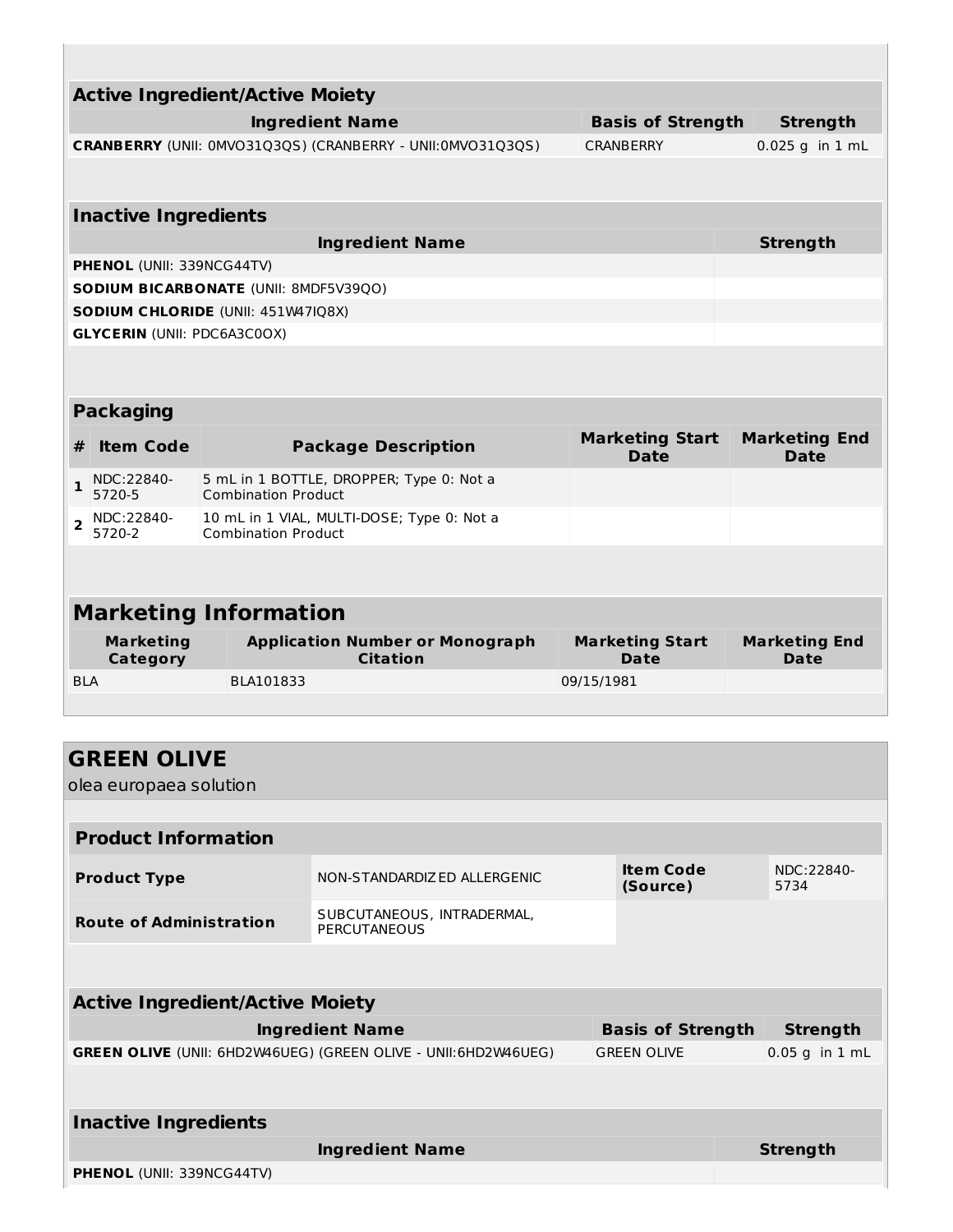|                |                                        | <b>SODIUM BICARBONATE (UNII: 8MDF5V39QO)</b>                                |                                                                         |            |                                       |                                     |
|----------------|----------------------------------------|-----------------------------------------------------------------------------|-------------------------------------------------------------------------|------------|---------------------------------------|-------------------------------------|
|                |                                        | <b>SODIUM CHLORIDE (UNII: 451W47IQ8X)</b>                                   |                                                                         |            |                                       |                                     |
|                | <b>GLYCERIN (UNII: PDC6A3C0OX)</b>     |                                                                             |                                                                         |            |                                       |                                     |
|                |                                        |                                                                             |                                                                         |            |                                       |                                     |
|                |                                        |                                                                             |                                                                         |            |                                       |                                     |
|                | <b>Packaging</b>                       |                                                                             |                                                                         |            |                                       |                                     |
| #              | <b>Item Code</b>                       |                                                                             | <b>Package Description</b>                                              |            | <b>Marketing Start</b><br><b>Date</b> | <b>Marketing End</b><br><b>Date</b> |
| $\mathbf{1}$   | NDC:22840-<br>5734-5                   | <b>Combination Product</b>                                                  | 5 mL in 1 BOTTLE, DROPPER; Type 0: Not a                                |            |                                       |                                     |
| $\overline{2}$ | NDC:22840-<br>5734-2                   | <b>Combination Product</b>                                                  | 10 mL in 1 VIAL, MULTI-DOSE; Type 0: Not a                              |            |                                       |                                     |
|                |                                        |                                                                             |                                                                         |            |                                       |                                     |
|                |                                        | <b>Marketing Information</b>                                                |                                                                         |            |                                       |                                     |
|                | <b>Marketing</b><br>Category           |                                                                             | <b>Application Number or Monograph</b><br><b>Citation</b>               |            | <b>Marketing Start</b><br><b>Date</b> | <b>Marketing End</b><br>Date        |
| <b>BLA</b>     |                                        | BLA101833                                                                   |                                                                         | 09/15/1981 |                                       |                                     |
|                |                                        |                                                                             |                                                                         |            |                                       |                                     |
|                | <b>CHERRY</b><br>prunus avium solution |                                                                             |                                                                         |            |                                       |                                     |
|                | <b>Product Information</b>             |                                                                             |                                                                         |            |                                       |                                     |
|                |                                        |                                                                             |                                                                         |            |                                       |                                     |
|                | <b>Product Type</b>                    |                                                                             | NON-STANDARDIZED ALLERGENIC                                             |            | <b>Item Code</b><br>(Source)          | NDC:22840-<br>5715                  |
|                | <b>Route of Administration</b>         |                                                                             | PERCUTANEOUS, SUBCUTANEOUS,<br><b>INTRADERMAL</b>                       |            |                                       |                                     |
|                |                                        |                                                                             |                                                                         |            |                                       |                                     |
|                |                                        | <b>Active Ingredient/Active Moiety</b>                                      |                                                                         |            |                                       |                                     |
|                |                                        |                                                                             | <b>Ingredient Name</b>                                                  |            | <b>Basis of Strength</b>              | <b>Strength</b>                     |
|                |                                        |                                                                             | <b>SWEET CHERRY</b> (UNII: 93T4562Z13) (SWEET CHERRY - UNII:93T4562Z13) |            | <b>SWEET CHERRY</b>                   | $0.05$ g in $1$ mL                  |
|                |                                        |                                                                             |                                                                         |            |                                       |                                     |
|                | <b>Inactive Ingredients</b>            |                                                                             |                                                                         |            |                                       |                                     |
|                |                                        |                                                                             | <b>Ingredient Name</b>                                                  |            |                                       | <b>Strength</b>                     |
|                | PHENOL (UNII: 339NCG44TV)              |                                                                             |                                                                         |            |                                       |                                     |
|                |                                        |                                                                             |                                                                         |            |                                       |                                     |
|                |                                        | SODIUM BICARBONATE (UNII: 8MDF5V39QO)<br>SODIUM CHLORIDE (UNII: 451W47IQ8X) |                                                                         |            |                                       |                                     |

**GLYCERIN** (UNII: PDC6A3C0OX)

| <b>Packaging</b>     |                                                                        |                                       |                                     |  |  |  |
|----------------------|------------------------------------------------------------------------|---------------------------------------|-------------------------------------|--|--|--|
| <b>Item Code</b>     | <b>Package Description</b>                                             | <b>Marketing Start</b><br><b>Date</b> | <b>Marketing End</b><br><b>Date</b> |  |  |  |
| NDC:22840-<br>5715-5 | 5 mL in 1 BOTTLE, DROPPER; Type 0: Not a<br><b>Combination Product</b> |                                       |                                     |  |  |  |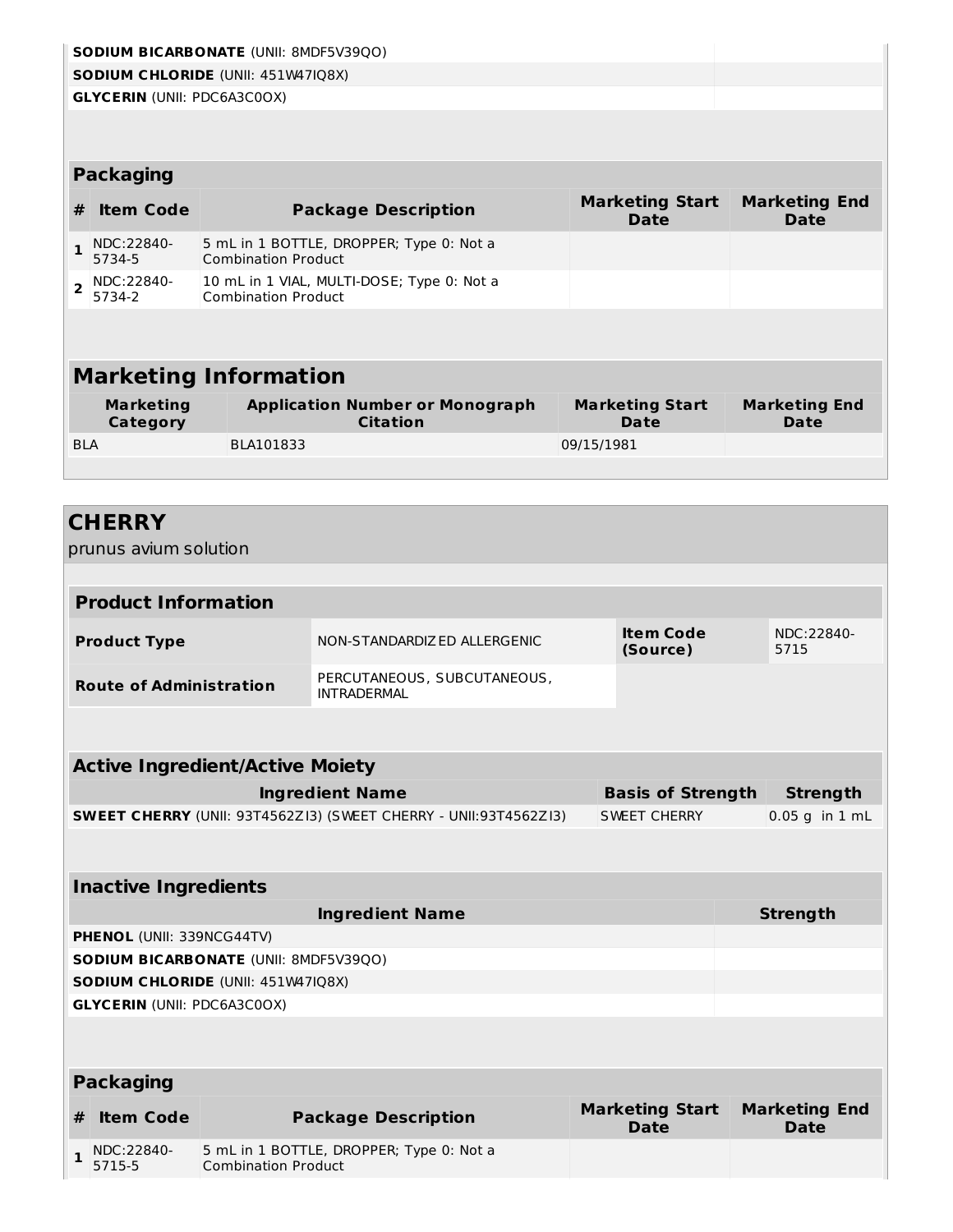| 2              | NDC:22840-<br>5715-2               | <b>Combination Product</b>                   | 10 mL in 1 VIAL, MULTI-DOSE; Type 0: Not a                 |                  |                                       |                                     |  |  |
|----------------|------------------------------------|----------------------------------------------|------------------------------------------------------------|------------------|---------------------------------------|-------------------------------------|--|--|
|                |                                    |                                              |                                                            |                  |                                       |                                     |  |  |
|                |                                    |                                              |                                                            |                  |                                       |                                     |  |  |
|                |                                    | <b>Marketing Information</b>                 |                                                            |                  |                                       |                                     |  |  |
|                | <b>Marketing</b><br>Category       |                                              | <b>Application Number or Monograph</b><br><b>Citation</b>  |                  | <b>Marketing Start</b><br>Date        | <b>Marketing End</b><br><b>Date</b> |  |  |
| <b>BLA</b>     |                                    | BLA101833                                    |                                                            | 09/15/1981       |                                       |                                     |  |  |
|                |                                    |                                              |                                                            |                  |                                       |                                     |  |  |
|                | <b>LIMA BEAN</b>                   |                                              |                                                            |                  |                                       |                                     |  |  |
|                | phaseolus lunatus solution         |                                              |                                                            |                  |                                       |                                     |  |  |
|                |                                    |                                              |                                                            |                  |                                       |                                     |  |  |
|                | <b>Product Information</b>         |                                              |                                                            |                  |                                       |                                     |  |  |
|                | <b>Product Type</b>                |                                              | NON-STANDARDIZ ED ALLERGENIC                               |                  | <b>Item Code</b><br>(Source)          | NDC:22840-<br>5704                  |  |  |
|                | <b>Route of Administration</b>     |                                              | PERCUTANEOUS, SUBCUTANEOUS,<br><b>INTRADERMAL</b>          |                  |                                       |                                     |  |  |
|                |                                    |                                              |                                                            |                  |                                       |                                     |  |  |
|                |                                    | <b>Active Ingredient/Active Moiety</b>       |                                                            |                  |                                       |                                     |  |  |
|                |                                    |                                              | <b>Ingredient Name</b>                                     |                  | <b>Basis of Strength</b>              | <b>Strength</b>                     |  |  |
|                |                                    |                                              | LIMA BEAN (UNII: 112YH1ZMX2) (LIMA BEAN - UNII:112YH1ZMX2) | <b>LIMA BEAN</b> |                                       | $0.05$ g in $1$ mL                  |  |  |
|                |                                    |                                              |                                                            |                  |                                       |                                     |  |  |
|                | <b>Inactive Ingredients</b>        |                                              |                                                            |                  |                                       |                                     |  |  |
|                |                                    |                                              |                                                            |                  |                                       |                                     |  |  |
|                |                                    |                                              | <b>Ingredient Name</b>                                     |                  |                                       | <b>Strength</b>                     |  |  |
|                | <b>PHENOL</b> (UNII: 339NCG44TV)   |                                              |                                                            |                  |                                       |                                     |  |  |
|                |                                    | <b>SODIUM BICARBONATE (UNII: 8MDF5V39QO)</b> |                                                            |                  |                                       |                                     |  |  |
|                |                                    | <b>SODIUM CHLORIDE (UNII: 451W47IQ8X)</b>    |                                                            |                  |                                       |                                     |  |  |
|                | <b>GLYCERIN (UNII: PDC6A3C0OX)</b> |                                              |                                                            |                  |                                       |                                     |  |  |
|                |                                    |                                              |                                                            |                  |                                       |                                     |  |  |
|                | <b>Packaging</b>                   |                                              |                                                            |                  |                                       |                                     |  |  |
| #              | <b>Item Code</b>                   |                                              | <b>Package Description</b>                                 |                  | <b>Marketing Start</b><br><b>Date</b> | <b>Marketing End</b><br><b>Date</b> |  |  |
| $\mathbf{1}$   | NDC:22840-<br>5704-5               | <b>Combination Product</b>                   | 5 mL in 1 BOTTLE, DROPPER; Type 0: Not a                   |                  |                                       |                                     |  |  |
| $\overline{2}$ | NDC:22840-<br>5704-2               | <b>Combination Product</b>                   | 10 mL in 1 VIAL, MULTI-DOSE; Type 0: Not a                 |                  |                                       |                                     |  |  |
|                |                                    |                                              |                                                            |                  |                                       |                                     |  |  |
|                |                                    | <b>Marketing Information</b>                 |                                                            |                  |                                       |                                     |  |  |
|                | <b>Marketing</b><br>Category       |                                              | <b>Application Number or Monograph</b><br><b>Citation</b>  |                  | <b>Marketing Start</b><br>Date        | <b>Marketing End</b><br><b>Date</b> |  |  |
| <b>BLA</b>     |                                    | BLA101833                                    |                                                            | 09/15/1981       |                                       |                                     |  |  |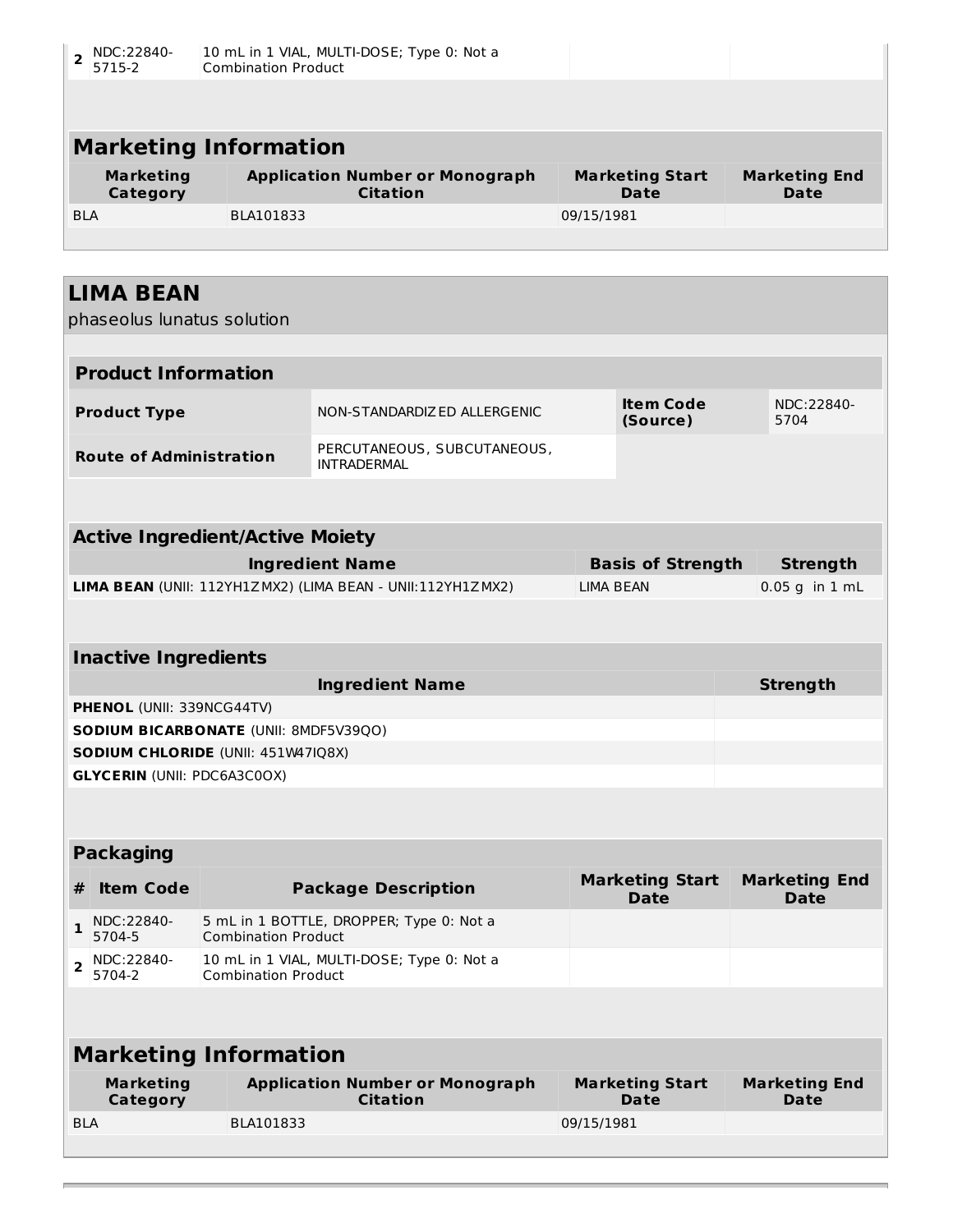|                | <b>HOPS FOOD</b>                   |                                              |                                                   |             |                                       |                 |                                     |  |
|----------------|------------------------------------|----------------------------------------------|---------------------------------------------------|-------------|---------------------------------------|-----------------|-------------------------------------|--|
|                | humulus lupulus solution           |                                              |                                                   |             |                                       |                 |                                     |  |
|                |                                    |                                              |                                                   |             |                                       |                 |                                     |  |
|                | <b>Product Information</b>         |                                              |                                                   |             |                                       |                 |                                     |  |
|                | <b>Product Type</b>                |                                              | NON-STANDARDIZED ALLERGENIC                       |             | <b>Item Code</b><br>(Source)          |                 | NDC:22840-<br>5726                  |  |
|                | <b>Route of Administration</b>     |                                              | PERCUTANEOUS, SUBCUTANEOUS,<br><b>INTRADERMAL</b> |             |                                       |                 |                                     |  |
|                |                                    |                                              |                                                   |             |                                       |                 |                                     |  |
|                |                                    | <b>Active Ingredient/Active Moiety</b>       |                                                   |             |                                       |                 |                                     |  |
|                |                                    | <b>Ingredient Name</b>                       |                                                   |             | <b>Basis of Strength</b>              | <b>Strength</b> |                                     |  |
|                |                                    |                                              | HOPS (UNII: 01G73H6H83) (HOPS - UNII:01G73H6H83)  | <b>HOPS</b> |                                       |                 | $0.05$ g in $1$ mL                  |  |
|                |                                    |                                              |                                                   |             |                                       |                 |                                     |  |
|                | <b>Inactive Ingredients</b>        |                                              |                                                   |             |                                       |                 |                                     |  |
|                |                                    |                                              | <b>Ingredient Name</b>                            |             |                                       | <b>Strength</b> |                                     |  |
|                | PHENOL (UNII: 339NCG44TV)          |                                              |                                                   |             |                                       |                 |                                     |  |
|                |                                    | <b>SODIUM BICARBONATE (UNII: 8MDF5V39QO)</b> |                                                   |             |                                       |                 |                                     |  |
|                |                                    | SODIUM CHLORIDE (UNII: 451W47IQ8X)           |                                                   |             |                                       |                 |                                     |  |
|                | <b>GLYCERIN (UNII: PDC6A3C0OX)</b> |                                              |                                                   |             |                                       |                 |                                     |  |
|                |                                    |                                              |                                                   |             |                                       |                 |                                     |  |
|                | <b>Packaging</b>                   |                                              |                                                   |             |                                       |                 |                                     |  |
| #              | <b>Item Code</b>                   |                                              | <b>Package Description</b>                        |             | <b>Marketing Start</b><br><b>Date</b> |                 | <b>Marketing End</b><br><b>Date</b> |  |
| 1              | NDC:22840-<br>5726-5               | <b>Combination Product</b>                   | 5 mL in 1 BOTTLE, DROPPER; Type 0: Not a          |             |                                       |                 |                                     |  |
| $\overline{2}$ | NDC:22840-<br>$-2222$              |                                              | 10 mL in 1 VIAL, MULTI-DOSE; Type 0: Not a        |             |                                       |                 |                                     |  |

| <b>Marketing Information</b> |                                                           |                                       |                                     |  |  |  |
|------------------------------|-----------------------------------------------------------|---------------------------------------|-------------------------------------|--|--|--|
| <b>Marketing</b><br>Category | <b>Application Number or Monograph</b><br><b>Citation</b> | <b>Marketing Start</b><br><b>Date</b> | <b>Marketing End</b><br><b>Date</b> |  |  |  |
| <b>BLA</b>                   | BLA101833                                                 | 09/15/1981                            |                                     |  |  |  |
|                              |                                                           |                                       |                                     |  |  |  |

5726-2

Combination Product

| <b>NUTMEG</b><br>myristica fragrans solution |                                                   |                              |                    |
|----------------------------------------------|---------------------------------------------------|------------------------------|--------------------|
| <b>Product Information</b>                   |                                                   |                              |                    |
| <b>Product Type</b>                          | NON-STANDARDIZ ED ALLERGENIC                      | <b>Item Code</b><br>(Source) | NDC:22840-<br>5732 |
| <b>Route of Administration</b>               | SUBCUTANEOUS, INTRADERMAL,<br><b>PERCUTANEOUS</b> |                              |                    |
|                                              |                                                   |                              |                    |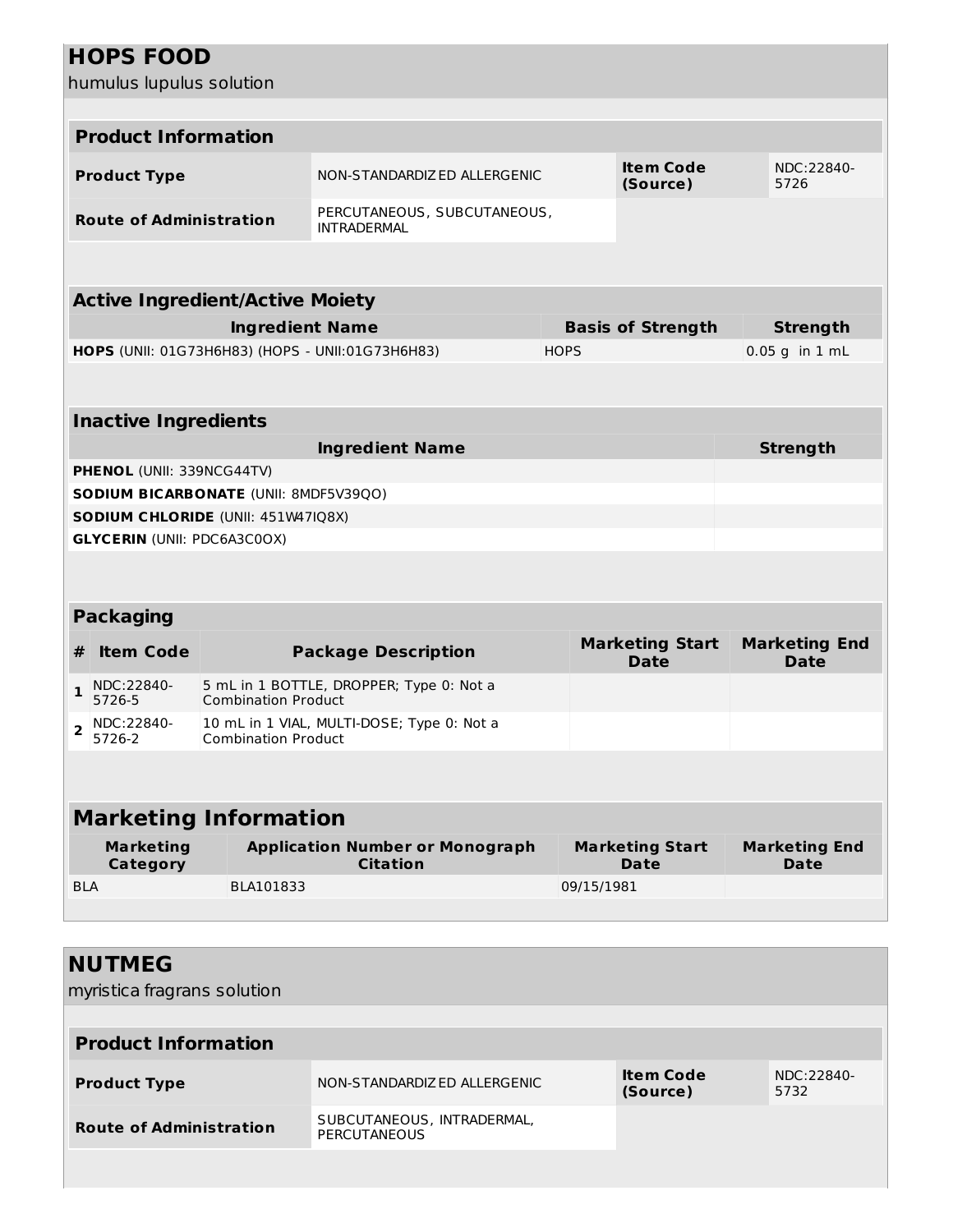|                                                                                                     |                                    | <b>Active Ingredient/Active Moiety</b> |                                                    |              |                                       |  |                                     |
|-----------------------------------------------------------------------------------------------------|------------------------------------|----------------------------------------|----------------------------------------------------|--------------|---------------------------------------|--|-------------------------------------|
|                                                                                                     |                                    |                                        | <b>Ingredient Name</b>                             |              | <b>Basis of</b><br><b>Strength</b>    |  | <b>Strength</b>                     |
| <b>MYRISTICA FRAGRANS FRUIT (UNII: GOO22BTU71) (MYRISTICA FRAGRANS FRUIT</b><br>- UNII: GOO22BTU71) |                                    |                                        |                                                    |              | MYRISTICA FRAGRANS<br><b>FRUIT</b>    |  | $0.05$ g<br>in $1 \text{ mL}$       |
|                                                                                                     |                                    |                                        |                                                    |              |                                       |  |                                     |
|                                                                                                     | <b>Inactive Ingredients</b>        |                                        |                                                    |              |                                       |  |                                     |
|                                                                                                     |                                    |                                        | <b>Ingredient Name</b>                             |              |                                       |  | <b>Strength</b>                     |
|                                                                                                     | <b>PHENOL (UNII: 339NCG44TV)</b>   |                                        |                                                    |              |                                       |  |                                     |
|                                                                                                     |                                    | SODIUM BICARBONATE (UNII: 8MDF5V39QO)  |                                                    |              |                                       |  |                                     |
|                                                                                                     |                                    | SODIUM CHLORIDE (UNII: 451W47IQ8X)     |                                                    |              |                                       |  |                                     |
|                                                                                                     | <b>GLYCERIN (UNII: PDC6A3C0OX)</b> |                                        |                                                    |              |                                       |  |                                     |
|                                                                                                     |                                    |                                        |                                                    |              |                                       |  |                                     |
|                                                                                                     | <b>Packaging</b>                   |                                        |                                                    |              |                                       |  |                                     |
| #                                                                                                   | <b>Item Code</b>                   |                                        | <b>Package Description</b>                         |              | <b>Marketing Start</b><br><b>Date</b> |  | <b>Marketing End</b><br><b>Date</b> |
| 1                                                                                                   | NDC:22840-<br>5732-5               | <b>Combination Product</b>             | 5 mL in 1 BOTTLE, DROPPER; Type 0: Not a           |              |                                       |  |                                     |
| $\overline{2}$                                                                                      | NDC:22840-<br>5732-2               | <b>Combination Product</b>             | 10 mL in 1 VIAL, MULTI-DOSE; Type 0: Not a         |              |                                       |  |                                     |
|                                                                                                     |                                    |                                        |                                                    |              |                                       |  |                                     |
|                                                                                                     |                                    | <b>Marketing Information</b>           |                                                    |              |                                       |  |                                     |
|                                                                                                     | <b>Marketing</b>                   |                                        | <b>Application Number or Monograph</b>             |              | <b>Marketing Start</b>                |  | <b>Marketing End</b>                |
| <b>BLA</b>                                                                                          | Category                           | BLA101833                              | <b>Citation</b>                                    |              | Date<br>09/15/1981                    |  | Date                                |
|                                                                                                     |                                    |                                        |                                                    |              |                                       |  |                                     |
|                                                                                                     |                                    |                                        |                                                    |              |                                       |  |                                     |
|                                                                                                     | <b>PECAN FOOD</b>                  |                                        |                                                    |              |                                       |  |                                     |
|                                                                                                     | carya illinoinensis solution       |                                        |                                                    |              |                                       |  |                                     |
|                                                                                                     |                                    |                                        |                                                    |              |                                       |  |                                     |
|                                                                                                     | <b>Product Information</b>         |                                        |                                                    |              |                                       |  |                                     |
|                                                                                                     | <b>Product Type</b>                |                                        | NON-STANDARDIZ ED ALLERGENIC                       |              | <b>Item Code</b><br>(Source)          |  | NDC:22840-<br>5787                  |
|                                                                                                     | <b>Route of Administration</b>     |                                        | SUBCUTANEOUS, INTRADERMAL,<br><b>PERCUTANEOUS</b>  |              |                                       |  |                                     |
|                                                                                                     |                                    |                                        |                                                    |              |                                       |  |                                     |
|                                                                                                     |                                    | <b>Active Ingredient/Active Moiety</b> |                                                    |              |                                       |  |                                     |
|                                                                                                     |                                    | <b>Ingredient Name</b>                 |                                                    |              | <b>Basis of Strength</b>              |  | <b>Strength</b>                     |
|                                                                                                     |                                    |                                        | PECAN (UNII: F14P91GB5F) (PECAN - UNII:F14P91GB5F) | <b>PECAN</b> |                                       |  | $0.05$ g in 1 mL                    |
|                                                                                                     | <b>Inactive Ingredients</b>        |                                        |                                                    |              |                                       |  |                                     |
|                                                                                                     |                                    |                                        | <b>Ingredient Name</b>                             |              |                                       |  | <b>Strength</b>                     |

**PHENOL** (UNII: 339NCG44TV)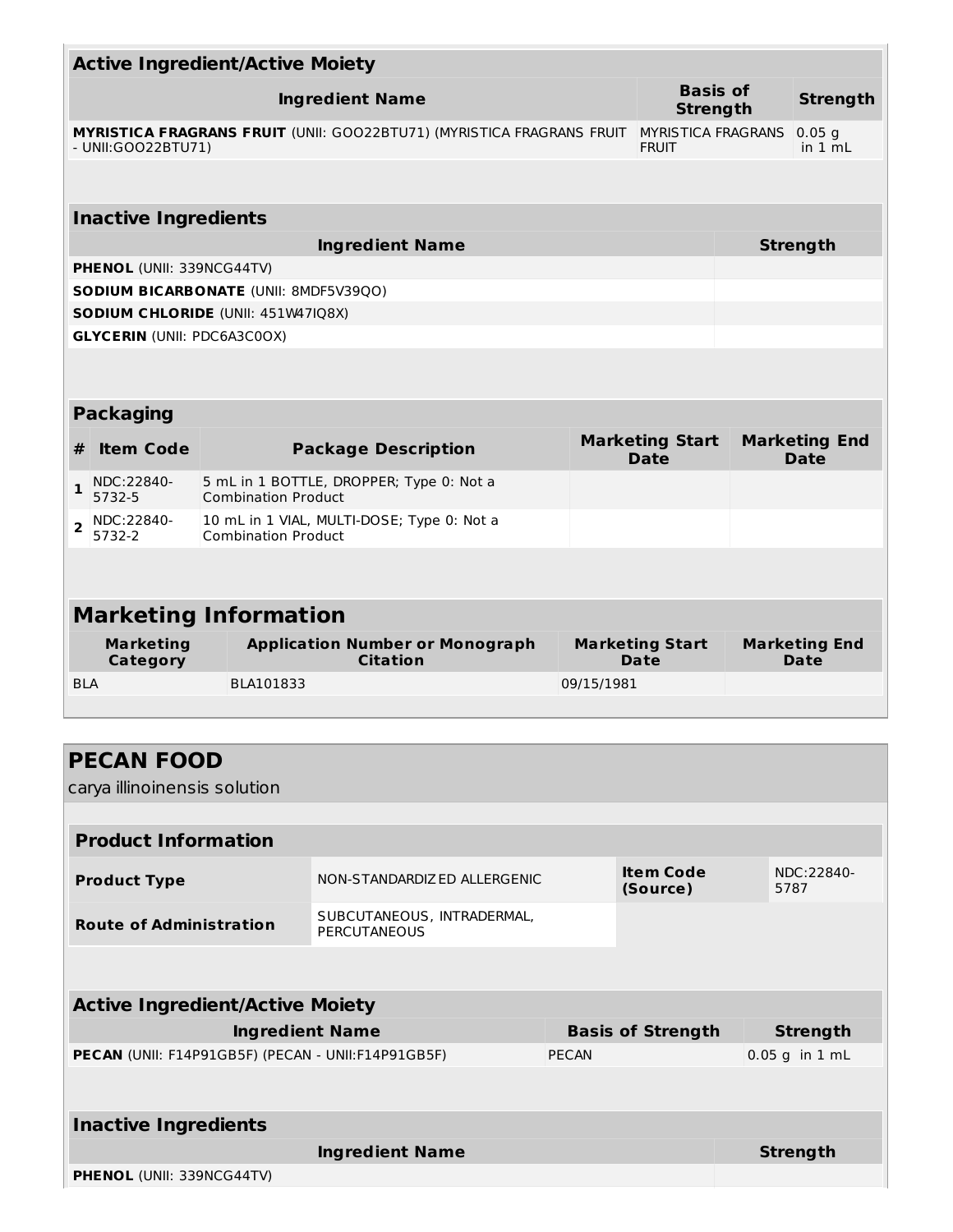|                | <b>SODIUM BICARBONATE (UNII: 8MDF5V39QO)</b> |  |                                                                          |                                       |                              |  |  |  |
|----------------|----------------------------------------------|--|--------------------------------------------------------------------------|---------------------------------------|------------------------------|--|--|--|
|                | <b>SODIUM CHLORIDE (UNII: 451W47IQ8X)</b>    |  |                                                                          |                                       |                              |  |  |  |
|                | <b>GLYCERIN (UNII: PDC6A3C0OX)</b>           |  |                                                                          |                                       |                              |  |  |  |
|                |                                              |  |                                                                          |                                       |                              |  |  |  |
|                |                                              |  |                                                                          |                                       |                              |  |  |  |
|                | <b>Packaging</b>                             |  |                                                                          |                                       |                              |  |  |  |
| #              | <b>Item Code</b>                             |  | <b>Package Description</b>                                               | <b>Marketing Start</b><br><b>Date</b> | <b>Marketing End</b><br>Date |  |  |  |
| 1              | NDC:22840-<br>5787-5                         |  | 5 mL in 1 BOTTLE, DROPPER; Type 0: Not a<br><b>Combination Product</b>   |                                       |                              |  |  |  |
| $\overline{2}$ | NDC:22840-<br>5787-2                         |  | 10 mL in 1 VIAL, MULTI-DOSE; Type 0: Not a<br><b>Combination Product</b> |                                       |                              |  |  |  |
|                |                                              |  |                                                                          |                                       |                              |  |  |  |
|                |                                              |  |                                                                          |                                       |                              |  |  |  |
|                |                                              |  | <b>Marketing Information</b>                                             |                                       |                              |  |  |  |
|                | <b>Marketing</b><br>Category                 |  | <b>Application Number or Monograph</b><br><b>Citation</b>                | <b>Marketing Start</b><br>Date        | <b>Marketing End</b><br>Date |  |  |  |
| <b>BLA</b>     |                                              |  | BLA101833                                                                | 09/15/1981                            |                              |  |  |  |
|                |                                              |  |                                                                          |                                       |                              |  |  |  |
|                |                                              |  |                                                                          |                                       |                              |  |  |  |

|              | <b>SWEET POTATO</b>                                                                  |                                              |                                            |                                       |                                     |  |
|--------------|--------------------------------------------------------------------------------------|----------------------------------------------|--------------------------------------------|---------------------------------------|-------------------------------------|--|
|              | ipomoea batatas solution                                                             |                                              |                                            |                                       |                                     |  |
|              |                                                                                      |                                              |                                            |                                       |                                     |  |
|              | <b>Product Information</b>                                                           |                                              |                                            |                                       |                                     |  |
|              | <b>Product Type</b>                                                                  |                                              | NON-STANDARDIZ ED ALLERGENIC               | <b>Item Code</b><br>(Source)          | NDC:22840-<br>5743                  |  |
|              | <b>Route of Administration</b>                                                       |                                              | SUBCUTANEOUS, INTRADERMAL,<br>PERCUTANEOUS |                                       |                                     |  |
|              |                                                                                      |                                              |                                            |                                       |                                     |  |
|              |                                                                                      | <b>Active Ingredient/Active Moiety</b>       |                                            |                                       |                                     |  |
|              |                                                                                      |                                              | <b>Ingredient Name</b>                     | <b>Basis of Strength</b>              | <b>Strength</b>                     |  |
|              | <b>SWEET POTATO (UNII: M9WGG9Z9GK) (SWEET POTATO - UNII:M9WGG9Z9GK) SWEET POTATO</b> |                                              |                                            |                                       | $0.05$ g in $1$ mL                  |  |
|              |                                                                                      |                                              |                                            |                                       |                                     |  |
|              | <b>Inactive Ingredients</b>                                                          |                                              |                                            |                                       |                                     |  |
|              |                                                                                      |                                              | <b>Ingredient Name</b>                     |                                       | <b>Strength</b>                     |  |
|              | PHENOL (UNII: 339NCG44TV)                                                            |                                              |                                            |                                       |                                     |  |
|              |                                                                                      | <b>SODIUM BICARBONATE (UNII: 8MDF5V39QO)</b> |                                            |                                       |                                     |  |
|              |                                                                                      | SODIUM CHLORIDE (UNII: 451W47IQ8X)           |                                            |                                       |                                     |  |
|              | <b>GLYCERIN (UNII: PDC6A3C0OX)</b>                                                   |                                              |                                            |                                       |                                     |  |
|              |                                                                                      |                                              |                                            |                                       |                                     |  |
|              | <b>Packaging</b>                                                                     |                                              |                                            |                                       |                                     |  |
| #            | <b>Item Code</b>                                                                     |                                              | <b>Package Description</b>                 | <b>Marketing Start</b><br><b>Date</b> | <b>Marketing End</b><br><b>Date</b> |  |
| $\mathbf{1}$ | NDC:22840-<br>5743-5                                                                 | <b>Combination Product</b>                   | 5 mL in 1 BOTTLE, DROPPER; Type 0: Not a   |                                       |                                     |  |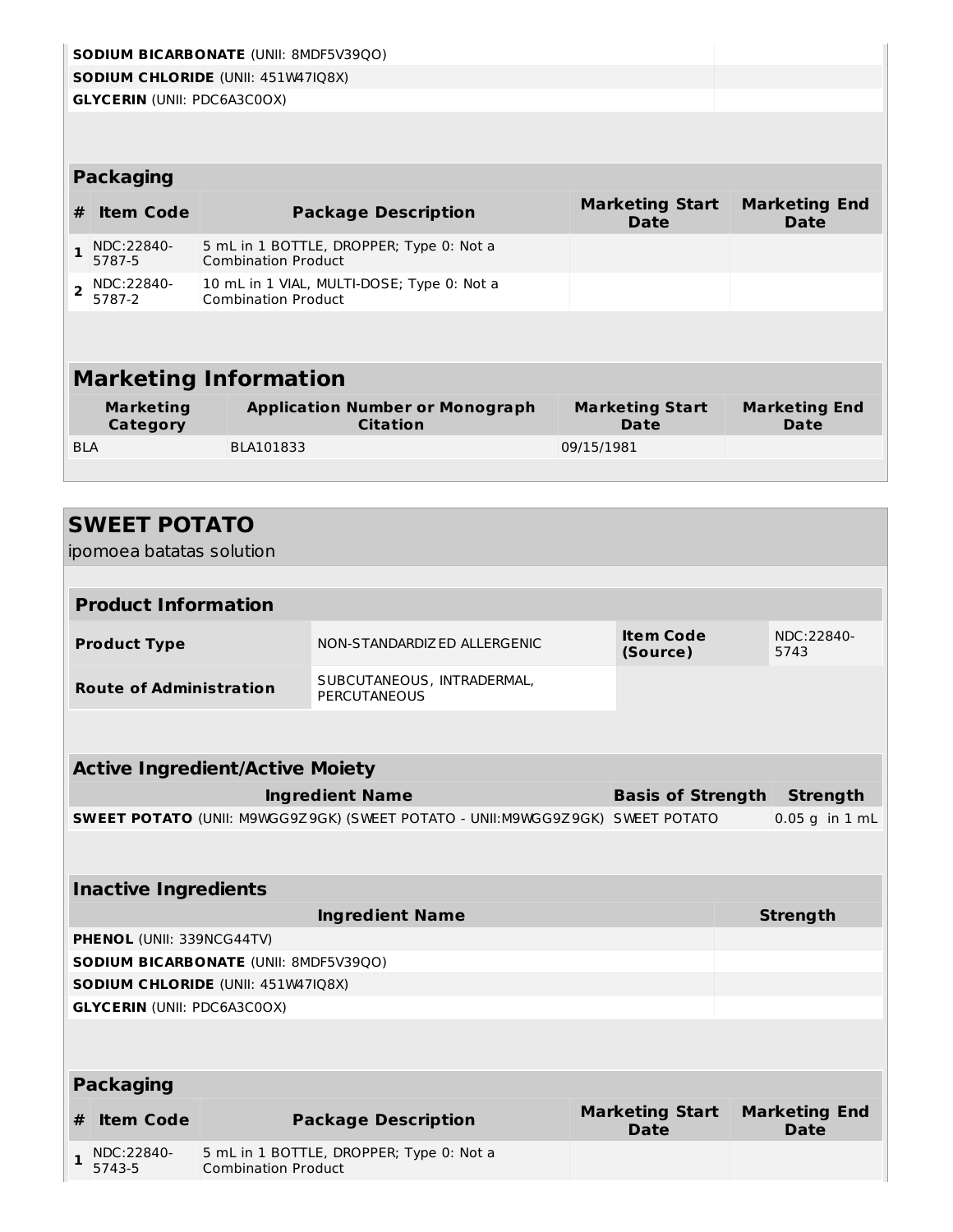| NDC:22840-<br>$\overline{\mathbf{z}}$<br>5743-2 | <b>Combination Product</b>                                                                                                         | 10 mL in 1 VIAL, MULTI-DOSE; Type 0: Not a        |            |                              |  |                    |  |
|-------------------------------------------------|------------------------------------------------------------------------------------------------------------------------------------|---------------------------------------------------|------------|------------------------------|--|--------------------|--|
|                                                 |                                                                                                                                    |                                                   |            |                              |  |                    |  |
| <b>Marketing Information</b>                    |                                                                                                                                    |                                                   |            |                              |  |                    |  |
| <b>Marketing</b><br>Category                    | <b>Application Number or Monograph</b><br><b>Marketing Start</b><br><b>Marketing End</b><br><b>Citation</b><br>Date<br><b>Date</b> |                                                   |            |                              |  |                    |  |
| <b>BIA</b>                                      | BLA101833                                                                                                                          |                                                   | 09/15/1981 |                              |  |                    |  |
|                                                 |                                                                                                                                    |                                                   |            |                              |  |                    |  |
|                                                 |                                                                                                                                    |                                                   |            |                              |  |                    |  |
| <b>WHITE POTATO</b>                             |                                                                                                                                    |                                                   |            |                              |  |                    |  |
| solanum tuberosum solution                      |                                                                                                                                    |                                                   |            |                              |  |                    |  |
|                                                 |                                                                                                                                    |                                                   |            |                              |  |                    |  |
| <b>Product Information</b>                      |                                                                                                                                    |                                                   |            |                              |  |                    |  |
| <b>Product Type</b>                             |                                                                                                                                    | NON-STANDARDIZED ALLERGENIC                       |            | <b>Item Code</b><br>(Source) |  | NDC:22840-<br>5744 |  |
| <b>Route of Administration</b>                  |                                                                                                                                    | SUBCUTANEOUS, INTRADERMAL,<br><b>PERCUTANEOUS</b> |            |                              |  |                    |  |
|                                                 |                                                                                                                                    |                                                   |            |                              |  |                    |  |

| <b>Active Ingredient/Active Moiety</b>                      |                          |                   |  |  |  |
|-------------------------------------------------------------|--------------------------|-------------------|--|--|--|
| <b>Ingredient Name</b>                                      | <b>Basis of Strength</b> | Strength          |  |  |  |
| <b>POTATO</b> (UNII: CFE1S8DYWD) (POTATO - UNII:CFE1S8DYWD) | <b>POTATO</b>            | $ 0.05$ g in 1 mL |  |  |  |
|                                                             |                          |                   |  |  |  |

| <b>Inactive Ingredients</b>                  |                 |  |  |  |  |
|----------------------------------------------|-----------------|--|--|--|--|
| <b>Ingredient Name</b>                       | <b>Strength</b> |  |  |  |  |
| <b>SODIUM BICARBONATE (UNII: 8MDF5V39QO)</b> |                 |  |  |  |  |
| <b>SODIUM CHLORIDE (UNII: 451W47IQ8X)</b>    |                 |  |  |  |  |
| <b>GLYCERIN (UNII: PDC6A3C0OX)</b>           |                 |  |  |  |  |
| <b>PHENOL (UNII: 339NCG44TV)</b>             |                 |  |  |  |  |
|                                              |                 |  |  |  |  |

| <b>Packaging</b> |                      |                                                                          |                                |                                     |  |
|------------------|----------------------|--------------------------------------------------------------------------|--------------------------------|-------------------------------------|--|
|                  | <b>Item Code</b>     | <b>Package Description</b>                                               | <b>Marketing Start</b><br>Date | <b>Marketing End</b><br><b>Date</b> |  |
|                  | NDC:22840-<br>5744-5 | 5 mL in 1 BOTTLE, DROPPER; Type 0: Not a<br><b>Combination Product</b>   |                                |                                     |  |
|                  | NDC:22840-<br>5744-2 | 10 mL in 1 VIAL, MULTI-DOSE; Type 0: Not a<br><b>Combination Product</b> |                                |                                     |  |
|                  |                      |                                                                          |                                |                                     |  |

| <b>Marketing Information</b> |                                                           |                                |                                     |  |  |
|------------------------------|-----------------------------------------------------------|--------------------------------|-------------------------------------|--|--|
| <b>Marketing</b><br>Category | <b>Application Number or Monograph</b><br><b>Citation</b> | <b>Marketing Start</b><br>Date | <b>Marketing End</b><br><b>Date</b> |  |  |
| <b>BLA</b>                   | BLA101833                                                 | 09/15/1981                     |                                     |  |  |
|                              |                                                           |                                |                                     |  |  |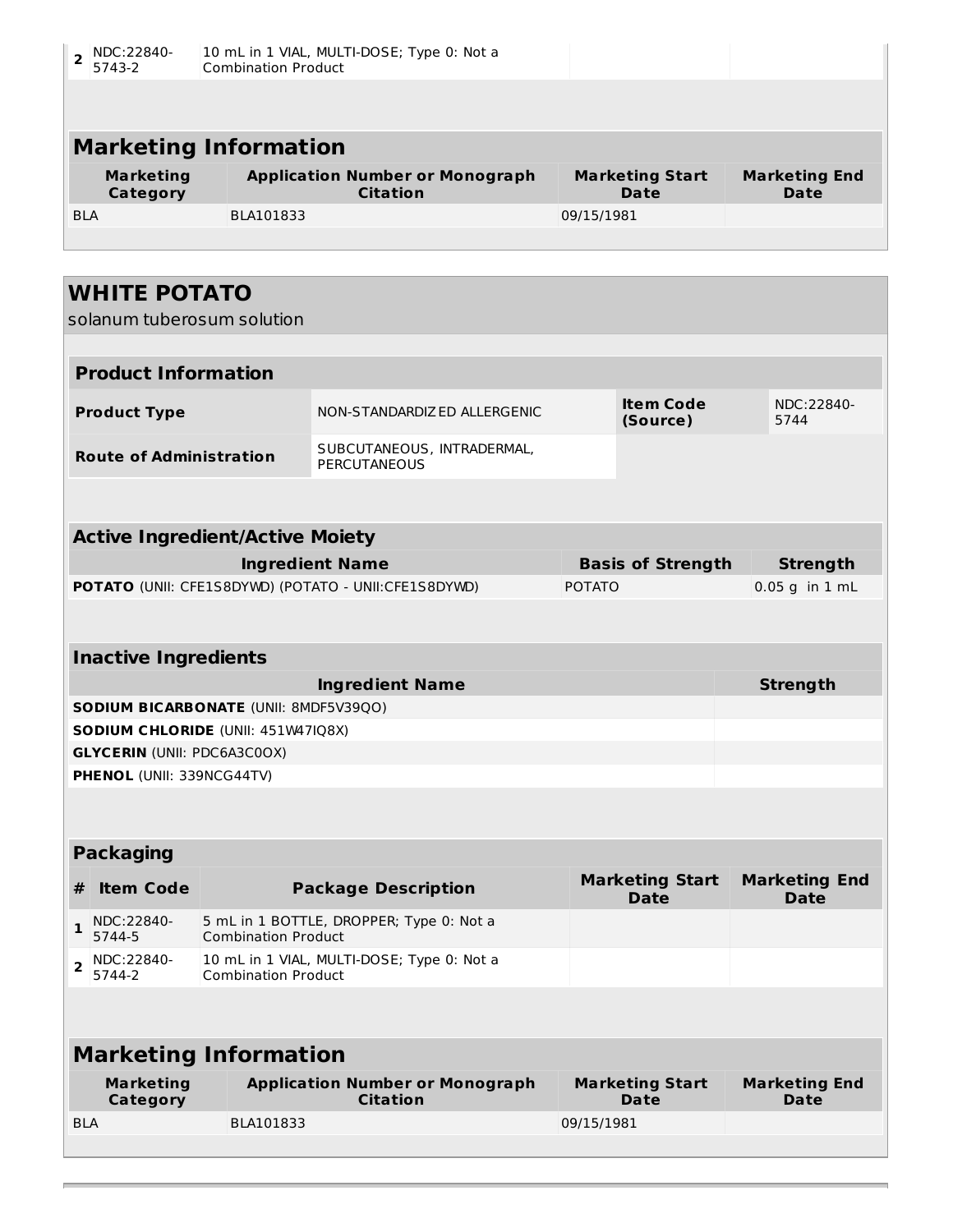### **RED RASPBERRY**

rubus idaeus solution

|                     | rubus idaeus solution              |                                              |                                                            |                          |                                       |                                     |
|---------------------|------------------------------------|----------------------------------------------|------------------------------------------------------------|--------------------------|---------------------------------------|-------------------------------------|
|                     |                                    |                                              |                                                            |                          |                                       |                                     |
|                     | <b>Product Information</b>         |                                              |                                                            |                          |                                       |                                     |
|                     | <b>Product Type</b>                |                                              | NON-STANDARDIZED ALLERGENIC                                |                          | <b>Item Code</b><br>(Source)          | NDC:22840-<br>5745                  |
|                     | <b>Route of Administration</b>     |                                              | SUBCUTANEOUS, INTRADERMAL,<br><b>PERCUTANEOUS</b>          |                          |                                       |                                     |
|                     |                                    |                                              |                                                            |                          |                                       |                                     |
|                     |                                    | <b>Active Ingredient/Active Moiety</b>       |                                                            |                          |                                       |                                     |
|                     |                                    |                                              | <b>Ingredient Name</b>                                     | <b>Basis of Strength</b> |                                       | <b>Strength</b>                     |
|                     |                                    |                                              | RASPBERRY (UNII: 4N14V5R27W) (RASPBERRY - UNII:4N14V5R27W) |                          | <b>RASPBERRY</b>                      | $0.05$ g in $1$ mL                  |
|                     |                                    |                                              |                                                            |                          |                                       |                                     |
|                     | <b>Inactive Ingredients</b>        |                                              |                                                            |                          |                                       |                                     |
|                     |                                    |                                              | <b>Ingredient Name</b>                                     |                          |                                       | <b>Strength</b>                     |
|                     |                                    | <b>SODIUM BICARBONATE (UNII: 8MDF5V39QO)</b> |                                                            |                          |                                       |                                     |
|                     |                                    | <b>SODIUM CHLORIDE (UNII: 451W47IQ8X)</b>    |                                                            |                          |                                       |                                     |
|                     | <b>GLYCERIN (UNII: PDC6A3C0OX)</b> |                                              |                                                            |                          |                                       |                                     |
|                     | PHENOL (UNII: 339NCG44TV)          |                                              |                                                            |                          |                                       |                                     |
|                     |                                    |                                              |                                                            |                          |                                       |                                     |
|                     | <b>Packaging</b>                   |                                              |                                                            |                          |                                       |                                     |
| #                   | <b>Item Code</b>                   |                                              | <b>Package Description</b>                                 |                          | <b>Marketing Start</b><br><b>Date</b> | <b>Marketing End</b><br><b>Date</b> |
| 1                   | NDC:22840-<br>5745-5               | <b>Combination Product</b>                   | 5 mL in 1 BOTTLE, DROPPER; Type 0: Not a                   |                          |                                       |                                     |
| $\overline{2}$      | NDC:22840-<br>5745-2               | <b>Combination Product</b>                   | 10 mL in 1 VIAL, MULTI-DOSE; Type 0: Not a                 |                          |                                       |                                     |
|                     |                                    |                                              |                                                            |                          |                                       |                                     |
|                     |                                    | <b>Marketing Information</b>                 |                                                            |                          |                                       |                                     |
|                     | <b>Marketing</b><br>Category       |                                              | <b>Application Number or Monograph</b><br><b>Citation</b>  |                          | <b>Marketing Start</b><br>Date        | <b>Marketing End</b><br>Date        |
| <b>BLA</b>          |                                    | BLA101833                                    |                                                            | 09/15/1981               |                                       |                                     |
|                     |                                    |                                              |                                                            |                          |                                       |                                     |
|                     | <b>ORANGE</b>                      |                                              |                                                            |                          |                                       |                                     |
|                     | citrus x sinensis solution         |                                              |                                                            |                          |                                       |                                     |
|                     | <b>Product Information</b>         |                                              |                                                            |                          |                                       |                                     |
| <b>Product Type</b> |                                    |                                              | NON-STANDARDIZED ALLERGENIC                                |                          | <b>Item Code</b><br>(Source)          | NDC:22840-<br>5736                  |
|                     | <b>Route of Administration</b>     |                                              | SUBCUTANEOUS, INTRADERMAL,<br>PERCUTANEOUS                 |                          |                                       |                                     |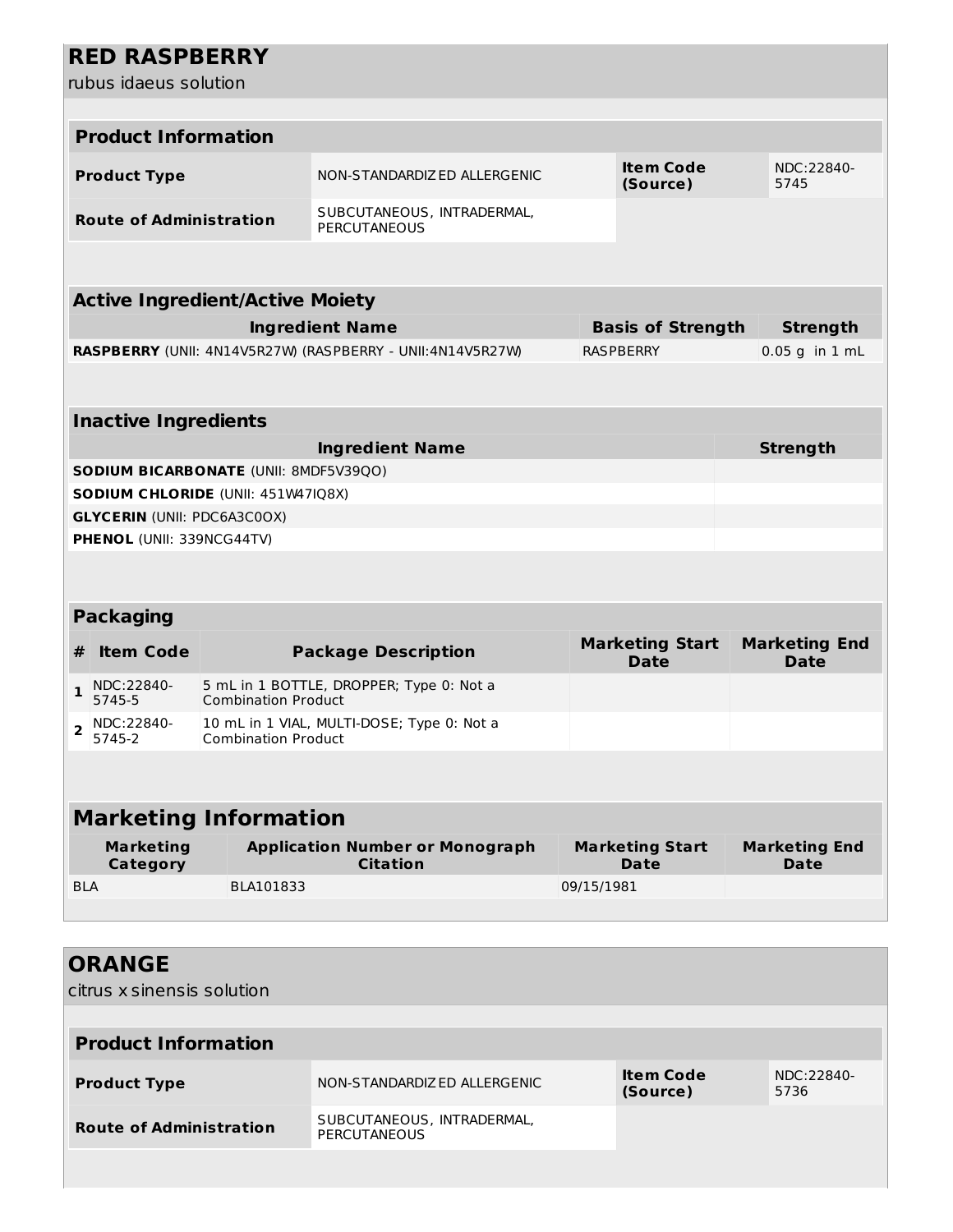| <b>Active Ingredient/Active Moiety</b> |                                    |  |                                                                          |                                       |  |                                     |
|----------------------------------------|------------------------------------|--|--------------------------------------------------------------------------|---------------------------------------|--|-------------------------------------|
|                                        |                                    |  | <b>Ingredient Name</b>                                                   | <b>Basis of Strength</b>              |  | <b>Strength</b>                     |
|                                        |                                    |  | ORANGE (UNII: 5EVU04N5QU) (ORANGE - UNII:5EVU04N5QU)                     | ORANGE                                |  | $0.05$ g in $1$ mL                  |
|                                        |                                    |  |                                                                          |                                       |  |                                     |
|                                        |                                    |  |                                                                          |                                       |  |                                     |
|                                        | <b>Inactive Ingredients</b>        |  |                                                                          |                                       |  |                                     |
|                                        |                                    |  | <b>Ingredient Name</b>                                                   |                                       |  | <b>Strength</b>                     |
|                                        | PHENOL (UNII: 339NCG44TV)          |  |                                                                          |                                       |  |                                     |
|                                        |                                    |  | <b>SODIUM BICARBONATE (UNII: 8MDF5V39QO)</b>                             |                                       |  |                                     |
|                                        |                                    |  | <b>SODIUM CHLORIDE (UNII: 451W47IQ8X)</b>                                |                                       |  |                                     |
|                                        | <b>GLYCERIN (UNII: PDC6A3C0OX)</b> |  |                                                                          |                                       |  |                                     |
|                                        |                                    |  |                                                                          |                                       |  |                                     |
|                                        |                                    |  |                                                                          |                                       |  |                                     |
|                                        | <b>Packaging</b>                   |  |                                                                          |                                       |  |                                     |
| #                                      | <b>Item Code</b>                   |  | <b>Package Description</b>                                               | <b>Marketing Start</b><br>Date        |  | <b>Marketing End</b><br><b>Date</b> |
| $\mathbf{1}$                           | NDC:22840-<br>5736-5               |  | 5 mL in 1 BOTTLE, DROPPER; Type 0: Not a<br><b>Combination Product</b>   |                                       |  |                                     |
| $\overline{2}$                         | NDC:22840-<br>5736-2               |  | 10 mL in 1 VIAL, MULTI-DOSE; Type 0: Not a<br><b>Combination Product</b> |                                       |  |                                     |
|                                        |                                    |  |                                                                          |                                       |  |                                     |
|                                        |                                    |  |                                                                          |                                       |  |                                     |
|                                        |                                    |  | <b>Marketing Information</b>                                             |                                       |  |                                     |
|                                        | <b>Marketing</b><br>Category       |  | <b>Application Number or Monograph</b><br><b>Citation</b>                | <b>Marketing Start</b><br><b>Date</b> |  | <b>Marketing End</b><br><b>Date</b> |
| <b>BLA</b>                             |                                    |  | BLA101833                                                                | 09/15/1981                            |  |                                     |
|                                        |                                    |  |                                                                          |                                       |  |                                     |
|                                        |                                    |  |                                                                          |                                       |  |                                     |
|                                        |                                    |  | <b>BLACK WALNUT FOOD</b>                                                 |                                       |  |                                     |
|                                        | juglans nigra solution             |  |                                                                          |                                       |  |                                     |
|                                        |                                    |  |                                                                          |                                       |  |                                     |

| <b>Product Information</b>                                              |                                                   |                              |                    |  |  |  |
|-------------------------------------------------------------------------|---------------------------------------------------|------------------------------|--------------------|--|--|--|
| <b>Product Type</b>                                                     | NON-STANDARDIZED ALLERGENIC                       | <b>Item Code</b><br>(Source) | NDC:22840-<br>5788 |  |  |  |
| <b>Route of Administration</b>                                          | SUBCUTANEOUS, INTRADERMAL,<br><b>PERCUTANEOUS</b> |                              |                    |  |  |  |
|                                                                         |                                                   |                              |                    |  |  |  |
| <b>Active Ingredient/Active Moiety</b>                                  |                                                   |                              |                    |  |  |  |
| <b>Ingredient Name</b><br><b>Basis of Strength</b><br><b>Strength</b>   |                                                   |                              |                    |  |  |  |
| <b>BLACK WALNUT</b> (UNII: 02WM57RXZJ) (BLACK WALNUT - UNII:02WM57RXZJ) | <b>BLACK WALNUT</b>                               | $0.05$ g in $1$ mL           |                    |  |  |  |
|                                                                         |                                                   |                              |                    |  |  |  |
| <b>Inactive Ingredients</b>                                             |                                                   |                              |                    |  |  |  |
|                                                                         |                                                   | <b>Strength</b>              |                    |  |  |  |
| <b>PHENOL (UNII: 339NCG44TV)</b>                                        |                                                   |                              |                    |  |  |  |

**SODIUM BICARBONATE** (UNII: 8MDF5V39QO)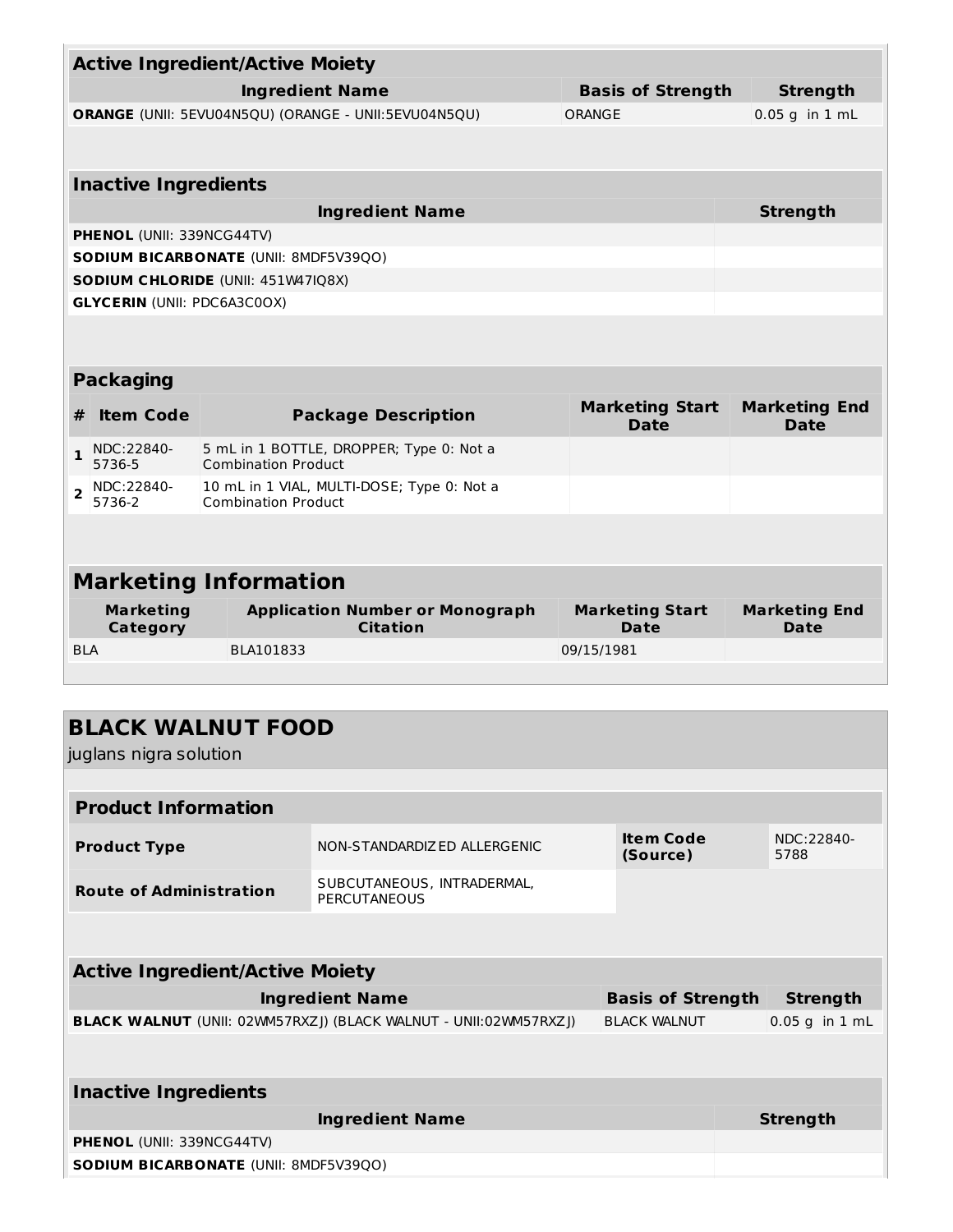|                | <b>SODIUM CHLORIDE (UNII: 451W47IQ8X)</b> |  |                                                                          |                                       |                                     |  |  |
|----------------|-------------------------------------------|--|--------------------------------------------------------------------------|---------------------------------------|-------------------------------------|--|--|
|                | <b>GLYCERIN (UNII: PDC6A3C0OX)</b>        |  |                                                                          |                                       |                                     |  |  |
|                |                                           |  |                                                                          |                                       |                                     |  |  |
|                |                                           |  |                                                                          |                                       |                                     |  |  |
|                | <b>Packaging</b>                          |  |                                                                          |                                       |                                     |  |  |
| #              | <b>Item Code</b>                          |  | <b>Package Description</b>                                               | <b>Marketing Start</b><br><b>Date</b> | <b>Marketing End</b><br><b>Date</b> |  |  |
|                | NDC:22840-<br>5788-5                      |  | 5 mL in 1 BOTTLE, DROPPER; Type 0: Not a<br><b>Combination Product</b>   |                                       |                                     |  |  |
| $\overline{2}$ | NDC:22840-<br>5788-2                      |  | 10 mL in 1 VIAL, MULTI-DOSE; Type 0: Not a<br><b>Combination Product</b> |                                       |                                     |  |  |
|                |                                           |  |                                                                          |                                       |                                     |  |  |
|                |                                           |  |                                                                          |                                       |                                     |  |  |
|                |                                           |  | <b>Marketing Information</b>                                             |                                       |                                     |  |  |
|                | <b>Marketing</b><br>Category              |  | <b>Application Number or Monograph</b><br><b>Citation</b>                | <b>Marketing Start</b><br>Date        | <b>Marketing End</b><br>Date        |  |  |
| <b>BLA</b>     |                                           |  | BLA101833                                                                | 09/15/1981                            |                                     |  |  |
|                |                                           |  |                                                                          |                                       |                                     |  |  |

|              | <b>WATERMELON</b>                  |                                        |                                                              |                                       |  |                                     |
|--------------|------------------------------------|----------------------------------------|--------------------------------------------------------------|---------------------------------------|--|-------------------------------------|
|              | citrullus lanatus solution         |                                        |                                                              |                                       |  |                                     |
|              |                                    |                                        |                                                              |                                       |  |                                     |
|              | <b>Product Information</b>         |                                        |                                                              |                                       |  |                                     |
|              | <b>Product Type</b>                |                                        | NON-STANDARDIZED ALLERGENIC                                  | <b>Item Code</b><br>(Source)          |  | NDC:22840-<br>5755                  |
|              | <b>Route of Administration</b>     |                                        | SUBCUTANEOUS, INTRADERMAL,<br><b>PERCUTANEOUS</b>            |                                       |  |                                     |
|              |                                    |                                        |                                                              |                                       |  |                                     |
|              |                                    | <b>Active Ingredient/Active Moiety</b> |                                                              |                                       |  |                                     |
|              |                                    |                                        | <b>Ingredient Name</b>                                       | <b>Basis of Strength</b>              |  | <b>Strength</b>                     |
|              |                                    |                                        | WATERMELON (UNII: 231473QB6R) (WATERMELON - UNII:231473QB6R) | <b>WATERMELON</b>                     |  | $0.05$ g in $1$ mL                  |
|              |                                    |                                        |                                                              |                                       |  |                                     |
|              |                                    |                                        |                                                              |                                       |  |                                     |
|              | <b>Inactive Ingredients</b>        |                                        |                                                              |                                       |  |                                     |
|              |                                    |                                        | <b>Ingredient Name</b>                                       |                                       |  | <b>Strength</b>                     |
|              |                                    | SODIUM BICARBONATE (UNII: 8MDF5V39QO)  |                                                              |                                       |  |                                     |
|              |                                    | SODIUM CHLORIDE (UNII: 451W47IQ8X)     |                                                              |                                       |  |                                     |
|              | <b>GLYCERIN (UNII: PDC6A3C0OX)</b> |                                        |                                                              |                                       |  |                                     |
|              | PHENOL (UNII: 339NCG44TV)          |                                        |                                                              |                                       |  |                                     |
|              |                                    |                                        |                                                              |                                       |  |                                     |
|              | <b>Packaging</b>                   |                                        |                                                              |                                       |  |                                     |
| #            | <b>Item Code</b>                   |                                        | <b>Package Description</b>                                   | <b>Marketing Start</b><br><b>Date</b> |  | <b>Marketing End</b><br><b>Date</b> |
| $\mathbf{1}$ | NDC:22840-<br>5755-5               | <b>Combination Product</b>             | 5 mL in 1 BOTTLE, DROPPER; Type 0: Not a                     |                                       |  |                                     |

10 mL in 1 VIAL, MULTI-DOSE; Type 0: Not a

Combination Product

**2** NDC:22840-5755-2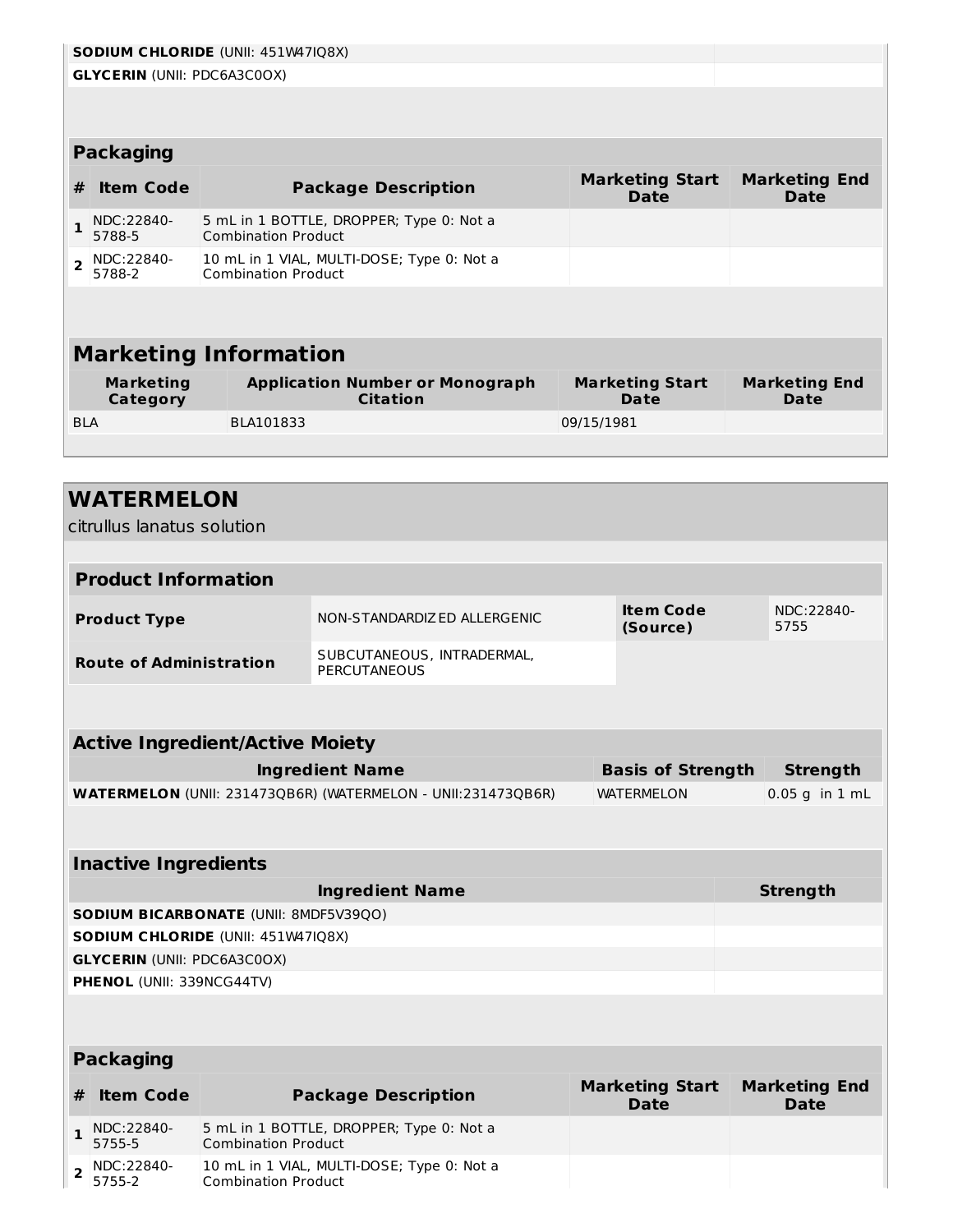|                | <b>Marketing Information</b>       |                                        |                                                              |            |                                       |  |                                     |
|----------------|------------------------------------|----------------------------------------|--------------------------------------------------------------|------------|---------------------------------------|--|-------------------------------------|
|                |                                    |                                        |                                                              |            |                                       |  |                                     |
|                | <b>Marketing</b><br>Category       |                                        | <b>Application Number or Monograph</b><br><b>Citation</b>    |            | <b>Marketing Start</b><br>Date        |  | <b>Marketing End</b><br>Date        |
| <b>BLA</b>     |                                    | BLA101833                              |                                                              | 09/15/1981 |                                       |  |                                     |
|                |                                    |                                        |                                                              |            |                                       |  |                                     |
|                |                                    |                                        |                                                              |            |                                       |  |                                     |
|                | <b>GRAPEFRUIT</b>                  |                                        |                                                              |            |                                       |  |                                     |
|                | citrus x paradisi solution         |                                        |                                                              |            |                                       |  |                                     |
|                |                                    |                                        |                                                              |            |                                       |  |                                     |
|                | <b>Product Information</b>         |                                        |                                                              |            |                                       |  |                                     |
|                | <b>Product Type</b>                |                                        | NON-STANDARDIZ ED ALLERGENIC                                 |            | <b>Item Code</b><br>(Source)          |  | NDC:22840-<br>5725                  |
|                | <b>Route of Administration</b>     |                                        | PERCUTANEOUS, SUBCUTANEOUS,<br><b>INTRADERMAL</b>            |            |                                       |  |                                     |
|                |                                    |                                        |                                                              |            |                                       |  |                                     |
|                |                                    |                                        |                                                              |            |                                       |  |                                     |
|                |                                    | <b>Active Ingredient/Active Moiety</b> |                                                              |            |                                       |  |                                     |
|                |                                    |                                        | <b>Ingredient Name</b>                                       |            | <b>Basis of Strength</b>              |  | <b>Strength</b>                     |
|                |                                    |                                        | GRAPEFRUIT (UNII: O82C39RR8C) (GRAPEFRUIT - UNII:O82C39RR8C) |            | <b>GRAPEFRUIT</b>                     |  | 0.025 g in 1 mL                     |
|                |                                    |                                        |                                                              |            |                                       |  |                                     |
|                | <b>Inactive Ingredients</b>        |                                        |                                                              |            |                                       |  |                                     |
|                |                                    |                                        | <b>Ingredient Name</b>                                       |            |                                       |  | <b>Strength</b>                     |
|                | PHENOL (UNII: 339NCG44TV)          |                                        |                                                              |            |                                       |  |                                     |
|                |                                    | SODIUM BICARBONATE (UNII: 8MDF5V39QO)  |                                                              |            |                                       |  |                                     |
|                |                                    | SODIUM CHLORIDE (UNII: 451W47IQ8X)     |                                                              |            |                                       |  |                                     |
|                | <b>GLYCERIN (UNII: PDC6A3C0OX)</b> |                                        |                                                              |            |                                       |  |                                     |
|                |                                    |                                        |                                                              |            |                                       |  |                                     |
|                |                                    |                                        |                                                              |            |                                       |  |                                     |
|                | <b>Packaging</b>                   |                                        |                                                              |            |                                       |  |                                     |
| #              | <b>Item Code</b>                   |                                        | <b>Package Description</b>                                   |            | <b>Marketing Start</b><br><b>Date</b> |  | <b>Marketing End</b><br><b>Date</b> |
| 1              | NDC:22840-<br>5725-5               | <b>Combination Product</b>             | 5 mL in 1 BOTTLE, DROPPER; Type 0: Not a                     |            |                                       |  |                                     |
| $\overline{2}$ | NDC:22840-<br>5725-2               | <b>Combination Product</b>             | 10 mL in 1 VIAL, MULTI-DOSE; Type 0: Not a                   |            |                                       |  |                                     |
|                |                                    |                                        |                                                              |            |                                       |  |                                     |
|                |                                    | <b>Marketing Information</b>           |                                                              |            |                                       |  |                                     |
|                | <b>Marketing</b>                   |                                        | <b>Application Number or Monograph</b>                       |            | <b>Marketing Start</b>                |  | <b>Marketing End</b>                |
|                | Category                           |                                        | <b>Citation</b>                                              |            | <b>Date</b>                           |  | Date                                |
| <b>BLA</b>     |                                    | BLA101833                              |                                                              | 09/15/1981 |                                       |  |                                     |
|                |                                    |                                        |                                                              |            |                                       |  |                                     |

**PEACH**

L,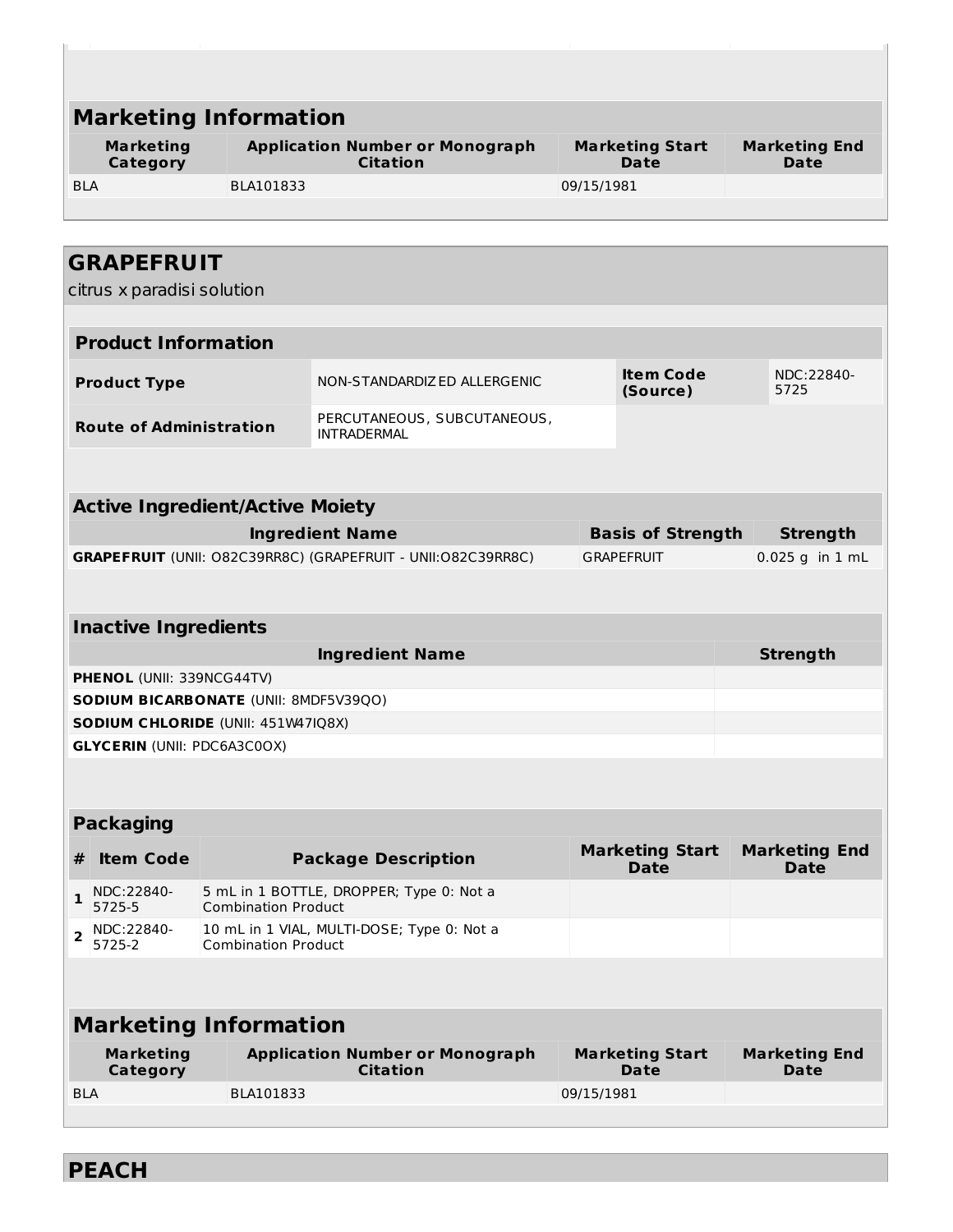|                | prunus persica solution             |                                              |                                                           |              |                                       |  |                                     |
|----------------|-------------------------------------|----------------------------------------------|-----------------------------------------------------------|--------------|---------------------------------------|--|-------------------------------------|
|                |                                     |                                              |                                                           |              |                                       |  |                                     |
|                | <b>Product Information</b>          |                                              |                                                           |              |                                       |  |                                     |
|                | <b>Product Type</b>                 |                                              | NON-STANDARDIZED ALLERGENIC                               |              | <b>Item Code</b><br>(Source)          |  | NDC:22840-<br>5738                  |
|                | <b>Route of Administration</b>      |                                              | SUBCUTANEOUS, INTRADERMAL,<br><b>PERCUTANEOUS</b>         |              |                                       |  |                                     |
|                |                                     |                                              |                                                           |              |                                       |  |                                     |
|                |                                     | <b>Active Ingredient/Active Moiety</b>       |                                                           |              |                                       |  |                                     |
|                |                                     | <b>Ingredient Name</b>                       |                                                           |              | <b>Basis of Strength</b>              |  | <b>Strength</b>                     |
|                |                                     |                                              | PEACH (UNII: 30KE88I3QG) (PEACH - UNII:30KE88I3QG)        | <b>PEACH</b> |                                       |  | $0.025$ g in 1 mL                   |
|                |                                     |                                              |                                                           |              |                                       |  |                                     |
|                | <b>Inactive Ingredients</b>         |                                              |                                                           |              |                                       |  |                                     |
|                |                                     |                                              | <b>Ingredient Name</b>                                    |              |                                       |  | <b>Strength</b>                     |
|                | <b>PHENOL (UNII: 339NCG44TV)</b>    |                                              |                                                           |              |                                       |  |                                     |
|                |                                     | <b>SODIUM BICARBONATE (UNII: 8MDF5V39QO)</b> |                                                           |              |                                       |  |                                     |
|                |                                     | SODIUM CHLORIDE (UNII: 451W47IQ8X)           |                                                           |              |                                       |  |                                     |
|                | <b>GLYCERIN (UNII: PDC6A3C0OX)</b>  |                                              |                                                           |              |                                       |  |                                     |
|                |                                     |                                              |                                                           |              |                                       |  |                                     |
|                |                                     |                                              |                                                           |              |                                       |  |                                     |
|                | <b>Packaging</b>                    |                                              |                                                           |              |                                       |  |                                     |
| #              | <b>Item Code</b>                    |                                              | <b>Package Description</b>                                |              | <b>Marketing Start</b><br><b>Date</b> |  | <b>Marketing End</b><br><b>Date</b> |
| $\mathbf{1}$   | NDC:22840-<br>5738-5                | <b>Combination Product</b>                   | 5 mL in 1 BOTTLE, DROPPER; Type 0: Not a                  |              |                                       |  |                                     |
| $\overline{2}$ | NDC:22840-<br>5738-2                | <b>Combination Product</b>                   | 10 mL in 1 VIAL, MULTI-DOSE; Type 0: Not a                |              |                                       |  |                                     |
|                |                                     |                                              |                                                           |              |                                       |  |                                     |
|                |                                     | <b>Marketing Information</b>                 |                                                           |              |                                       |  |                                     |
|                | <b>Marketing</b><br><b>Category</b> |                                              | <b>Application Number or Monograph</b><br><b>Citation</b> |              | <b>Marketing Start</b><br>Date        |  | <b>Marketing End</b><br>Date        |
| <b>BLA</b>     |                                     | BLA101833                                    |                                                           | 09/15/1981   |                                       |  |                                     |
|                |                                     |                                              |                                                           |              |                                       |  |                                     |
|                |                                     |                                              |                                                           |              |                                       |  |                                     |
|                | <b>PEANUT</b>                       |                                              |                                                           |              |                                       |  |                                     |
|                | arachis hypogaea solution           |                                              |                                                           |              |                                       |  |                                     |
|                |                                     |                                              |                                                           |              |                                       |  |                                     |
|                | <b>Product Information</b>          |                                              |                                                           |              |                                       |  |                                     |

| <b>Product Type</b>            | NON-STANDARDIZ ED ALLERGENIC               | Item Code<br>(Source) | NDC:22840-<br>5786 |
|--------------------------------|--------------------------------------------|-----------------------|--------------------|
| <b>Route of Administration</b> | SUBCUTANEOUS, INTRADERMAL,<br>PERCUTANEOUS |                       |                    |
|                                |                                            |                       |                    |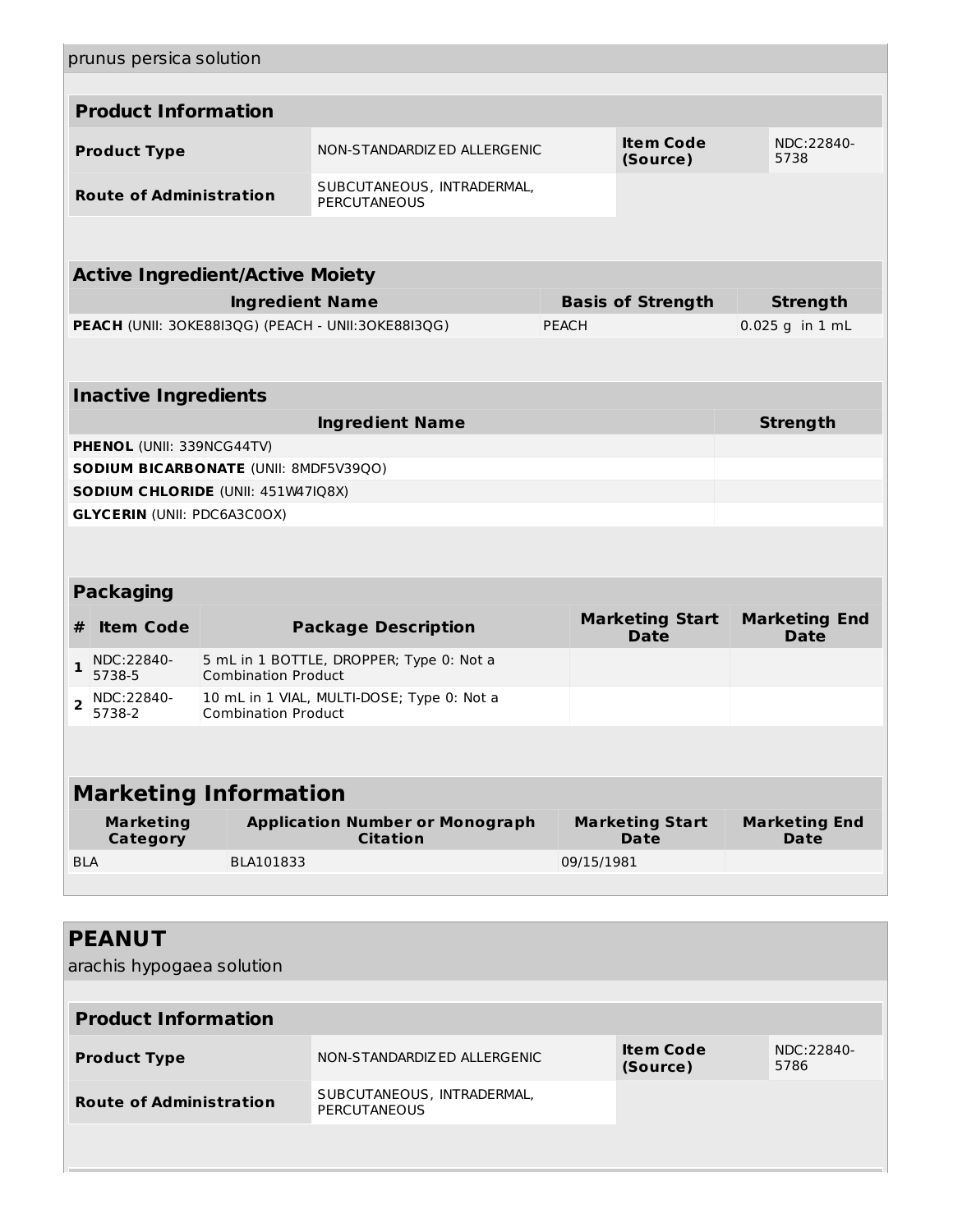|                                              |                                    | <b>Active Ingredient/Active Moiety</b>                                   |                                       |                                     |
|----------------------------------------------|------------------------------------|--------------------------------------------------------------------------|---------------------------------------|-------------------------------------|
|                                              |                                    | <b>Ingredient Name</b>                                                   | <b>Basis of Strength</b>              | <b>Strength</b>                     |
|                                              |                                    | PEANUT (UNII: QE1QX6B99R) (PEANUT - UNII:QE1QX6B99R)                     | PFANUT                                | $0.05$ g in $1$ mL                  |
|                                              |                                    |                                                                          |                                       |                                     |
|                                              | <b>Inactive Ingredients</b>        |                                                                          |                                       |                                     |
|                                              |                                    | <b>Ingredient Name</b>                                                   |                                       | <b>Strength</b>                     |
|                                              | <b>PHENOL (UNII: 339NCG44TV)</b>   |                                                                          |                                       |                                     |
| <b>SODIUM BICARBONATE (UNII: 8MDF5V39QO)</b> |                                    |                                                                          |                                       |                                     |
| SODIUM CHLORIDE (UNII: 451W47IQ8X)           |                                    |                                                                          |                                       |                                     |
|                                              | <b>GLYCERIN (UNII: PDC6A3C0OX)</b> |                                                                          |                                       |                                     |
|                                              |                                    |                                                                          |                                       |                                     |
|                                              | <b>Packaging</b>                   |                                                                          |                                       |                                     |
| #                                            | <b>Item Code</b>                   | <b>Package Description</b>                                               | <b>Marketing Start</b><br><b>Date</b> | <b>Marketing End</b><br><b>Date</b> |
| $\mathbf{1}$                                 | NDC:22840-<br>5786-5               | 5 mL in 1 BOTTLE, DROPPER; Type 0: Not a<br><b>Combination Product</b>   |                                       |                                     |
| $\overline{2}$                               | NDC:22840-<br>5786-2               | 10 mL in 1 VIAL, MULTI-DOSE; Type 0: Not a<br><b>Combination Product</b> |                                       |                                     |
| $\overline{\mathbf{3}}$                      | NDC:22840-<br>5786-4               | 50 mL in 1 VIAL, MULTI-DOSE; Type 0: Not a<br><b>Combination Product</b> |                                       |                                     |
|                                              |                                    |                                                                          |                                       |                                     |
|                                              |                                    | <b>Marketing Information</b>                                             |                                       |                                     |
|                                              | <b>Marketing</b><br>Category       | <b>Application Number or Monograph</b><br><b>Citation</b>                | <b>Marketing Start</b><br>Date        | <b>Marketing End</b><br>Date        |
| <b>BLA</b>                                   |                                    | BLA101833                                                                | 09/15/1981                            |                                     |
|                                              |                                    |                                                                          |                                       |                                     |
|                                              |                                    |                                                                          |                                       |                                     |
|                                              |                                    |                                                                          |                                       |                                     |

| <b>GREEN ENGLISH PEA</b>                                                           |                                                   |                              |                    |  |  |  |
|------------------------------------------------------------------------------------|---------------------------------------------------|------------------------------|--------------------|--|--|--|
| pisum sativum solution                                                             |                                                   |                              |                    |  |  |  |
|                                                                                    |                                                   |                              |                    |  |  |  |
| <b>Product Information</b>                                                         |                                                   |                              |                    |  |  |  |
| <b>Product Type</b>                                                                | NON-STANDARDIZED ALLERGENIC                       | <b>Item Code</b><br>(Source) | NDC:22840-<br>5737 |  |  |  |
| <b>Route of Administration</b>                                                     | SUBCUTANEOUS, INTRADERMAL,<br><b>PERCUTANEOUS</b> |                              |                    |  |  |  |
|                                                                                    |                                                   |                              |                    |  |  |  |
| <b>Active Ingredient/Active Moiety</b>                                             |                                                   |                              |                    |  |  |  |
| <b>Ingredient Name</b>                                                             | <b>Basis of</b><br><b>Strength</b>                | <b>Strength</b>              |                    |  |  |  |
| PISUM SATIVUM WHOLE (UNII: J21YE3W98E) (PISUM SATIVUM WHOLE -<br>UNII: J21YE3W98E) | PISUM SATIVUM<br><b>WHOLE</b>                     | $0.05$ q<br>in $1 mL$        |                    |  |  |  |
|                                                                                    |                                                   |                              |                    |  |  |  |

**Inactive Ingredients**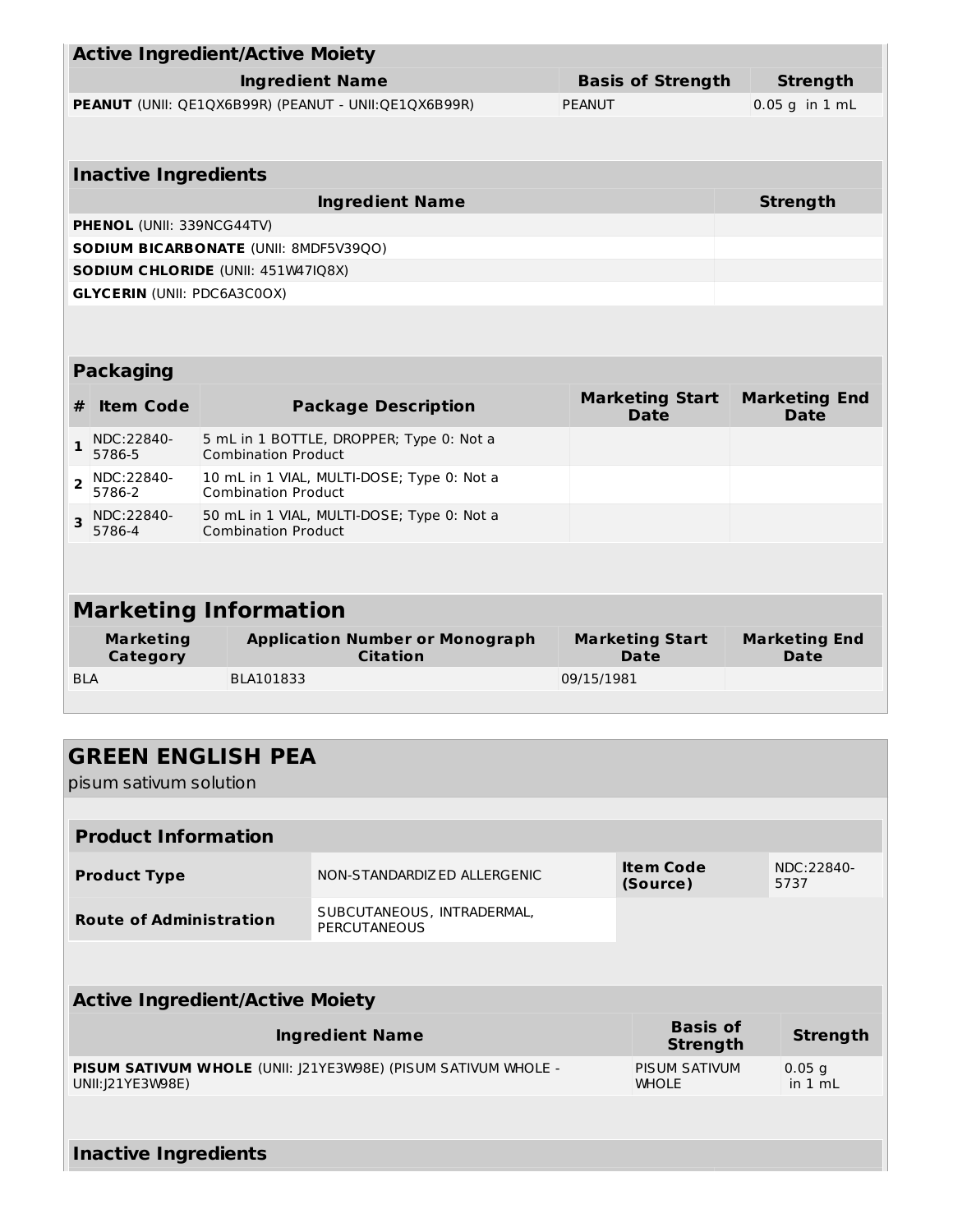|                           |                                              |  | <b>Strength</b>                                                          |                                |                              |  |  |
|---------------------------|----------------------------------------------|--|--------------------------------------------------------------------------|--------------------------------|------------------------------|--|--|
| PHENOL (UNII: 339NCG44TV) |                                              |  |                                                                          |                                |                              |  |  |
|                           | <b>SODIUM BICARBONATE (UNII: 8MDF5V39QO)</b> |  |                                                                          |                                |                              |  |  |
|                           | <b>SODIUM CHLORIDE (UNII: 451W47IQ8X)</b>    |  |                                                                          |                                |                              |  |  |
|                           | <b>GLYCERIN (UNII: PDC6A3C0OX)</b>           |  |                                                                          |                                |                              |  |  |
|                           |                                              |  |                                                                          |                                |                              |  |  |
|                           |                                              |  |                                                                          |                                |                              |  |  |
|                           | <b>Packaging</b>                             |  |                                                                          |                                |                              |  |  |
| #                         | <b>Item Code</b>                             |  | <b>Package Description</b>                                               | <b>Marketing Start</b><br>Date | <b>Marketing End</b><br>Date |  |  |
| $\mathbf{1}$              | NDC:22840-<br>5737-5                         |  | 5 mL in 1 BOTTLE, DROPPER; Type 0: Not a<br><b>Combination Product</b>   |                                |                              |  |  |
| $\overline{2}$            | NDC:22840-<br>5737-2                         |  | 10 mL in 1 VIAL, MULTI-DOSE; Type 0: Not a<br><b>Combination Product</b> |                                |                              |  |  |
|                           |                                              |  |                                                                          |                                |                              |  |  |
|                           |                                              |  |                                                                          |                                |                              |  |  |
|                           |                                              |  | <b>Marketing Information</b>                                             |                                |                              |  |  |
|                           | <b>Marketing</b><br>Category                 |  | <b>Application Number or Monograph</b><br><b>Citation</b>                | <b>Marketing Start</b><br>Date | <b>Marketing End</b><br>Date |  |  |
| <b>BIA</b>                |                                              |  | BLA101833                                                                | 09/15/1981                     |                              |  |  |
|                           |                                              |  |                                                                          |                                |                              |  |  |

## **PEAR**

pyrus communis solution

| <b>Product Information</b>     |                                            |                       |                    |  |
|--------------------------------|--------------------------------------------|-----------------------|--------------------|--|
| <b>Product Type</b>            | NON-STANDARDIZ ED ALLERGENIC               | Item Code<br>(Source) | NDC:22840-<br>5739 |  |
| <b>Route of Administration</b> | SUBCUTANEOUS, INTRADERMAL,<br>PERCUTANEOUS |                       |                    |  |

| <b>Active Ingredient/Active Moiety</b>                    |                          |                   |
|-----------------------------------------------------------|--------------------------|-------------------|
| <b>Ingredient Name</b>                                    | <b>Basis of Strength</b> | <b>Strength</b>   |
| <b>PEAR</b> (UNII: 2Z N8DWC0YF) (PEAR - UNII:2Z N8DWC0YF) | <b>PEAR</b>              | $0.025$ g in 1 mL |
|                                                           |                          |                   |
|                                                           |                          |                   |

|   | <b>Inactive Ingredients</b>                  |                                           |                                |                              |  |  |
|---|----------------------------------------------|-------------------------------------------|--------------------------------|------------------------------|--|--|
|   |                                              | <b>Ingredient Name</b>                    |                                | Strength                     |  |  |
|   | <b>PHENOL (UNII: 339NCG44TV)</b>             |                                           |                                |                              |  |  |
|   | <b>SODIUM BICARBONATE (UNII: 8MDF5V39QO)</b> |                                           |                                |                              |  |  |
|   |                                              | <b>SODIUM CHLORIDE (UNII: 451W47IQ8X)</b> |                                |                              |  |  |
|   | <b>GLYCERIN (UNII: PDC6A3C0OX)</b>           |                                           |                                |                              |  |  |
|   |                                              |                                           |                                |                              |  |  |
|   |                                              |                                           |                                |                              |  |  |
|   | <b>Packaging</b>                             |                                           |                                |                              |  |  |
| # | <b>Item Code</b>                             | <b>Package Description</b>                | <b>Marketing Start</b><br>Date | <b>Marketing End</b><br>Date |  |  |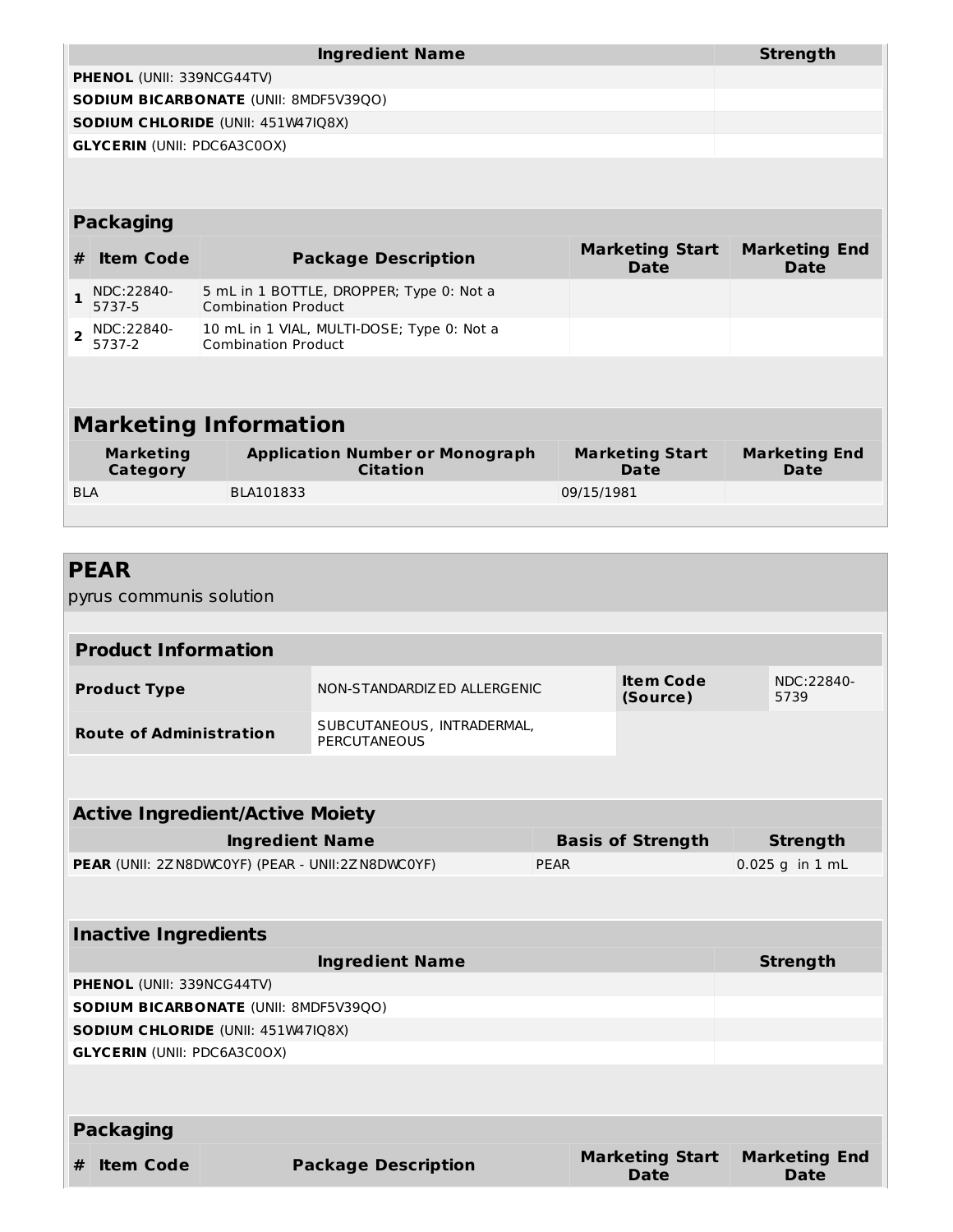|                          | NDC:22840-<br>5739-5 | 5 mL in 1 BOTTLE, DROPPER; Type 0: Not a<br><b>Combination Product</b>   |                        |                      |
|--------------------------|----------------------|--------------------------------------------------------------------------|------------------------|----------------------|
| $\overline{\phantom{a}}$ | NDC:22840-<br>5739-2 | 10 mL in 1 VIAL, MULTI-DOSE; Type 0: Not a<br><b>Combination Product</b> |                        |                      |
|                          |                      |                                                                          |                        |                      |
|                          |                      | <b>Marketing Information</b>                                             |                        |                      |
|                          | <b>Marketing</b>     | <b>Application Number or Monograph</b>                                   | <b>Marketing Start</b> | <b>Marketing End</b> |
|                          | Category             | <b>Citation</b>                                                          | <b>Date</b>            | Date                 |
| <b>BLA</b>               |                      | BLA101833                                                                | 09/15/1981             |                      |

## **BEEF**

bos taurus solution

| <b>Product Information</b>     |                                                   |                              |                    |  |
|--------------------------------|---------------------------------------------------|------------------------------|--------------------|--|
| <b>Product Type</b>            | NON-STANDARDIZ ED ALLERGENIC                      | <b>Item Code</b><br>(Source) | NDC:22840-<br>5757 |  |
| <b>Route of Administration</b> | INTRADERMAL, PERCUTANEOUS,<br><b>SUBCUTANEOUS</b> |                              |                    |  |

#### **Active Ingredient/Active Moiety Ingredient Name Basis of Strength Strength BEEF** (UNII: 4PIB2155QP) (BEEF - UNII:4PIB2155QP) BEEF 8 8 8 8 8 9 9 1 mL

| <b>Inactive Ingredients</b>                  |                 |  |  |  |
|----------------------------------------------|-----------------|--|--|--|
| <b>Ingredient Name</b>                       | <b>Strength</b> |  |  |  |
| <b>SODIUM BICARBONATE (UNII: 8MDF5V39QO)</b> |                 |  |  |  |
| <b>PHENOL</b> (UNII: 339NCG44TV)             |                 |  |  |  |
| <b>SODIUM CHLORIDE (UNII: 451W47IQ8X)</b>    |                 |  |  |  |
| <b>GLYCERIN (UNII: PDC6A3C0OX)</b>           |                 |  |  |  |

#### **Packaging**

| <b>Item Code</b>                  | <b>Package Description</b>                                               | <b>Marketing Start</b><br>Date | <b>Marketing End</b><br><b>Date</b> |
|-----------------------------------|--------------------------------------------------------------------------|--------------------------------|-------------------------------------|
| $\frac{1}{5757-2}$                | 10 mL in 1 VIAL, MULTI-DOSE; Type 0: Not a<br><b>Combination Product</b> |                                |                                     |
| $\mathbf{Z}$ NDC:22840-<br>5757-5 | 5 mL in 1 BOTTLE, DROPPER; Type 0: Not a<br><b>Combination Product</b>   |                                |                                     |

## **Marketing Information**

| Marketing  | <b>Application Number or Monograph</b> | <b>Marketing Start</b> | <b>Marketing End</b> |
|------------|----------------------------------------|------------------------|----------------------|
| Category   | <b>Citation</b>                        | Date                   | Date                 |
| <b>BLA</b> | BLA101833                              | 09/15/1981             |                      |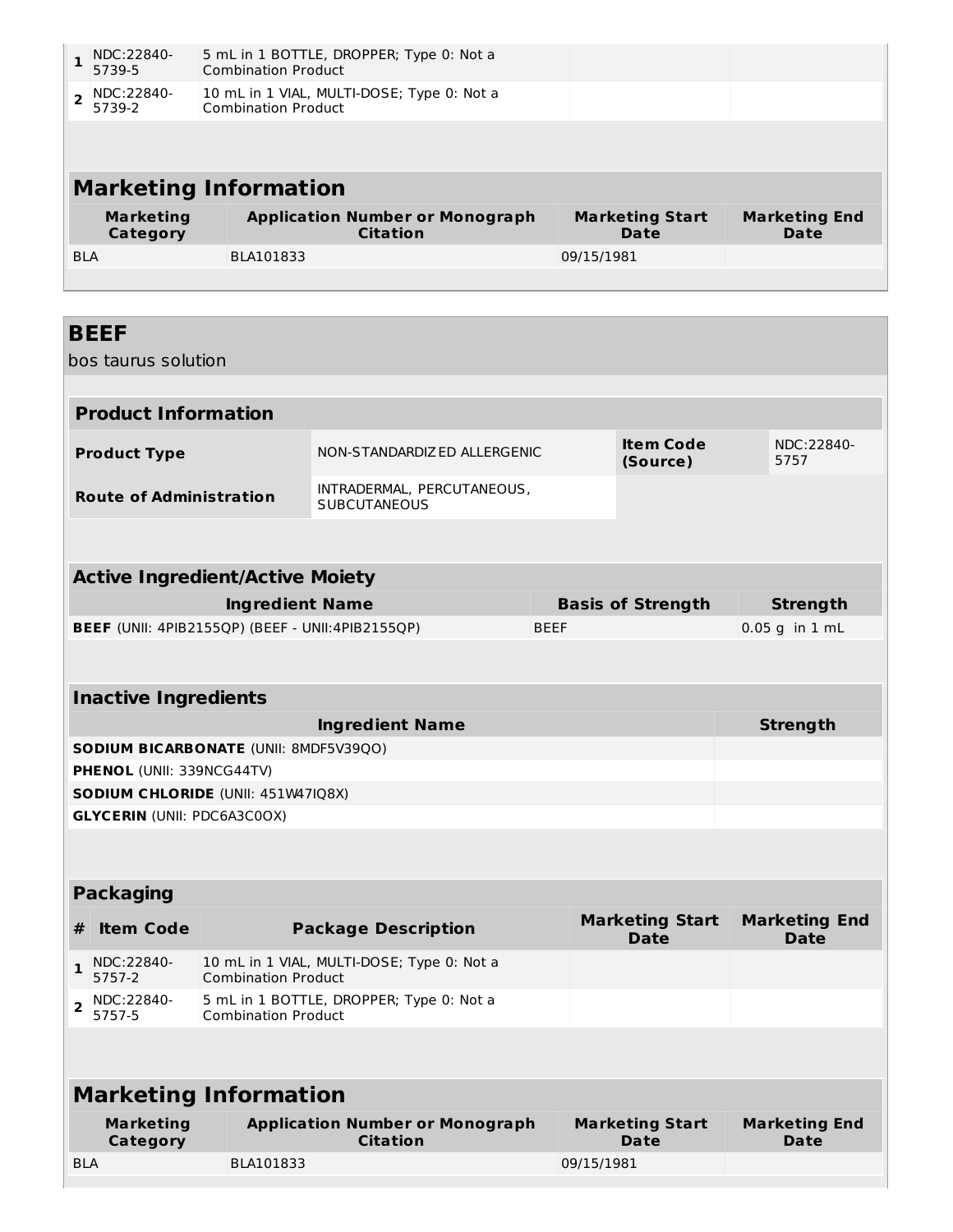## **CHICKEN MEAT**

gallus gallus solution

| <b>Product Information</b>     |                                                   |                              |                    |  |
|--------------------------------|---------------------------------------------------|------------------------------|--------------------|--|
| <b>Product Type</b>            | NON-STANDARDIZ ED ALLERGENIC                      | <b>Item Code</b><br>(Source) | NDC:22840-<br>5760 |  |
| <b>Route of Administration</b> | INTRADERMAL, PERCUTANEOUS,<br><b>SUBCUTANEOUS</b> |                              |                    |  |

# **Active Ingredient/Active Moiety**

| <b>Ingredient Name</b>                                        | <b>Basis of Strength</b> | Strength               |
|---------------------------------------------------------------|--------------------------|------------------------|
| <b>CHICKEN</b> (UNII: 0X8Q245Y7B) (CHICKEN - UNII:0X8Q245Y7B) | <b>CHICKEN</b>           | $\vert 0.05$ g in 1 mL |

#### **Inactive Ingredients**

| <b>Ingredient Name</b>                       | <b>Strength</b> |
|----------------------------------------------|-----------------|
| <b>SODIUM BICARBONATE (UNII: 8MDF5V39QO)</b> |                 |
| <b>PHENOL</b> (UNII: 339NCG44TV)             |                 |
| <b>SODIUM CHLORIDE</b> (UNII: 451W47IQ8X)    |                 |
| <b>GLYCERIN (UNII: PDC6A3C0OX)</b>           |                 |

#### **Packaging**

| <b>Item Code</b>                | <b>Package Description</b>                                               | <b>Marketing Start</b><br>Date | <b>Marketing End</b><br>Date |
|---------------------------------|--------------------------------------------------------------------------|--------------------------------|------------------------------|
| $\big _1$ NDC:22840-<br>5760-2  | 10 mL in 1 VIAL, MULTI-DOSE; Type 0: Not a<br><b>Combination Product</b> |                                |                              |
| $\sqrt{ }$ NDC:22840-<br>5760-5 | 5 mL in 1 BOTTLE, DROPPER; Type 0: Not a<br><b>Combination Product</b>   |                                |                              |

### **Marketing Information**

| <b>Marketing</b> | <b>Application Number or Monograph</b> | <b>Marketing Start</b> | <b>Marketing End</b> |
|------------------|----------------------------------------|------------------------|----------------------|
| Category         | <b>Citation</b>                        | Date                   | Date                 |
| <b>BLA</b>       | BLA101833                              | 09/15/1981             |                      |

### **CHICKEN EGG WHITE**

gallus gallus solution

| <b>Product Information</b>     |                                            |                              |                    |  |
|--------------------------------|--------------------------------------------|------------------------------|--------------------|--|
| <b>Product Type</b>            | NON-STANDARDIZ ED ALLERGENIC               | <b>Item Code</b><br>(Source) | NDC:22840-<br>5761 |  |
| <b>Route of Administration</b> | PERCUTANEOUS, SUBCUTANEOUS,<br>INTRADFRMAI |                              |                    |  |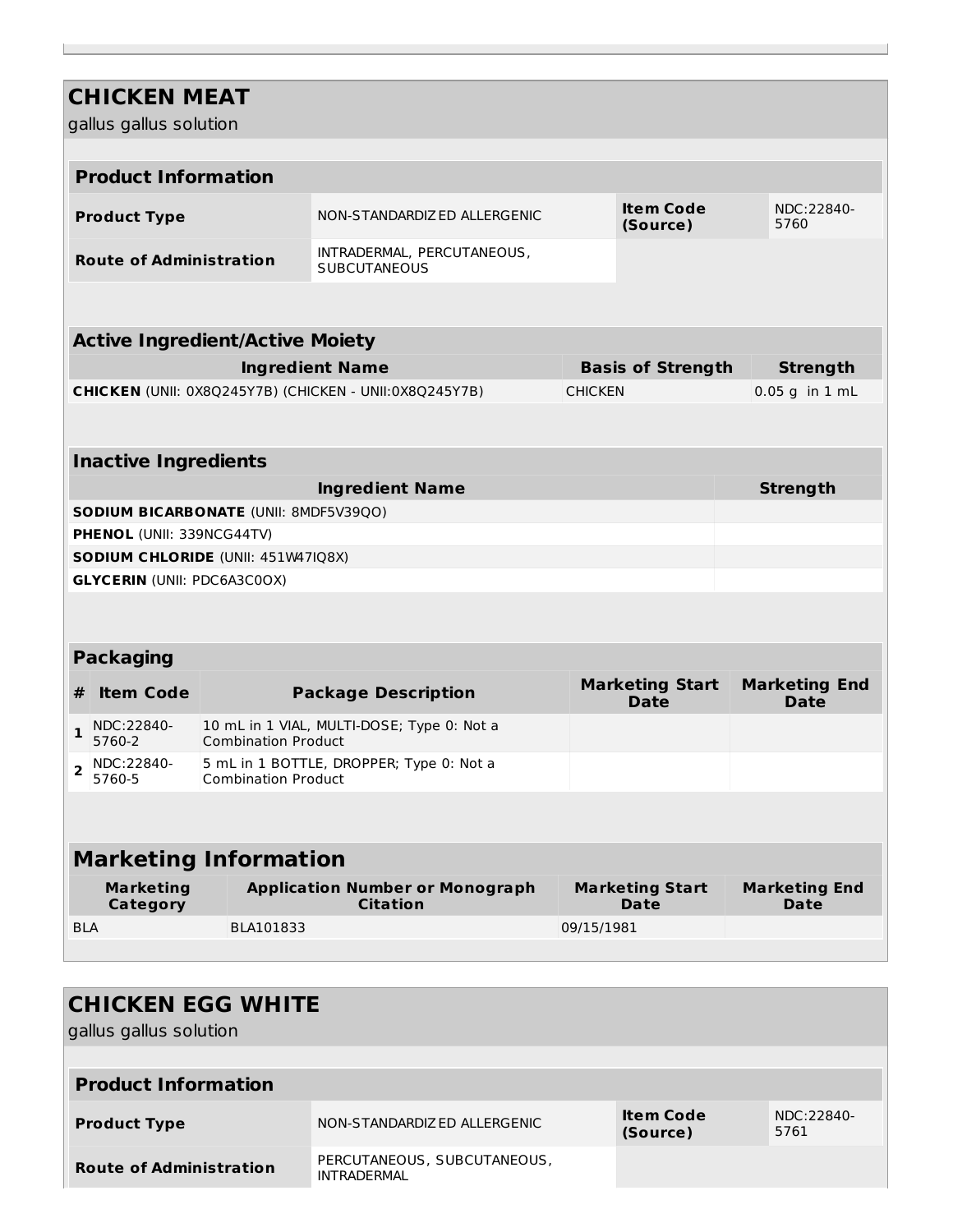|                                        | <b>Active Ingredient/Active Moiety</b> |                                                            |                                       |                                     |
|----------------------------------------|----------------------------------------|------------------------------------------------------------|---------------------------------------|-------------------------------------|
|                                        | <b>Ingredient Name</b>                 |                                                            | <b>Basis of Strength</b>              | <b>Strength</b>                     |
|                                        |                                        | EGG WHITE (UNII: 3E0I92Z2GR) (EGG WHITE - UNII:3E0I92Z2GR) | <b>EGG WHITE</b>                      | $0.05$ g in $1$ mL                  |
|                                        |                                        |                                                            |                                       |                                     |
| <b>Inactive Ingredients</b>            |                                        |                                                            |                                       |                                     |
|                                        |                                        | <b>Ingredient Name</b>                                     |                                       | <b>Strength</b>                     |
| <b>PHENOL (UNII: 339NCG44TV)</b>       |                                        |                                                            |                                       |                                     |
|                                        | SODIUM BICARBONATE (UNII: 8MDF5V39QO)  |                                                            |                                       |                                     |
|                                        | SODIUM CHLORIDE (UNII: 451W47IQ8X)     |                                                            |                                       |                                     |
| <b>GLYCERIN (UNII: PDC6A3C0OX)</b>     |                                        |                                                            |                                       |                                     |
|                                        |                                        |                                                            |                                       |                                     |
| <b>Packaging</b>                       |                                        |                                                            |                                       |                                     |
| <b>Item Code</b><br>#                  |                                        | <b>Package Description</b>                                 | <b>Marketing Start</b><br><b>Date</b> | <b>Marketing End</b><br><b>Date</b> |
| NDC:22840-<br>$\mathbf{1}$<br>5761-5   | <b>Combination Product</b>             | 5 mL in 1 BOTTLE, DROPPER; Type 0: Not a                   |                                       |                                     |
| NDC:22840-<br>$\overline{2}$<br>5761-2 | <b>Combination Product</b>             | 10 mL in 1 VIAL, MULTI-DOSE; Type 0: Not a                 |                                       |                                     |
|                                        |                                        |                                                            |                                       |                                     |
|                                        | <b>Marketing Information</b>           |                                                            |                                       |                                     |
| <b>Marketing</b><br>Category           |                                        | <b>Application Number or Monograph</b><br><b>Citation</b>  | <b>Marketing Start</b><br><b>Date</b> | <b>Marketing End</b><br>Date        |
| <b>BLA</b>                             | BLA101833                              |                                                            | 09/15/1981                            |                                     |
|                                        |                                        |                                                            |                                       |                                     |

gallus gallus solution

| <b>Product Information</b>     |                                                   |                              |                    |  |
|--------------------------------|---------------------------------------------------|------------------------------|--------------------|--|
| <b>Product Type</b>            | NON-STANDARDIZ ED ALLERGENIC                      | <b>Item Code</b><br>(Source) | NDC:22840-<br>5763 |  |
| <b>Route of Administration</b> | INTRADERMAL, PERCUTANEOUS,<br><b>SUBCUTANEOUS</b> |                              |                    |  |
|                                |                                                   |                              |                    |  |

| <b>Active Ingredient/Active Moiety</b>                          |                          |                  |  |  |  |  |
|-----------------------------------------------------------------|--------------------------|------------------|--|--|--|--|
| <b>Ingredient Name</b>                                          | <b>Basis of Strength</b> | <b>Strength</b>  |  |  |  |  |
| <b>EGG YOLK (UNII: 4IPS17B70T) (EGG YOLK - UNII:4IPS17B70T)</b> | EGG YOLK                 | $0.05$ g in 1 mL |  |  |  |  |
|                                                                 |                          |                  |  |  |  |  |
| <b>Inactive Ingredients</b>                                     |                          |                  |  |  |  |  |
| <b>Ingredient Name</b>                                          |                          | <b>Strength</b>  |  |  |  |  |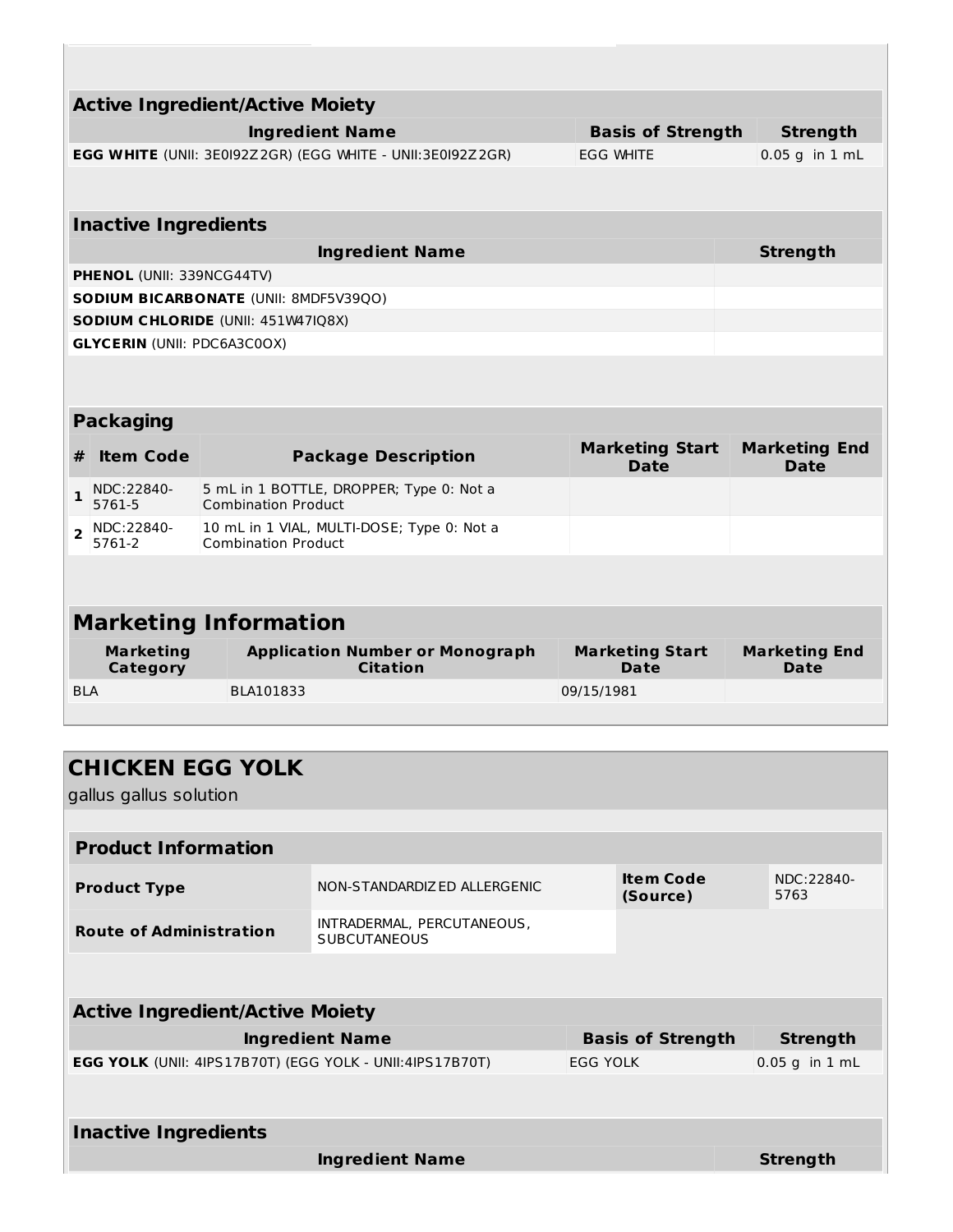|                | <b>SODIUM BICARBONATE (UNII: 8MDF5V39QO)</b> |                                                                          |                                |                              |  |  |  |
|----------------|----------------------------------------------|--------------------------------------------------------------------------|--------------------------------|------------------------------|--|--|--|
|                | <b>PHENOL (UNII: 339NCG44TV)</b>             |                                                                          |                                |                              |  |  |  |
|                |                                              | <b>SODIUM CHLORIDE (UNII: 451W47IQ8X)</b>                                |                                |                              |  |  |  |
|                | <b>GLYCERIN (UNII: PDC6A3C0OX)</b>           |                                                                          |                                |                              |  |  |  |
|                |                                              |                                                                          |                                |                              |  |  |  |
|                |                                              |                                                                          |                                |                              |  |  |  |
|                | <b>Packaging</b>                             |                                                                          |                                |                              |  |  |  |
| #              | <b>Item Code</b>                             | <b>Package Description</b>                                               | <b>Marketing Start</b><br>Date | <b>Marketing End</b><br>Date |  |  |  |
| $\mathbf{1}$   | NDC:22840-<br>5763-5                         | 5 mL in 1 BOTTLE, DROPPER; Type 0: Not a<br><b>Combination Product</b>   |                                |                              |  |  |  |
| $\overline{2}$ | NDC:22840-<br>5763-2                         | 10 mL in 1 VIAL, MULTI-DOSE; Type 0: Not a<br><b>Combination Product</b> |                                |                              |  |  |  |
|                |                                              |                                                                          |                                |                              |  |  |  |
|                |                                              |                                                                          |                                |                              |  |  |  |
|                | <b>Marketing Information</b>                 |                                                                          |                                |                              |  |  |  |
|                | <b>Marketing</b><br>Category                 | <b>Application Number or Monograph</b><br><b>Citation</b>                | <b>Marketing Start</b><br>Date | <b>Marketing End</b><br>Date |  |  |  |
| <b>BLA</b>     |                                              | BLA101833                                                                | 09/15/1981                     |                              |  |  |  |
|                |                                              |                                                                          |                                |                              |  |  |  |

|                                                       | gallus gallus solution             | <b>CHICKEN EGG WHOLE</b>                     |                                                             |  |                    |                                       |                    |                                     |
|-------------------------------------------------------|------------------------------------|----------------------------------------------|-------------------------------------------------------------|--|--------------------|---------------------------------------|--------------------|-------------------------------------|
|                                                       |                                    |                                              |                                                             |  |                    |                                       |                    |                                     |
|                                                       | <b>Product Information</b>         |                                              |                                                             |  |                    |                                       |                    |                                     |
|                                                       | <b>Product Type</b>                |                                              | <b>Item Code</b><br>NON-STANDARDIZED ALLERGENIC<br>(Source) |  |                    |                                       | NDC:22840-<br>5762 |                                     |
|                                                       | <b>Route of Administration</b>     |                                              | PERCUTANEOUS, INTRADERMAL,<br><b>SUBCUTANEOUS</b>           |  |                    |                                       |                    |                                     |
|                                                       |                                    |                                              |                                                             |  |                    |                                       |                    |                                     |
|                                                       |                                    | <b>Active Ingredient/Active Moiety</b>       |                                                             |  |                    |                                       |                    |                                     |
|                                                       |                                    | <b>Ingredient Name</b>                       |                                                             |  |                    | <b>Basis of Strength</b>              |                    | <b>Strength</b>                     |
| EGG (UNII: 291P45F896) (EGG - UNII:291P45F896)<br>EGG |                                    |                                              |                                                             |  | $0.05$ g in $1$ mL |                                       |                    |                                     |
|                                                       |                                    |                                              |                                                             |  |                    |                                       |                    |                                     |
|                                                       | <b>Inactive Ingredients</b>        |                                              |                                                             |  |                    |                                       |                    |                                     |
|                                                       |                                    |                                              | <b>Ingredient Name</b>                                      |  |                    |                                       |                    | <b>Strength</b>                     |
|                                                       |                                    | <b>SODIUM BICARBONATE (UNII: 8MDF5V39QO)</b> |                                                             |  |                    |                                       |                    |                                     |
|                                                       | PHENOL (UNII: 339NCG44TV)          |                                              |                                                             |  |                    |                                       |                    |                                     |
|                                                       |                                    | SODIUM CHLORIDE (UNII: 451W47IQ8X)           |                                                             |  |                    |                                       |                    |                                     |
|                                                       | <b>GLYCERIN (UNII: PDC6A3C0OX)</b> |                                              |                                                             |  |                    |                                       |                    |                                     |
|                                                       |                                    |                                              |                                                             |  |                    |                                       |                    |                                     |
|                                                       | <b>Packaging</b>                   |                                              |                                                             |  |                    |                                       |                    |                                     |
| #                                                     | <b>Item Code</b>                   |                                              | <b>Package Description</b>                                  |  |                    | <b>Marketing Start</b><br><b>Date</b> |                    | <b>Marketing End</b><br><b>Date</b> |
|                                                       | NDC:22840-                         |                                              | 5 mL in 1 BOTTLE, DROPPER; Type 0: Not a                    |  |                    |                                       |                    |                                     |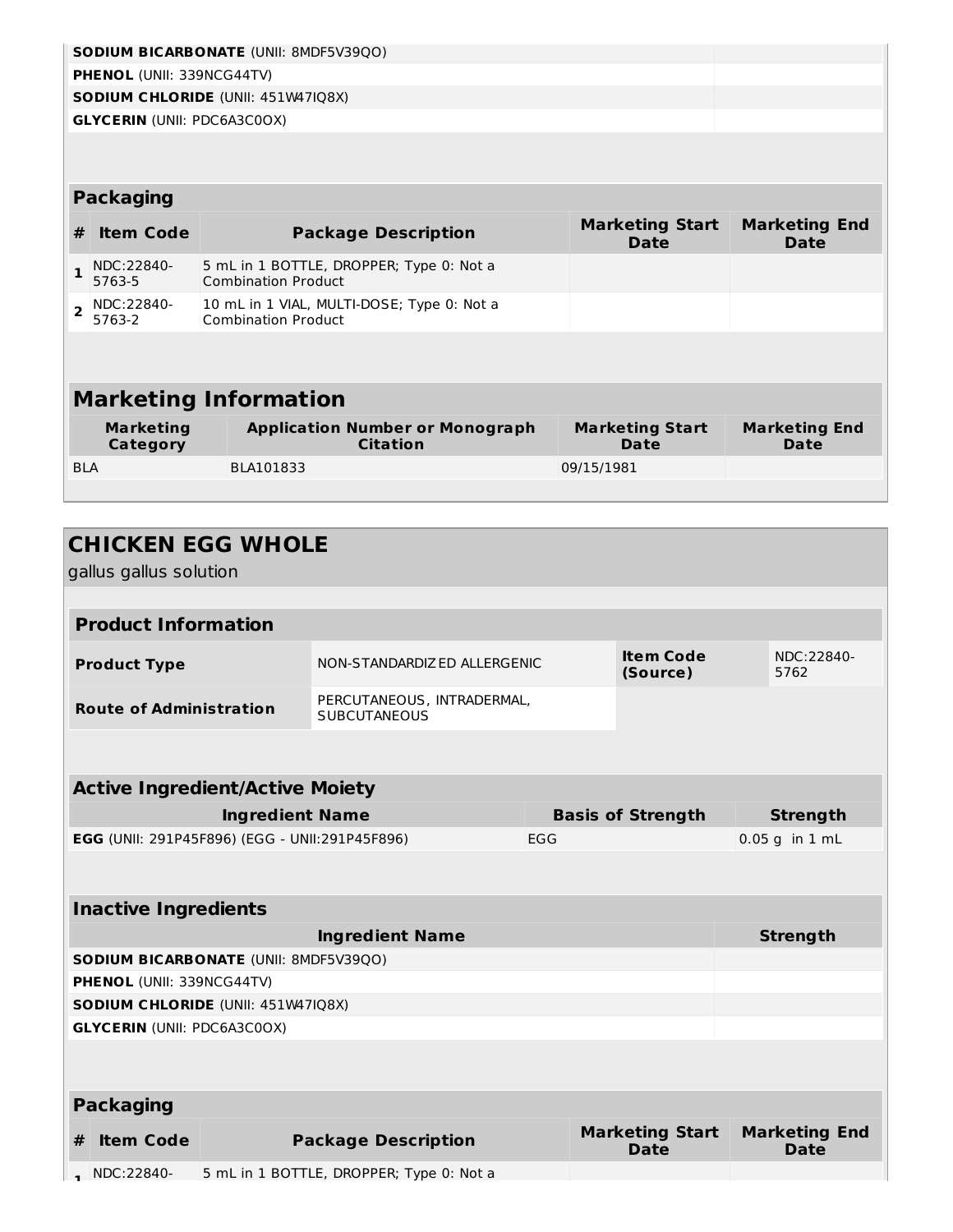| 5762-5                                 | <b>Combination Product</b> |                                                   |            |                              |                      |  |
|----------------------------------------|----------------------------|---------------------------------------------------|------------|------------------------------|----------------------|--|
| NDC:22840-<br>$\overline{2}$           |                            | 10 mL in 1 VIAL, MULTI-DOSE; Type 0: Not a        |            |                              |                      |  |
| 5762-2                                 | <b>Combination Product</b> |                                                   |            |                              |                      |  |
|                                        |                            |                                                   |            |                              |                      |  |
| <b>Marketing Information</b>           |                            |                                                   |            |                              |                      |  |
| <b>Marketing</b>                       |                            | <b>Application Number or Monograph</b>            |            | <b>Marketing Start</b>       | <b>Marketing End</b> |  |
| Category                               |                            | <b>Citation</b>                                   |            | Date                         | Date                 |  |
| <b>BLA</b>                             | BLA101833                  |                                                   | 09/15/1981 |                              |                      |  |
|                                        |                            |                                                   |            |                              |                      |  |
|                                        |                            |                                                   |            |                              |                      |  |
| <b>LAMB</b>                            |                            |                                                   |            |                              |                      |  |
| ovis aries solution                    |                            |                                                   |            |                              |                      |  |
| <b>Product Information</b>             |                            |                                                   |            |                              |                      |  |
|                                        |                            |                                                   |            |                              |                      |  |
| <b>Product Type</b>                    |                            | NON-STANDARDIZED ALLERGENIC                       |            | <b>Item Code</b><br>(Source) | NDC:22840-<br>5758   |  |
| <b>Route of Administration</b>         |                            | INTRADERMAL, PERCUTANEOUS,<br><b>SUBCUTANEOUS</b> |            |                              |                      |  |
|                                        |                            |                                                   |            |                              |                      |  |
| <b>Active Ingredient/Active Moiety</b> |                            |                                                   |            |                              |                      |  |
|                                        | <b>Ingredient Name</b>     |                                                   |            | <b>Basis of Strength</b>     | <b>Strength</b>      |  |
|                                        |                            | LAMB (UNII: FOF26T73HA) (LAMB - UNII: FOF26T73HA) | LAMB       |                              | $0.05$ g in $1$ mL   |  |
|                                        |                            |                                                   |            |                              |                      |  |
| <b>Inactive Ingredients</b>            |                            |                                                   |            |                              |                      |  |
|                                        |                            | <b>Ingredient Name</b>                            |            |                              | <b>Strength</b>      |  |
| <b>GLYCERIN (UNII: PDC6A3C0OX)</b>     |                            |                                                   |            |                              |                      |  |
| SODIUM BICARBONATE (UNII: 8MDF5V39QO)  |                            |                                                   |            |                              |                      |  |
| PHENOL (UNII: 339NCG44TV)              |                            |                                                   |            |                              |                      |  |
| SODIUM CHLORIDE (UNII: 451W47IQ8X)     |                            |                                                   |            |                              |                      |  |

## **Packaging**

| <b>Item Code</b>                | <b>Package Description</b>                                               | <b>Marketing Start</b><br>Date | <b>Marketing End</b><br><b>Date</b> |
|---------------------------------|--------------------------------------------------------------------------|--------------------------------|-------------------------------------|
| $\frac{1}{5758-2}$              | 10 mL in 1 VIAL, MULTI-DOSE; Type 0: Not a<br><b>Combination Product</b> |                                |                                     |
| $\sum_{2}$ NDC:22840-<br>5758-5 | 5 mL in 1 BOTTLE, DROPPER; Type 0: Not a<br><b>Combination Product</b>   |                                |                                     |

| <b>Marketing Information</b> |                                                           |                                |                              |  |  |  |  |
|------------------------------|-----------------------------------------------------------|--------------------------------|------------------------------|--|--|--|--|
| <b>Marketing</b><br>Category | <b>Application Number or Monograph</b><br><b>Citation</b> | <b>Marketing Start</b><br>Date | <b>Marketing End</b><br>Date |  |  |  |  |
| <b>BLA</b>                   | BLA101833                                                 | 09/15/1981                     |                              |  |  |  |  |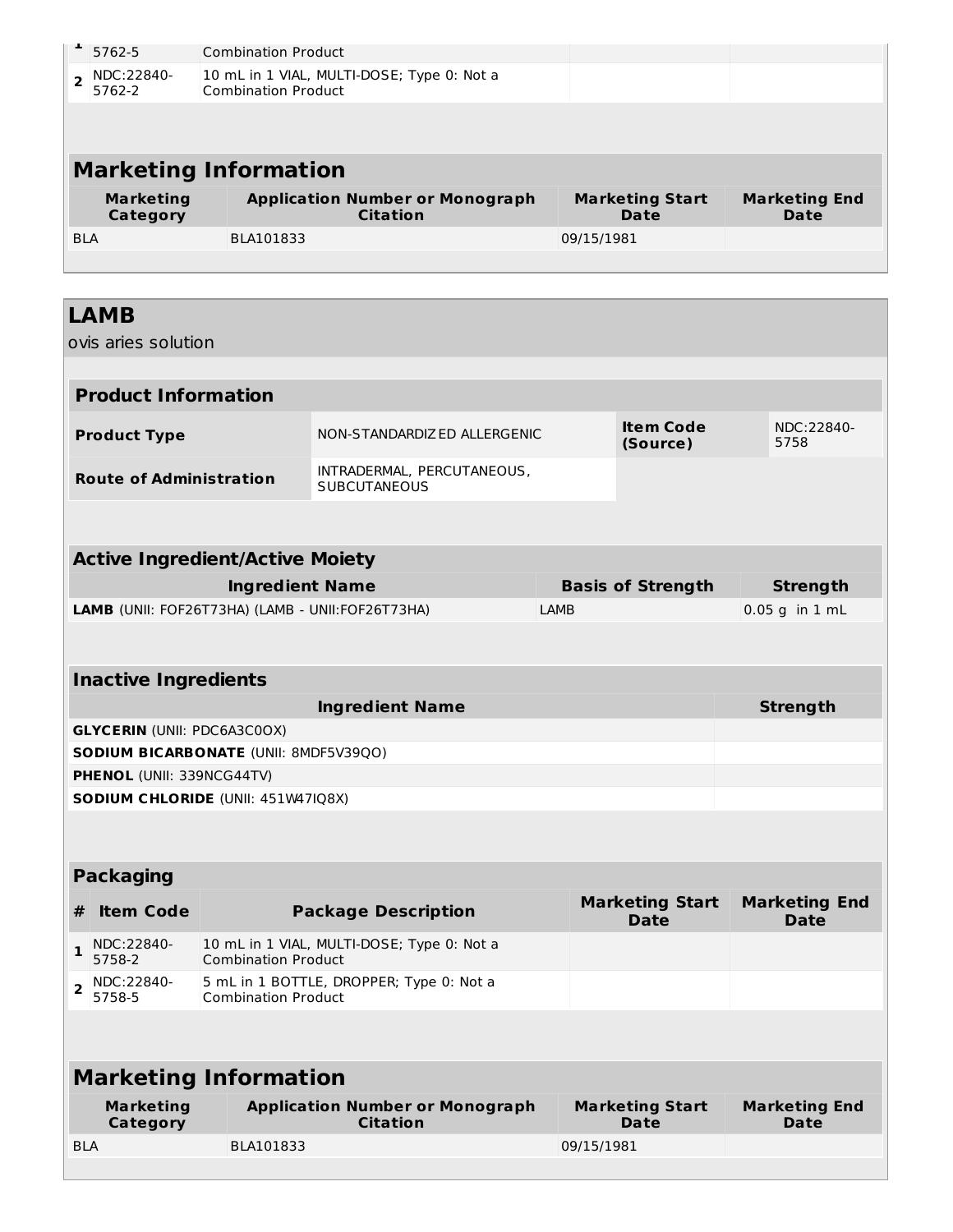## **PORK**

sus scrofa solution

|                | <b>Product Information</b>         |                                        |                                                           |             |            |                                       |                                     |
|----------------|------------------------------------|----------------------------------------|-----------------------------------------------------------|-------------|------------|---------------------------------------|-------------------------------------|
|                | <b>Product Type</b>                |                                        | NON-STANDARDIZ ED ALLERGENIC                              |             |            | <b>Item Code</b><br>(Source)          | NDC:22840-<br>5759                  |
|                | <b>Route of Administration</b>     |                                        | PERCUTANEOUS, INTRADERMAL,<br><b>SUBCUTANEOUS</b>         |             |            |                                       |                                     |
|                |                                    |                                        |                                                           |             |            |                                       |                                     |
|                |                                    | <b>Active Ingredient/Active Moiety</b> |                                                           |             |            |                                       |                                     |
|                |                                    | <b>Ingredient Name</b>                 |                                                           |             |            | <b>Basis of Strength</b>              | <b>Strength</b>                     |
|                |                                    |                                        | PORK (UNII: 0138UB266J) (PORK - UNII: 0138UB266J)         | <b>PORK</b> |            |                                       | 0.05 g in 1 mL                      |
|                |                                    |                                        |                                                           |             |            |                                       |                                     |
|                | <b>Inactive Ingredients</b>        |                                        |                                                           |             |            |                                       |                                     |
|                |                                    |                                        | <b>Ingredient Name</b>                                    |             |            |                                       | <b>Strength</b>                     |
|                |                                    | SODIUM BICARBONATE (UNII: 8MDF5V39QO)  |                                                           |             |            |                                       |                                     |
|                | PHENOL (UNII: 339NCG44TV)          |                                        |                                                           |             |            |                                       |                                     |
|                |                                    | SODIUM CHLORIDE (UNII: 451W47IQ8X)     |                                                           |             |            |                                       |                                     |
|                | <b>GLYCERIN (UNII: PDC6A3C0OX)</b> |                                        |                                                           |             |            |                                       |                                     |
|                |                                    |                                        |                                                           |             |            |                                       |                                     |
|                | <b>Packaging</b>                   |                                        |                                                           |             |            |                                       |                                     |
| #              | <b>Item Code</b>                   |                                        | <b>Package Description</b>                                |             |            | <b>Marketing Start</b><br><b>Date</b> | <b>Marketing End</b><br><b>Date</b> |
| $\mathbf{1}$   | NDC:22840-<br>5759-5               | <b>Combination Product</b>             | 5 mL in 1 BOTTLE, DROPPER; Type 0: Not a                  |             |            |                                       |                                     |
| $\overline{2}$ | NDC:22840-<br>5759-2               | <b>Combination Product</b>             | 10 mL in 1 VIAL, MULTI-DOSE; Type 0: Not a                |             |            |                                       |                                     |
|                |                                    |                                        |                                                           |             |            |                                       |                                     |
|                |                                    | <b>Marketing Information</b>           |                                                           |             |            |                                       |                                     |
|                | <b>Marketing</b><br>Category       |                                        | <b>Application Number or Monograph</b><br><b>Citation</b> |             |            | <b>Marketing Start</b><br><b>Date</b> | <b>Marketing End</b><br><b>Date</b> |
| <b>BLA</b>     |                                    | BLA101833                              |                                                           |             | 09/15/1981 |                                       |                                     |
|                |                                    |                                        |                                                           |             |            |                                       |                                     |
|                |                                    |                                        |                                                           |             |            |                                       |                                     |
|                | <b>TURKEY MEAT</b>                 |                                        |                                                           |             |            |                                       |                                     |
|                | meleagris gallopavo solution       |                                        |                                                           |             |            |                                       |                                     |
|                |                                    |                                        |                                                           |             |            |                                       |                                     |
|                | <b>Product Information</b>         |                                        |                                                           |             |            |                                       |                                     |
|                | <b>Product Type</b>                |                                        | NON-STANDARDIZ ED ALLERGENIC                              |             |            | <b>Item Code</b><br>(Source)          | NDC:22840-<br>5764                  |
|                | <b>Route of Administration</b>     |                                        | INTRADERMAL, PERCUTANEOUS,<br><b>SUBCUTANEOUS</b>         |             |            |                                       |                                     |
|                |                                    |                                        |                                                           |             |            |                                       |                                     |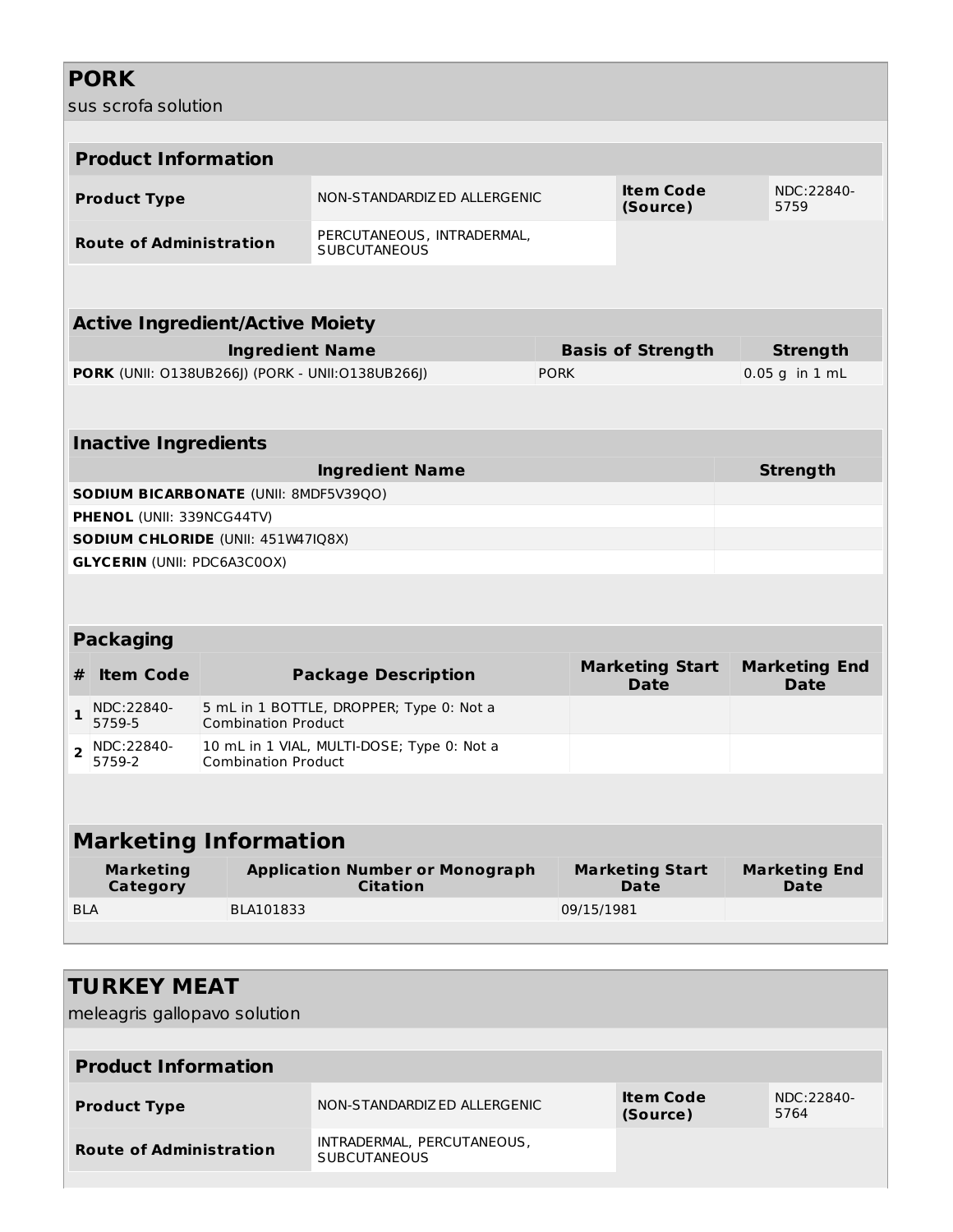| <b>Active Ingredient/Active Moiety</b> |                                                             |                                                                          |                                       |                                     |  |  |  |  |
|----------------------------------------|-------------------------------------------------------------|--------------------------------------------------------------------------|---------------------------------------|-------------------------------------|--|--|--|--|
|                                        |                                                             | <b>Ingredient Name</b>                                                   | <b>Basis of Strength</b>              | <b>Strength</b>                     |  |  |  |  |
|                                        | <b>TURKEY</b> (UNII: 8E9NT44R8I) (TURKEY - UNII:8E9NT44R8I) | $0.05$ g in $1$ mL                                                       |                                       |                                     |  |  |  |  |
|                                        |                                                             |                                                                          |                                       |                                     |  |  |  |  |
|                                        | <b>Inactive Ingredients</b>                                 |                                                                          |                                       |                                     |  |  |  |  |
|                                        |                                                             | <b>Ingredient Name</b>                                                   |                                       | <b>Strength</b>                     |  |  |  |  |
|                                        |                                                             | <b>SODIUM BICARBONATE (UNII: 8MDF5V39QO)</b>                             |                                       |                                     |  |  |  |  |
|                                        | <b>PHENOL (UNII: 339NCG44TV)</b>                            |                                                                          |                                       |                                     |  |  |  |  |
|                                        |                                                             | <b>SODIUM CHLORIDE (UNII: 451W47IQ8X)</b>                                |                                       |                                     |  |  |  |  |
|                                        | <b>GLYCERIN (UNII: PDC6A3C0OX)</b>                          |                                                                          |                                       |                                     |  |  |  |  |
|                                        | <b>Packaging</b>                                            |                                                                          |                                       |                                     |  |  |  |  |
| #                                      | <b>Item Code</b>                                            | <b>Package Description</b>                                               | <b>Marketing Start</b><br><b>Date</b> | <b>Marketing End</b><br><b>Date</b> |  |  |  |  |
| $\mathbf{1}$                           | NDC:22840-<br>5764-2                                        | 10 mL in 1 VIAL, MULTI-DOSE; Type 0: Not a<br><b>Combination Product</b> |                                       |                                     |  |  |  |  |
| $\overline{2}$                         | NDC:22840-<br>5764-5                                        | 5 mL in 1 BOTTLE, DROPPER; Type 0: Not a<br><b>Combination Product</b>   |                                       |                                     |  |  |  |  |
|                                        |                                                             |                                                                          |                                       |                                     |  |  |  |  |
|                                        |                                                             | <b>Marketing Information</b>                                             |                                       |                                     |  |  |  |  |
|                                        | <b>Marketing</b><br>Category                                | <b>Application Number or Monograph</b><br><b>Citation</b>                | <b>Marketing Start</b><br>Date        | <b>Marketing End</b><br>Date        |  |  |  |  |
| <b>BLA</b>                             |                                                             | BLA101833                                                                | 09/15/1981                            |                                     |  |  |  |  |
|                                        |                                                             |                                                                          |                                       |                                     |  |  |  |  |

| <b>COW MILK</b>                                             |                                                   |                  |                              |                    |
|-------------------------------------------------------------|---------------------------------------------------|------------------|------------------------------|--------------------|
| bos taurus solution                                         |                                                   |                  |                              |                    |
|                                                             |                                                   |                  |                              |                    |
| <b>Product Information</b>                                  |                                                   |                  |                              |                    |
| <b>Product Type</b>                                         | NON-STANDARDIZED ALLERGENIC                       |                  | <b>Item Code</b><br>(Source) | NDC:22840-<br>5765 |
| <b>Route of Administration</b>                              | INTRADERMAL, PERCUTANEOUS,<br><b>SUBCUTANEOUS</b> |                  |                              |                    |
|                                                             |                                                   |                  |                              |                    |
| <b>Active Ingredient/Active Moiety</b>                      |                                                   |                  |                              |                    |
|                                                             | <b>Ingredient Name</b>                            |                  | <b>Basis of Strength</b>     | <b>Strength</b>    |
| SKIM MILK (UNII: 6A001Y4M5A) (SKIM MILK - UNII: 6A001Y4M5A) |                                                   | <b>SKIM MILK</b> |                              | $0.05$ g in $1$ mL |
|                                                             |                                                   |                  |                              |                    |
| <b>Inactive Ingredients</b>                                 |                                                   |                  |                              |                    |
|                                                             | <b>Ingredient Name</b>                            |                  |                              | <b>Strength</b>    |
| <b>SODIUM BICARBONATE (UNII: 8MDF5V39QO)</b>                |                                                   |                  |                              |                    |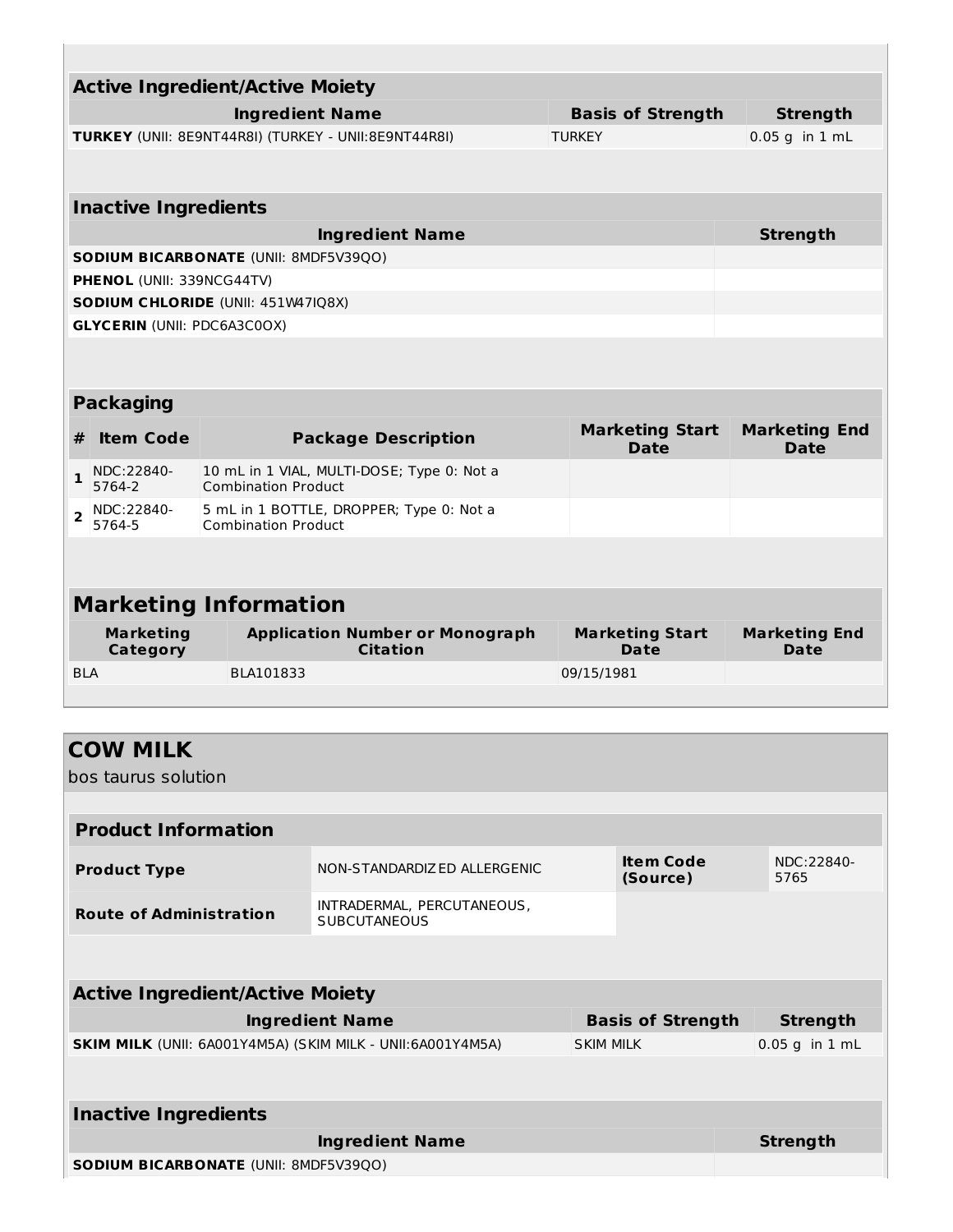|                | <b>PHENOL (UNII: 339NCG44TV)</b>                    |                                        |                                                                      |            |                                       |                                     |                    |
|----------------|-----------------------------------------------------|----------------------------------------|----------------------------------------------------------------------|------------|---------------------------------------|-------------------------------------|--------------------|
|                | <b>SODIUM CHLORIDE (UNII: 451W47IQ8X)</b>           |                                        |                                                                      |            |                                       |                                     |                    |
|                | <b>GLYCERIN (UNII: PDC6A3C0OX)</b>                  |                                        |                                                                      |            |                                       |                                     |                    |
|                |                                                     |                                        |                                                                      |            |                                       |                                     |                    |
|                | <b>Packaging</b>                                    |                                        |                                                                      |            |                                       |                                     |                    |
| #              | <b>Item Code</b>                                    |                                        | <b>Package Description</b>                                           |            | <b>Marketing Start</b><br><b>Date</b> | <b>Marketing End</b><br><b>Date</b> |                    |
| $\mathbf{1}$   | NDC:22840-<br>5765-5                                | <b>Combination Product</b>             | 5 mL in 1 BOTTLE, DROPPER; Type 0: Not a                             |            |                                       |                                     |                    |
| $\overline{2}$ | NDC:22840-<br>5765-2                                | <b>Combination Product</b>             | 10 mL in 1 VIAL, MULTI-DOSE; Type 0: Not a                           |            |                                       |                                     |                    |
|                |                                                     |                                        |                                                                      |            |                                       |                                     |                    |
|                |                                                     | <b>Marketing Information</b>           |                                                                      |            |                                       |                                     |                    |
|                | <b>Marketing</b><br>Category                        |                                        | <b>Application Number or Monograph</b><br><b>Citation</b>            |            | <b>Marketing Start</b><br><b>Date</b> | <b>Marketing End</b><br>Date        |                    |
| <b>BLA</b>     |                                                     | BLA101833                              |                                                                      | 09/15/1981 |                                       |                                     |                    |
|                | <b>BLACK BASS</b><br>centropristis striata solution |                                        |                                                                      |            |                                       |                                     |                    |
|                | <b>Product Information</b>                          |                                        |                                                                      |            |                                       |                                     |                    |
|                | <b>Product Type</b>                                 |                                        | NON-STANDARDIZ ED ALLERGENIC                                         |            | <b>Item Code</b><br>(Source)          | 5766                                | NDC:22840-         |
|                | <b>Route of Administration</b>                      |                                        | INTRADERMAL, PERCUTANEOUS,<br><b>SUBCUTANEOUS</b>                    |            |                                       |                                     |                    |
|                |                                                     |                                        |                                                                      |            |                                       |                                     |                    |
|                |                                                     | <b>Active Ingredient/Active Moiety</b> |                                                                      |            |                                       |                                     |                    |
|                |                                                     |                                        | <b>Ingredient Name</b>                                               |            | <b>Basis of Strength</b>              |                                     | <b>Strength</b>    |
|                |                                                     |                                        | BLACK SEA BASS (UNII: 0YJW8KYT51) (BLACK SEA BASS - UNII:0YJW8KYT51) |            | <b>BLACK SEA BASS</b>                 |                                     | $0.05$ g in $1$ mL |
|                |                                                     |                                        |                                                                      |            |                                       |                                     |                    |
|                | <b>Inactive Ingredients</b>                         |                                        |                                                                      |            |                                       |                                     |                    |
|                |                                                     |                                        | <b>Ingredient Name</b>                                               |            |                                       | <b>Strength</b>                     |                    |

| <b>Ingredient Name</b>                       | <b>Strength</b> |
|----------------------------------------------|-----------------|
| <b>GLYCERIN (UNII: PDC6A3C0OX)</b>           |                 |
| <b>SODIUM BICARBONATE (UNII: 8MDF5V39QO)</b> |                 |
| <b>PHENOL</b> (UNII: 339NCG44TV)             |                 |
| <b>SODIUM CHLORIDE</b> (UNII: 451W47IQ8X)    |                 |
|                                              |                 |

| <b>Packaging</b> |                          |                                                                          |                                |                                     |  |  |
|------------------|--------------------------|--------------------------------------------------------------------------|--------------------------------|-------------------------------------|--|--|
|                  | # Item Code              | <b>Package Description</b>                                               | <b>Marketing Start</b><br>Date | <b>Marketing End</b><br><b>Date</b> |  |  |
|                  | $1$ NDC:22840-<br>5766-2 | 10 mL in 1 VIAL, MULTI-DOSE; Type 0: Not a<br><b>Combination Product</b> |                                |                                     |  |  |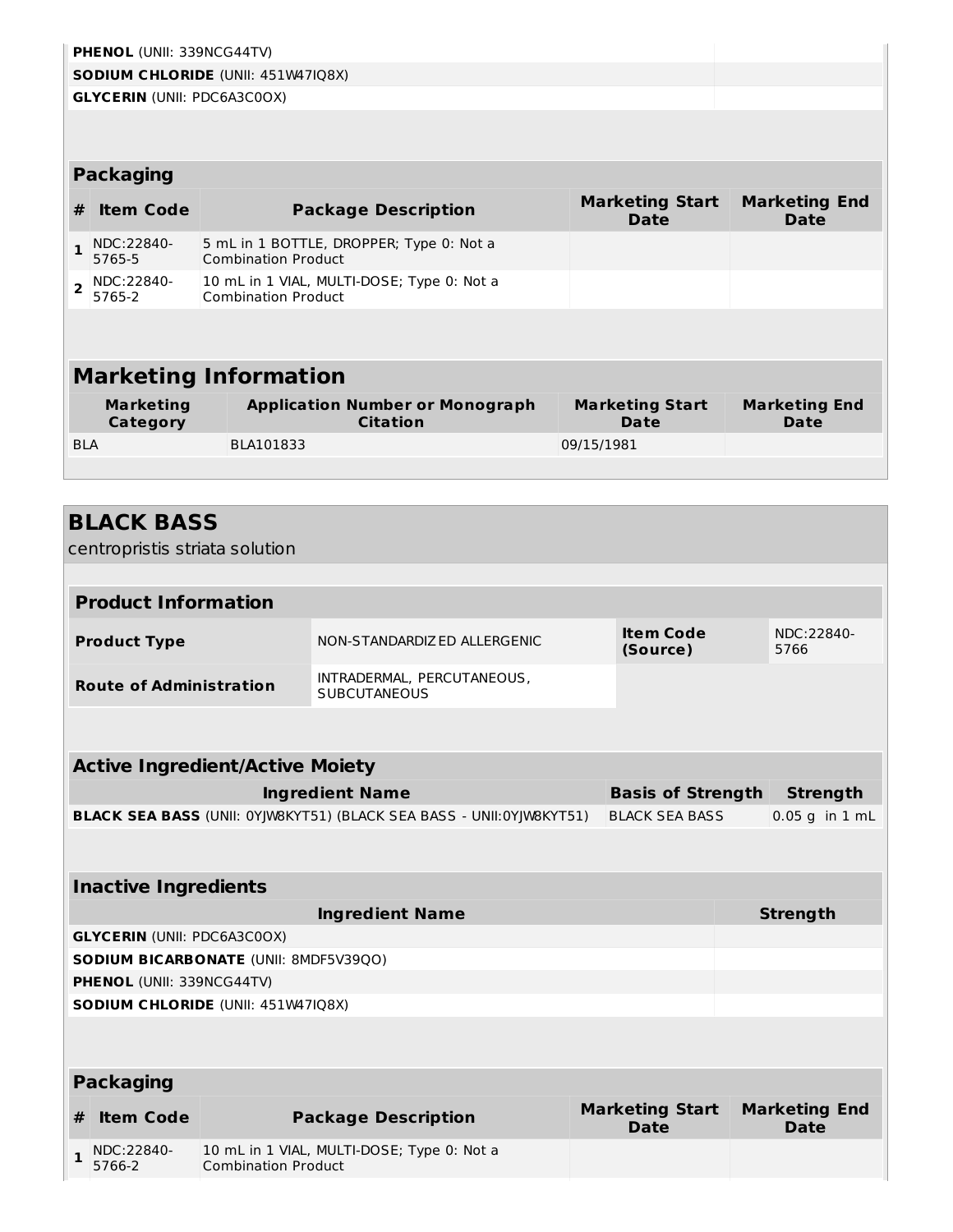| NDC:22840-<br>$\overline{2}$<br>5766-5         | <b>Combination Product</b> | 5 mL in 1 BOTTLE, DROPPER; Type 0: Not a                  |            |                                       |                                        |
|------------------------------------------------|----------------------------|-----------------------------------------------------------|------------|---------------------------------------|----------------------------------------|
|                                                |                            |                                                           |            |                                       |                                        |
| <b>Marketing Information</b>                   |                            |                                                           |            |                                       |                                        |
| <b>Marketing</b><br>Category                   |                            | <b>Application Number or Monograph</b><br><b>Citation</b> |            | <b>Marketing Start</b><br><b>Date</b> | <b>Marketing End</b><br><b>Date</b>    |
| <b>BLA</b>                                     | BLA101833                  |                                                           | 09/15/1981 |                                       |                                        |
|                                                |                            |                                                           |            |                                       |                                        |
| <b>CATFISH</b><br>ictalurus punctatus solution |                            |                                                           |            |                                       |                                        |
| <b>Product Information</b>                     |                            |                                                           |            |                                       |                                        |
| <b>Product Type</b>                            |                            | NON-STANDARDIZED ALLERGENIC                               |            | <b>Item Code</b><br>(Source)          | NDC:22840-<br>5767                     |
| <b>Route of Administration</b>                 |                            | INTRADERMAL, PERCUTANEOUS,<br><b>SUBCUTANEOUS</b>         |            |                                       |                                        |
|                                                |                            |                                                           |            |                                       |                                        |
| <b>Active Ingredient/Active Moiety</b>         |                            |                                                           |            |                                       |                                        |
|                                                |                            |                                                           |            | .                                     | $\mathbf{r}$ . The set of $\mathbf{r}$ |

| <b>Ingredient Name</b>                                                                         | <b>Basis of Strength Strength</b> |                        |
|------------------------------------------------------------------------------------------------|-----------------------------------|------------------------|
| <b>CHANNEL CATFISH</b> (UNII: FIX499R7DR) (CHANNEL CATFISH - UNII: FIX499R7DR) CHANNEL CATFISH |                                   | $\vert 0.05$ g in 1 mL |

### **Inactive Ingredients**

| <b>Ingredient Name</b>                       | <b>Strength</b> |
|----------------------------------------------|-----------------|
| <b>SODIUM BICARBONATE (UNII: 8MDF5V39QO)</b> |                 |
| <b>PHENOL</b> (UNII: 339NCG44TV)             |                 |
| <b>SODIUM CHLORIDE (UNII: 451W47IQ8X)</b>    |                 |
| <b>GLYCERIN (UNII: PDC6A3C0OX)</b>           |                 |

## **Packaging**

| # | Item Code                | <b>Package Description</b>                                               | <b>Marketing Start</b><br>Date | <b>Marketing End</b><br><b>Date</b> |
|---|--------------------------|--------------------------------------------------------------------------|--------------------------------|-------------------------------------|
|   | NDC:22840-<br>5767-5     | 5 mL in 1 BOTTLE, DROPPER; Type 0: Not a<br><b>Combination Product</b>   |                                |                                     |
|   | $2$ NDC:22840-<br>5767-2 | 10 mL in 1 VIAL, MULTI-DOSE; Type 0: Not a<br><b>Combination Product</b> |                                |                                     |

# **Marketing Information**

| Marketing  | <b>Application Number or Monograph</b> | <b>Marketing Start</b> | <b>Marketing End</b> |
|------------|----------------------------------------|------------------------|----------------------|
| Category   | <b>Citation</b>                        | Date                   | <b>Date</b>          |
| <b>BLA</b> | BLA101833                              | 09/15/1981             |                      |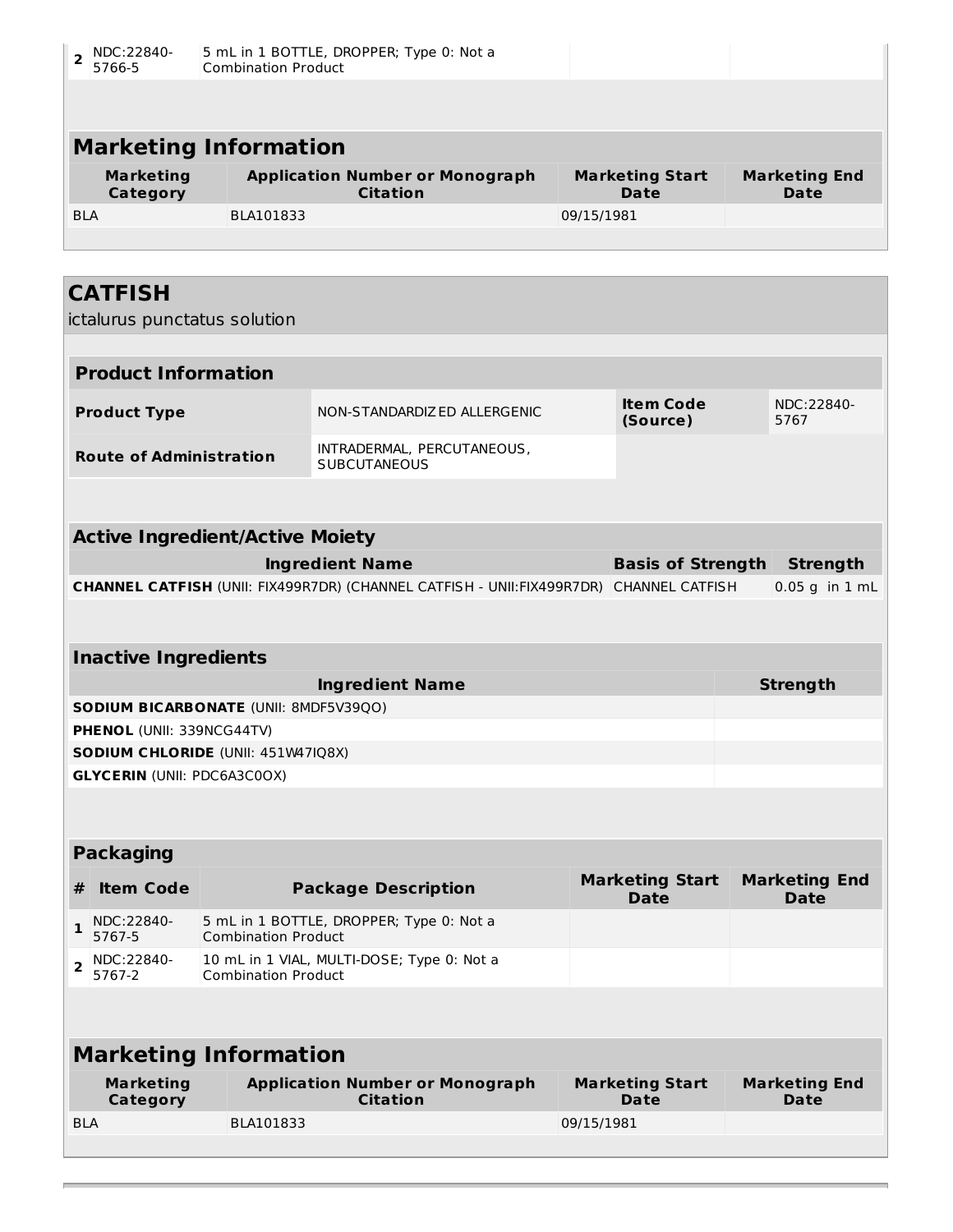**CLAM** mercenaria mercenaria solution **Product Information Product Type** NON-STANDARDIZED ALLERGENIC **Item Code (Source)** NDC:22840- 5768 **Route of Administration** INTRADERMAL, PERCUTANEOUS, **SUBCUTANEOUS Active Ingredient/Active Moiety Ingredient Name Basis of Strength Strength NORTHERN QUAHOG** (UNII: D6G49OV9IM) (NORTHERN QUAHOG - UNII:D6G49OV9IM) NORTHERN QUAHOG 0.05 g in 1 mL **Inactive Ingredients Ingredient Name Strength GLYCERIN** (UNII: PDC6A3C0OX) **SODIUM BICARBONATE** (UNII: 8MDF5V39QO) **PHENOL** (UNII: 339NCG44TV) **SODIUM CHLORIDE** (UNII: 451W47IQ8X) **Packaging # Item Code Package Description Marketing Start Date Marketing End Date 1** NDC:22840- 5768-5 5 mL in 1 BOTTLE, DROPPER; Type 0: Not a Combination Product **2** NDC:22840-5768-2 10 mL in 1 VIAL, MULTI-DOSE; Type 0: Not a Combination Product **Marketing Information Marketing Category Application Number or Monograph Citation Marketing Start Date Marketing End Date**

| <b>ATLANTIC COD</b><br>gadus morhua solution |                                                   |                              |                     |
|----------------------------------------------|---------------------------------------------------|------------------------------|---------------------|
|                                              |                                                   |                              |                     |
| <b>Product Information</b>                   |                                                   |                              |                     |
| <b>Product Type</b>                          | NON-STANDARDIZ ED ALLERGENIC                      | <b>Item Code</b><br>(Source) | NDC: 22840-<br>5769 |
| <b>Route of Administration</b>               | INTRADERMAL, PERCUTANEOUS,<br><b>SUBCUTANEOUS</b> |                              |                     |

BLA BLA101833 09/15/1981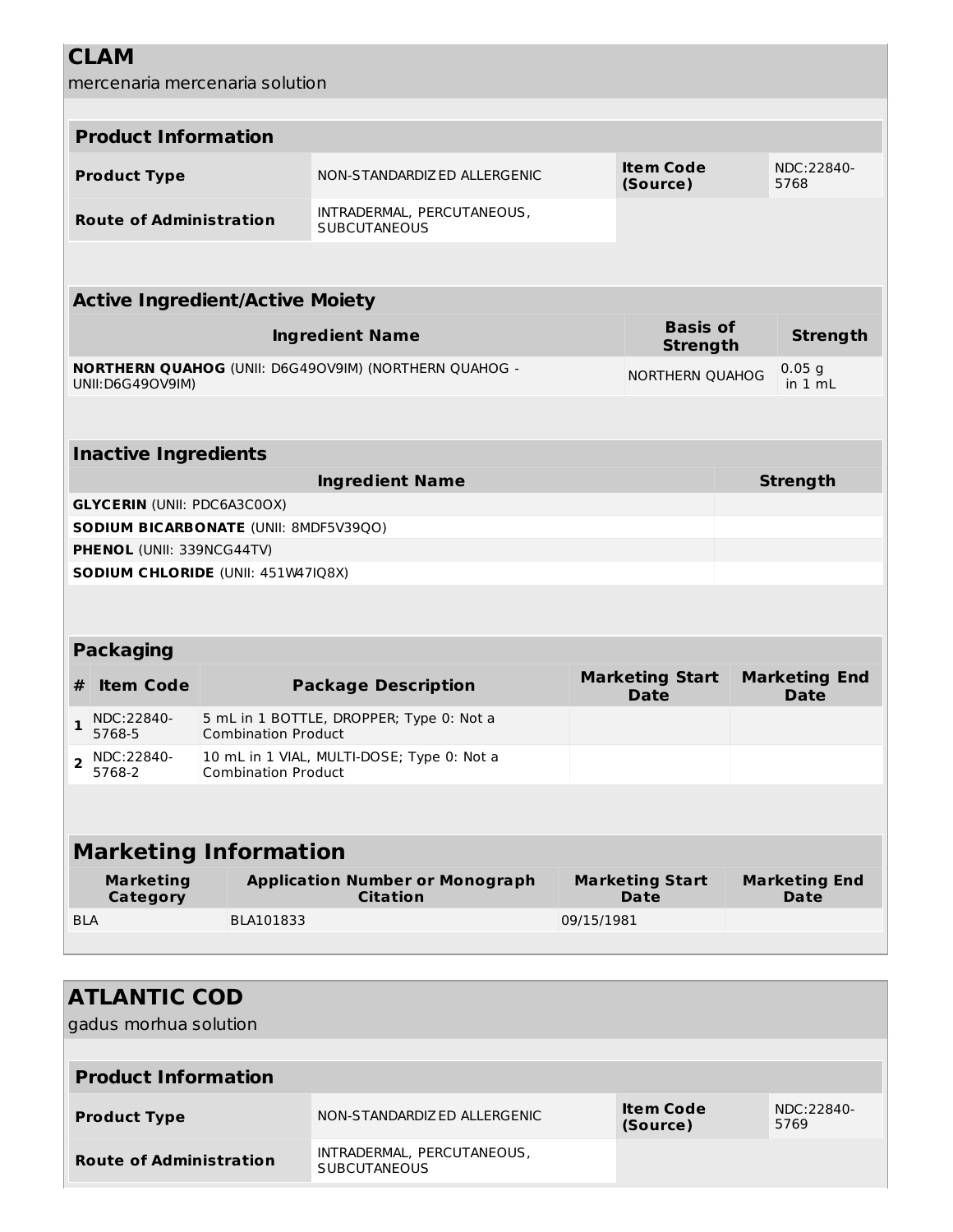|                | <b>Active Ingredient/Active Moiety</b>      |                                              |                                                                  |            |                                       |  |                              |  |
|----------------|---------------------------------------------|----------------------------------------------|------------------------------------------------------------------|------------|---------------------------------------|--|------------------------------|--|
|                |                                             |                                              | <b>Ingredient Name</b>                                           |            | <b>Basis of Strength</b>              |  | <b>Strength</b>              |  |
|                |                                             |                                              | ATLANTIC COD (UNII: RPX7J99EXW) (ATLANTIC COD - UNII:RPX7J99EXW) |            | ATLANTIC COD                          |  | $0.05$ a in $1$ mL           |  |
|                |                                             |                                              |                                                                  |            |                                       |  |                              |  |
|                | <b>Inactive Ingredients</b>                 |                                              |                                                                  |            |                                       |  |                              |  |
|                |                                             |                                              | <b>Ingredient Name</b>                                           |            |                                       |  | <b>Strength</b>              |  |
|                | <b>GLYCERIN (UNII: PDC6A3C0OX)</b>          |                                              |                                                                  |            |                                       |  |                              |  |
|                |                                             | <b>SODIUM BICARBONATE (UNII: 8MDF5V39QO)</b> |                                                                  |            |                                       |  |                              |  |
|                | <b>PHENOL (UNII: 339NCG44TV)</b>            |                                              |                                                                  |            |                                       |  |                              |  |
|                |                                             | <b>SODIUM CHLORIDE (UNII: 451W47IQ8X)</b>    |                                                                  |            |                                       |  |                              |  |
|                |                                             |                                              |                                                                  |            |                                       |  |                              |  |
|                | <b>Packaging</b>                            |                                              |                                                                  |            |                                       |  |                              |  |
| #              | <b>Item Code</b>                            |                                              | <b>Package Description</b>                                       |            | <b>Marketing Start</b><br><b>Date</b> |  | <b>Marketing End</b><br>Date |  |
| 1              | NDC:22840-<br>5769-2                        | <b>Combination Product</b>                   | 10 mL in 1 VIAL, MULTI-DOSE; Type 0: Not a                       |            |                                       |  |                              |  |
| $\overline{2}$ | NDC:22840-<br>5769-5                        | <b>Combination Product</b>                   | 5 mL in 1 BOTTLE, DROPPER; Type 0: Not a                         |            |                                       |  |                              |  |
|                |                                             |                                              |                                                                  |            |                                       |  |                              |  |
|                |                                             | <b>Marketing Information</b>                 |                                                                  |            |                                       |  |                              |  |
|                | <b>Marketing</b><br><b>Category</b>         |                                              | <b>Application Number or Monograph</b><br><b>Citation</b>        |            | <b>Marketing Start</b><br>Date        |  | <b>Marketing End</b><br>Date |  |
| <b>BLA</b>     |                                             | BLA101833                                    |                                                                  | 09/15/1981 |                                       |  |                              |  |
|                |                                             |                                              |                                                                  |            |                                       |  |                              |  |
|                |                                             |                                              |                                                                  |            |                                       |  |                              |  |
|                | <b>CRAB</b><br>callinectes sapidus solution |                                              |                                                                  |            |                                       |  |                              |  |
|                |                                             |                                              |                                                                  |            |                                       |  |                              |  |
|                | <b>Product Information</b>                  |                                              |                                                                  |            |                                       |  |                              |  |
|                | <b>Product Type</b>                         |                                              | NON-STANDARDIZ ED ALLERGENIC                                     |            | Item Code<br>(Source)                 |  | NDC:22840-<br>5770           |  |
|                | <b>Route of Administration</b>              |                                              | INTRADERMAL, PERCUTANEOUS,<br><b>SUBCUTANEOUS</b>                |            |                                       |  |                              |  |
|                |                                             |                                              |                                                                  |            |                                       |  |                              |  |
|                |                                             | <b>Active Ingredient/Active Moiety</b>       |                                                                  |            |                                       |  |                              |  |
|                |                                             |                                              | <b>Ingredient Name</b>                                           |            | <b>Basis of Strength</b>              |  | <b>Strength</b>              |  |
|                |                                             |                                              |                                                                  |            |                                       |  |                              |  |

| <b>BLUE CRAB</b> (UNII: 8J18RFO4A8) (BLUE CRAB - UNII:8J18RFO4A8) | <b>BLUE CRAB</b> | $\vert 0.05$ g in 1 mL |
|-------------------------------------------------------------------|------------------|------------------------|
|                                                                   |                  |                        |

| <b>Inactive Ingredients</b>        |          |  |  |  |  |  |
|------------------------------------|----------|--|--|--|--|--|
| <b>Ingredient Name</b>             | Strength |  |  |  |  |  |
| <b>GLYCERIN (UNII: PDC6A3C0OX)</b> |          |  |  |  |  |  |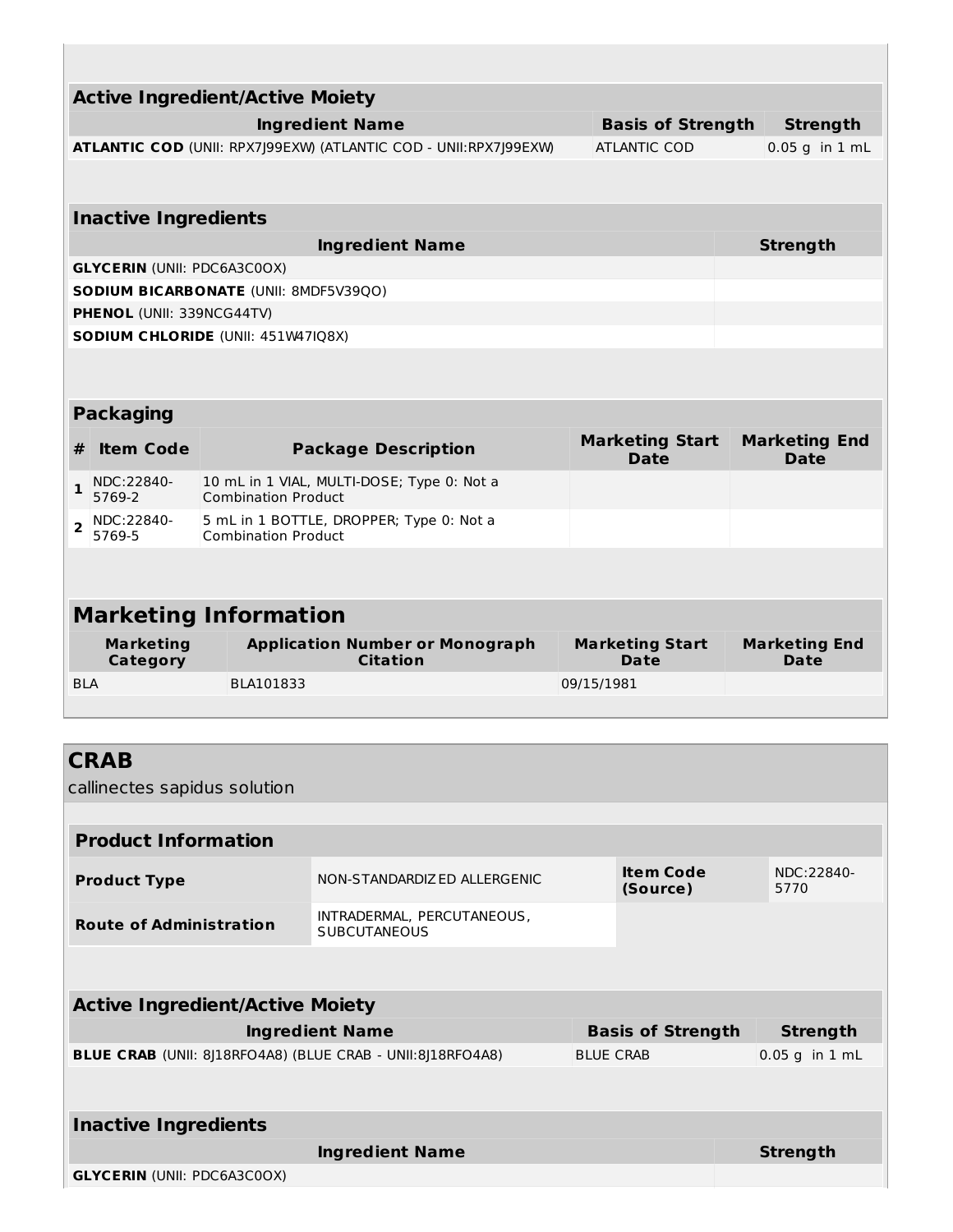|                |                                  | <b>SODIUM BICARBONATE (UNII: 8MDF5V39QO)</b>                             |                                       |                                     |
|----------------|----------------------------------|--------------------------------------------------------------------------|---------------------------------------|-------------------------------------|
|                | <b>PHENOL (UNII: 339NCG44TV)</b> |                                                                          |                                       |                                     |
|                |                                  | <b>SODIUM CHLORIDE (UNII: 451W47IQ8X)</b>                                |                                       |                                     |
|                |                                  |                                                                          |                                       |                                     |
|                |                                  |                                                                          |                                       |                                     |
|                | <b>Packaging</b>                 |                                                                          |                                       |                                     |
| #              | <b>Item Code</b>                 | <b>Package Description</b>                                               | <b>Marketing Start</b><br><b>Date</b> | <b>Marketing End</b><br><b>Date</b> |
| 1              | NDC:22840-<br>5770-2             | 10 mL in 1 VIAL, MULTI-DOSE; Type 0: Not a<br><b>Combination Product</b> |                                       |                                     |
| $\overline{2}$ | NDC:22840-<br>5770-5             | 5 mL in 1 BOTTLE, DROPPER; Type 0: Not a<br><b>Combination Product</b>   |                                       |                                     |
|                |                                  |                                                                          |                                       |                                     |
|                |                                  |                                                                          |                                       |                                     |
|                |                                  | <b>Marketing Information</b>                                             |                                       |                                     |
|                | <b>Marketing</b><br>Category     | <b>Application Number or Monograph</b><br><b>Citation</b>                | <b>Marketing Start</b><br>Date        | <b>Marketing End</b><br><b>Date</b> |
| <b>BLA</b>     |                                  | BLA101833                                                                | 09/15/1981                            |                                     |
|                |                                  |                                                                          |                                       |                                     |
|                |                                  |                                                                          |                                       |                                     |

## **FISH MIX**

gadus morhua, paralichthys lethostigma, hippoglossus hippoglossus, scomber scombrus and thunnus albacares solution

| <b>Product Information</b>     |                                                   |                              |                    |  |  |  |  |  |
|--------------------------------|---------------------------------------------------|------------------------------|--------------------|--|--|--|--|--|
| <b>Product Type</b>            | NON-STANDARDIZ ED ALLERGENIC                      | <b>Item Code</b><br>(Source) | NDC:22840-<br>9700 |  |  |  |  |  |
| <b>Route of Administration</b> | INTRADERMAL, PERCUTANEOUS,<br><b>SUBCUTANEOUS</b> |                              |                    |  |  |  |  |  |

| <b>Active Ingredient/Active Moiety</b>                                                           |                                    |                     |  |  |  |  |  |
|--------------------------------------------------------------------------------------------------|------------------------------------|---------------------|--|--|--|--|--|
| <b>Ingredient Name</b>                                                                           | <b>Basis of</b><br><b>Strength</b> | <b>Strength</b>     |  |  |  |  |  |
| <b>SOUTHERN FLOUNDER (UNII: F8PTG78KRB) (SOUTHERN FLOUNDER -</b><br>UNII: F8PTG78KRB)            | SOUTHERN<br><b>FLOUNDER</b>        | $0.01$ q<br>in 1 mL |  |  |  |  |  |
| <b>ATLANTIC MACKEREL (UNII: HO615U86UJ) (ATLANTIC MACKEREL -</b><br>UNII: HO615U86UI)            | ATLANTIC MACKEREL                  | $0.01$ g<br>in 1 mL |  |  |  |  |  |
| <b>YELLOWFIN TUNA (UNII: 12ZC3K09X7) (YELLOWFIN TUNA - UNII:12ZC3K09X7)</b>                      | YELLOWFIN TUNA                     | $0.01$ q<br>in 1 mL |  |  |  |  |  |
| <b>ATLANTIC COD (UNII: RPX7J99EXW) (ATLANTIC COD - UNII: RPX7J99EXW)</b>                         | <b>ATLANTIC COD</b>                | $0.01$ q<br>in 1 mL |  |  |  |  |  |
| <b>ATLANTIC HALIBUT</b> (UNII: 7E34E106BO) (ATLANTIC HALIBUT - UNII:7E34E106BO) ATLANTIC HALIBUT |                                    | $0.01$ q<br>in 1 mL |  |  |  |  |  |

| Inactive Ingredients                         |          |  |  |  |
|----------------------------------------------|----------|--|--|--|
| <b>Ingredient Name</b>                       | Strength |  |  |  |
| <b>SODIUM BICARBONATE (UNII: 8MDF5V39QO)</b> |          |  |  |  |
| <b>PHENOL (UNII: 339NCG44TV)</b>             |          |  |  |  |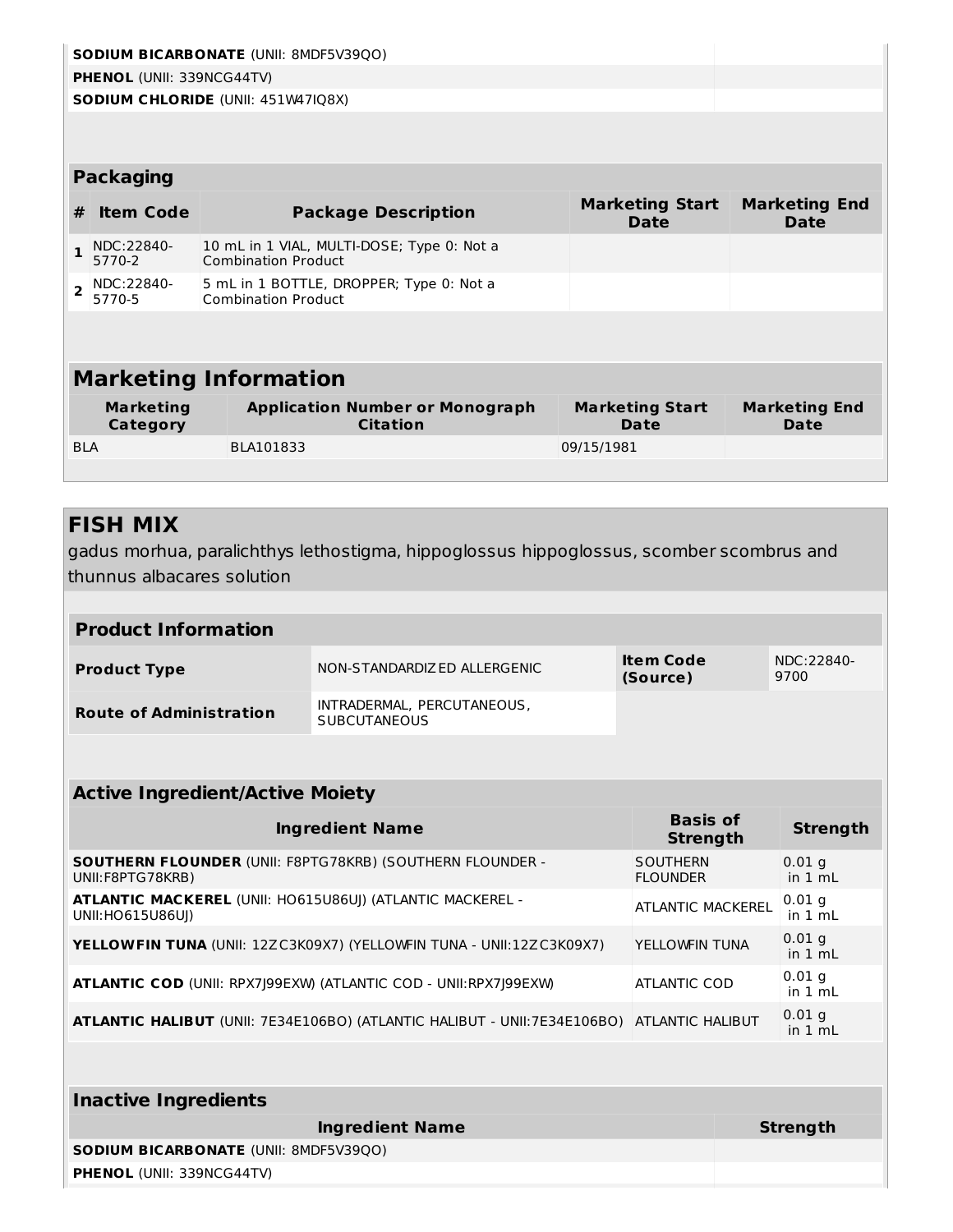|                                                                                                                             | <b>SODIUM CHLORIDE (UNII: 451W47IQ8X)</b>                                                                                      |                              |                                                                          |            |  |  |
|-----------------------------------------------------------------------------------------------------------------------------|--------------------------------------------------------------------------------------------------------------------------------|------------------------------|--------------------------------------------------------------------------|------------|--|--|
|                                                                                                                             | <b>GLYCERIN (UNII: PDC6A3C0OX)</b>                                                                                             |                              |                                                                          |            |  |  |
|                                                                                                                             |                                                                                                                                |                              |                                                                          |            |  |  |
|                                                                                                                             |                                                                                                                                |                              |                                                                          |            |  |  |
|                                                                                                                             | <b>Packaging</b>                                                                                                               |                              |                                                                          |            |  |  |
| #                                                                                                                           | <b>Marketing Start</b><br><b>Marketing End</b><br><b>Item Code</b><br><b>Package Description</b><br><b>Date</b><br><b>Date</b> |                              |                                                                          |            |  |  |
|                                                                                                                             | NDC:22840-<br>9700-5                                                                                                           |                              | 5 mL in 1 BOTTLE, DROPPER; Type 0: Not a<br><b>Combination Product</b>   |            |  |  |
| $\overline{\phantom{a}}$                                                                                                    | NDC:22840-<br>9700-2                                                                                                           |                              | 10 mL in 1 VIAL, MULTI-DOSE; Type 0: Not a<br><b>Combination Product</b> |            |  |  |
|                                                                                                                             |                                                                                                                                |                              |                                                                          |            |  |  |
|                                                                                                                             |                                                                                                                                |                              |                                                                          |            |  |  |
| <b>Marketing Information</b>                                                                                                |                                                                                                                                |                              |                                                                          |            |  |  |
| <b>Marketing</b><br><b>Application Number or Monograph</b><br><b>Marketing Start</b><br><b>Citation</b><br>Category<br>Date |                                                                                                                                | <b>Marketing End</b><br>Date |                                                                          |            |  |  |
| <b>BLA</b>                                                                                                                  |                                                                                                                                |                              | BLA101833                                                                | 09/15/1981 |  |  |
|                                                                                                                             |                                                                                                                                |                              |                                                                          |            |  |  |

#### **SHELLFISH MIX**

mercenaria mercenaria, callinectes sapidus, crassostrea virginica, placopecten magellanicus and farfantepenaeus aztecus solution

| <b>Product Information</b>     |                                                   |                       |                    |  |
|--------------------------------|---------------------------------------------------|-----------------------|--------------------|--|
| <b>Product Type</b>            | NON-STANDARDIZED ALLERGENIC                       | Item Code<br>(Source) | NDC:22840-<br>9701 |  |
| <b>Route of Administration</b> | INTRADERMAL, PERCUTANEOUS,<br><b>SUBCUTANEOUS</b> |                       |                    |  |

| <b>Active Ingredient/Active Moiety</b>                                                       |                                    |                     |  |  |
|----------------------------------------------------------------------------------------------|------------------------------------|---------------------|--|--|
| <b>Ingredient Name</b>                                                                       | <b>Basis of</b><br><b>Strength</b> | <b>Strength</b>     |  |  |
| <b>BLUE CRAB</b> (UNII: 8)18RFO4A8) (BLUE CRAB - UNII:8)18RFO4A8)                            | <b>BLUE CRAB</b>                   | $0.01$ q<br>in 1 mL |  |  |
| <b>NORTHERN QUAHOG (UNII: D6G49OV9IM) (NORTHERN QUAHOG -</b><br>UNII: D6G490V9IM)            | NORTHERN QUAHOG                    | $0.01$ q<br>in 1 mL |  |  |
| <b>EASTERN OYSTER (UNII: 0177C68AWS) (EASTERN OYSTER - UNII:0177C68AWS)</b>                  | <b>EASTERN OYSTER</b>              | $0.01$ q<br>in 1 mL |  |  |
| <b>SEA SCALLOP (UNII: BY65V9YV1I) (SEA SCALLOP - UNII:BY65V9YV1I)</b>                        | <b>SEA SCALLOP</b>                 | $0.01$ q<br>in 1 mL |  |  |
| <b>NORTHERN BROWN SHRIMP (UNII: TIH4LL437H) (NORTHERN BROWN SHRIMP -</b><br>UNII:TIH4LL437H) | NORTHERN BROWN<br><b>SHRIMP</b>    | $0.01$ q<br>in 1 mL |  |  |

| <b>Inactive Ingredients</b>                  |          |  |  |  |
|----------------------------------------------|----------|--|--|--|
| <b>Ingredient Name</b>                       | Strength |  |  |  |
| <b>SODIUM BICARBONATE (UNII: 8MDF5V39QO)</b> |          |  |  |  |
| <b>PHENOL (UNII: 339NCG44TV)</b>             |          |  |  |  |
| <b>SODIUM CHLORIDE (UNII: 451W47IQ8X)</b>    |          |  |  |  |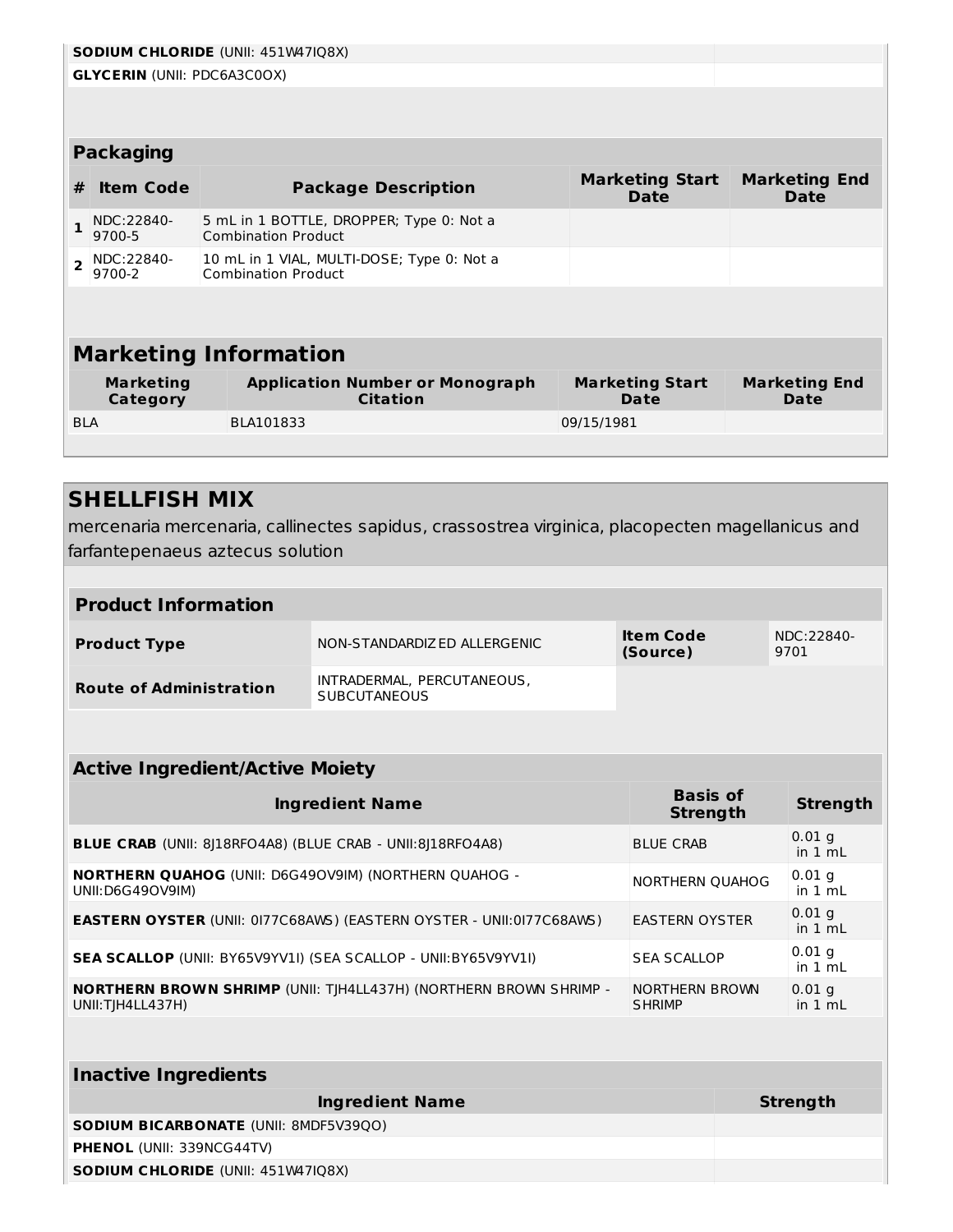| <b>Packaging</b>             |                      |                                                                          |                                |                              |  |  |
|------------------------------|----------------------|--------------------------------------------------------------------------|--------------------------------|------------------------------|--|--|
| #                            | <b>Item Code</b>     | <b>Package Description</b>                                               | <b>Marketing Start</b><br>Date | <b>Marketing End</b><br>Date |  |  |
|                              | NDC:22840-<br>9701-2 | 10 mL in 1 VIAL, MULTI-DOSE; Type 0: Not a<br><b>Combination Product</b> |                                |                              |  |  |
|                              | NDC:22840-<br>9701-5 | 5 mL in 1 BOTTLE, DROPPER; Type 0: Not a<br>Combination Product          |                                |                              |  |  |
|                              |                      |                                                                          |                                |                              |  |  |
| <b>Marketing Information</b> |                      |                                                                          |                                |                              |  |  |

| <b>Marketing</b><br>Category | <b>Application Number or Monograph</b><br>Citation | <b>Marketing Start</b><br>Date | <b>Marketing End</b><br>Date |
|------------------------------|----------------------------------------------------|--------------------------------|------------------------------|
| <b>BLA</b>                   | BLA101833                                          | 09/15/1981                     |                              |
|                              |                                                    |                                |                              |

paralichthys lethostigma solution

| <b>Product Information</b>     |                                            |                              |                    |  |
|--------------------------------|--------------------------------------------|------------------------------|--------------------|--|
| <b>Product Type</b>            | NON-STANDARDIZ ED ALLERGENIC               | <b>Item Code</b><br>(Source) | NDC:22840-<br>5771 |  |
| <b>Route of Administration</b> | PERCUTANEOUS, SUBCUTANEOUS,<br>INTRADERMAL |                              |                    |  |

| <b>Active Ingredient/Active Moiety</b>                                               |                                    |                     |  |  |
|--------------------------------------------------------------------------------------|------------------------------------|---------------------|--|--|
| <b>Ingredient Name</b>                                                               | <b>Basis of</b><br><b>Strength</b> | Strength            |  |  |
| <b>SOUTHERN FLOUNDER (UNII: F8PTG78KRB) (SOUTHERN FLOUNDER -</b><br>UNII:F8PTG78KRB) | <b>SOUTHERN</b><br><b>FLOUNDER</b> | $0.05$ q<br>in 1 mL |  |  |

| <b>Inactive Ingredients</b>                  |                 |  |  |  |
|----------------------------------------------|-----------------|--|--|--|
| <b>Ingredient Name</b>                       | <b>Strength</b> |  |  |  |
| <b>PHENOL</b> (UNII: 339NCG44TV)             |                 |  |  |  |
| <b>SODIUM BICARBONATE (UNII: 8MDF5V39QO)</b> |                 |  |  |  |
| <b>SODIUM CHLORIDE (UNII: 451W47IQ8X)</b>    |                 |  |  |  |
| <b>GLYCERIN (UNII: PDC6A3C0OX)</b>           |                 |  |  |  |
|                                              |                 |  |  |  |

| <b>Packaging</b> |                      |                                                                        |                                |                                     |  |
|------------------|----------------------|------------------------------------------------------------------------|--------------------------------|-------------------------------------|--|
|                  | <b>Item Code</b>     | <b>Package Description</b>                                             | <b>Marketing Start</b><br>Date | <b>Marketing End</b><br><b>Date</b> |  |
|                  | NDC:22840-<br>5771-5 | 5 mL in 1 BOTTLE, DROPPER; Type 0: Not a<br><b>Combination Product</b> |                                |                                     |  |
|                  | $\sim$ NDC:22840-    | 10 mL in 1 VIAL, MULTI-DOSE; Type 0: Not a                             |                                |                                     |  |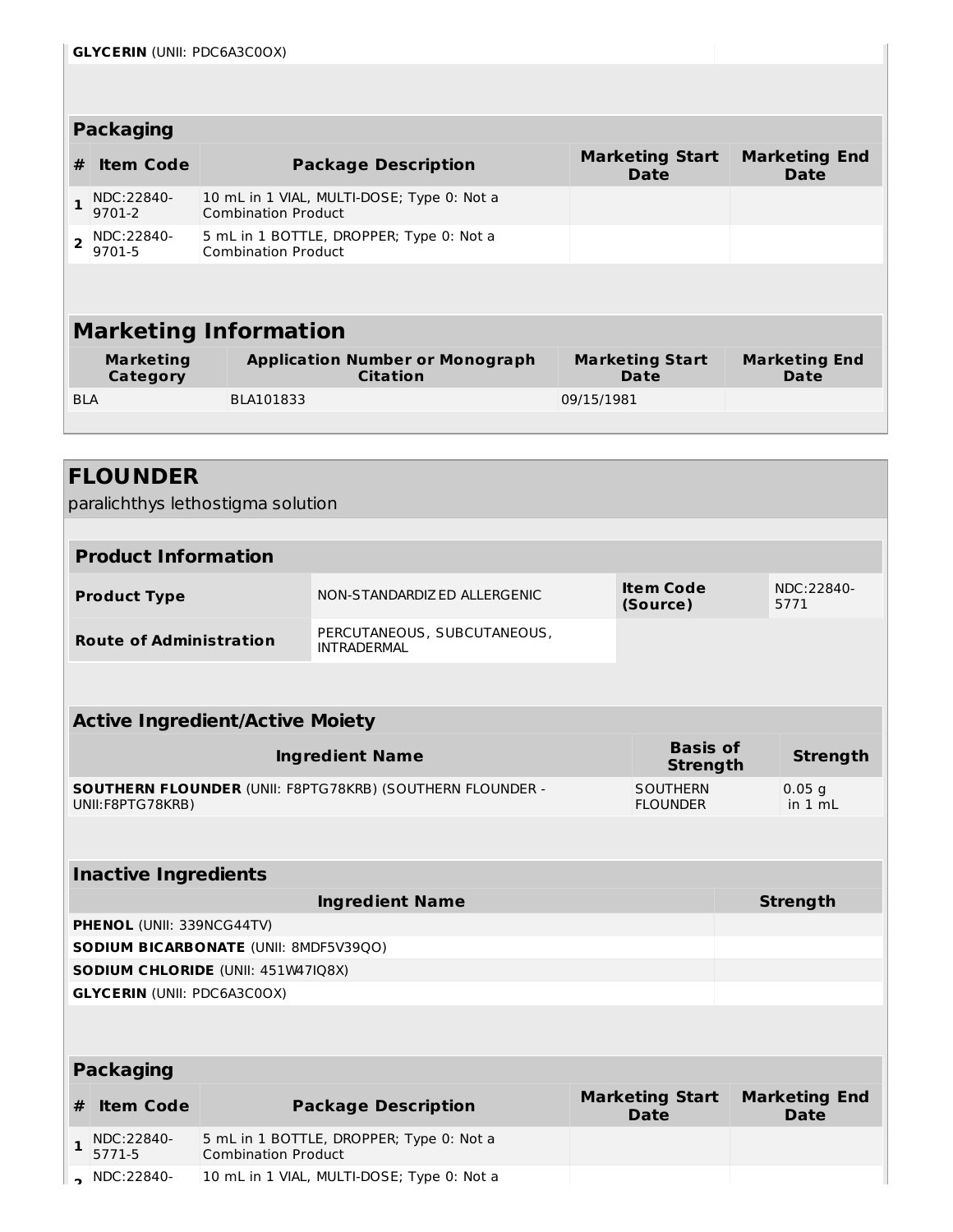| ۷<br>5771-2                                                                     | <b>Combination Product</b> |                                                           |            |                                       |                                     |
|---------------------------------------------------------------------------------|----------------------------|-----------------------------------------------------------|------------|---------------------------------------|-------------------------------------|
|                                                                                 |                            |                                                           |            |                                       |                                     |
| <b>Marketing Information</b>                                                    |                            |                                                           |            |                                       |                                     |
| <b>Marketing</b>                                                                |                            | <b>Application Number or Monograph</b>                    |            | <b>Marketing Start</b>                | <b>Marketing End</b>                |
| Category                                                                        |                            | <b>Citation</b>                                           |            | <b>Date</b>                           | <b>Date</b>                         |
| <b>BLA</b>                                                                      | BLA101833                  |                                                           | 09/15/1981 |                                       |                                     |
|                                                                                 |                            |                                                           |            |                                       |                                     |
| <b>MAINE LOBSTER</b>                                                            |                            |                                                           |            |                                       |                                     |
| homarus americanus solution                                                     |                            |                                                           |            |                                       |                                     |
| <b>Product Information</b>                                                      |                            |                                                           |            |                                       |                                     |
|                                                                                 |                            |                                                           |            |                                       |                                     |
| <b>Product Type</b>                                                             |                            | NON-STANDARDIZ ED ALLERGENIC                              |            | <b>Item Code</b><br>(Source)          | NDC:22840-<br>5772                  |
| <b>Route of Administration</b>                                                  |                            | PERCUTANEOUS, INTRADERMAL,<br><b>SUBCUTANEOUS</b>         |            |                                       |                                     |
|                                                                                 |                            |                                                           |            |                                       |                                     |
| <b>Active Ingredient/Active Moiety</b>                                          |                            |                                                           |            |                                       |                                     |
|                                                                                 |                            | <b>Ingredient Name</b>                                    |            | <b>Basis of</b><br><b>Strength</b>    | <b>Strength</b>                     |
| UNII: 6T362S6JF6)                                                               |                            | AMERICAN LOBSTER (UNII: 6T362S6JF6) (AMERICAN LOBSTER -   |            | AMERICAN LOBSTER                      | $0.05$ g<br>in $1 \text{ mL}$       |
|                                                                                 |                            |                                                           |            |                                       |                                     |
| <b>Inactive Ingredients</b>                                                     |                            |                                                           |            |                                       |                                     |
|                                                                                 |                            | <b>Ingredient Name</b>                                    |            |                                       | <b>Strength</b>                     |
| <b>SODIUM BICARBONATE (UNII: 8MDF5V39QO)</b>                                    |                            |                                                           |            |                                       |                                     |
| PHENOL (UNII: 339NCG44TV)                                                       |                            |                                                           |            |                                       |                                     |
| <b>SODIUM CHLORIDE (UNII: 451W47IQ8X)</b><br><b>GLYCERIN (UNII: PDC6A3C0OX)</b> |                            |                                                           |            |                                       |                                     |
|                                                                                 |                            |                                                           |            |                                       |                                     |
|                                                                                 |                            |                                                           |            |                                       |                                     |
| <b>Packaging</b>                                                                |                            |                                                           |            |                                       |                                     |
| <b>Item Code</b><br>#                                                           |                            | <b>Package Description</b>                                |            | <b>Marketing Start</b><br><b>Date</b> | <b>Marketing End</b><br><b>Date</b> |
| NDC:22840-<br>1<br>5772-2                                                       | <b>Combination Product</b> | 10 mL in 1 VIAL, MULTI-DOSE; Type 0: Not a                |            |                                       |                                     |
| NDC:22840-<br>2<br>5772-5                                                       | <b>Combination Product</b> | 5 mL in 1 BOTTLE, DROPPER; Type 0: Not a                  |            |                                       |                                     |
|                                                                                 |                            |                                                           |            |                                       |                                     |
| <b>Marketing Information</b>                                                    |                            |                                                           |            |                                       |                                     |
| <b>Marketing</b><br>Category                                                    |                            | <b>Application Number or Monograph</b><br><b>Citation</b> |            | <b>Marketing Start</b><br><b>Date</b> | <b>Marketing End</b><br>Date        |
| <b>BLA</b>                                                                      | BLA101833                  |                                                           | 09/15/1981 |                                       |                                     |
|                                                                                 |                            |                                                           |            |                                       |                                     |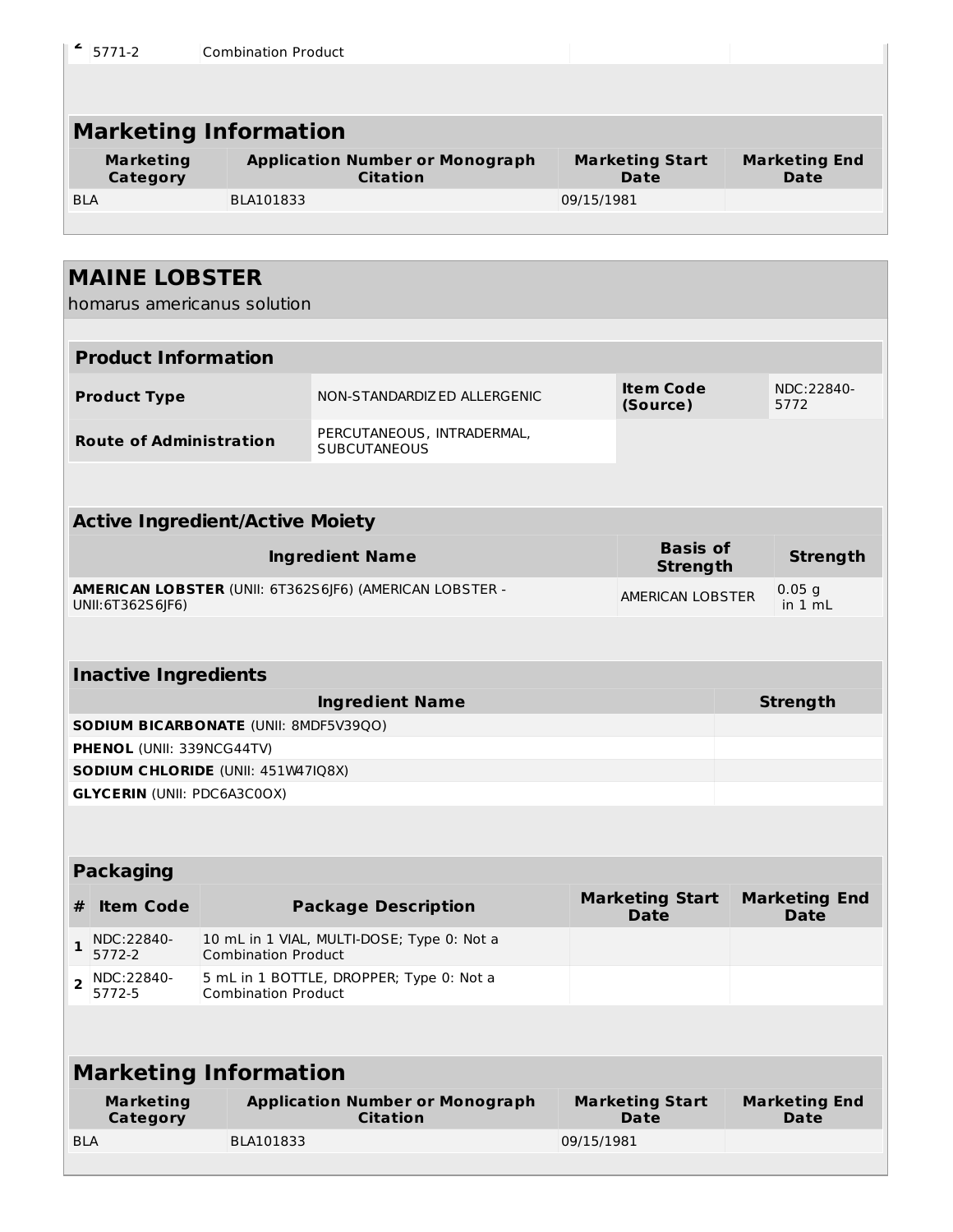| <b>MACKEREL</b>                                                          |                            |                                                                  |            |                                       |                                     |
|--------------------------------------------------------------------------|----------------------------|------------------------------------------------------------------|------------|---------------------------------------|-------------------------------------|
| scomber scombrus solution                                                |                            |                                                                  |            |                                       |                                     |
|                                                                          |                            |                                                                  |            |                                       |                                     |
| <b>Product Information</b>                                               |                            |                                                                  |            |                                       |                                     |
| <b>Product Type</b>                                                      |                            | NON-STANDARDIZED ALLERGENIC                                      |            | <b>Item Code</b><br>(Source)          | NDC:22840-<br>5773                  |
| <b>Route of Administration</b>                                           |                            | PERCUTANEOUS, SUBCUTANEOUS,<br><b>INTRADERMAL</b>                |            |                                       |                                     |
|                                                                          |                            |                                                                  |            |                                       |                                     |
| <b>Active Ingredient/Active Moiety</b>                                   |                            |                                                                  |            |                                       |                                     |
|                                                                          |                            | <b>Ingredient Name</b>                                           |            | <b>Basis of</b><br><b>Strength</b>    | <b>Strength</b>                     |
| UNII:HO615U86UJ)                                                         |                            | <b>ATLANTIC MACKEREL (UNII: HO615U86UJ) (ATLANTIC MACKEREL -</b> |            | <b>ATLANTIC MACKEREL</b>              | 0.05 <sub>q</sub><br>in $1 mL$      |
|                                                                          |                            |                                                                  |            |                                       |                                     |
| <b>Inactive Ingredients</b>                                              |                            |                                                                  |            |                                       |                                     |
|                                                                          |                            | <b>Ingredient Name</b>                                           |            |                                       | <b>Strength</b>                     |
| SODIUM BICARBONATE (UNII: 8MDF5V39Q0)                                    |                            |                                                                  |            |                                       |                                     |
| PHENOL (UNII: 339NCG44TV)                                                |                            |                                                                  |            |                                       |                                     |
| SODIUM CHLORIDE (UNII: 451W47IQ8X)<br><b>GLYCERIN (UNII: PDC6A3C0OX)</b> |                            |                                                                  |            |                                       |                                     |
|                                                                          |                            |                                                                  |            |                                       |                                     |
|                                                                          |                            |                                                                  |            |                                       |                                     |
| <b>Packaging</b>                                                         |                            |                                                                  |            |                                       |                                     |
| <b>Item Code</b><br>#                                                    |                            | <b>Package Description</b>                                       |            | <b>Marketing Start</b><br><b>Date</b> | <b>Marketing End</b><br><b>Date</b> |
| NDC:22840-<br>1<br>5773-2                                                | <b>Combination Product</b> | 10 mL in 1 VIAL, MULTI-DOSE; Type 0: Not a                       |            |                                       |                                     |
| NDC:22840-<br>$\overline{2}$<br>5773-5                                   | <b>Combination Product</b> | 5 mL in 1 BOTTLE, DROPPER; Type 0: Not a                         |            |                                       |                                     |
|                                                                          |                            |                                                                  |            |                                       |                                     |
| <b>Marketing Information</b>                                             |                            |                                                                  |            |                                       |                                     |
| <b>Marketing</b><br>Category                                             |                            | <b>Application Number or Monograph</b><br><b>Citation</b>        |            | <b>Marketing Start</b><br><b>Date</b> | <b>Marketing End</b><br><b>Date</b> |
| <b>BLA</b>                                                               | BLA101833                  |                                                                  | 09/15/1981 |                                       |                                     |

| <b>OYSTER</b>                                               |                             |                              |                    |
|-------------------------------------------------------------|-----------------------------|------------------------------|--------------------|
| crassostrea virginica solution                              |                             |                              |                    |
| <b>Product Information</b>                                  |                             |                              |                    |
| <b>Product Type</b>                                         | NON-STANDARDIZED ALLERGENIC | <b>Item Code</b><br>(Source) | NDC:22840-<br>5774 |
| <b>Contract Construction in Advised Advised Association</b> | PERCUTANEOUS, SUBCUTANEOUS, |                              |                    |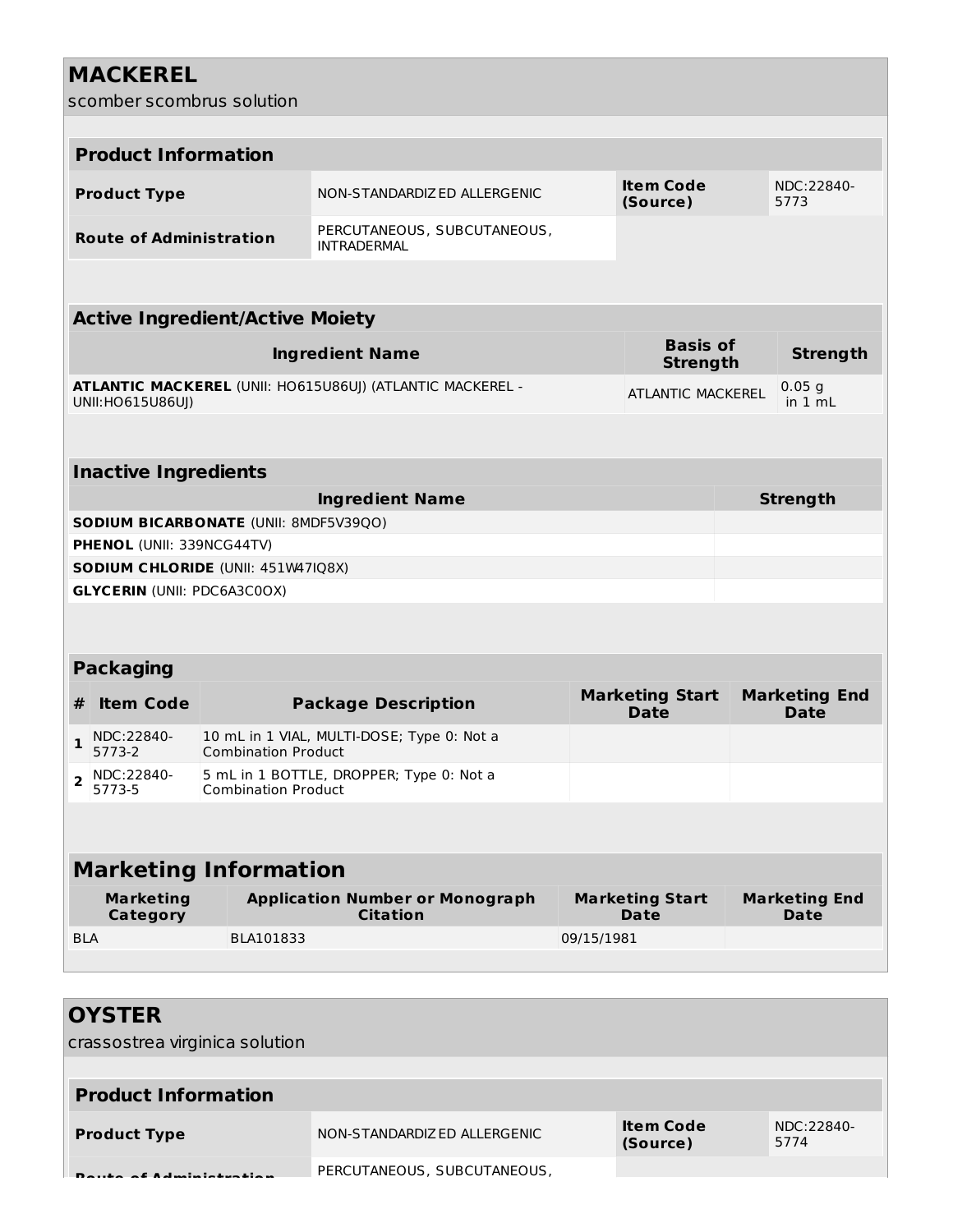|                | <b>Active Ingredient/Active Moiety</b> |  |                                                                                            |            |                                       |  |                                     |  |  |  |
|----------------|----------------------------------------|--|--------------------------------------------------------------------------------------------|------------|---------------------------------------|--|-------------------------------------|--|--|--|
|                |                                        |  | <b>Ingredient Name</b>                                                                     |            | <b>Basis of Strength</b>              |  | <b>Strength</b>                     |  |  |  |
|                |                                        |  | <b>EASTERN OYSTER</b> (UNII: 0177C68AWS) (EASTERN OYSTER - UNII:0177C68AWS) EASTERN OYSTER |            |                                       |  | $0.05$ g in $1$ mL                  |  |  |  |
|                |                                        |  |                                                                                            |            |                                       |  |                                     |  |  |  |
|                | <b>Inactive Ingredients</b>            |  |                                                                                            |            |                                       |  |                                     |  |  |  |
|                |                                        |  | <b>Ingredient Name</b>                                                                     |            |                                       |  | <b>Strength</b>                     |  |  |  |
|                | <b>GLYCERIN (UNII: PDC6A3C0OX)</b>     |  |                                                                                            |            |                                       |  |                                     |  |  |  |
|                |                                        |  | <b>SODIUM BICARBONATE (UNII: 8MDF5V39QO)</b>                                               |            |                                       |  |                                     |  |  |  |
|                | <b>PHENOL (UNII: 339NCG44TV)</b>       |  |                                                                                            |            |                                       |  |                                     |  |  |  |
|                |                                        |  | <b>SODIUM CHLORIDE (UNII: 451W47IQ8X)</b>                                                  |            |                                       |  |                                     |  |  |  |
|                |                                        |  |                                                                                            |            |                                       |  |                                     |  |  |  |
|                |                                        |  |                                                                                            |            |                                       |  |                                     |  |  |  |
|                | <b>Packaging</b>                       |  |                                                                                            |            |                                       |  |                                     |  |  |  |
| #              | <b>Item Code</b>                       |  | <b>Package Description</b>                                                                 |            | <b>Marketing Start</b><br><b>Date</b> |  | <b>Marketing End</b><br><b>Date</b> |  |  |  |
| 1              | NDC:22840-<br>5774-2                   |  | 10 mL in 1 VIAL, MULTI-DOSE; Type 0: Not a<br><b>Combination Product</b>                   |            |                                       |  |                                     |  |  |  |
| $\overline{2}$ | NDC:22840-<br>5774-5                   |  | 5 mL in 1 BOTTLE, DROPPER; Type 0: Not a<br><b>Combination Product</b>                     |            |                                       |  |                                     |  |  |  |
|                |                                        |  |                                                                                            |            |                                       |  |                                     |  |  |  |
|                |                                        |  |                                                                                            |            |                                       |  |                                     |  |  |  |
|                |                                        |  | <b>Marketing Information</b>                                                               |            |                                       |  |                                     |  |  |  |
|                | <b>Marketing</b><br>Category           |  | <b>Application Number or Monograph</b><br><b>Citation</b>                                  |            | <b>Marketing Start</b><br>Date        |  | <b>Marketing End</b><br>Date        |  |  |  |
| <b>BLA</b>     |                                        |  | BLA101833                                                                                  | 09/15/1981 |                                       |  |                                     |  |  |  |

| <b>OCEAN PERCH</b><br>sebastes alutus solution |                                                                      |                                    |                       |
|------------------------------------------------|----------------------------------------------------------------------|------------------------------------|-----------------------|
|                                                |                                                                      |                                    |                       |
| <b>Product Information</b>                     |                                                                      |                                    |                       |
| <b>Product Type</b>                            | NON-STANDARDIZED ALLERGENIC                                          | <b>Item Code</b><br>(Source)       | NDC:22840-<br>5775    |
| <b>Route of Administration</b>                 | INTRADERMAL, PERCUTANEOUS,<br><b>SUBCUTANEOUS</b>                    |                                    |                       |
|                                                |                                                                      |                                    |                       |
| <b>Active Ingredient/Active Moiety</b>         |                                                                      |                                    |                       |
|                                                | <b>Ingredient Name</b>                                               | <b>Basis of</b><br><b>Strength</b> | <b>Strength</b>       |
| UNII:81369ZC3RW                                | <b>PACIFIC OCEAN PERCH (UNII: 81369ZC3RW) (PACIFIC OCEAN PERCH -</b> | PACIFIC OCEAN<br><b>PERCH</b>      | $0.05$ g<br>in $1 mL$ |
|                                                |                                                                      |                                    |                       |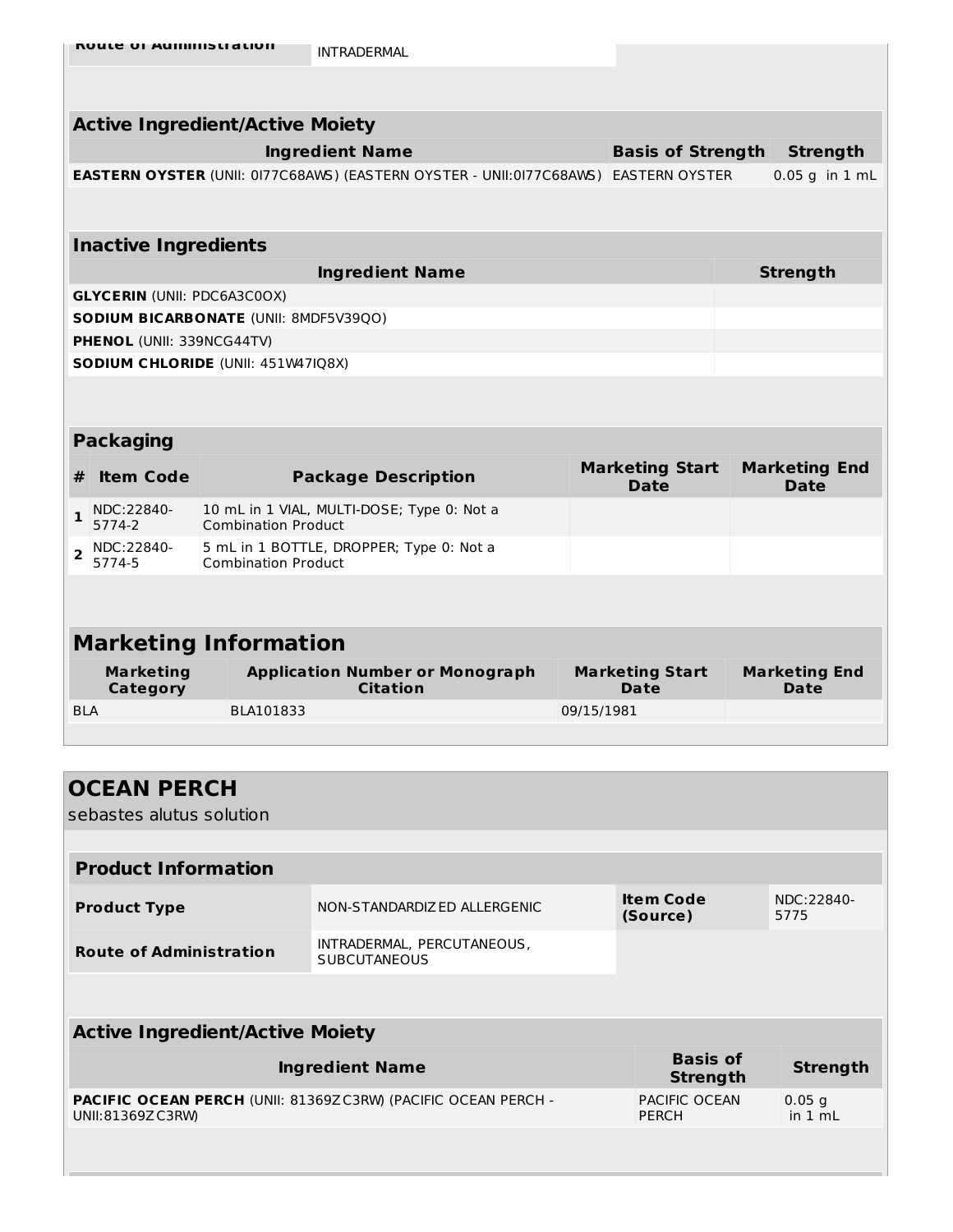|                        | <b>Inactive Ingredients</b>        |  |                                                                          |                                       |                                     |  |  |  |
|------------------------|------------------------------------|--|--------------------------------------------------------------------------|---------------------------------------|-------------------------------------|--|--|--|
| <b>Ingredient Name</b> |                                    |  |                                                                          |                                       | <b>Strength</b>                     |  |  |  |
|                        | <b>GLYCERIN (UNII: PDC6A3C0OX)</b> |  |                                                                          |                                       |                                     |  |  |  |
|                        |                                    |  | SODIUM BICARBONATE (UNII: 8MDF5V39QO)                                    |                                       |                                     |  |  |  |
|                        | <b>PHENOL (UNII: 339NCG44TV)</b>   |  |                                                                          |                                       |                                     |  |  |  |
|                        |                                    |  | <b>SODIUM CHLORIDE (UNII: 451W47IQ8X)</b>                                |                                       |                                     |  |  |  |
|                        |                                    |  |                                                                          |                                       |                                     |  |  |  |
|                        |                                    |  |                                                                          |                                       |                                     |  |  |  |
|                        | <b>Packaging</b>                   |  |                                                                          |                                       |                                     |  |  |  |
| #                      | <b>Item Code</b>                   |  | <b>Package Description</b>                                               | <b>Marketing Start</b><br><b>Date</b> | <b>Marketing End</b><br><b>Date</b> |  |  |  |
| $\mathbf{1}$           | NDC:22840-<br>5775-2               |  | 10 mL in 1 VIAL, MULTI-DOSE; Type 0: Not a<br><b>Combination Product</b> |                                       |                                     |  |  |  |
| $\overline{2}$         | NDC:22840-<br>5775-5               |  | 5 mL in 1 BOTTLE, DROPPER; Type 0: Not a<br><b>Combination Product</b>   |                                       |                                     |  |  |  |
|                        |                                    |  |                                                                          |                                       |                                     |  |  |  |
|                        |                                    |  |                                                                          |                                       |                                     |  |  |  |
|                        |                                    |  | <b>Marketing Information</b>                                             |                                       |                                     |  |  |  |
|                        | <b>Marketing</b><br>Category       |  | <b>Application Number or Monograph</b><br><b>Citation</b>                | <b>Marketing Start</b><br><b>Date</b> | <b>Marketing End</b><br>Date        |  |  |  |
| <b>BLA</b>             |                                    |  | BLA101833                                                                | 09/15/1981                            |                                     |  |  |  |
|                        |                                    |  |                                                                          |                                       |                                     |  |  |  |

| <b>SALMON</b>                                |                                                                                         |                              |                    |
|----------------------------------------------|-----------------------------------------------------------------------------------------|------------------------------|--------------------|
| salmo salar solution                         |                                                                                         |                              |                    |
|                                              |                                                                                         |                              |                    |
| <b>Product Information</b>                   |                                                                                         |                              |                    |
| <b>Product Type</b>                          | NON-STANDARDIZED ALLERGENIC                                                             | <b>Item Code</b><br>(Source) | NDC:22840-<br>5776 |
| <b>Route of Administration</b>               | INTRADERMAL, PERCUTANEOUS,<br><b>SUBCUTANEOUS</b>                                       |                              |                    |
|                                              |                                                                                         |                              |                    |
| <b>Active Ingredient/Active Moiety</b>       |                                                                                         |                              |                    |
|                                              | <b>Ingredient Name</b>                                                                  | <b>Basis of Strength</b>     | <b>Strength</b>    |
|                                              | ATLANTIC SALMON (UNII: 7062137LB3) (ATLANTIC SALMON - UNII: 7062137LB3) ATLANTIC SALMON |                              | $0.05$ g in $1$ mL |
|                                              |                                                                                         |                              |                    |
| <b>Inactive Ingredients</b>                  |                                                                                         |                              |                    |
|                                              | <b>Ingredient Name</b>                                                                  |                              | <b>Strength</b>    |
| <b>SODIUM BICARBONATE (UNII: 8MDF5V39QO)</b> |                                                                                         |                              |                    |
| PHENOL (UNII: 339NCG44TV)                    |                                                                                         |                              |                    |
| SODIUM CHLORIDE (UNII: 451W47IQ8X)           |                                                                                         |                              |                    |
| <b>GLYCERIN (UNII: PDC6A3C0OX)</b>           |                                                                                         |                              |                    |
|                                              |                                                                                         |                              |                    |
| <b>Packaging</b>                             |                                                                                         |                              |                    |
|                                              |                                                                                         | Markating Chart              |                    |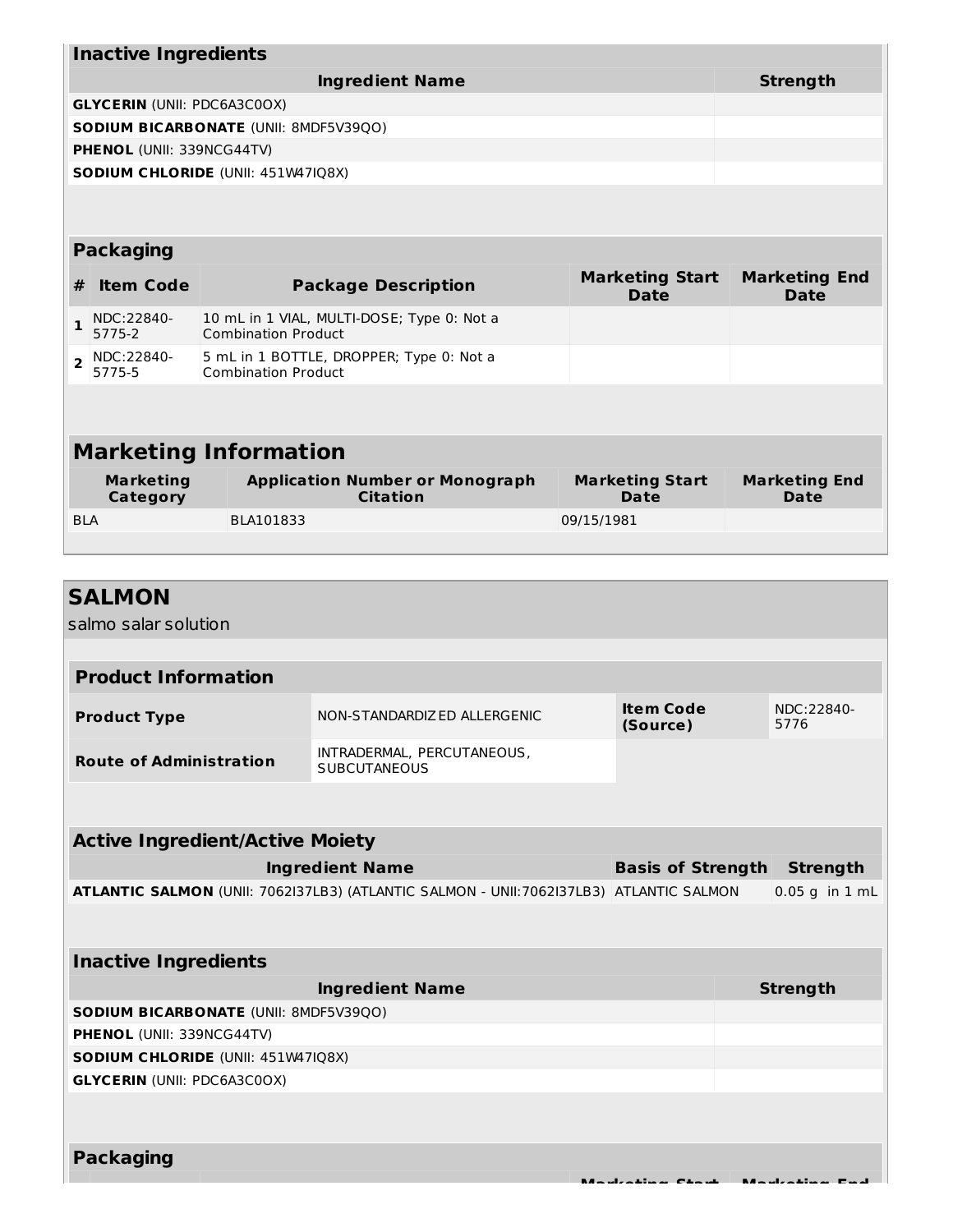| #          | <b>Item Code</b>             | <b>Package Description</b>                                               | <b>Marketing Start</b><br>Date | <b>Marketing End</b><br><b>Date</b> |
|------------|------------------------------|--------------------------------------------------------------------------|--------------------------------|-------------------------------------|
|            | NDC:22840-<br>5776-2         | 10 mL in 1 VIAL, MULTI-DOSE; Type 0: Not a<br><b>Combination Product</b> |                                |                                     |
|            | NDC:22840-<br>5776-5         | 5 mL in 1 BOTTLE, DROPPER; Type 0: Not a<br><b>Combination Product</b>   |                                |                                     |
|            |                              |                                                                          |                                |                                     |
|            |                              | <b>Marketing Information</b>                                             |                                |                                     |
|            | <b>Marketing</b><br>Category | <b>Application Number or Monograph</b><br><b>Citation</b>                | <b>Marketing Start</b><br>Date | <b>Marketing End</b><br>Date        |
| <b>BLA</b> |                              | BLA101833                                                                | 09/15/1981                     |                                     |
|            |                              |                                                                          |                                |                                     |

| <b>SCALLOPS</b><br>placopecten magellanicus solution |                            |                                                                |                                       |                                     |
|------------------------------------------------------|----------------------------|----------------------------------------------------------------|---------------------------------------|-------------------------------------|
|                                                      |                            |                                                                |                                       |                                     |
| <b>Product Information</b>                           |                            |                                                                |                                       |                                     |
| <b>Product Type</b>                                  |                            | NON-STANDARDIZ ED ALLERGENIC                                   | <b>Item Code</b><br>(Source)          | NDC:22840-<br>5777                  |
| <b>Route of Administration</b>                       |                            | INTRADERMAL, PERCUTANEOUS,<br><b>SUBCUTANEOUS</b>              |                                       |                                     |
|                                                      |                            |                                                                |                                       |                                     |
| <b>Active Ingredient/Active Moiety</b>               |                            |                                                                |                                       |                                     |
|                                                      |                            | <b>Ingredient Name</b>                                         | <b>Basis of Strength</b>              | <b>Strength</b>                     |
|                                                      |                            | SEA SCALLOP (UNII: BY65V9YV1I) (SEA SCALLOP - UNII:BY65V9YV1I) | <b>SEA SCALLOP</b>                    | $0.05$ g in $1$ mL                  |
|                                                      |                            |                                                                |                                       |                                     |
| <b>Inactive Ingredients</b>                          |                            |                                                                |                                       |                                     |
|                                                      |                            | <b>Ingredient Name</b>                                         |                                       | <b>Strength</b>                     |
| <b>SODIUM BICARBONATE (UNII: 8MDF5V39QO)</b>         |                            |                                                                |                                       |                                     |
| <b>PHENOL (UNII: 339NCG44TV)</b>                     |                            |                                                                |                                       |                                     |
| <b>SODIUM CHLORIDE (UNII: 451W47IQ8X)</b>            |                            |                                                                |                                       |                                     |
| <b>GLYCERIN (UNII: PDC6A3C0OX)</b>                   |                            |                                                                |                                       |                                     |
|                                                      |                            |                                                                |                                       |                                     |
| <b>Packaging</b>                                     |                            |                                                                |                                       |                                     |
| <b>Item Code</b><br>#                                |                            | <b>Package Description</b>                                     | <b>Marketing Start</b><br><b>Date</b> | <b>Marketing End</b><br><b>Date</b> |
| NDC:22840-<br>1<br>5777-2                            | <b>Combination Product</b> | 10 mL in 1 VIAL, MULTI-DOSE; Type 0: Not a                     |                                       |                                     |
| NDC:22840-<br>2<br>5777-5                            | <b>Combination Product</b> | 5 mL in 1 BOTTLE, DROPPER; Type 0: Not a                       |                                       |                                     |
|                                                      |                            |                                                                |                                       |                                     |
| <b>Marketing Information</b>                         |                            |                                                                |                                       |                                     |
| <b>Marketing</b><br><b>Category</b>                  |                            | <b>Application Number or Monograph</b><br><b>Citation</b>      | <b>Marketing Start</b><br><b>Date</b> | <b>Marketing End</b><br><b>Date</b> |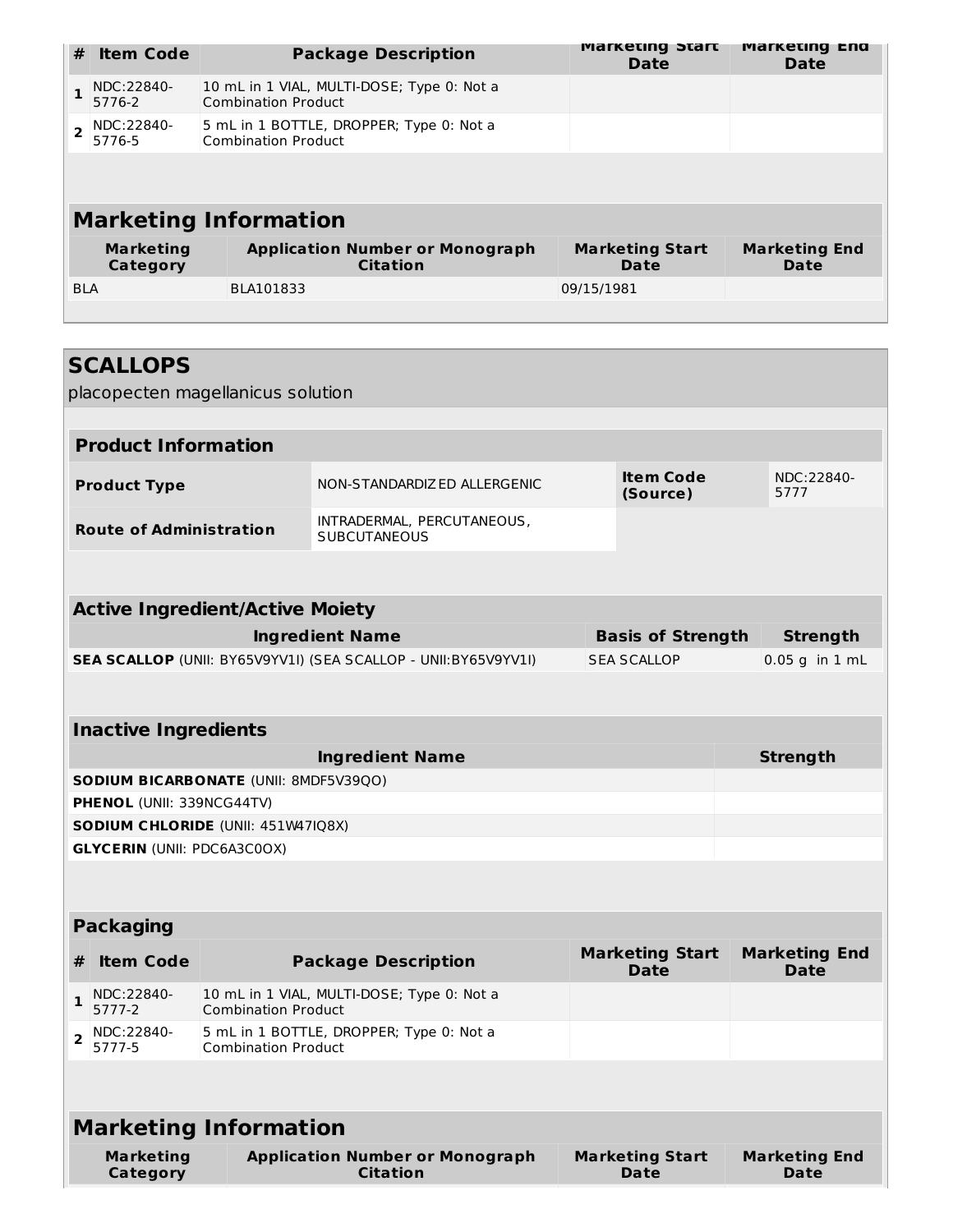BLA BLA101833 09/15/1981

**Item Code** NDC:22840-

| <b>SHRIMP</b><br>farfantepenaeus aztecus solution                                  |                            |                                                                   |            |                                       |                                     |
|------------------------------------------------------------------------------------|----------------------------|-------------------------------------------------------------------|------------|---------------------------------------|-------------------------------------|
|                                                                                    |                            |                                                                   |            |                                       |                                     |
| <b>Product Information</b>                                                         |                            |                                                                   |            |                                       |                                     |
| <b>Product Type</b>                                                                |                            | NON-STANDARDIZED ALLERGENIC                                       |            | <b>Item Code</b><br>(Source)          | NDC:22840-<br>5778                  |
| <b>Route of Administration</b>                                                     |                            | PERCUTANEOUS, INTRADERMAL,<br><b>SUBCUTANEOUS</b>                 |            |                                       |                                     |
|                                                                                    |                            |                                                                   |            |                                       |                                     |
| <b>Active Ingredient/Active Moiety</b>                                             |                            |                                                                   |            |                                       |                                     |
|                                                                                    |                            | <b>Ingredient Name</b>                                            |            | <b>Basis of</b><br><b>Strength</b>    | <b>Strength</b>                     |
| UNII: TJH4LL437H)                                                                  |                            | NORTHERN BROWN SHRIMP (UNII: TJH4LL437H) (NORTHERN BROWN SHRIMP - |            | NORTHERN BROWN<br><b>SHRIMP</b>       | $0.05$ g<br>in 1 mL                 |
|                                                                                    |                            |                                                                   |            |                                       |                                     |
| <b>Inactive Ingredients</b>                                                        |                            |                                                                   |            |                                       |                                     |
|                                                                                    |                            | <b>Ingredient Name</b>                                            |            |                                       | <b>Strength</b>                     |
| <b>GLYCERIN (UNII: PDC6A3C0OX)</b><br><b>SODIUM BICARBONATE (UNII: 8MDF5V39QO)</b> |                            |                                                                   |            |                                       |                                     |
| PHENOL (UNII: 339NCG44TV)                                                          |                            |                                                                   |            |                                       |                                     |
| SODIUM CHLORIDE (UNII: 451W47IQ8X)                                                 |                            |                                                                   |            |                                       |                                     |
|                                                                                    |                            |                                                                   |            |                                       |                                     |
|                                                                                    |                            |                                                                   |            |                                       |                                     |
| <b>Packaging</b>                                                                   |                            |                                                                   |            |                                       |                                     |
| <b>Item Code</b><br>#                                                              |                            | <b>Package Description</b>                                        |            | <b>Marketing Start</b><br><b>Date</b> | <b>Marketing End</b><br><b>Date</b> |
| NDC:22840-<br>5778-2                                                               | <b>Combination Product</b> | 10 mL in 1 VIAL, MULTI-DOSE; Type 0: Not a                        |            |                                       |                                     |
| NDC:22840-<br>$\mathbf{2}$<br>5778-5                                               | <b>Combination Product</b> | 5 mL in 1 BOTTLE, DROPPER; Type 0: Not a                          |            |                                       |                                     |
|                                                                                    |                            |                                                                   |            |                                       |                                     |
| <b>Marketing Information</b>                                                       |                            |                                                                   |            |                                       |                                     |
| <b>Marketing</b><br><b>Category</b>                                                |                            | <b>Application Number or Monograph</b><br><b>Citation</b>         |            | <b>Marketing Start</b><br>Date        | <b>Marketing End</b><br>Date        |
| <b>BLA</b>                                                                         | BLA101833                  |                                                                   | 09/15/1981 |                                       |                                     |
|                                                                                    |                            |                                                                   |            |                                       |                                     |

## **LAKE TROUT**

oncorhynchus mykiss solution

#### **Product Information**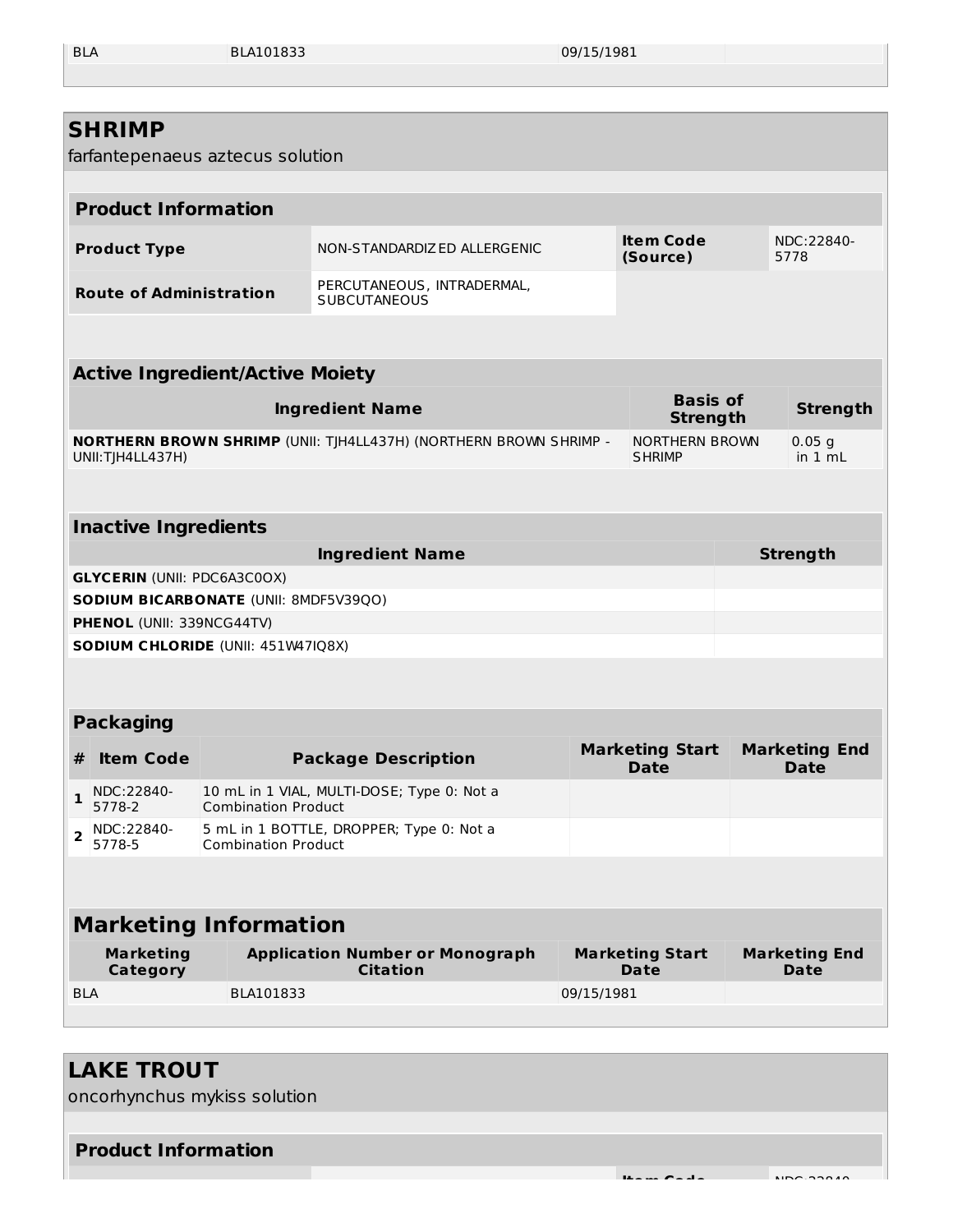|                | <b>Product Type</b>                |                                           | NON-STANDARDIZ ED ALLERGENIC                                       |            | <b>ITEM COUP</b><br>(Source)          | INDU: ZZ84U-<br>5779                |
|----------------|------------------------------------|-------------------------------------------|--------------------------------------------------------------------|------------|---------------------------------------|-------------------------------------|
|                | <b>Route of Administration</b>     |                                           | PERCUTANEOUS, SUBCUTANEOUS,<br><b>INTRADERMAL</b>                  |            |                                       |                                     |
|                |                                    |                                           |                                                                    |            |                                       |                                     |
|                |                                    | <b>Active Ingredient/Active Moiety</b>    |                                                                    |            |                                       |                                     |
|                |                                    |                                           | <b>Ingredient Name</b>                                             |            | <b>Basis of Strength</b>              | <b>Strength</b>                     |
|                |                                    |                                           | RAINBOW TROUT (UNII: P4M52SZ8L6) (RAINBOW TROUT - UNII:P4M52SZ8L6) |            | <b>RAINBOW TROUT</b>                  | $0.05$ g in $1$ mL                  |
|                |                                    |                                           |                                                                    |            |                                       |                                     |
|                | <b>Inactive Ingredients</b>        |                                           |                                                                    |            |                                       |                                     |
|                |                                    |                                           | <b>Ingredient Name</b>                                             |            |                                       | <b>Strength</b>                     |
|                | <b>PHENOL (UNII: 339NCG44TV)</b>   |                                           |                                                                    |            |                                       |                                     |
|                |                                    | SODIUM BICARBONATE (UNII: 8MDF5V39QO)     |                                                                    |            |                                       |                                     |
|                |                                    | <b>SODIUM CHLORIDE (UNII: 451W47IQ8X)</b> |                                                                    |            |                                       |                                     |
|                | <b>GLYCERIN (UNII: PDC6A3C0OX)</b> |                                           |                                                                    |            |                                       |                                     |
|                |                                    |                                           |                                                                    |            |                                       |                                     |
|                | <b>Packaging</b>                   |                                           |                                                                    |            |                                       |                                     |
| #              | <b>Item Code</b>                   |                                           | <b>Package Description</b>                                         |            | <b>Marketing Start</b><br><b>Date</b> | <b>Marketing End</b><br><b>Date</b> |
| $\mathbf{1}$   | NDC:22840-<br>5779-5               | <b>Combination Product</b>                | 5 mL in 1 BOTTLE, DROPPER; Type 0: Not a                           |            |                                       |                                     |
| $\overline{2}$ | NDC:22840-<br>5779-2               | <b>Combination Product</b>                | 10 mL in 1 VIAL, MULTI-DOSE; Type 0: Not a                         |            |                                       |                                     |
|                |                                    |                                           |                                                                    |            |                                       |                                     |
|                |                                    | <b>Marketing Information</b>              |                                                                    |            |                                       |                                     |
|                | <b>Marketing</b>                   |                                           | <b>Application Number or Monograph</b>                             |            | <b>Marketing Start</b>                | <b>Marketing End</b>                |
|                | Category                           |                                           | <b>Citation</b>                                                    |            | Date                                  | <b>Date</b>                         |
| <b>BLA</b>     |                                    | BLA101833                                 |                                                                    | 09/15/1981 |                                       |                                     |
|                |                                    |                                           |                                                                    |            |                                       |                                     |

| <b>TUNA</b><br>thunnus albacares solution |                                                                                       |                              |                    |
|-------------------------------------------|---------------------------------------------------------------------------------------|------------------------------|--------------------|
|                                           |                                                                                       |                              |                    |
| <b>Product Information</b>                |                                                                                       |                              |                    |
| <b>Product Type</b>                       | NON-STANDARDIZED ALLERGENIC                                                           | <b>Item Code</b><br>(Source) | NDC:22840-<br>5780 |
| <b>Route of Administration</b>            | INTRADERMAL, PERCUTANEOUS,<br><b>SUBCUTANEOUS</b>                                     |                              |                    |
|                                           |                                                                                       |                              |                    |
| <b>Active Ingredient/Active Moiety</b>    |                                                                                       |                              |                    |
|                                           | <b>Ingredient Name</b>                                                                | <b>Basis of Strength</b>     | <b>Strength</b>    |
|                                           | YELLOWFIN TUNA (UNII: 12ZC3K09X7) (YELLOWFIN TUNA - UNII:12ZC3K09X7)   YELLOWFIN TUNA |                              | $0.05$ g in 1 mL   |
|                                           |                                                                                       |                              |                    |
|                                           |                                                                                       |                              |                    |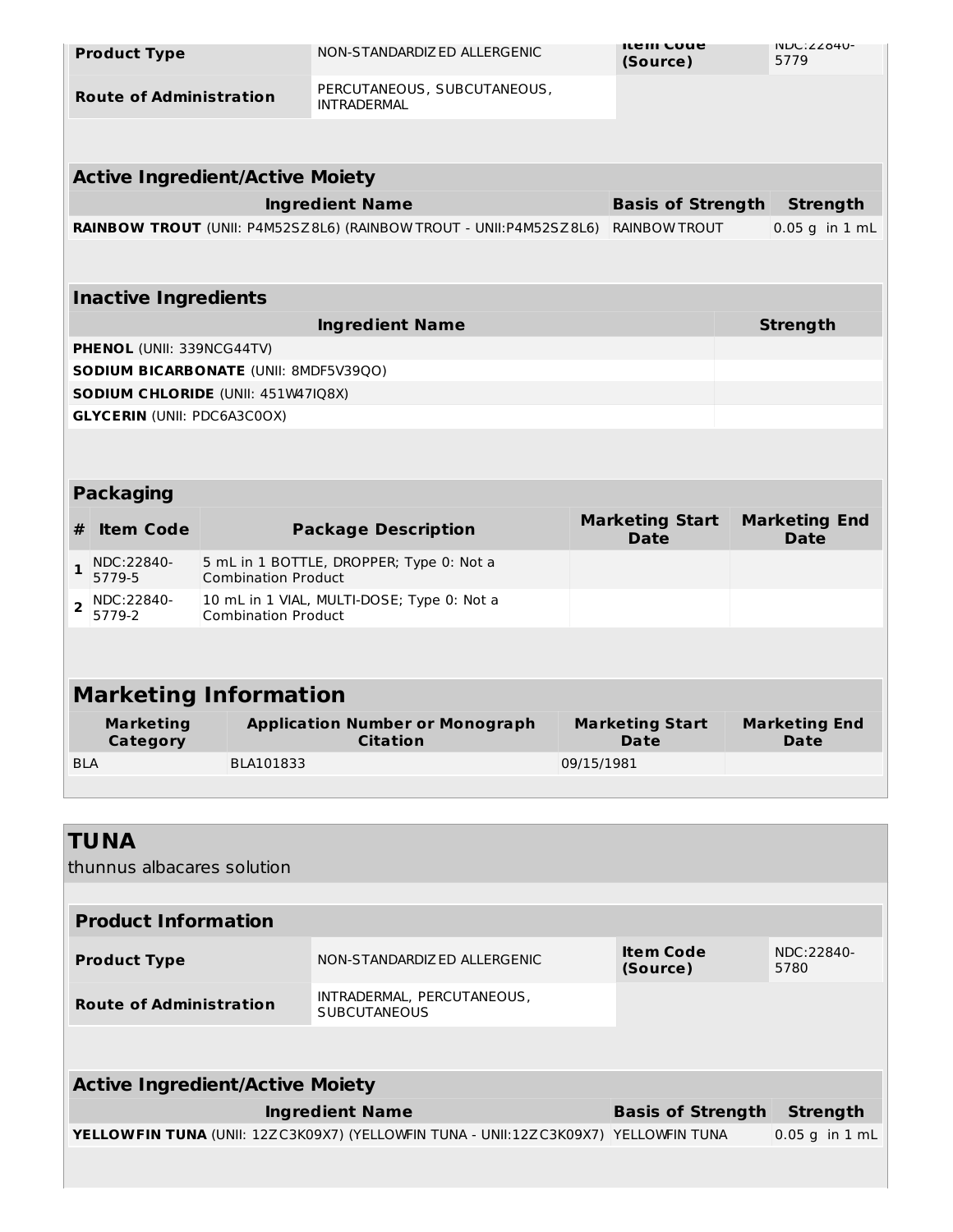| <b>Inactive Ingredients</b> |                                    |                                                                          |                                                                        |                                |                              |  |  |
|-----------------------------|------------------------------------|--------------------------------------------------------------------------|------------------------------------------------------------------------|--------------------------------|------------------------------|--|--|
|                             |                                    |                                                                          | <b>Strength</b>                                                        |                                |                              |  |  |
|                             | <b>GLYCERIN (UNII: PDC6A3C0OX)</b> |                                                                          |                                                                        |                                |                              |  |  |
|                             |                                    |                                                                          | <b>SODIUM BICARBONATE (UNII: 8MDF5V39QO)</b>                           |                                |                              |  |  |
|                             | <b>PHENOL (UNII: 339NCG44TV)</b>   |                                                                          |                                                                        |                                |                              |  |  |
|                             |                                    |                                                                          | <b>SODIUM CHLORIDE (UNII: 451W47IQ8X)</b>                              |                                |                              |  |  |
|                             |                                    |                                                                          |                                                                        |                                |                              |  |  |
|                             | <b>Packaging</b>                   |                                                                          |                                                                        |                                |                              |  |  |
| #                           | <b>Item Code</b>                   |                                                                          | <b>Package Description</b>                                             | <b>Marketing Start</b><br>Date | <b>Marketing End</b><br>Date |  |  |
| 1.                          | NDC:22840-<br>5780-5               |                                                                          | 5 mL in 1 BOTTLE, DROPPER; Type 0: Not a<br><b>Combination Product</b> |                                |                              |  |  |
| $\overline{2}$              | NDC:22840-<br>5780-2               | 10 mL in 1 VIAL, MULTI-DOSE; Type 0: Not a<br><b>Combination Product</b> |                                                                        |                                |                              |  |  |
|                             |                                    |                                                                          |                                                                        |                                |                              |  |  |
|                             |                                    |                                                                          |                                                                        |                                |                              |  |  |
|                             | <b>Marketing Information</b>       |                                                                          |                                                                        |                                |                              |  |  |
|                             | <b>Marketing</b><br>Category       |                                                                          | <b>Application Number or Monograph</b><br><b>Citation</b>              | <b>Marketing Start</b><br>Date | <b>Marketing End</b><br>Date |  |  |
| <b>BLA</b>                  |                                    |                                                                          | BLA101833                                                              | 09/15/1981                     |                              |  |  |

| <b>ALMOND FOOD</b>                                            |                                            |                          |                              |                    |  |
|---------------------------------------------------------------|--------------------------------------------|--------------------------|------------------------------|--------------------|--|
| prunus dulcis solution                                        |                                            |                          |                              |                    |  |
|                                                               |                                            |                          |                              |                    |  |
| <b>Product Information</b>                                    |                                            |                          |                              |                    |  |
| <b>Product Type</b>                                           | NON-STANDARDIZ ED ALLERGENIC               |                          | <b>Item Code</b><br>(Source) | NDC:22840-<br>5781 |  |
| <b>Route of Administration</b>                                | SUBCUTANEOUS, INTRADERMAL,<br>PERCUTANEOUS |                          |                              |                    |  |
|                                                               |                                            |                          |                              |                    |  |
| <b>Active Ingredient/Active Moiety</b>                        |                                            |                          |                              |                    |  |
|                                                               | <b>Ingredient Name</b>                     | <b>Basis of Strength</b> |                              | <b>Strength</b>    |  |
| <b>ALMOND</b> (UNII: 3Z 252A2K9G) (ALMOND - UNII:3Z 252A2K9G) |                                            |                          | <b>ALMOND</b>                | $0.05$ g in $1$ mL |  |
|                                                               |                                            |                          |                              |                    |  |
| <b>Inactive Ingredients</b>                                   |                                            |                          |                              |                    |  |
|                                                               | <b>Ingredient Name</b>                     |                          |                              | <b>Strength</b>    |  |
| <b>SODIUM BICARBONATE (UNII: 8MDF5V39QO)</b>                  |                                            |                          |                              |                    |  |
| PHENOL (UNII: 339NCG44TV)                                     |                                            |                          |                              |                    |  |
| SODIUM CHLORIDE (UNII: 451W47IQ8X)                            |                                            |                          |                              |                    |  |
| <b>GLYCERIN (UNII: PDC6A3C0OX)</b>                            |                                            |                          |                              |                    |  |
|                                                               |                                            |                          |                              |                    |  |
| <b>Packaging</b>                                              |                                            |                          |                              |                    |  |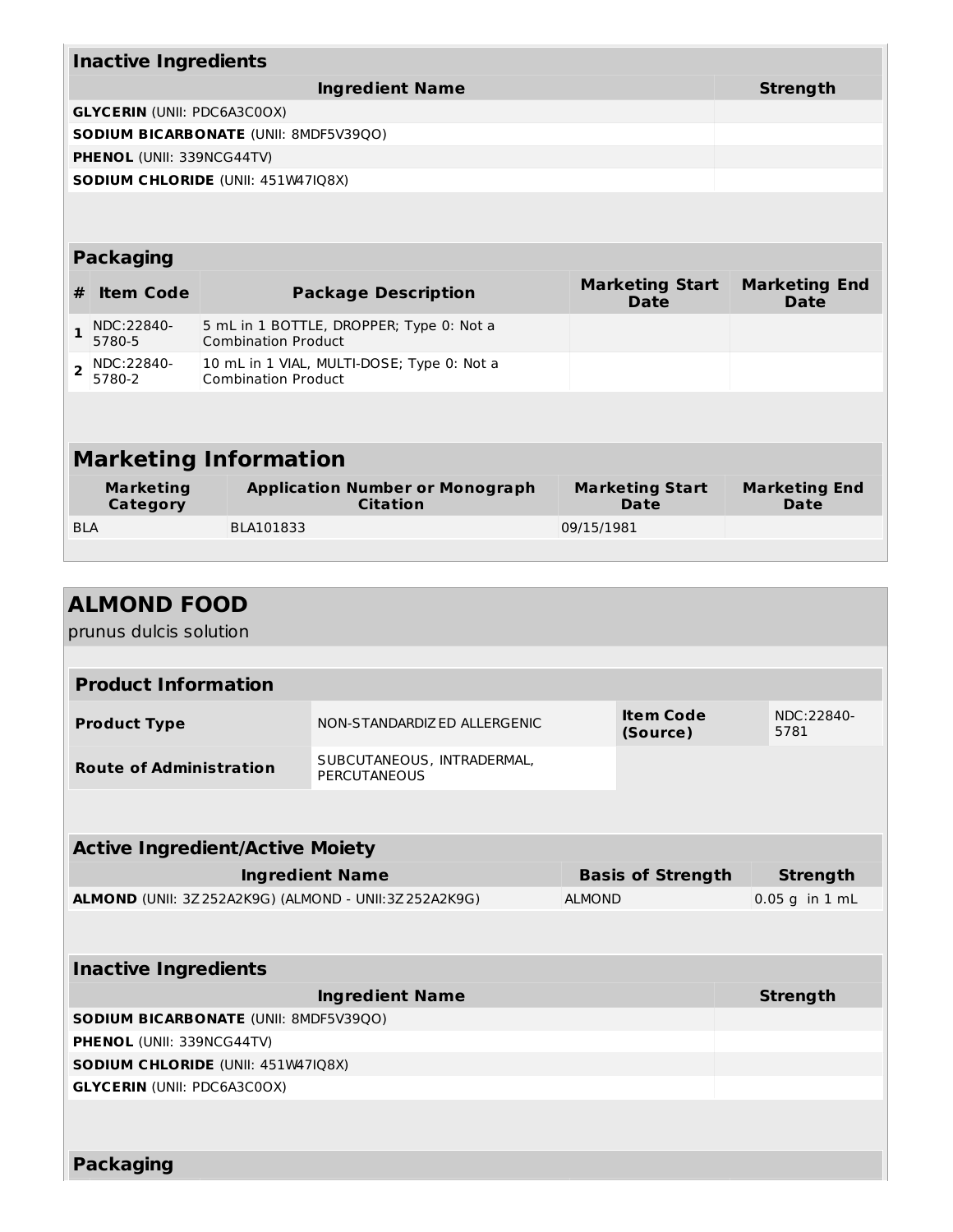| #          | <b>Item Code</b>             | <b>Package Description</b>                                               | <b>Marketing Start</b><br><b>Date</b> | <b>Marketing End</b><br>Date |  |  |
|------------|------------------------------|--------------------------------------------------------------------------|---------------------------------------|------------------------------|--|--|
|            | NDC:22840-<br>5781-2         | 10 mL in 1 VIAL, MULTI-DOSE; Type 0: Not a<br><b>Combination Product</b> |                                       |                              |  |  |
|            | NDC:22840-<br>5781-5         | 5 mL in 1 BOTTLE, DROPPER; Type 0: Not a<br><b>Combination Product</b>   |                                       |                              |  |  |
|            |                              |                                                                          |                                       |                              |  |  |
|            | <b>Marketing Information</b> |                                                                          |                                       |                              |  |  |
|            | <b>Marketing</b><br>Category | <b>Application Number or Monograph</b><br><b>Citation</b>                | <b>Marketing Start</b><br>Date        | <b>Marketing End</b><br>Date |  |  |
| <b>BLA</b> |                              | BLA101833                                                                | 09/15/1981                            |                              |  |  |

| <b>APPLE</b><br>malus pumila solution                                    |                                                                                     |                                                           |              |                                       |                                     |  |  |
|--------------------------------------------------------------------------|-------------------------------------------------------------------------------------|-----------------------------------------------------------|--------------|---------------------------------------|-------------------------------------|--|--|
|                                                                          |                                                                                     |                                                           |              |                                       |                                     |  |  |
| <b>Product Information</b>                                               |                                                                                     |                                                           |              |                                       |                                     |  |  |
| <b>Product Type</b>                                                      |                                                                                     | NON-STANDARDIZED ALLERGENIC                               |              | <b>Item Code</b><br>(Source)          | NDC:22840-<br>5700                  |  |  |
|                                                                          | PERCUTANEOUS, SUBCUTANEOUS,<br><b>Route of Administration</b><br><b>INTRADERMAL</b> |                                                           |              |                                       |                                     |  |  |
|                                                                          |                                                                                     |                                                           |              |                                       |                                     |  |  |
| <b>Active Ingredient/Active Moiety</b>                                   |                                                                                     |                                                           |              |                                       |                                     |  |  |
|                                                                          | <b>Ingredient Name</b>                                                              |                                                           |              | <b>Basis of Strength</b>              | <b>Strength</b>                     |  |  |
|                                                                          |                                                                                     | APPLE (UNII: B423VGH5S9) (APPLE - UNII:B423VGH5S9)        | <b>APPLE</b> |                                       | 0.025 g in 1 mL                     |  |  |
|                                                                          |                                                                                     |                                                           |              |                                       |                                     |  |  |
| <b>Inactive Ingredients</b>                                              |                                                                                     |                                                           |              |                                       |                                     |  |  |
|                                                                          | <b>Ingredient Name</b><br><b>Strength</b>                                           |                                                           |              |                                       |                                     |  |  |
|                                                                          | PHENOL (UNII: 339NCG44TV)                                                           |                                                           |              |                                       |                                     |  |  |
| SODIUM BICARBONATE (UNII: 8MDF5V39QO)                                    |                                                                                     |                                                           |              |                                       |                                     |  |  |
| SODIUM CHLORIDE (UNII: 451W47IQ8X)<br><b>GLYCERIN (UNII: PDC6A3C0OX)</b> |                                                                                     |                                                           |              |                                       |                                     |  |  |
|                                                                          |                                                                                     |                                                           |              |                                       |                                     |  |  |
| <b>Packaging</b>                                                         |                                                                                     |                                                           |              |                                       |                                     |  |  |
| <b>Item Code</b><br>#                                                    |                                                                                     | <b>Package Description</b>                                |              | <b>Marketing Start</b><br><b>Date</b> | <b>Marketing End</b><br><b>Date</b> |  |  |
| NDC:22840-<br>$\mathbf{1}$<br>5700-5                                     | <b>Combination Product</b>                                                          | 5 mL in 1 BOTTLE, DROPPER; Type 0: Not a                  |              |                                       |                                     |  |  |
| NDC:22840-<br>$\overline{2}$<br>5700-2                                   | 10 mL in 1 VIAL, MULTI-DOSE; Type 0: Not a<br><b>Combination Product</b>            |                                                           |              |                                       |                                     |  |  |
|                                                                          |                                                                                     |                                                           |              |                                       |                                     |  |  |
| <b>Marketing Information</b>                                             |                                                                                     |                                                           |              |                                       |                                     |  |  |
| <b>Marketing</b><br>Category                                             |                                                                                     | <b>Application Number or Monograph</b><br><b>Citation</b> |              | <b>Marketing Start</b><br><b>Date</b> | <b>Marketing End</b><br><b>Date</b> |  |  |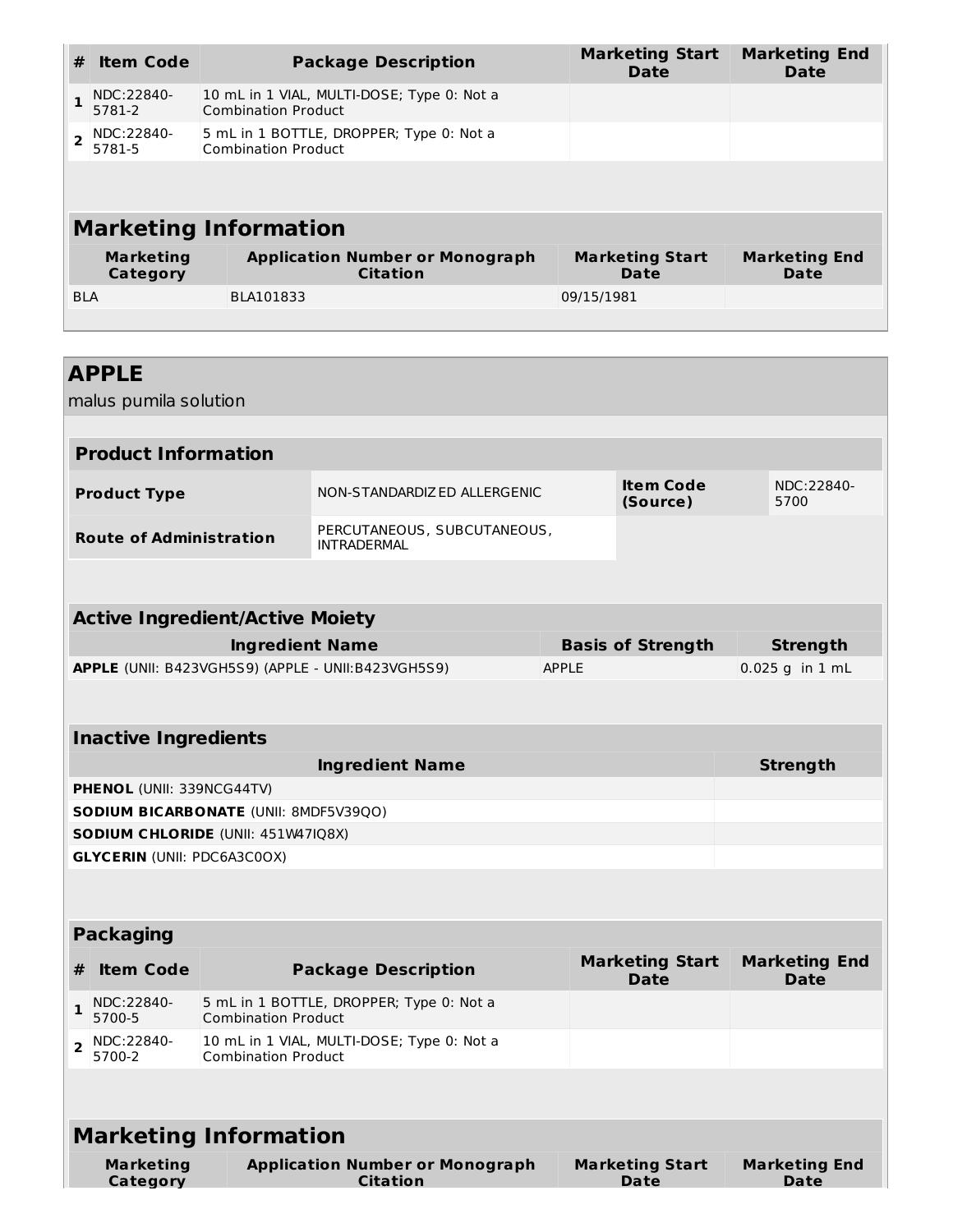BLA BLA101833 09/15/1981

| <b>ENGLISH WALNUT</b><br>juglans regia solution |                                    |                                        |                                                            |            |                                       |  |                                     |  |
|-------------------------------------------------|------------------------------------|----------------------------------------|------------------------------------------------------------|------------|---------------------------------------|--|-------------------------------------|--|
|                                                 |                                    |                                        |                                                            |            |                                       |  |                                     |  |
|                                                 | <b>Product Information</b>         |                                        |                                                            |            |                                       |  |                                     |  |
|                                                 | <b>Product Type</b>                |                                        | NON-STANDARDIZED ALLERGENIC                                |            | <b>Item Code</b><br>(Source)          |  | NDC:22840-<br>5789                  |  |
|                                                 | <b>Route of Administration</b>     |                                        | SUBCUTANEOUS, INTRADERMAL,<br>PERCUTANEOUS                 |            |                                       |  |                                     |  |
|                                                 |                                    |                                        |                                                            |            |                                       |  |                                     |  |
|                                                 |                                    | <b>Active Ingredient/Active Moiety</b> |                                                            |            |                                       |  |                                     |  |
|                                                 |                                    |                                        | <b>Ingredient Name</b>                                     |            | <b>Basis of Strength</b>              |  | <b>Strength</b>                     |  |
|                                                 | UNII:1V3SHR7QB7)                   |                                        | <b>ENGLISH WALNUT (UNII: 1V3SHR7QB7) (ENGLISH WALNUT -</b> |            | ENGLISH WALNUT                        |  | $0.05$ g in $1$ mL                  |  |
|                                                 |                                    |                                        |                                                            |            |                                       |  |                                     |  |
|                                                 | <b>Inactive Ingredients</b>        |                                        |                                                            |            |                                       |  |                                     |  |
|                                                 |                                    |                                        | <b>Ingredient Name</b>                                     |            |                                       |  | <b>Strength</b>                     |  |
|                                                 | PHENOL (UNII: 339NCG44TV)          |                                        |                                                            |            |                                       |  |                                     |  |
|                                                 |                                    | SODIUM BICARBONATE (UNII: 8MDF5V39QO)  |                                                            |            |                                       |  |                                     |  |
|                                                 | <b>GLYCERIN (UNII: PDC6A3C0OX)</b> | SODIUM CHLORIDE (UNII: 451W47IQ8X)     |                                                            |            |                                       |  |                                     |  |
|                                                 |                                    |                                        |                                                            |            |                                       |  |                                     |  |
|                                                 | <b>Packaging</b>                   |                                        |                                                            |            |                                       |  |                                     |  |
| #                                               | <b>Item Code</b>                   |                                        | <b>Package Description</b>                                 |            | <b>Marketing Start</b><br><b>Date</b> |  | <b>Marketing End</b><br><b>Date</b> |  |
| $\mathbf{1}$                                    | NDC:22840-<br>5789-5               | <b>Combination Product</b>             | 5 mL in 1 BOTTLE, DROPPER; Type 0: Not a                   |            |                                       |  |                                     |  |
| $\overline{\mathbf{2}}$                         | NDC:22840-<br>5789-2               | <b>Combination Product</b>             | 10 mL in 1 VIAL, MULTI-DOSE; Type 0: Not a                 |            |                                       |  |                                     |  |
|                                                 |                                    |                                        |                                                            |            |                                       |  |                                     |  |
| <b>Marketing Information</b>                    |                                    |                                        |                                                            |            |                                       |  |                                     |  |
|                                                 | <b>Marketing</b><br>Category       |                                        | <b>Application Number or Monograph</b><br><b>Citation</b>  |            | <b>Marketing Start</b><br>Date        |  | <b>Marketing End</b><br><b>Date</b> |  |
| <b>BLA</b>                                      |                                    | BLA101833                              |                                                            | 09/15/1981 |                                       |  |                                     |  |
|                                                 |                                    |                                        |                                                            |            |                                       |  |                                     |  |

**Category Citation Date Date**

**Labeler -** Greer Laboratories, Inc. (024671414)

**Registrant -** Greer Laboratories, Inc. (024671414)

#### **Establishment**